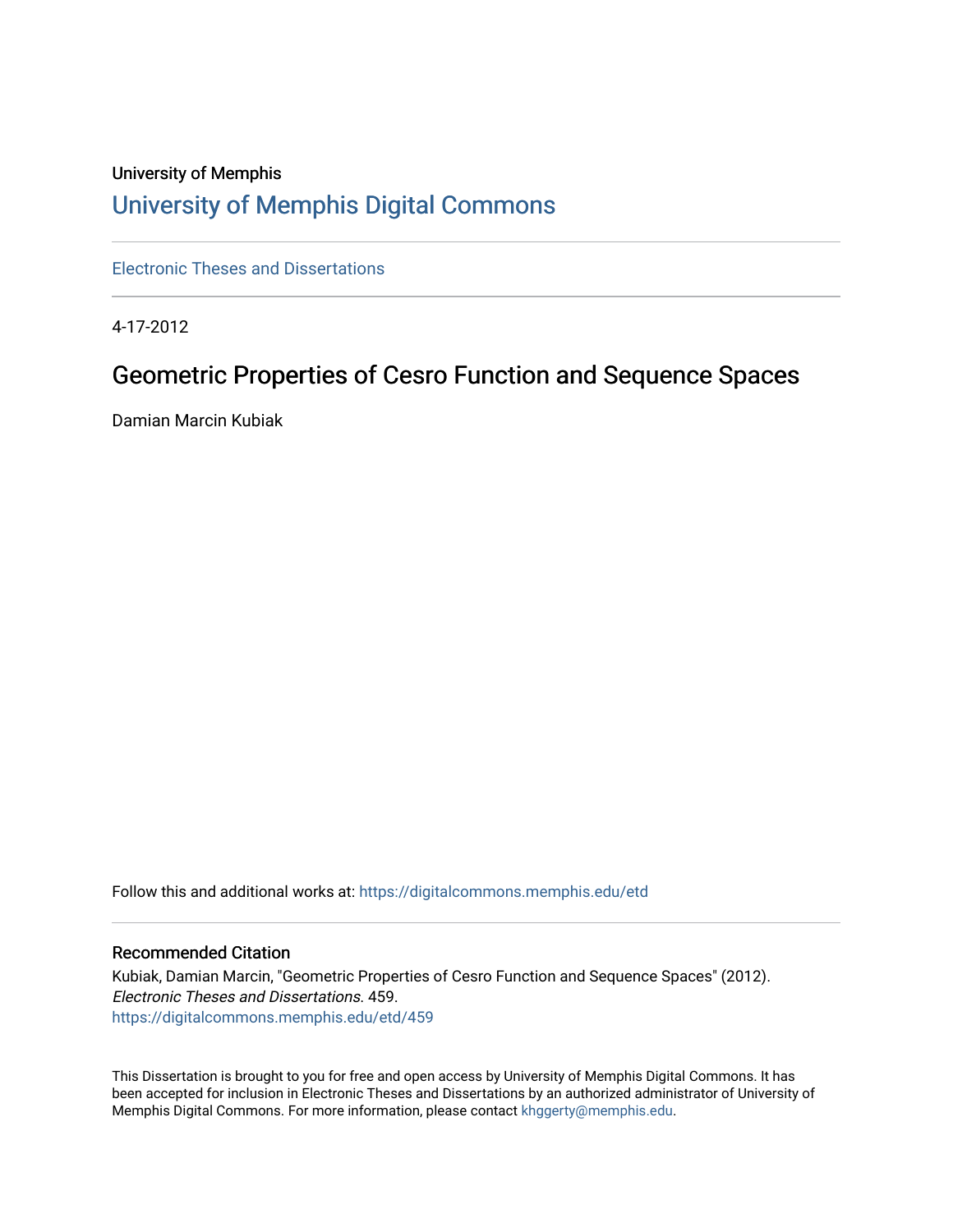# <span id="page-1-0"></span>GEOMETRIC PROPERTIES OF CESÀRO FUNCTION AND SEQUENCE SPACES

A Dissertation

Presented for the

Doctor of Philosophy

Degree

The University of Memphis

Damian M. Kubiak, May, 2012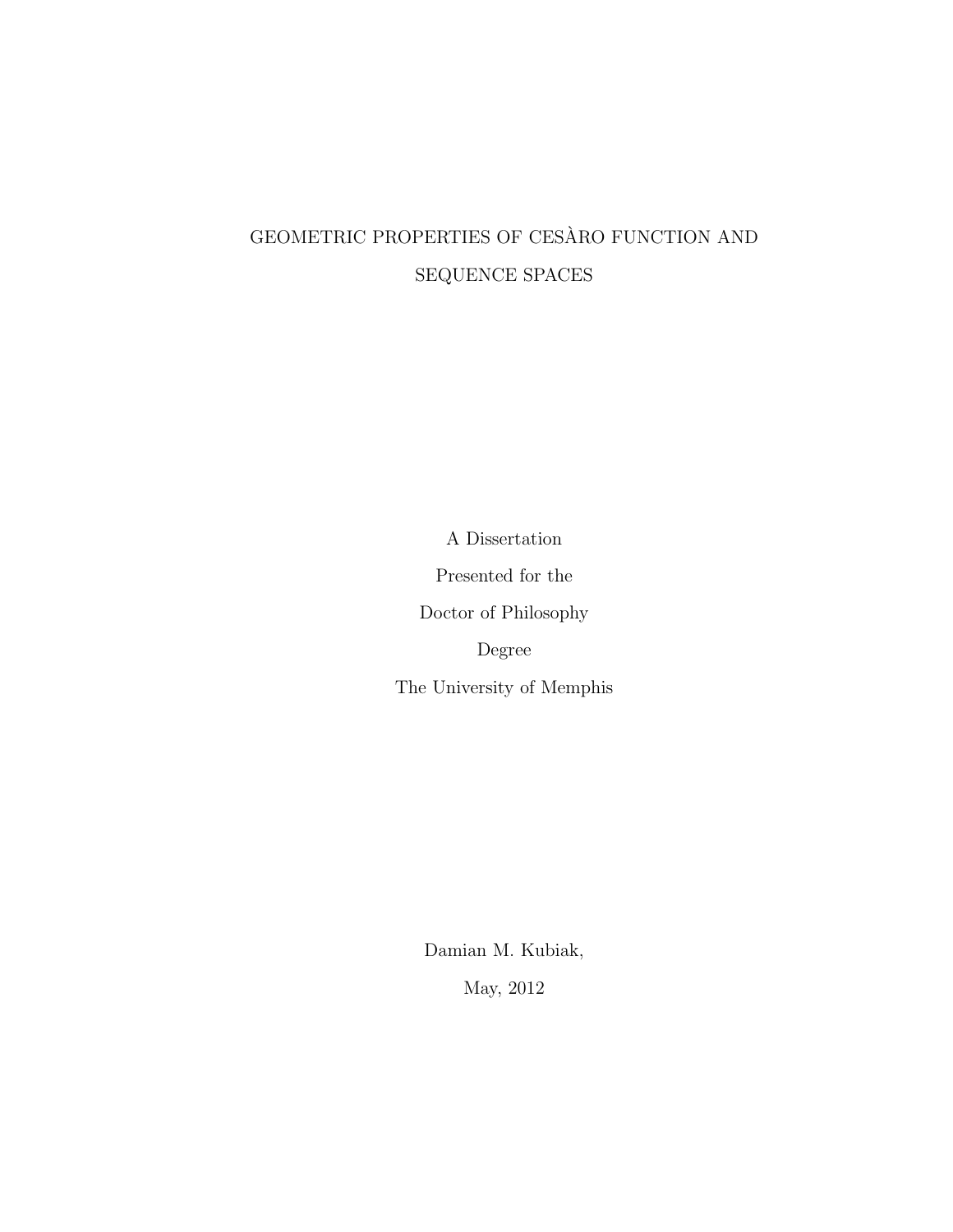Rozprawę tę dedykuję moim rodzicom, Alinie i Grzegorzowi Kubiakom.

I dedicate this dissertation to my parents, Alina and Grzegorz Kubiak.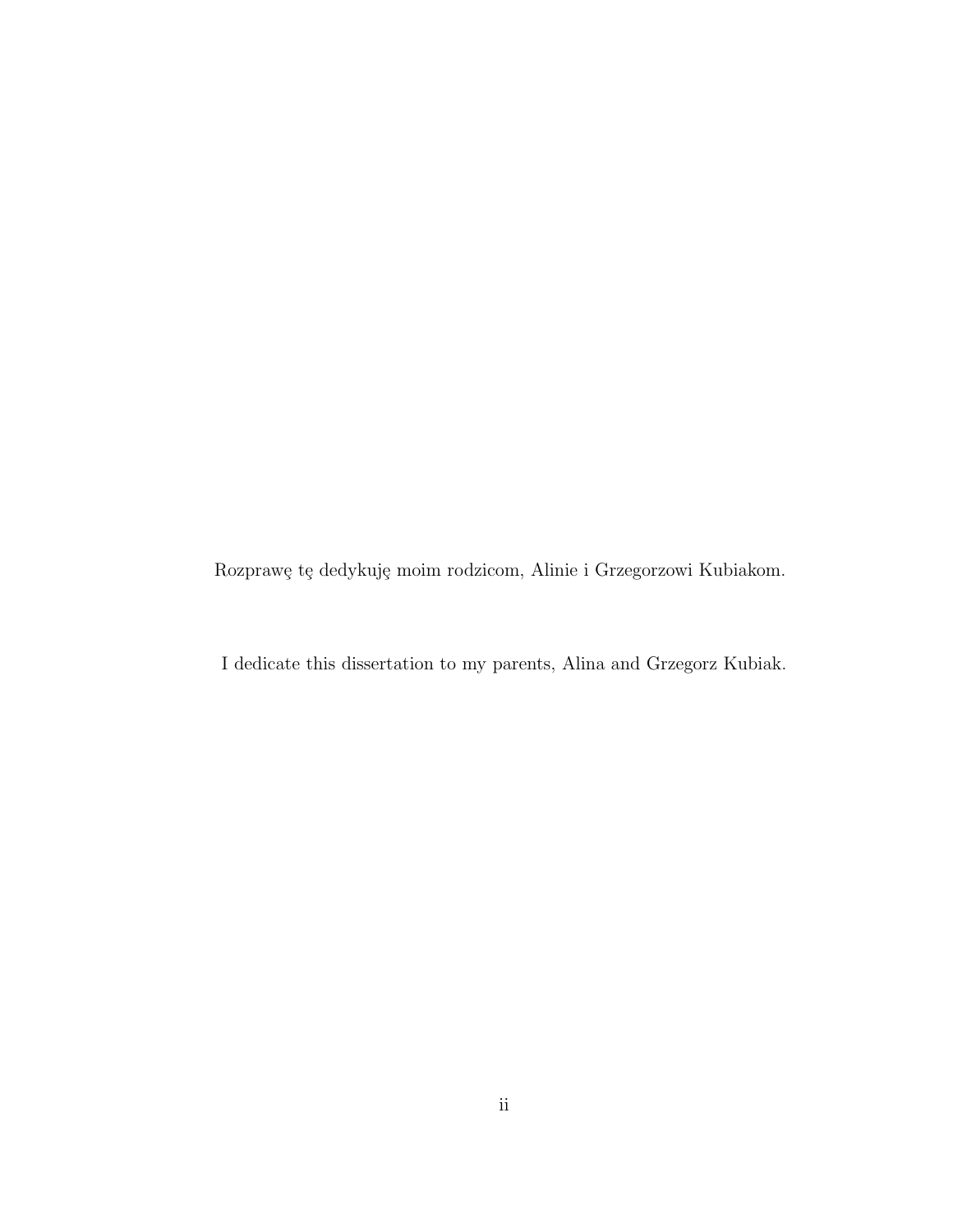#### **Acknowledgements**

I would like to thank my advisor, Dr. Anna Kamińska for her continuous support and help during my doctoral years. Her comments, assistance and time spent on discussion mathematical ideas cannot be overestimated. This dissertation would never reach its final form without her involvement. I am very fortunate to have her as my advisor.

I would also like to thank Dr. James Campbell and Ph.D. committee members: Dr. Thomas Hagen, Dr. James Jamison and Dr. Pei-Kee Lin for their suggestions and comments on improving this dissertation.

I also thank my wife, Beata for her patience and support through all these years.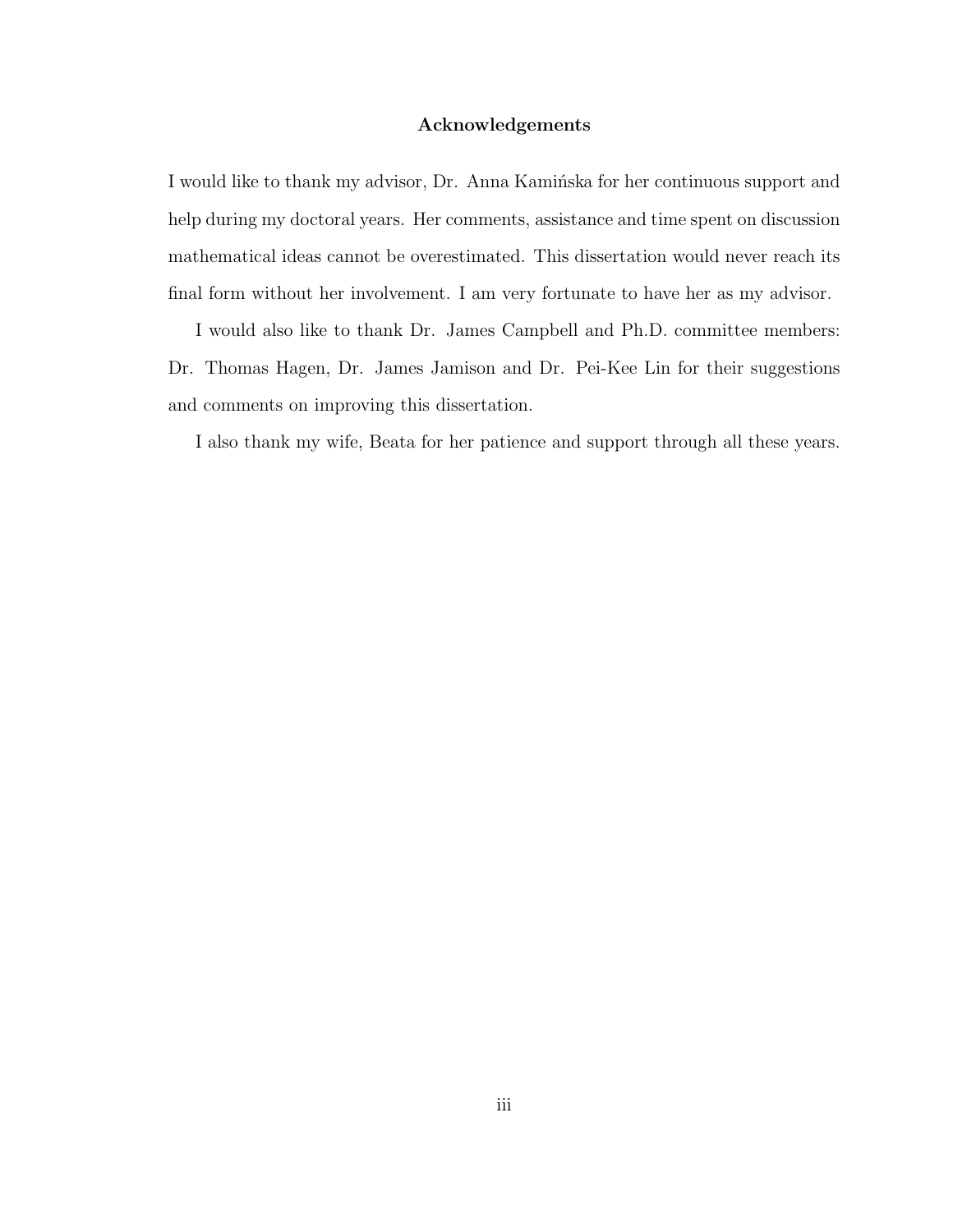#### **ABSTRACT**

Kubiak, Damian Marcin. Ph.D. The University of Memphis. May, 2012. Geometric properties of Ces`aro function and sequence spaces. Major Professor: Anna Kamińska.

Theory of Banach spaces as a branch of Functional Analysis was founded at the beginning of the 20th century and since then it has been extensively developed and applied. Banach lattices, in particular Banach function and sequence spaces, like classical Lebesgue spaces or Orlicz, Lorentz, Musielak-Orlicz spaces, are of special interest and importance for applications.

In this dissertation we study Cesaro function and sequence spaces which, unlike many other classical spaces, are not rearrangement invariant. This makes them a very interesting object to explore with possible applications to some functional analysis problems.

Cesaro function and sequence spaces appeared for the first time in 1968 in the Dutch Mathematical Society Journal as a problem to find a representation of their dual space. This problem, in case of sequences, was solved in 1974 by Jagers. Since then, Cesaro sequence spaces have gain an attention among Banach space theory specialists. For example, in the nineties several geometric properties of them were studied. During the last decade, more general spaces, Cesàro-Orlicz sequence spaces, have been explored as well. Cesaro function spaces attracted a wider attention only since 2008 when Astashkin and Maligranda published series of interesting papers on their geometrical and topological properties.

In this dissertation we study geometric properties of Cesaro function spaces with general weight. We find an isometric description of the dual of Cesaro function space. This description involves a new concept of essential Ψ-concave majorant of a measurable function which we define and study. We show, among others, that every non empty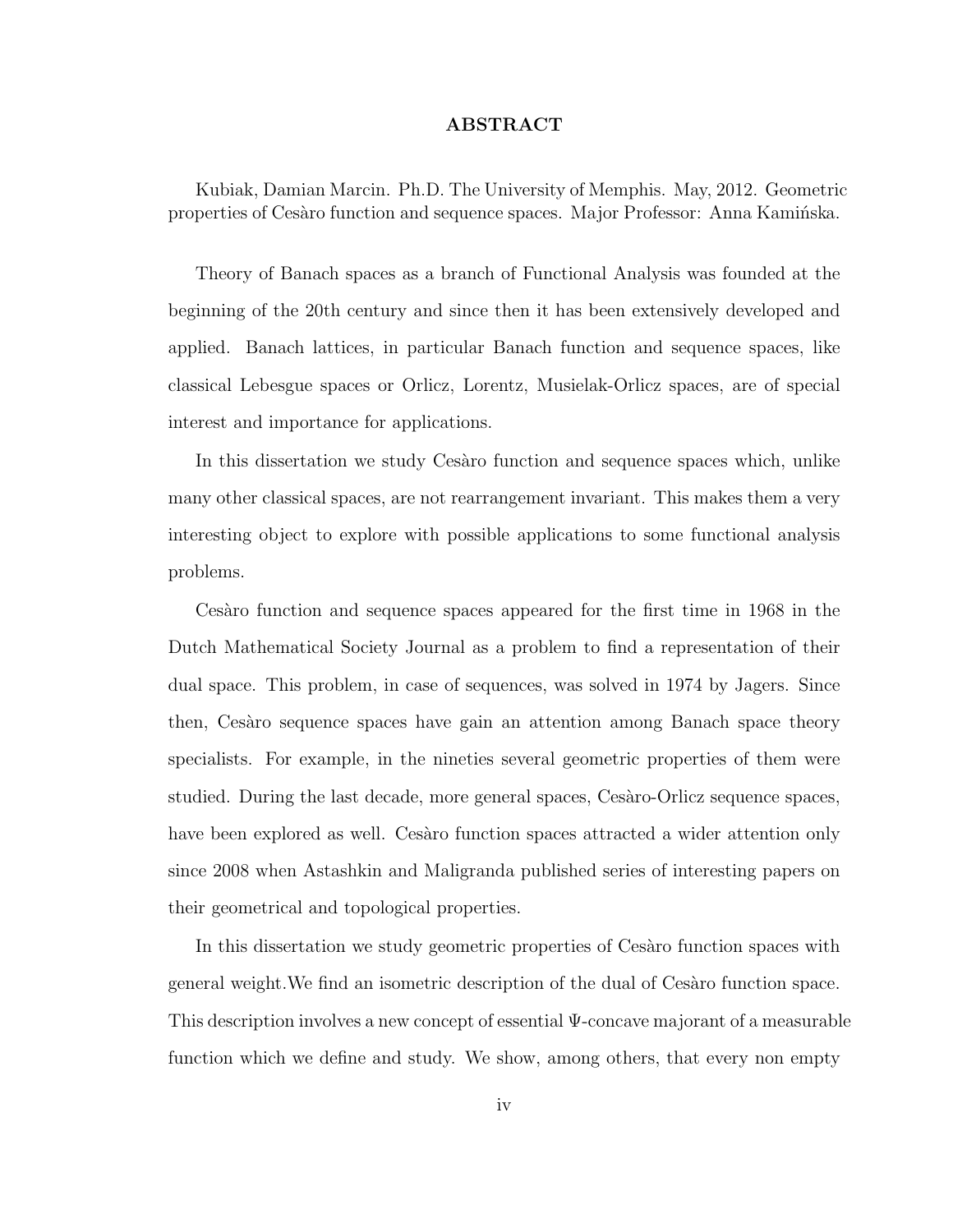relatively open subset (and hence every slice) of the unit ball of Cesaro function space has diameter 2. In particular these spaces do not have the Radon-Nikodym property. Also, they are strictly convex Banach spaces while the unit sphere does not have strongly extreme points. This shows rather unexpected differences between Cesaro function and sequence spaces since the latter are known to have the Radon-Nikodym property and to be locally uniformly rotund.

We also explore Cesaro-Orlicz sequence spaces. We show that they are not  $B$ convex and investigate under what conditions there is an isometric or isomorphic copy of  $\ell_{\infty}$  in these spaces.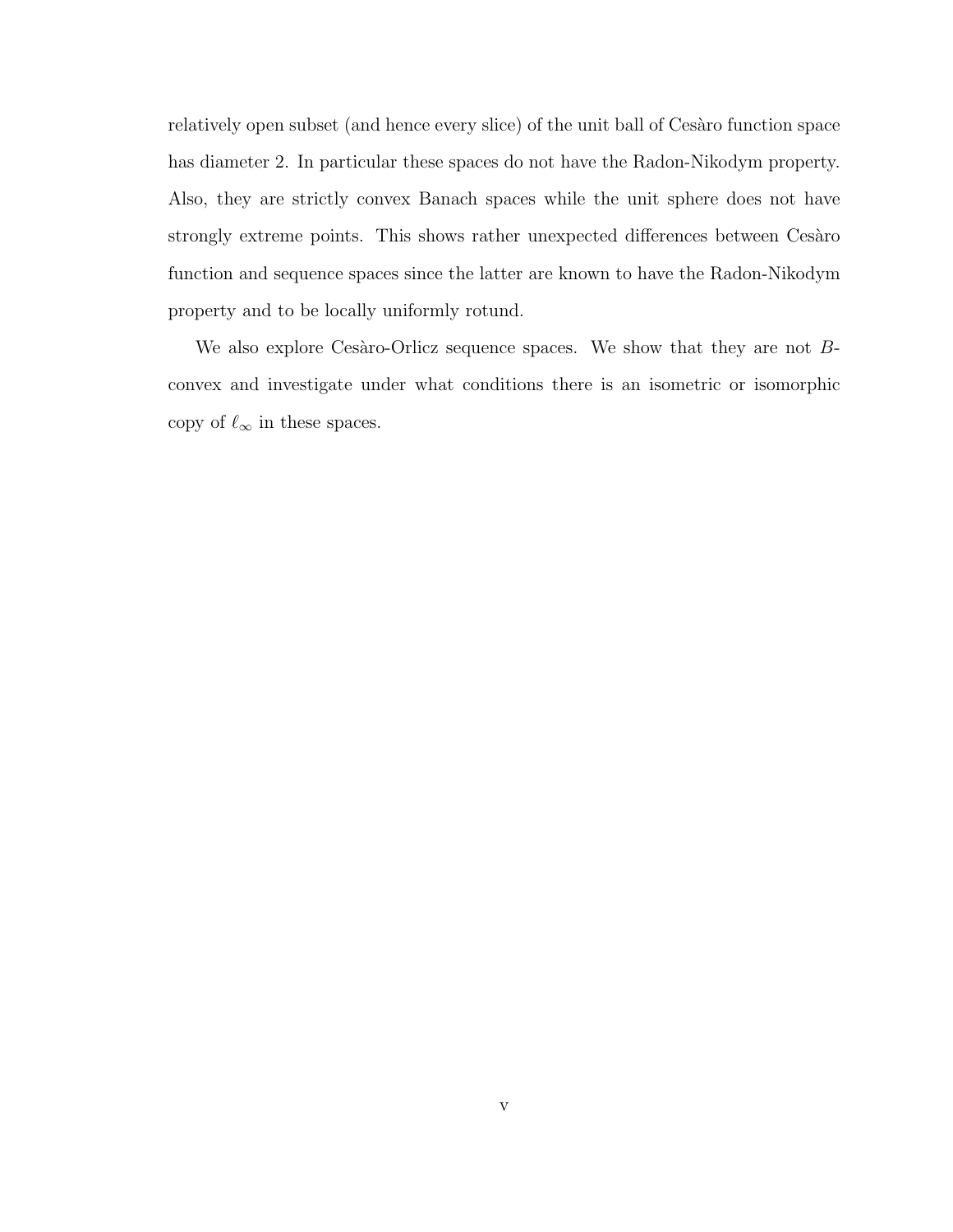### **Contents**

| $\mathbf{1}$ | Introduction                                         |                                                                          | $\mathbf{1}$   |
|--------------|------------------------------------------------------|--------------------------------------------------------------------------|----------------|
|              | 1.1                                                  |                                                                          | $\mathbf{1}$   |
|              | 1.2                                                  |                                                                          | 3              |
| $\bf{2}$     | The dual of Cesàro function space                    |                                                                          | $\overline{5}$ |
|              | 2.1                                                  | Preliminaries                                                            | $\overline{5}$ |
|              | 2.2                                                  | $\Psi$ -concave functions and essential $\Psi$ -concave majorants        | $\overline{7}$ |
|              | 2.3                                                  |                                                                          | 20             |
|              | 2.4                                                  |                                                                          | 33             |
|              | 2.5                                                  |                                                                          | 41             |
| 3            | Other geometric properties of Cesàro function spaces |                                                                          | 43             |
|              | 3.1                                                  |                                                                          | 43             |
|              | 3.2                                                  |                                                                          | 44             |
|              | 3.3                                                  | Some results in general Banach spaces                                    | 46             |
|              | 3.4                                                  | Several geometric properties of Cesàro function spaces                   | 53             |
| 4            | Cesàro-Orlicz sequence spaces                        |                                                                          | 57             |
|              | 4.1                                                  |                                                                          | 57             |
|              | 4.2                                                  | The condition $\delta_2$ in the Cesàro-Orlicz sequence space             | 64             |
|              | 4.3                                                  | The comparison theorem for the Cesàro-Orlicz sequence spaces             | 68             |
|              | 4.4                                                  | Order isometric copy of $\ell_{\infty}$ in Cesàro-Orlicz sequence spaces | 71             |
|              | 4.5                                                  | On B-convexity of Cesàro-Orlicz sequence spaces $\ldots \ldots \ldots$   | 85             |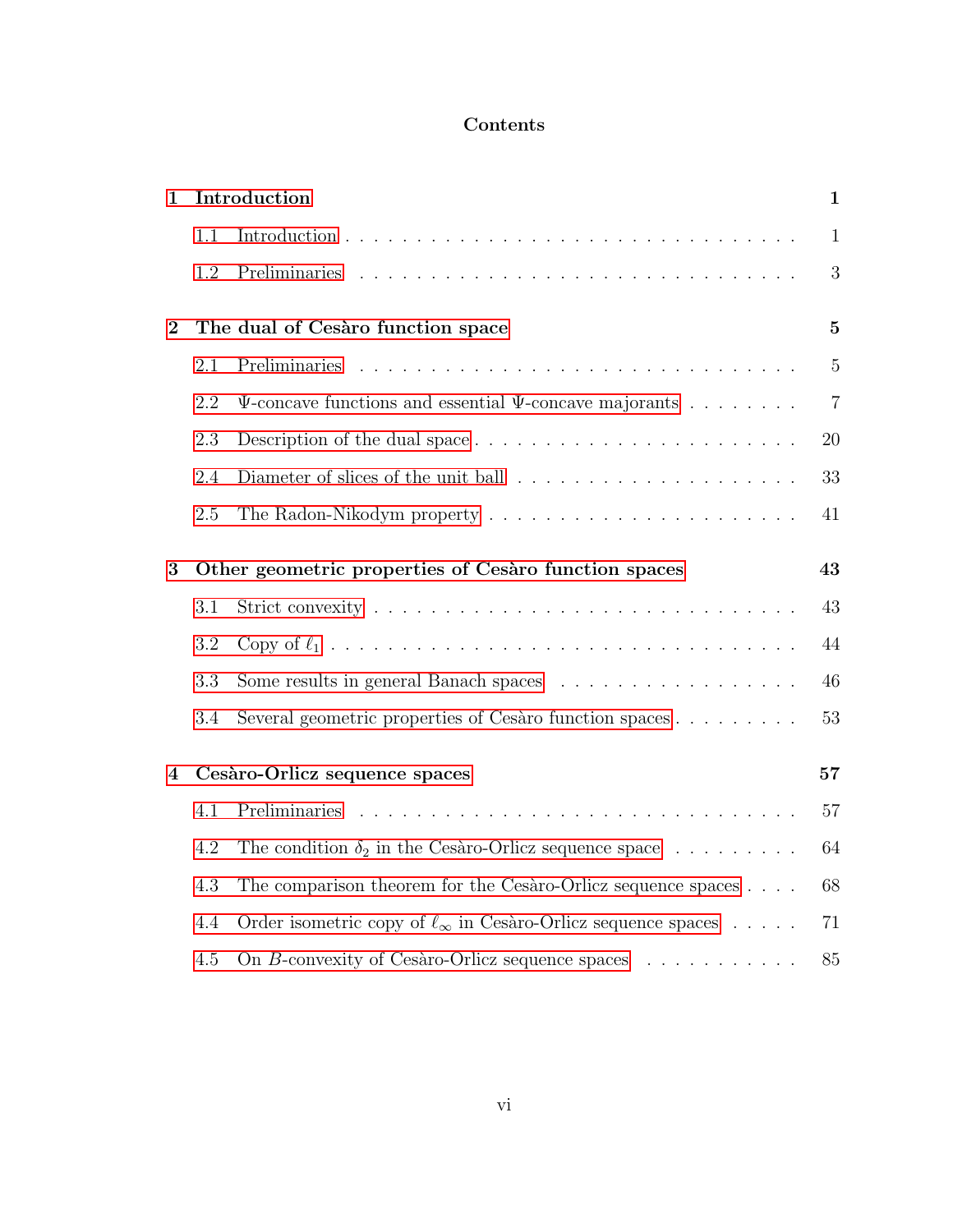#### **1 Introduction**

<span id="page-7-0"></span>In this chapter we give historical background on Cesaro sequence and function spaces. We also set up terminology and notation.

#### **1.1 Introduction**

<span id="page-7-1"></span>In 1968 the Dutch Mathematical Society posted the following problem labeled "1968.  $2."([1], \text{ see also } [2]):$  $2."([1], \text{ see also } [2]):$  $2."([1], \text{ see also } [2]):$  $2."([1], \text{ see also } [2]):$  $2."([1], \text{ see also } [2]):$ 

"Define the Cesàro sequence spaces  $ces_p$  as follows:  $ces_p$  is the space of all numerical sequences

$$
a=(a_1,a_2,\ldots)
$$

with finite norms

$$
|a|_p = \left[\sum_{n=1}^{\infty} \frac{1}{n} \sum_{k=1}^n |a_k|^p\right]^{1/p} \text{ for } 1 \le p < \infty,
$$
  

$$
|a|_{\infty} = \sup_{n \ge 1} \frac{1}{n} \sum_{k=1}^n |a_k|.
$$

Similarly, the function space  $Ces_p$  consists of all (L)-measurable functions f on  $[0, \infty]$ with finite norms

$$
|f|_p = \left[\int_0^\infty \left(\frac{1}{x} \int_0^x |f(y)| \, dy\right)^p \, dx\right]^{1/p} \quad \text{for } 1 \le p < \infty,
$$
\n
$$
|f|_\infty = \sup_{x > 0} \frac{1}{x} \int_0^x |f(y)| \, dy.
$$

Investigate the properties of these normed linear spaces and their adjoint spaces (i.e. Banach dual spaces)."

Some basic results regarding both Cesaro sequence and function spaces were obtained in early seventies by Shiue [\[63,](#page-99-0) [64\]](#page-99-1), Leibovitz [\[45\]](#page-97-0) and Hassard and Hussein [\[30\]](#page-96-0). In 1974 Jagers gave an explicit isometric description of the dual of  $ces_p$ ,  $1 \leqslant p < \infty$  [\[34\]](#page-96-1). Similar result was obtained in 1976 by Ng and Lee for the case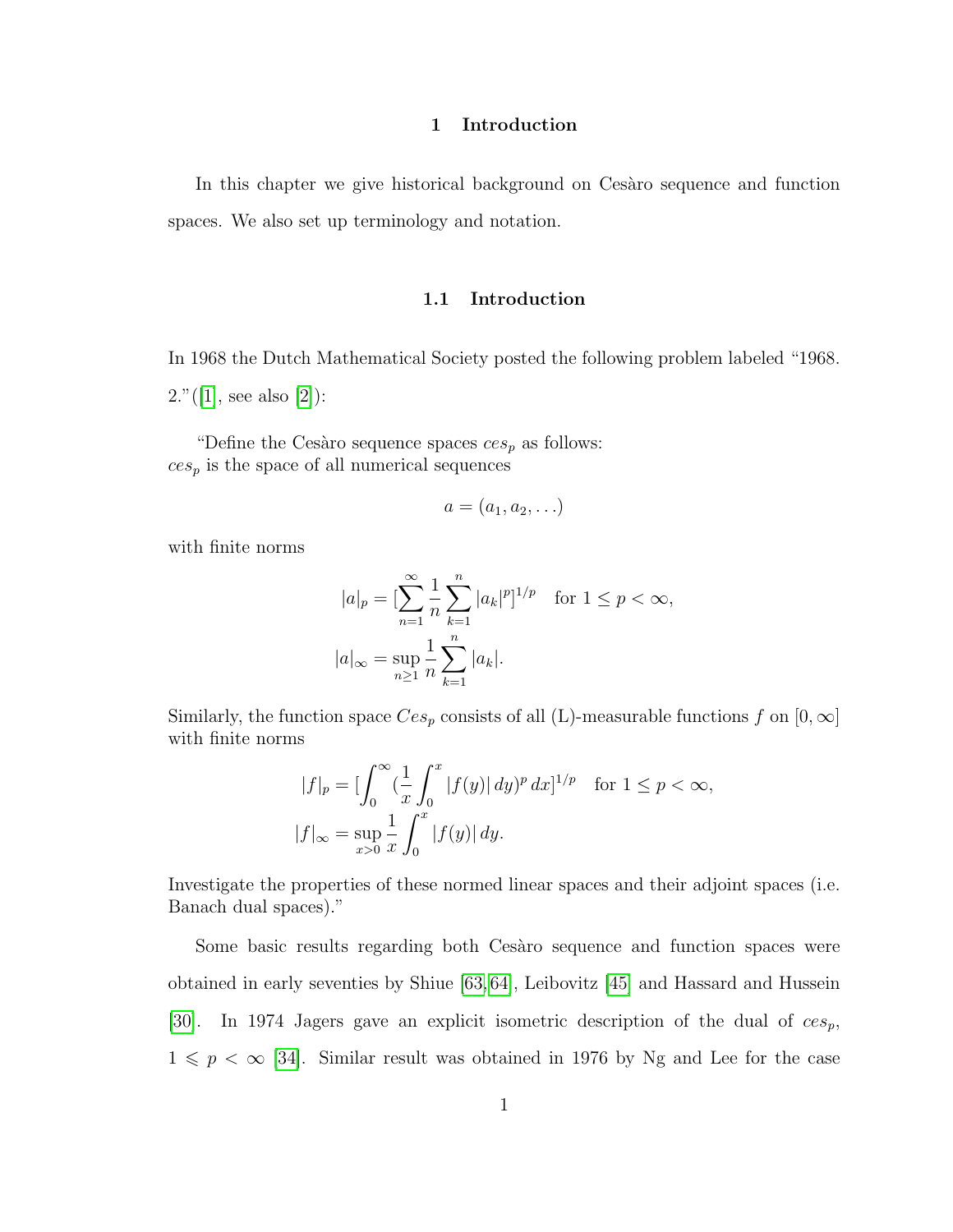$p = \infty$  [\[54\]](#page-98-0). It is worth to mention that in two former papers Cesaro sequence spaces with general positive weight sequence, in place of the weight  $(1/n)_{n=1}^{\infty}$ , are considered. In the late nineties mathematicians became interested in geometric properties of these spaces. Cui and Płuciennik studied local uniform nonsquareness [\[23\]](#page-95-0), and, together with Meng, they proved that  $ces_p$  has Banach-Saks property and property ( $\beta$ ) of Rolewicz [\[22\]](#page-95-1). Cui and Hudzik showed that  $ces_p$  has fixed point property [\[18\]](#page-95-2) (see also [\[23,](#page-95-0) Part 9]) and obtained the packing constant [\[19\]](#page-95-3). Several other geometric properties of  $ces_p$  are considered in [\[17\]](#page-95-4), [\[23\]](#page-95-0) and [\[20\]](#page-95-5). Another look at Cesaro sequence spaces appeared in 2010 [\[61\]](#page-98-1).

Contrary to the Cesaro sequence spaces their function counterparts did not attract a lot of attention for a long time. In 1987 an interesting description of the dual of Cesaro function spaces appeared. Authors obtained an equivalent norm on the dual of  $Ces_p$ ,  $1 < p < \infty$  using dual of  $ces_p$  as an important ingredient [\[67\]](#page-99-2) (see also [\[44\]](#page-97-1)). Only recently in a series of papers [\[4–](#page-94-2)[6\]](#page-94-3), Astashkin and Maligranda started to study thoroughly the structure of Cesàro function spaces. In [\[4\]](#page-94-2) they proved that  $Ces_p$  fails the fixed point property and in [\[5\]](#page-94-4) they investigated, among others, dual spaces for  $Ces_p$  induced by the weight  $w(x) = x^{-1}$  for  $1 < p < \infty$ . Their description can be viewed as being analogous to one given for sequence spaces by Bennett in [\[9\]](#page-94-5). They found a Banach space equipped with a norm equivalent to the dual norm, which is an isomorphic representation of the dual space.

Cesàro-Orlicz sequence spaces  $ces_{\varphi}$  appeared for the first time in 1988 [\[66\]](#page-99-3) and since then they have been studied by a number of authors. In 2006, Cui et al. studied basic topological and geometric properties of  $ces_{\varphi}$  [\[21\]](#page-95-6). For example, they found conditions on  $\varphi$  under which  $ces_{\varphi}$  is strictly convex. Maligranda, Petrot and Suantai showed that  $ces_{\varphi}$  is not B-convex for a wide class of Orlicz functions  $\varphi$ [\[51\]](#page-98-2). Local geometric structure of  $ces_{\varphi}$  has been studied by Foralewski, Hudzik and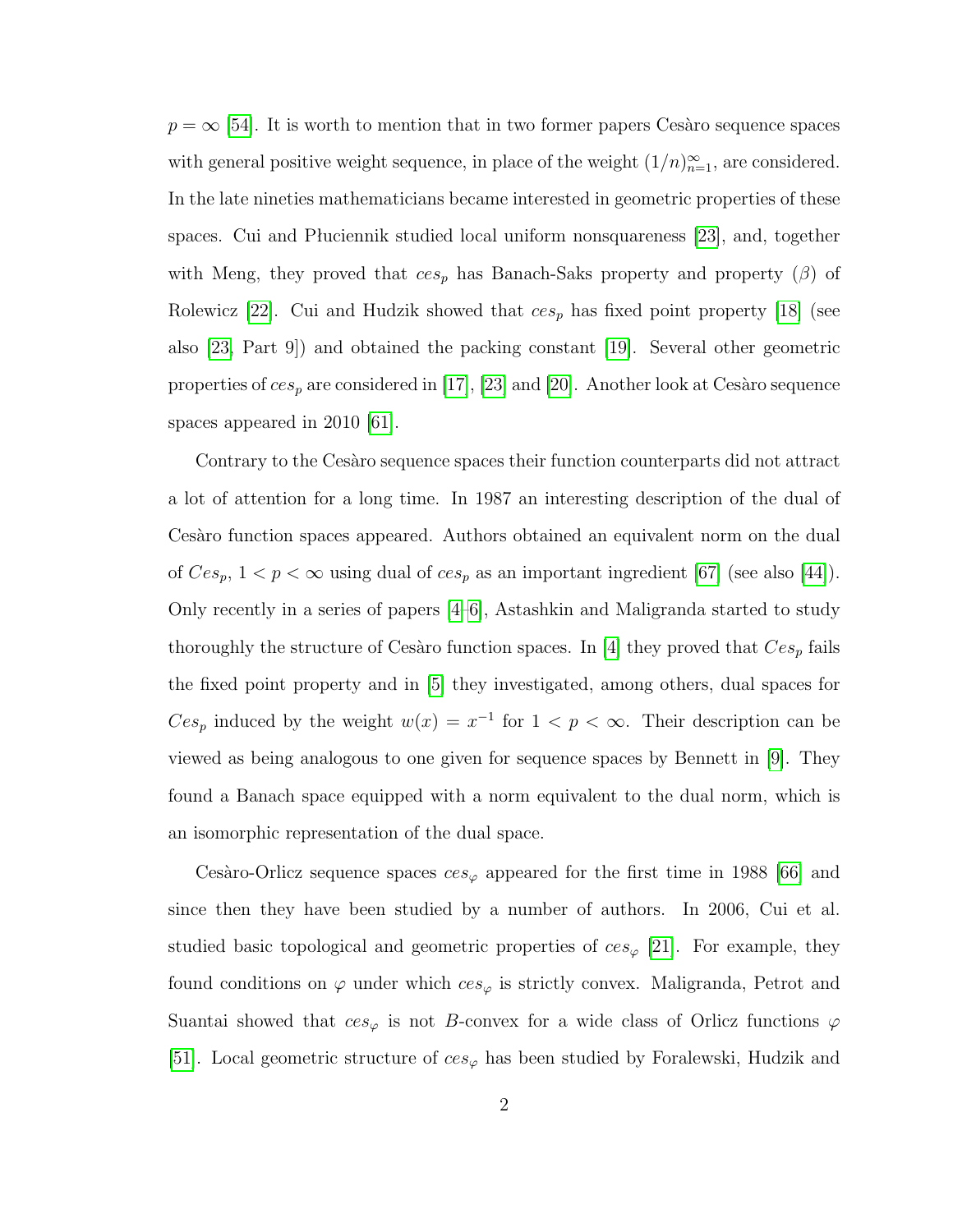Szymaszkiewicz [\[28\]](#page-96-2). In 2010 they found, among others, conditions on an Orlicz function  $\varphi$  under which  $ces_{\varphi}$  is locally uniformly rotund [\[29\]](#page-96-3).

We consider in this dissertation the problem of existence of order linearly isometric copy of  $\ell_{\infty}$  in  $ces_{\varphi}$  under the Luxemburg norm. We also show that all non-trivial  $ces_{\varphi}$ spaces are not *B*-convex solving the problem posted in [\[51\]](#page-98-2).

In Chapter 2 we present an isometric description of the dual of Cesaro function space  $C_{p,w}$  where  $1 < p < \infty$  and  $w > 0$ . We introduce a notion of essential  $\Psi$ -concave majorant of an arbitrary measurable function and study its properties. This notion is a main ingredient in the description of the dual space. In the last section of this chapter we prove, among other things, that  $C_{p,w}$  does not have the Radon-Nikodym property.

In Chapter 3 we show that Cesaro function space is strictly convex, contains almost isometric copy of  $\ell_1$  and has all weakly relatively open sets of its unit ball of diameter 2. We also present some relations among geometrical properties in general Banach spaces.

Chapter 4 is devoted to Cesaro-Orlicz sequence spaces. We show that these spaces are not B-convex. We present a comparison theorem for them and obtain conditions under which  $ces_{\varphi}$  contains an order isometric copy of  $\ell_{\infty}$ .

#### **1.2 Preliminaries**

<span id="page-9-0"></span>As usual,  $\mathbb N$  and  $\mathbb R$  denote the set of positive integers and real numbers, respectively. For an interval  $I \subset \mathbb{R}$  by  $L_0(I)$  we denote the set of all (equivalence classes of extended) real valued Lebesgue (almost everywhere finite) measurable functions on *I*. The positive cone of  $L_0(I)$  is denoted  $L_0^+(I) = \{f \in L_0(I) : f \geq 0 \text{ a.e.}\}\)$ . By  $\ell^0$  we denote the set of all real sequences and by  $c_0$  the set of all sequences convergent to 0.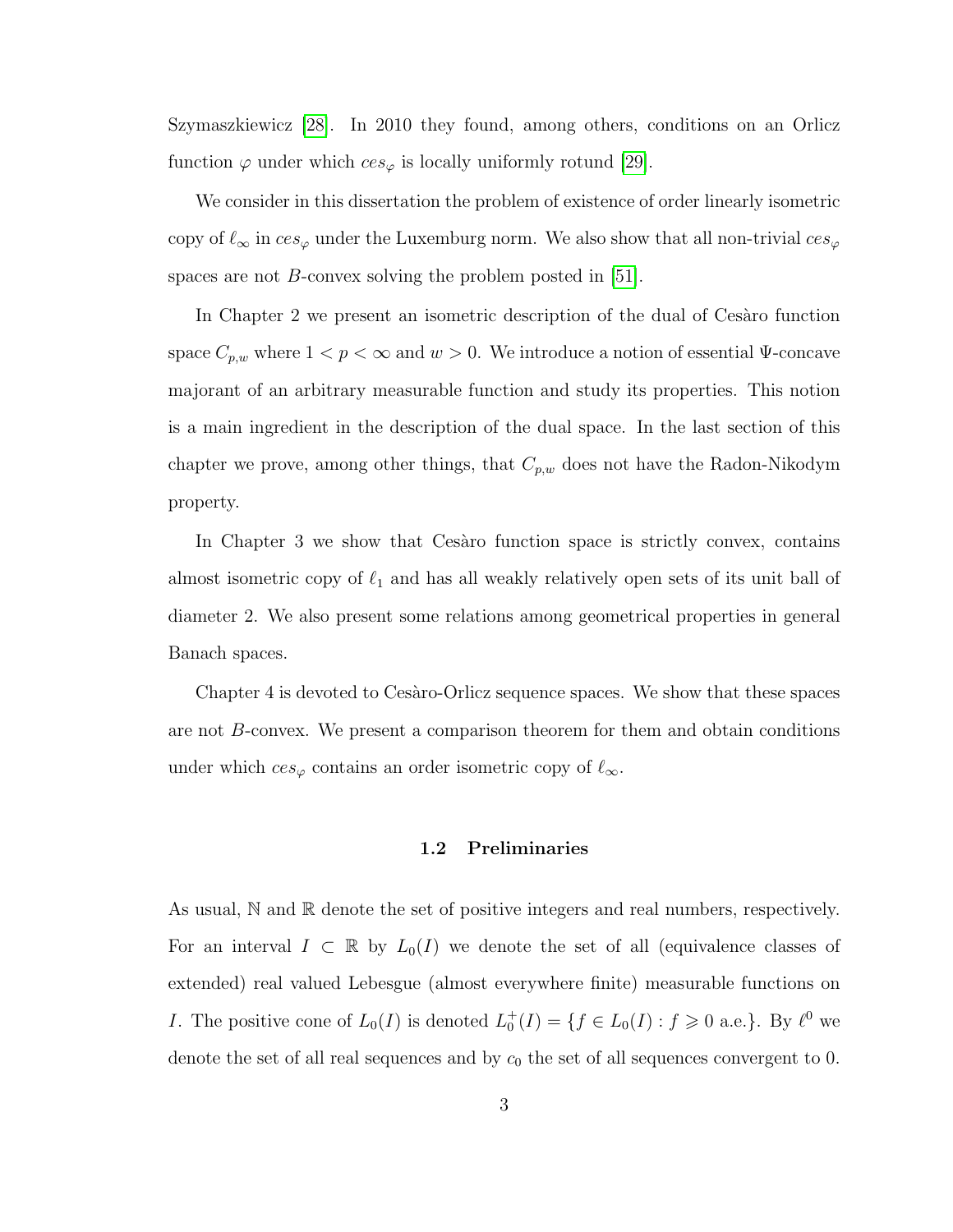For a Banach space  $(X, \|\cdot\|)$  by  $B_X$  and  $S_X$ , we denote the unit ball and the unit sphere of X, and by  $X^*$  the dual space of X. Any Banach space  $E = E(I) \subset L_0(I)$ with norm  $\lVert \cdot \rVert$  satisfying the condition that  $f \in E$  and  $\lVert f \rVert \leqslant \lVert g \rVert$  whenever  $0 \leqslant f \leqslant g$ a.e.,  $f \in L_0(I)$  and  $g \in E$ , is called a *Banach function space* or *Köthe function space*. An element f in a Banach function space E is called *order continuous* if for every  $0 \leq f_n \leq |f|$  a.e. such that  $f_n \downarrow 0$  a.e. it holds  $||f_n|| \downarrow 0$ . We say that E is *order continuous* if every element in E is order continuous. A Banach function space  $(E, \|\cdot\|)$  has the *Fatou property* if for any sequence  $(f_n) \subset E$  and any  $f \in L_0(I)$ such that  $0 \leq f_n \leq f$  a.e.,  $f_n \uparrow f$  a.e. and  $\sup_n ||f_n|| < \infty$  it holds  $f \in E$  and  $||f|| = \lim_{n} ||f_n||.$ 

Similarly for sequence spaces. A Banach space  $(X, \|\cdot\|)$  is a *Banach sequence space* (or *Köthe sequence space*) if it is a subspace of  $\ell^0$ , contains an element x such that  $x(n) \neq 0$  for all  $n \in \mathbb{N}$ , and if  $x \in \ell^0$  and  $y \in X$  with  $|x| \leq |y|$ , i.e.  $|x(n)| \leq |y(n)|$  for all  $n \in \mathbb{N}$ , then  $x \in X$  and  $||x|| \le ||y||$ . We say that a Banach sequence space X has the *Fatou property* if for any sequence  $(x_m)$  of positive elements of X and any  $x \in \ell^0$ such that  $x_m \uparrow x$  that is for all  $n \in \mathbb{N}$ ,  $(x_m(n))_{m=1}^{\infty}$  is increasing and  $x_m(n) \to x(n)$ , and  $\sup_m ||x_m|| < \infty$  we have that  $x \in X$  and  $||x_m|| \to ||x||$  as  $m \to \infty$ .

Banach sequence and function spaces are examples of Banach lattices.

Throughout this dissertation, terms decreasing or increasing mean non-increasing or non-decreasing, respectively. By  $m$  we denote the Lebesgue measure on the real line R.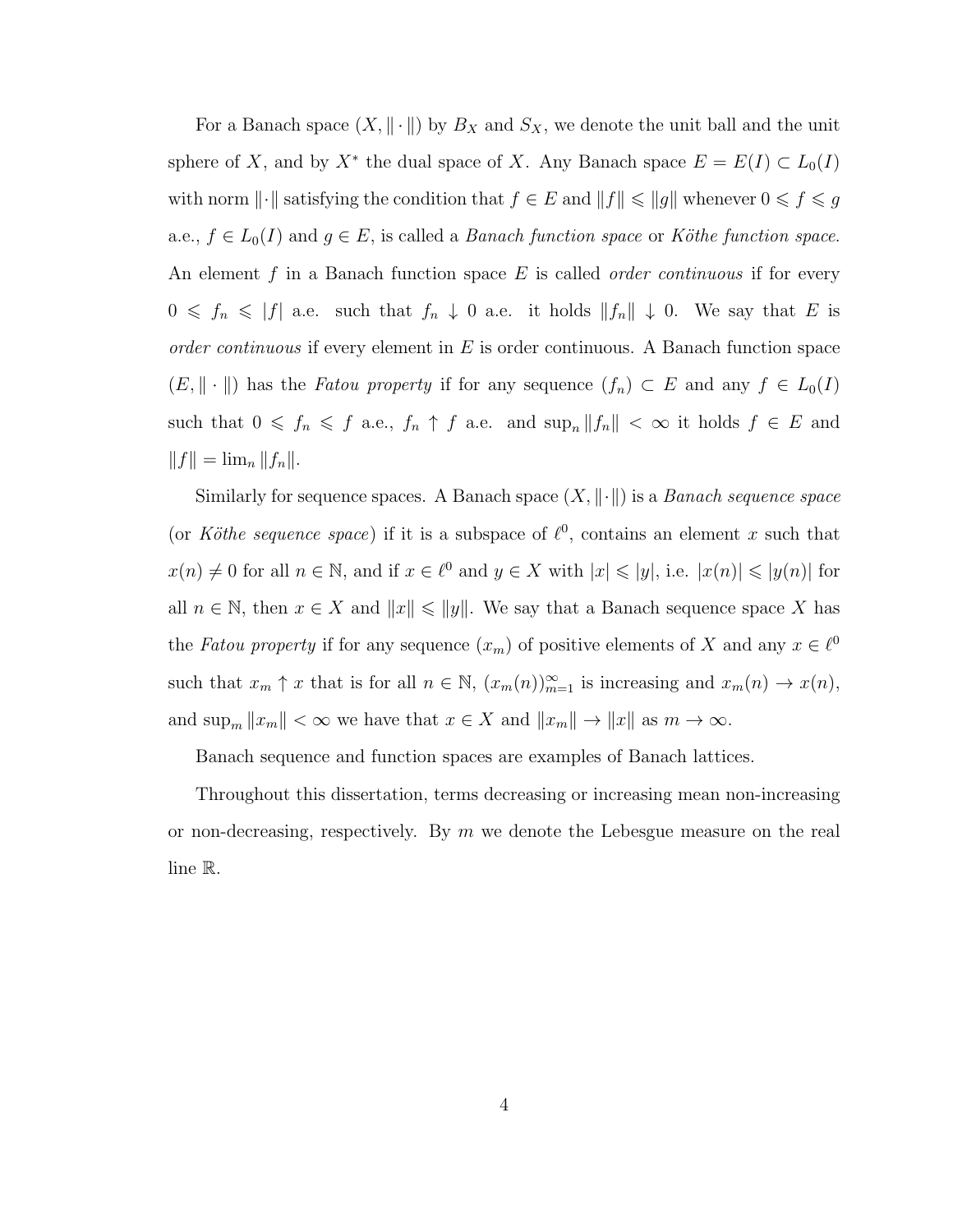#### 2 The dual of Cesaro function space

<span id="page-11-0"></span>The content of this chapter is published in [\[38\]](#page-96-4) except Theorem [2.28](#page-39-1) which is presented there in a less general case. The main part of this chapter is the isometric description of the dual of Cesaro function space.

#### **2.1 Preliminaries**

<span id="page-11-1"></span>In 1974, Jagers [\[34\]](#page-96-1) found an isometric representation of the dual of Cesaro sequence space

$$
ces_{p,w} = \left\{ x \in \ell^0 : ||x||_{ces_{p,w}} := \left[ \sum_{n=1}^{\infty} \left( w(n) \sum_{i=1}^n |x(n)| \right)^p \right]^{1/p} < \infty \right\},\right\}
$$

where  $1 < p < \infty$  and  $(w(n))_{n=1}^{\infty}$  is a (weight) sequence of arbitrary positive numbers. He obtained that the (Köthe) dual of  $ces_{p,w}$  is

$$
(ces_{p,w})' = \left\{ x \in c_0 : ||x||_{(ces_{p,w})'} = \left[ \sum_{n=1}^{\infty} \left( \frac{\hat{x}(n) - \hat{x}(n-1)}{w(n)} \right)^{q} \right]^{1/q} \right\},\,
$$

where  $1/p + 1/q = 1$  and for a sequence  $x \in c_0$ ,  $\hat{x}$  is defined in the following way. Let

$$
\Psi(n) = \sum_{k=n}^{\infty} w(n)^p, n \in \mathbb{N}.
$$

Suppose first that x is nonnegative. Denote  $\overline{\mathbb{N}} = \mathbb{N} \cup \{\infty\}$  and define increasing (finite or infinite) sequence  $(m_n)$  of elements of  $\overline{\mathbb{N}}$  by

$$
m_1:=\max\{k\in\overline{\mathbb{N}}:x(k)=\max_{i\in\mathbb{N}}x(i)\}
$$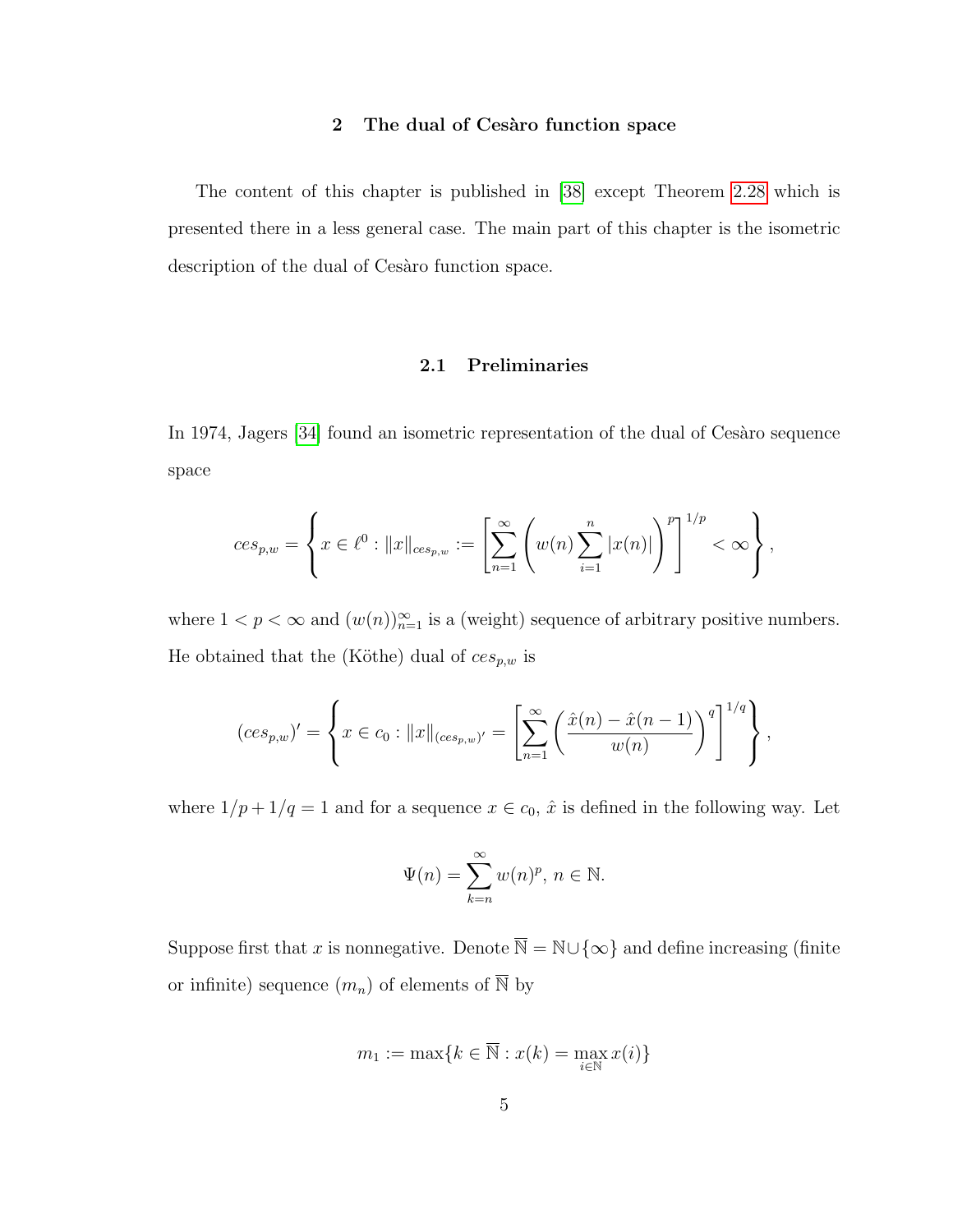and, provided that  $m_n$  is defined and finite,

$$
m_{n+1} := \max \left\{ k \in \overline{\mathbb{N}} : k > m_n, \ \frac{x(m_n) - x(k)}{\Psi(m_n) - \Psi(k)} = \min_{m_n < s \leq \infty} \frac{x(m_n) - x(s)}{\Psi(m_n) - \Psi(s)} \right\}.
$$

Define

$$
\hat{x}(j) := x(m_1) \quad \text{for } j \leq m_1,
$$

and for  $m_n < j \leq m_{n+1}$ , provided  $m_n$  is defined and finite,  $\hat{x}(j)$  to be such that

$$
\frac{x(m_n) - \hat{x}(j)}{\Psi(m_n) - \Psi(j)} = \frac{x(m_n) - x(m_{n+1})}{\Psi(m_n) - \Psi(m_{n+1})}.
$$

For arbitrary sequence  $x \in c_0$  we define  $\hat{x} = \hat{x}$ . Given  $x \in c_0$ , the sequence  $\hat{x}$  is always a  $c_0$  decreasing sequence and satisfies the following inequality

<span id="page-12-0"></span>
$$
\frac{\hat{x}(i) - \hat{x}(j)}{\Psi(i) - \Psi(j)} \leq \frac{\hat{x}(j) - \hat{x}(k)}{\Psi(j) - \Psi(k)} \quad \text{for all } i < j < k \text{ in } \mathbb{N}.\tag{2.1}
$$

This sequence  $\hat{x}$  is the smallest sequence satisfying inequality  $(2.1)$  and such that  $|x| \leq \hat{x}$ . Any sequence  $\hat{x}$  satisfying  $(2.1)$  is called a  $\Psi$ -concave sequence.

We compute precisely the dual norm of the Cesàro function space  $C_{p,w}$  on  $(0, l)$ ,  $0 < l \leq \infty$ , generated by  $1 < p < \infty$  and an arbitrary positive weight function w. A description presented in this dissertation resembles the approach of Jagers for sequence spaces; however, the techniques are more involved due to necessity of dealing with functions instead of sequences. One of the difficulties was to find an appropriate definition of a function  $\hat{f}$  for an arbitrary measurable function f which satisfies inequality corresponding to  $(2.1)$ . We define such  $\hat{f}$  and explore its properties.

Section 2.1 of this chapter is devoted to Ψ-concave functions and essential Ψconcave majorants of measurable functions and it can of independent interest. In this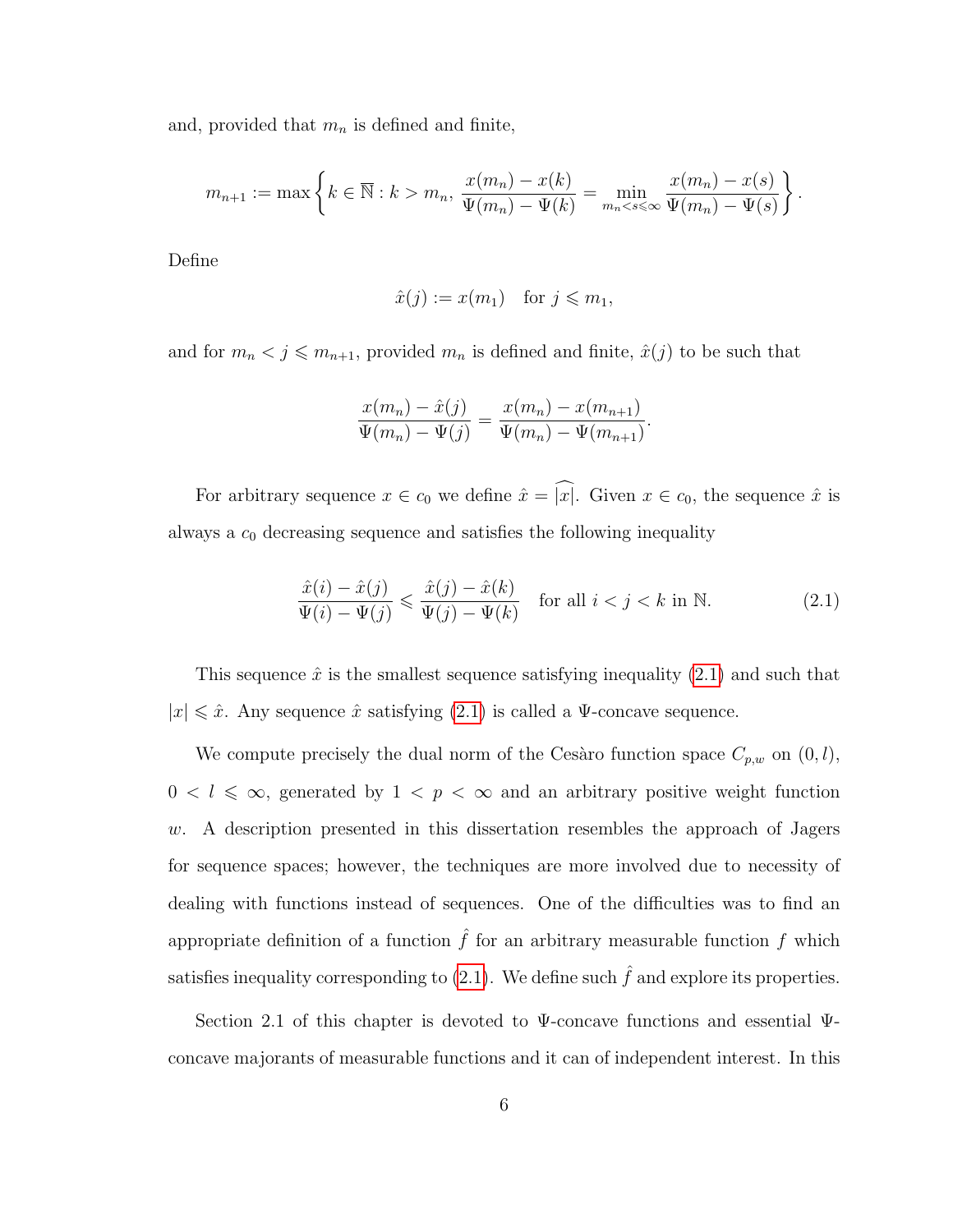section,  $\Psi$  is a nonnegative strictly decreasing function on the interval  $I = (a, b) \subset \mathbb{R}$ . The notion related to Ψ-concavity was defined by Beckenbach in 1937 [\[7\]](#page-94-6) [\[58,](#page-98-3) cf. Section 84, p. 240]. We introduce here also a new notion of essential Ψ-concave majorant  $\hat{f}$  of a measurable function  $f$ , which is a key to study a representation of dual spaces. We discuss several properties of  $\Psi$ -concave functions as well as the existence, continuity or differentiability of  $\Psi$ -concave majorant  $\hat{f}$  of an arbitrary measurable function  $f$ .

In the main section  $2.2$ , we give an isometric description of the dual of Cesàro function space with arbitrary weight function on finite or infinite interval  $(0, l)$ . We treat finite and infinite case in an unified way, opposite to the isomorphic description given in [\[5\]](#page-94-4). It is also worth to mention that in the process of showing our results, we do not use Hardy inequality at all, an essential tool in studying the space  $Ces_p$ .

In section 2.3, applying techniques developed in studying duality, we prove that convex combinations of some slices of the unit ball of  $C_{p,w}$ ,  $1 < p < \infty$  have diameter 2. From the latter result it follows that every slice of the unit ball  $B_{C_p,w}$ ,  $1 < p < \infty$ , has diameter 2. Consequently, in a final part we state several corollaries as that Cesaro function spaces do not have the Radon-Nikodym property, neither strongly exposed nor denting points, as well as they are not locally uniformly rotund or that they are not dual spaces.

#### <span id="page-13-0"></span>**2.2** Ψ**-concave functions and essential** Ψ**-concave majorants**

In this section, we fix  $I = (a, b) \subset \mathbb{R}$  to be an open (finite or infinite) interval and  $\Psi: I \to \mathbb{R}_+$  to be a strictly decreasing function on I. We first collect a number of properties of Ψ-concave functions. Some of them are certainly known [\[58,](#page-98-3) cf Section 84, p. 240] but we provide their proofs here for the sake of completeness. Next we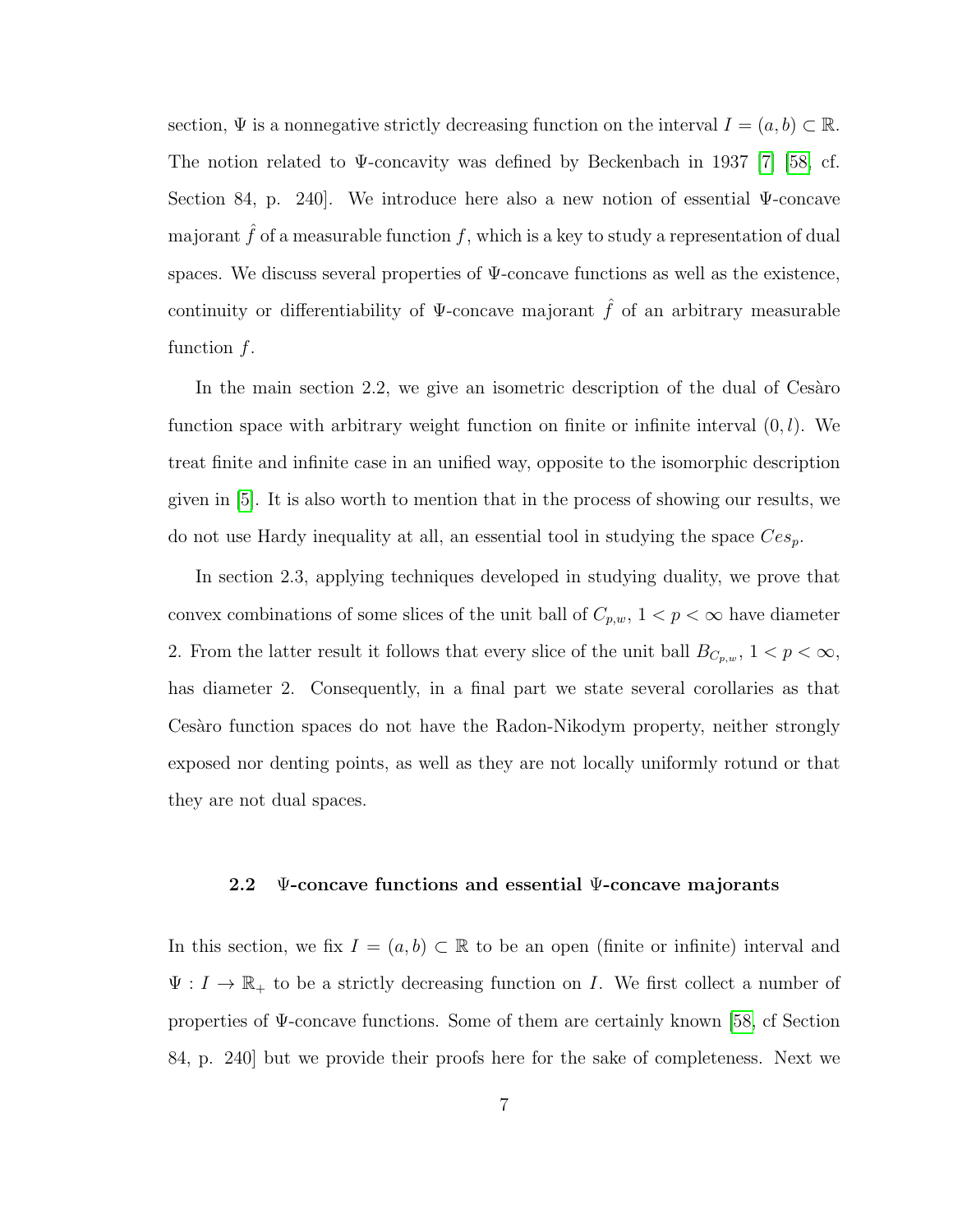introduce a notion of essential  $\Psi$ -concave majorant  $\hat{f}$  of  $f \in L_0(I)$  and discuss a number of its properties like existence, continuity and differentiability. This section can be of independent interest.

Recall a definition of  $\Psi$ -concave function [\[34\]](#page-96-1).

**Definition 2.1.** A function  $f: I \to \mathbb{R}$  is called  $\Psi$ -concave (respectively *strictly*  $\Psi$ -concave) on *I* if for all  $x < y < z$  in *I*,

$$
\begin{vmatrix}\n1 & 1 & 1 \\
\Psi(x) & \Psi(y) & \Psi(z) \\
f(x) & f(y) & f(z)\n\end{vmatrix} \ge 0 \quad \text{(respectively } > 0).
$$
\n(2.2)

It is easy to check that inequality [\(2.2\)](#page-14-0) is equivalent to

<span id="page-14-1"></span>
$$
\frac{f(x) - f(y)}{\Psi(x) - \Psi(y)} \leq \frac{f(y) - f(z)}{\Psi(y) - \Psi(z)}
$$
 (respectively  $<$ ) for all  $x < y < z$  in  $I$ . (2.3)

It is also possible to rewrite [\(2.3\)](#page-14-1) as

<span id="page-14-0"></span> $\overline{\phantom{a}}$  $\mid$  $\overline{\phantom{a}}$  $\overline{\phantom{a}}$ I I I  $\mid$  $\mid$  $\vert$ 

<span id="page-14-2"></span>
$$
\frac{f(x) - f(y)}{\Psi(x) - \Psi(y)} \le \frac{f(x) - f(z)}{\Psi(x) - \Psi(z)} \le \frac{f(y) - f(z)}{\Psi(y) - \Psi(z)} \quad (\text{resp. } <) \text{ for all } x < y < z \text{ in } I. \tag{2.4}
$$

If the interval  $I = (a, b)$  is finite and  $\Psi(x) = b - x, x \in I$ , then  $\Psi$ -concavity on I is just usual concavity.

The following definition will be also useful.

**Definition 2.2.** We say that a function  $f : I \mapsto \mathbb{R}$  is  $\Psi$ -affine on I, if  $f(x) =$  $A\Psi(x) + B$ ,  $x \in I$ , for some constants A and B.

For arbitrary interval J we say that  $f: J \to \mathbb{R}$  is  $\Psi$ -concave on J if it is  $\Psi$ -concave on the interior of J. Similarly in the case of  $\Psi$ -affine function.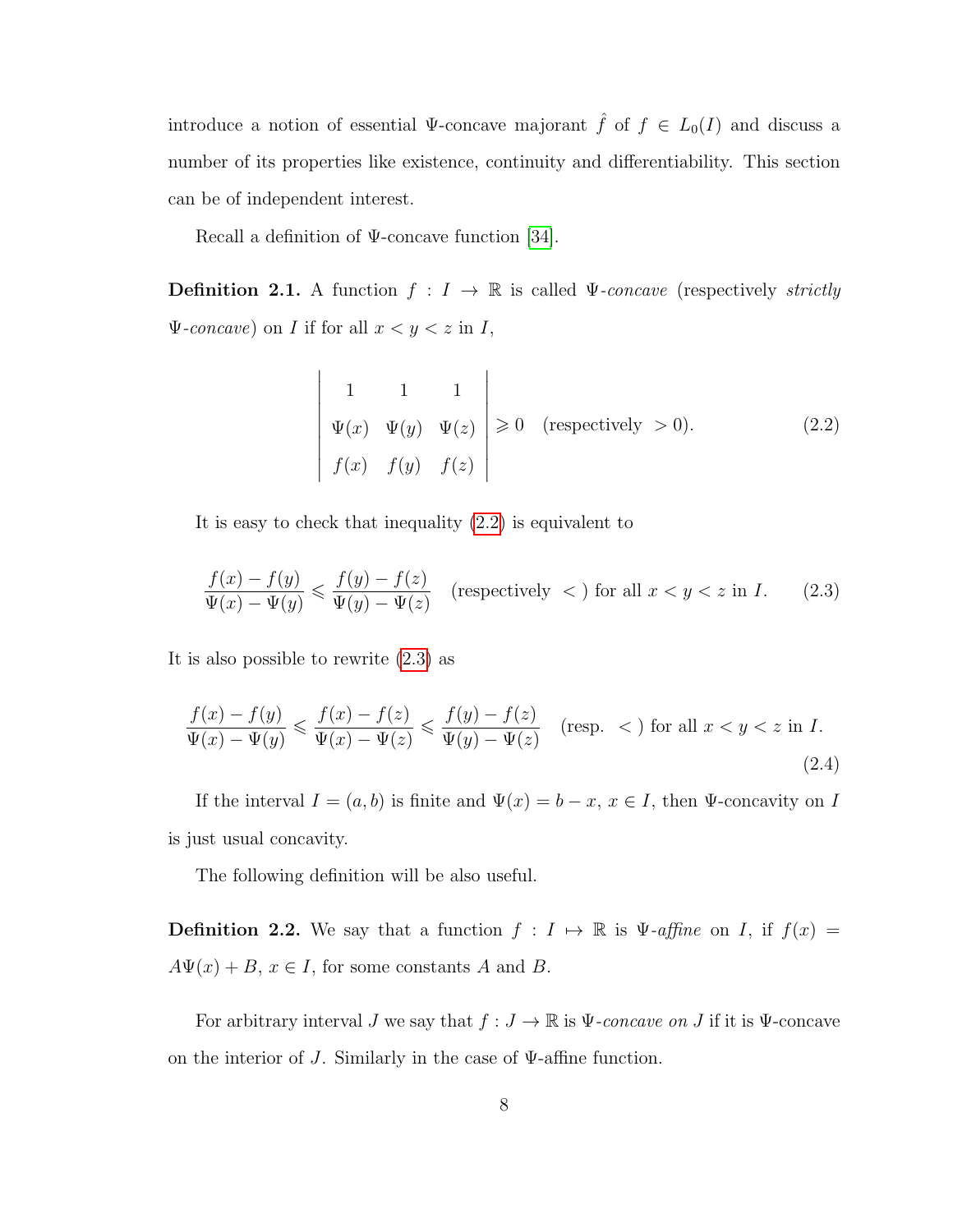Now, similarly as done for example in [\[58\]](#page-98-3) in context of convex functions, we show basic properties of Ψ-concave functions.

Let  $f: I \to \mathbb{R}$  be  $\Psi$ -concave on I. Define for  $x \in I$ ,

$$
D^+_{\Psi} f(x) = \lim_{y \to x^+} \frac{f(y) - f(x)}{\Psi(y) - \Psi(x)} \quad \text{and} \quad D^-_{\Psi} f(x) = \lim_{y \to x^-} \frac{f(y) - f(x)}{\Psi(y) - \Psi(x)}.
$$

In order to see the existence and finiteness of the above quantities, it is enough to observe that for any  $w < x < y < z < u$  in *I*, by [\(2.4\)](#page-14-2) it follows that

$$
\frac{f(w)-f(y)}{\Psi(w)-\Psi(y)} \leqslant \frac{f(x)-f(y)}{\Psi(x)-\Psi(y)} \leqslant \frac{f(y)-f(z)}{\Psi(y)-\Psi(z)} \leqslant \frac{f(y)-f(u)}{\Psi(y)-\Psi(u)},
$$

and hence, for any fixed  $y \in I$ , the left side of the inequality

$$
\frac{f(x) - f(y)}{\Psi(x) - \Psi(y)} \leqslant \frac{f(y) - f(z)}{\Psi(y) - \Psi(z)}
$$

increases as  $x \uparrow y$  and the right side decreases as  $z \downarrow y$ . It follows that  $D_{\Psi}^- f(y)$ ,  $D^+_{\Psi}f(y)$  exist and  $D^-_{\Psi}f(y) \leq D^+_{\Psi}f(y)$  for all  $y \in I$ . Monotonicity of  $D^+_{\Psi}f$  and  $D^-_{\Psi}f$ follows again from [\(2.4\)](#page-14-2). Namely, for any  $w < x < y < z$  in I,

$$
D^+_{\Psi} f(w) = \lim_{y \downarrow w} \frac{f(y) - f(w)}{\Psi(y) - \Psi(w)} \leq \frac{f(w) - f(x)}{\Psi(w) - \Psi(x)}
$$
  

$$
\leq \frac{f(y) - f(z)}{\Psi(y) - \Psi(z)} \leq \lim_{y \uparrow z} \frac{f(y) - f(z)}{\Psi(y) - \Psi(z)} = D^-_{\Psi} f(z).
$$

Hence  $D_{\Psi}^- f(w) \leq D_{\Psi}^+ f(w) \leq D_{\Psi}^- f(z) \leq D_{\Psi}^+ f(z)$  for all  $w, z \in I$  such that  $w < z$ .

In fact  $D^+_\Psi f$  is right-continuous if  $\Psi$  is right-continuous. Indeed, by monotonicity of  $D^{\dagger}_{\Psi}f$  we have that  $\lim_{x\to w^+} D^{\dagger}_{\Psi}f(x)$  exists for any  $w\in I$ . Since for any  $y>x$ ,

$$
D^+_\Psi f(x) \leqslant \frac{f(y) - f(x)}{\Psi(y) - \Psi(x)},
$$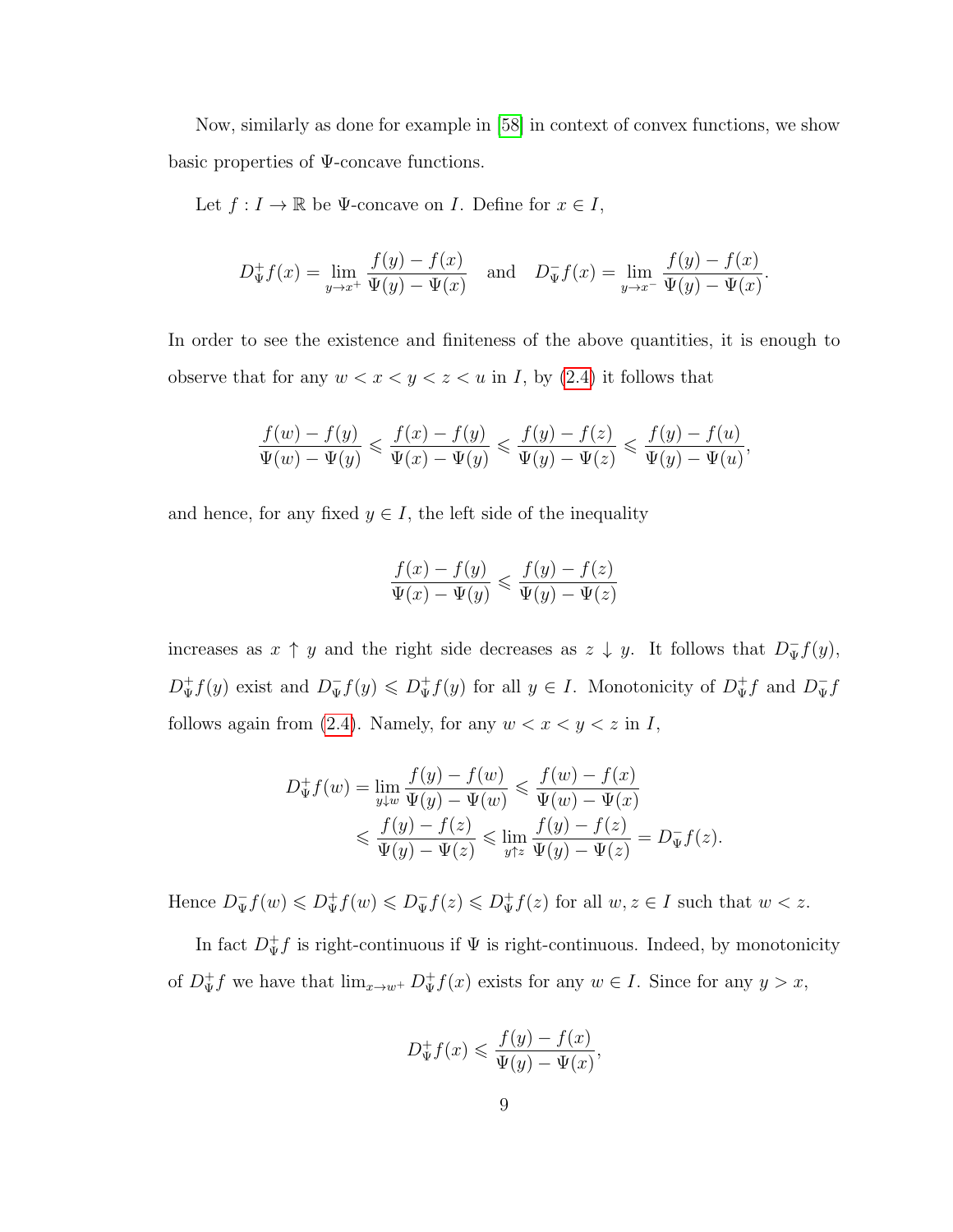and since f and  $\Psi$  are right-continuous,  $\lim_{x\to w^+} D^+_\Psi f(x) \leq \frac{f(y)-f(w)}{\Psi(y)-\Psi(w)}$  $\frac{f(y)-f(w)}{\Psi(y)-\Psi(w)}, y > x > w.$  It follows that  $f(x) = f(x)$ 

$$
\lim_{x \downarrow w} D^+_{\Psi} f(x) \le \lim_{y \downarrow w} \frac{f(y) - f(w)}{\Psi(y) - \Psi(w)} = D^+_{\Psi} f(w).
$$

On the other hand, we know that  $D^+_{\Psi}f(w) \leq D^+_{\Psi}f(x)$  for all  $w < x$ , and so for all  $w \in I$ ,  $\lim_{x \downarrow w} D^+_{\Psi} f(x) = D^+_{\Psi} f(w)$ . Similarly one can show the left-continuity of  $D^-_{\Psi} f$ under assumption of left-continuity on  $\Psi$ .

The next proposition summarizes our discussion so far.

<span id="page-16-1"></span>**Proposition 2.3.** If f is  $\Psi$ -concave on I then  $D^+_{\Psi}f(x)$ ,  $D^-_{\Psi}f(x)$  exist, are finite and  $D_{\Psi}^- f(x) \leq D_{\Psi}^+ f(x)$  for all  $x \in I$ . Moreover,  $D_{\Psi}^+ f$ ,  $D_{\Psi}^- f$  are increasing functions on *I*. If  $\Psi$  *is right-continuous on I* then so *is*  $D^+_{\Psi}f$ *. Similarly, if*  $\Psi$  *is left-continuous on I* then so is  $D_{\Psi}^-f$ . For any fixed  $y \in I$  the ratio  $\frac{f(x)-f(y)}{\Psi(x)-\Psi(y)}$  increases as  $x \uparrow y$  and the *ratio*  $\frac{f(y)-f(z)}{\Psi(y)-\Psi(z)}$  *decreases as*  $z \downarrow y$ *.* 

The following basic fact will be also useful.

<span id="page-16-0"></span>**Lemma 2.4.** *If*  $\Psi$  *is right-, left-, absolutely or Lipschitz continuous then any*  $\Psi$ *concave function* f *on* I *has the same property.*

*Proof.* Let  $[c, d] \subset I$  and  $a < c_1 < c$  and  $d < d_1 < b$ , by Ψ-concavity of f we get

$$
\frac{f(c_1) - f(c)}{\Psi(c_1) - \Psi(c)} \leq \frac{f(x) - f(y)}{\Psi(x) - \Psi(y)} \leq \frac{f(d) - f(d_1)}{\Psi(d) - \Psi(d_1)} \quad \text{for all } c \leq x < y \leq d,
$$

hence

$$
\left|\frac{f(x)-f(y)}{\Psi(x)-\Psi(y)}\right| \le \max\left\{\left|\frac{f(c_1)-f(c)}{\Psi(c_1)-\Psi(c)}\right|, \left|\frac{f(d)-f(d_1)}{\Psi(d)-\Psi(d_1)}\right|\right\}.
$$

Denoting the right-hand side by K we get that  $|f(x) - f(y)| \leq K |\Psi(x) - \Psi(y)|$  for all  $x, y \in [c, d]$ . The claim follows.  $\Box$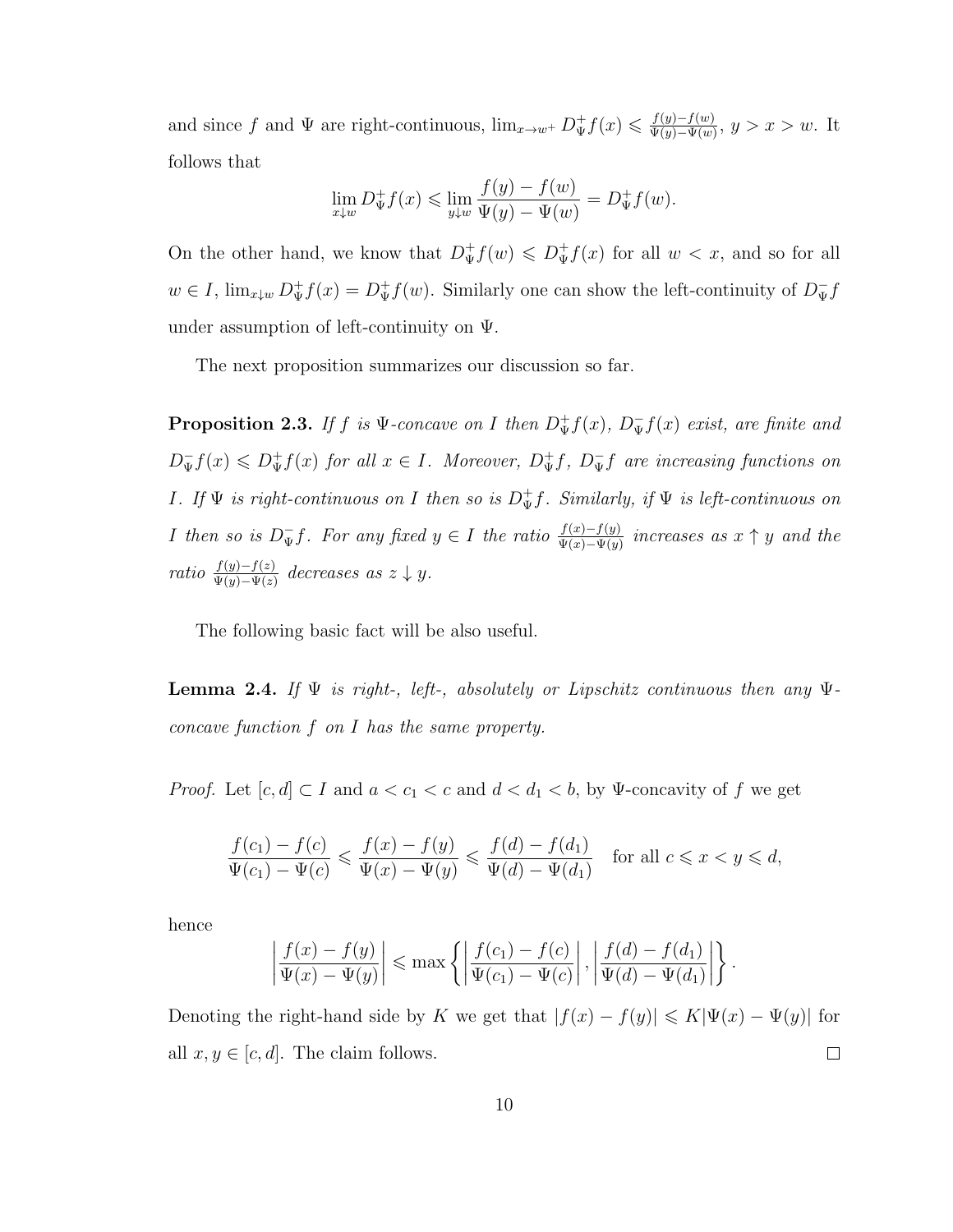<span id="page-17-0"></span>**Lemma 2.5.** Let f be  $\Psi$ -concave on I. If  $D^+_{\Psi}f(x) \geq 0$ ,  $x \in I$ , then f is decreasing *on* I*.* If  $D^{\dagger}_{\Psi} f(x) \leq 0$ ,  $x \in I$ , then f *is increasing on* I*.* 

*Proof.* Let  $D^+_\Psi f(x) \geq 0$ . Since the ratio  $\frac{f(z)-f(x)}{\Psi(z)-\Psi(x)}$  decreases as  $z \downarrow x$ , it follows that  $\frac{f(z)-f(x)}{\Psi(z)-\Psi(x)} \geq 0$  for  $z > x$ , and hence  $f(z) \leq f(x)$  by monotonicity of  $\Psi$ . Since  $x \in I$  is arbitrary, we get that  $f$  is decreasing. The proof of another case is similar.  $\Box$ 

<span id="page-17-1"></span>**Lemma 2.6.** Let function  $f \ge 0$  be  $\Psi$ -concave on I. If  $\lim_{x\to a^+} \Psi(x) = \infty$  then  $\lim_{x \to a^+} D^+_{\Psi} f(x) \geqslant 0.$ 

*Proof.* Since function  $D^+_{\Psi}f$  is increasing,  $\lim_{x\to a^+} D^+_{\Psi}f(x)$  exists or is equal to  $-\infty$ . Suppose that  $\lim_{x\to a^+} D^+_{\Psi} f(x) = C < 0$ . It follows that there exists  $x_0 > a$  such that  $-\infty < D := D^+_{\Psi}f(x_0) < 0$ , so  $D^-_{\Psi}f(x) \le D$  for  $x \in (a, x_0)$ . It follows that for all  $z < x$ ,  $\frac{f(x)-f(z)}{\Psi(x)-\Psi(z)} \leqslant D < 0$ , which gives  $f(z) \leqslant D\Psi(z) - D\Psi(x) + f(x)$ . Now, keeping  $x \in (a, x_0)$  fixed and taking  $z \to a^+$  we would get that  $f(z) < 0$  for z close enough to a, which contradicts the condition  $f \geqslant 0$ .  $\Box$ 

Lemmas [2.5](#page-17-0) and [2.6](#page-17-1) imply the following corollary.

<span id="page-17-3"></span>**Corollary 2.7.** *If a function*  $f \ge 0$  *is*  $\Psi$ -concave on I and  $\lim_{x \to a^+} \Psi(x) = \infty$  then f *is decreasing on* I*.*

Observe that inequality [\(2.3\)](#page-14-1) can also be equivalently written as

<span id="page-17-2"></span>
$$
f(y) \geq \frac{\Psi(y) - \Psi(z)}{\Psi(x) - \Psi(z)} f(x) + \frac{\Psi(x) - \Psi(y)}{\Psi(x) - \Psi(z)} f(z) \text{ for all } x, y, z \in I \text{ with } x < y < z. \tag{2.5}
$$

<span id="page-17-4"></span>**Lemma 2.8.** *A function*  $f: I \to \mathbb{R}$  *is*  $\Psi$ -concave on *I if and only if for each*  $y \in I$  there is at least one function  $T(x) = f(y) + A(\Psi(x) - \Psi(y))$  such that  $A \in$  $[D_{\Psi}^- f(y), D_{\Psi}^+ f(y)]$  *and*  $f(x) \leq T(x)$  *for*  $x \in I$ *.*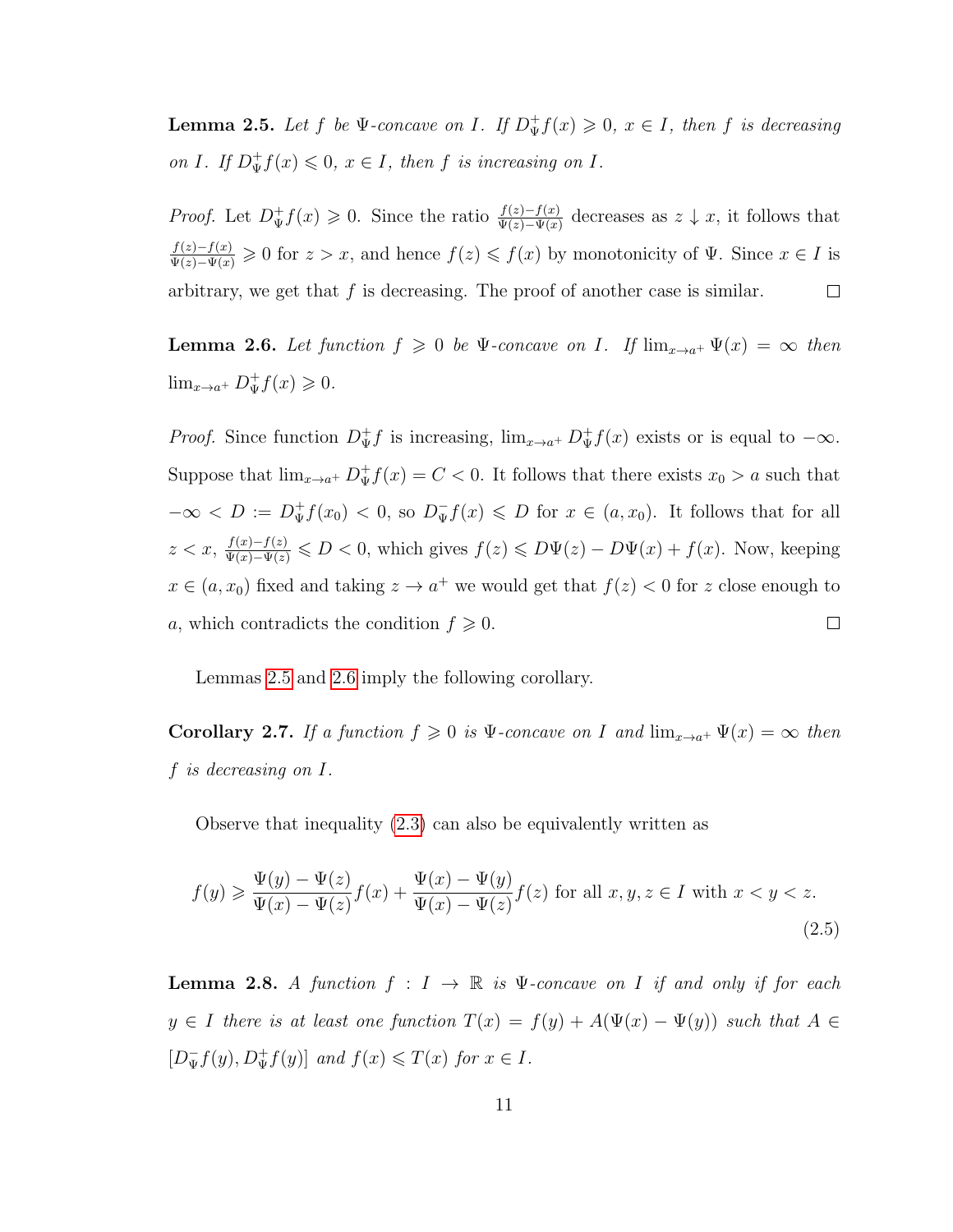*Proof.* If f is  $\Psi$ -concave on I and  $y \in I$  then for any  $A \in [D_{\Psi}^- f(y), D_{\Psi}^+ f(y)]$ ,

$$
\frac{f(x) - f(y)}{\Psi(x) - \Psi(y)} \ge A \quad \text{or} \le A,
$$

if  $x > y$  or  $x < y$ , respectively. In any case  $f(x) \leq A\Psi(x) + f(y) - A\Psi(y) = T(x)$  for all  $x \in I$ .

Conversely, suppose that for each  $y \in I$  there is at least one function  $T(x) =$  $f(y) + A(\Psi(x) - \Psi(y))$  such that  $f(x) \leq T(x)$  for  $x \in I$ . Let  $x, y, z \in I$  be such that  $x < y < z$ . Denoting  $\alpha = \frac{\Psi(y) - \Psi(z)}{\Psi(x) - \Psi(z)}$  we get  $\Psi(y) = \alpha \Psi(x) + (1 - \alpha) \Psi(z)$ ,  $\alpha \in [0, 1]$ . It follows that  $f(y) = T(y) = \alpha T(x) + (1 - \alpha)T(z) \geq \alpha f(x) + (1 - \alpha)f(z)$ . Hence, in a  $\Box$ view of  $(2.5)$ , f is  $\Psi$ -concave.

The following lemma will be useful.

<span id="page-18-0"></span>**Lemma 2.9.** *Let* f *be* Ψ*-concave on* I*. The function* f *is strictly* Ψ*-concave on* I *if and only if there is no interval*  $(c, d) \subset I$  *on which* f *is* Ψ-*affine. The function*  $f$  *is*  $\Psi$ -affine on  $I$  *if and only if*  $D^+_{\Psi}f$  *is constant on*  $I$ *. The function*  $f$  *is strictly*  $\Psi$ -concave on  $I$  *if and only if*  $D^+_{\Psi}f$  *is strictly increasing on*  $I$ *.* 

*Proof.* We prove only the first part. The proof of the second part is similar.

If there exists an interval  $(c, d) \subset I$  on which  $f(x) = A\Psi(x) + B$ , then  $\frac{f(x) - f(y)}{\Psi(x) - \Psi(y)} =$ A for all  $x, y \in (c, d)$ . Hence f is not strictly  $\Psi$ -concave on I. Conversely, if f is not strictly  $\Psi$ -concave on I, then from [\(2.3\)](#page-14-1) we get that there exist  $w < x < u$  in I such that

$$
A := \frac{f(w) - f(x)}{\Psi(w) - \Psi(x)} = \frac{f(x) - f(u)}{\Psi(x) - \Psi(u)}.
$$

It follows from  $(2.4)$  that for any y in  $(x, u)$ ,

$$
A = \frac{f(w) - f(x)}{\Psi(w) - \Psi(x)} \leqslant \frac{f(w) - f(y)}{\Psi(w) - \Psi(y)} \leqslant \frac{f(w) - f(u)}{\Psi(w) - \Psi(u)} \leqslant \frac{f(x) - f(u)}{\Psi(x) - \Psi(u)} = A.
$$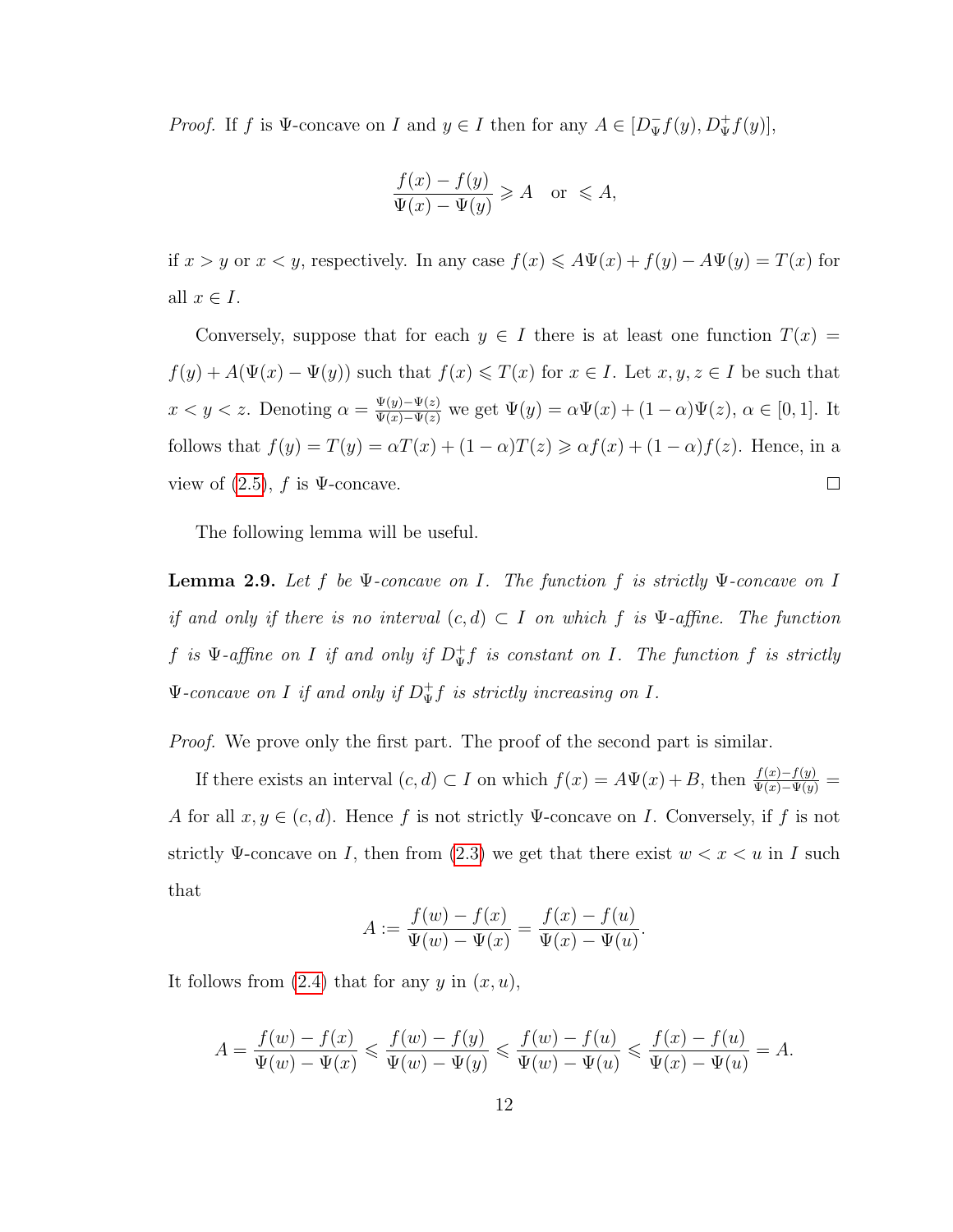Hence  $f(y) = A\Psi(y) + f(w) - A\Psi(w)$  for all  $y \in (x, u)$ , that is f is  $\Psi$ -affine on  $(x, u)$ , a contradiction.  $\Box$ 

In the case when  $\Psi$  is a continuous function, we can define  $\Psi$ -concavity in one more equivalent way. Namely, denoting  $\alpha = \frac{\Psi(y) - \Psi(z)}{\Psi(x) - \Psi(z)}$  $\frac{\Psi(y)-\Psi(z)}{\Psi(x)-\Psi(z)}$  for  $x < y < z$  in I, we get that  $\Psi(y) = \alpha \Psi(x) + (1 - \alpha) \Psi(z)$ , and so [\(2.5\)](#page-17-2) can be written as

<span id="page-19-0"></span>
$$
f(\Psi^{-1}(\alpha\Psi(x) + (1 - \alpha)\Psi(z))) \geq \alpha f(x) + (1 - \alpha)f(z). \tag{2.6}
$$

If  $\Psi$  is continuous then for any  $x, z \in I$ , say  $x \leq z$ , and any  $\alpha \in [0,1]$  there exists  $y \in [x, z]$  such that  $\Psi(y) = \alpha \Psi(x) + (1 - \alpha) \Psi(z)$ . Then inequality [\(2.6\)](#page-19-0) holds true for all  $\alpha \in [0,1]$  and all  $x, z \in I$ , that is function  $f \circ \Psi^{-1}$  is concave on  $\Psi(I)$ . Furthermore, in this case, by induction it can be shown that

<span id="page-19-1"></span>
$$
f\left(\Psi^{-1}\left(\sum_{i=1}^n \alpha_i \Psi(y_i)\right)\right) \geqslant \sum_{i=1}^n \alpha_i f(y_i)
$$
  
for all  $\alpha_i \geqslant 0$ ,  $\sum_{i=1}^n \alpha_i = 1$  and  $(y_1, y_2, \dots, y_n) \in I^n$ . (2.7)

We have the following lemma.

<span id="page-19-2"></span>**Lemma 2.10.** *If* Ψ *is a continuous function on* I *then* f *is* Ψ*-concave on* I *if and only if*  $f \circ \Psi^{-1}$  *is concave on*  $\Psi(I)$ *.* 

*Proof.* Only one direction requires proof. Suppose that  $f \circ \Psi^{-1}$  is concave on  $\Psi(I)$ . Let  $x, y, z \in I$  be arbitrary,  $x < y < z$  and  $u = \Psi(x)$ ,  $v = \Psi(z)$ . Since  $\Psi$  is one-to-one,  $x = \Psi^{-1}(u)$  and  $z = \Psi^{-1}(v)$ . By concavity of  $f \circ \Psi^{-1}$  we get that  $(f \circ \Psi^{-1})(\alpha u + (1 - \alpha)v) \geq \alpha (f \circ \Psi^{-1})(u) + (1 - \alpha)(f \circ \Psi^{-1})(v)$  for all  $\alpha \in [0, 1]$ . It follows that  $f(\Psi^{-1}(\alpha \Psi(x) + (1 - \alpha) \Psi(z))) \geq \alpha f(x) + (1 - \alpha) f(z)$ . Since  $y \in (x, z)$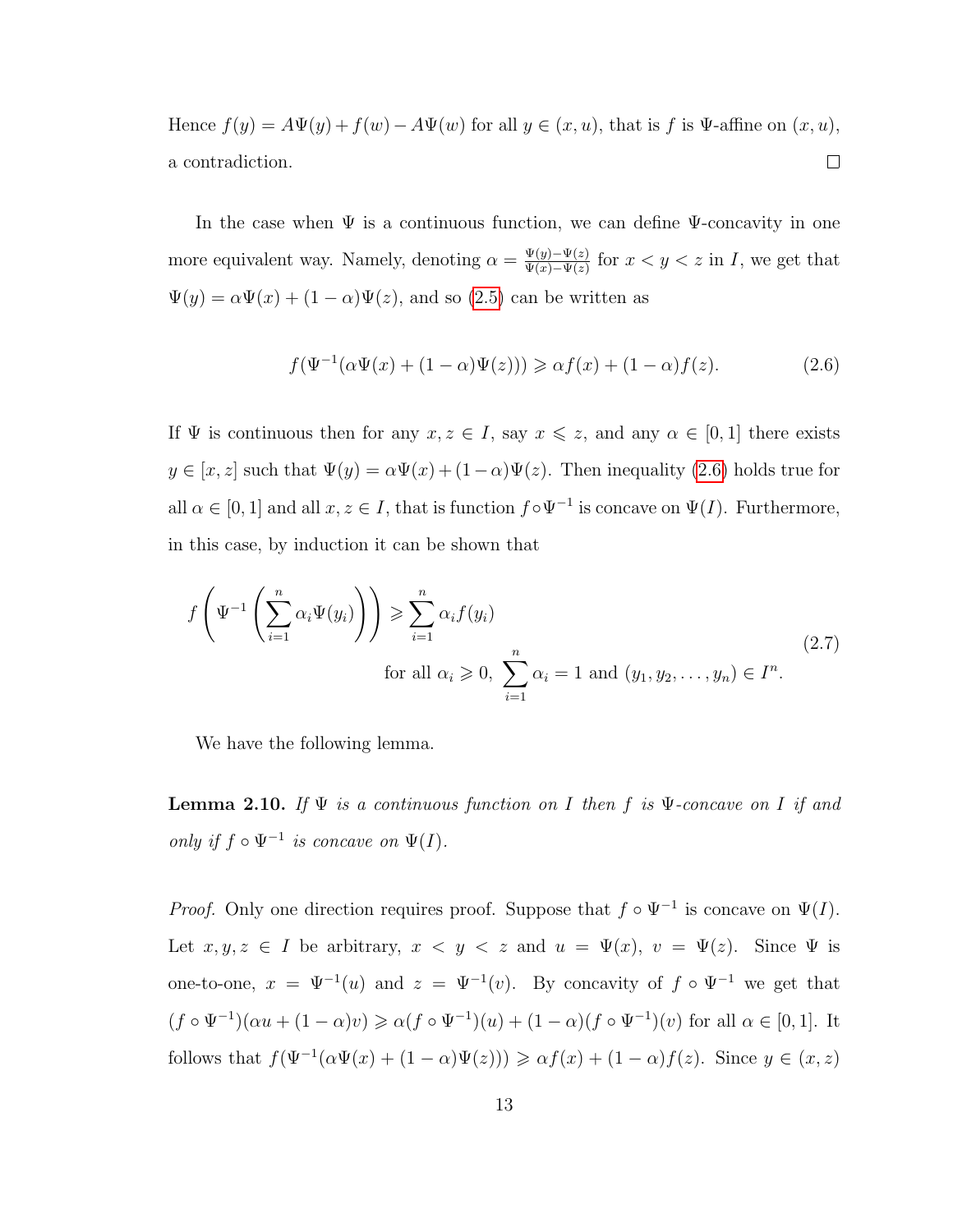there exists  $\alpha \in [0,1]$  such that  $\Psi(y) = \alpha \Psi(x) + (1-\alpha)\Psi(z)$ . This gives inequality  $(2.5)$  and so f is  $\Psi$ -concave on I.  $\Box$ 

The following notion of essential Ψ-concave majorant is crucial for characterization of the dual space to Cesaro function spaces.

**Definition 2.11.** For any function  $f \in L_0^+(I)$  we define its *essential*  $\Psi$ -concave *majorant*  $\hat{f}$  by

$$
\hat{f}(y) := \inf \left\{ M > 0 : m^{(n)} \Big\{ (y_1, \dots, y_n) \in I^n : \sum_{i=1}^n \alpha_i f(y_i) > M, \sum_{i=1}^n \alpha_i = 1, \alpha_i \ge 0, \right\}
$$
  

$$
i = 1, \dots, n, \Psi(y) = \sum_{i=1}^n \alpha_i \Psi(y_i) \Big\} = 0, n \in \mathbb{N} \Big\}, \quad y \in I,
$$

where  $m^{(n)}$  is the Lebesgue product measure on  $I^n$ . For arbitrary function  $f \in L_0(I)$ we define  $\hat{f} = \widehat{|f|}$ .

The above definition should be compared to one of concave majorants given in 1970 by Peetre [\[56\]](#page-98-4).

The remaining results of this section describe several properties of  $\hat{f}$ . First we give conditions on f under which the essential Ψ-concave majorant  $\hat{f}$  is finite on I.

<span id="page-20-0"></span>**Lemma 2.12.** *Let*  $f \in L_0^+(I)$ *. If*  $\text{ess sup}_{x \in (y,b)} f(x) < \infty$  *and*  $\text{ess sup}_{x \in (a,y)} \frac{f(x)}{\Psi(x)} < \infty$ *for all*  $y \in I$  *then*  $\hat{f} < \infty$  *on*  $I$ *.* 

*Proof.* Let  $f \in L_0^+(I)$  and  $y \in I$ . Suppose that

$$
A_y := \operatorname{ess\,sup}_{x \in (y,b)} f(x) < \infty \quad \text{and} \quad B_y := \operatorname{ess\,sup}_{x \in (a,y)} \frac{f(x)}{\Psi(x)} < \infty.
$$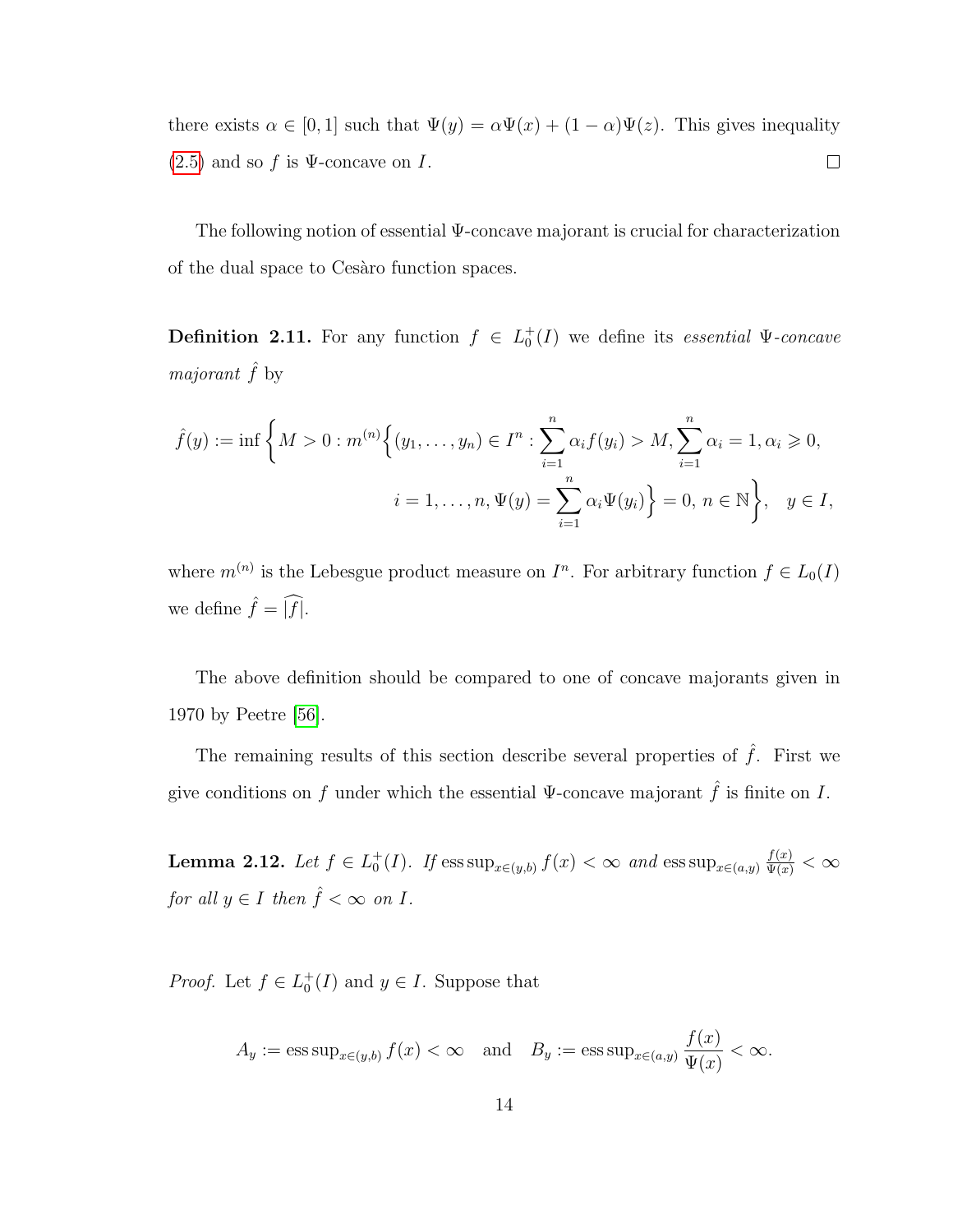For any  $n \in \mathbb{N}$ , if

$$
\Psi(y) = \sum_{i=1}^{n} \alpha_i \Psi(y_i), \ \sum_{i=1}^{n} \alpha_i = 1, \ \alpha_i \geqslant 0, \ y_i \in I, \ i = 1, 2, \dots, n,
$$

we have that

$$
\sum_{i=1}^{n} \alpha_i f(y_i) = \sum_{y_i < y} \alpha_i f(y_i) + \sum_{y_i \geq y} \alpha_i f(y_i)
$$
\n
$$
= \sum_{y_i < y} \alpha_i \Psi(y_i) f(y_i) / \Psi(y_i) + \sum_{y_i \geq y} \alpha_i f(y_i) \leq B_y \Psi(y) + A_y
$$

except possibly some subset of the set

$$
C := \bigcup \Big\{ (y_1, \dots, y_n) \in I^n : \max_{i \in I_1 : y_i < y} (f(y_i) / \Psi(y_i)) > B_y \Big\}
$$
\n
$$
\bigcup \Big\{ (y_1, \dots, y_n) \in I^n : \max_{i \in I_2 : y_i \ge y} (f(y_i)) > A_y \Big\},
$$

where the union is taken over all partitions of  $\{1, 2, \ldots, n\}$  into two disjoint nonempty sets  $I_1$ ,  $I_2$ . It is not difficult to see that  $m^{(n)}C = 0$ , whence it follows that  $\hat{f}(y) \leq$  $B_y\Psi(y) + A_y < \infty.$  $\Box$ 

### <span id="page-21-0"></span>**Lemma 2.13.** Let  $f \in L_0^+(I)$ . If  $\hat{f} < \infty$  on I then  $\hat{f}$  is  $\Psi$ -concave on I.

*Proof.* The proof is similar to one for concave majorants [\[41,](#page-97-2) p. 47]. Let  $x < y < z$ in *I*. We will show inequality [\(2.5\)](#page-17-2) for  $\hat{f}$ . Let  $\alpha = \frac{\Psi(y) - \Psi(z)}{\Psi(x) - \Psi(z)}$  $\frac{\Psi(y)-\Psi(z)}{\Psi(x)-\Psi(z)}$  and  $\epsilon > 0$  be arbitrary. From the definition of  $\hat{f}(x)$  it follows that there exist  $j \in \mathbb{N}$  and a set

$$
B = \left\{ (x_1^{\epsilon}, x_2^{\epsilon}, \dots, x_j^{\epsilon}) \in I^j : \sum_{i=1}^j \alpha_i^{\epsilon} f(x_i^{\epsilon}) > \hat{f}(x) - \epsilon/2, \Psi(x) = \sum_{i=1}^j \alpha_i^{\epsilon} \Psi(x_i^{\epsilon}), \sum_{i=1}^j \alpha_i^{\epsilon} = 1 \right\}
$$

with  $m^{(j)}B > 0$ . Denoting  $\alpha_i^{\prime \epsilon} = \alpha \alpha_i^{\epsilon}$ ,  $i = 1, \ldots, j$ , we get that for all  $(x_1^{\epsilon}, x_2^{\epsilon}, \ldots, x_j^{\epsilon}) \in$  $B, \alpha \hat{f}(x) \leq \sum_{i=1}^j \alpha_i^{'\epsilon} f(x_i^{\epsilon}) + \epsilon/2$ , where  $\sum_{i=1}^j \alpha_i^{'\epsilon} = \alpha, \alpha_i^{'\epsilon} > 0, \alpha \Psi(x) = \sum_{i=1}^j \alpha_i^{'\epsilon} \Psi(x_i^{\epsilon})$ .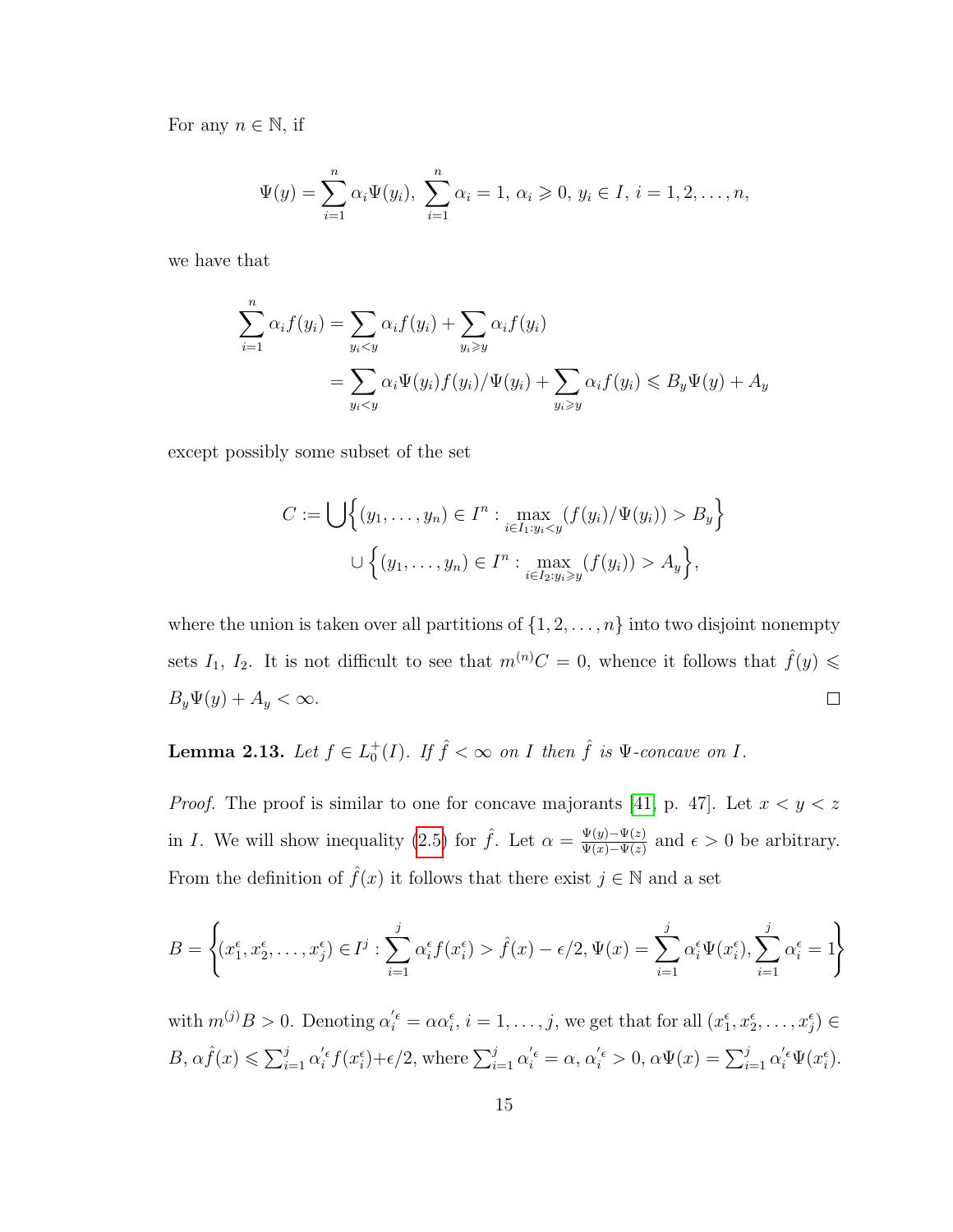Similarly, by definition of  $\hat{f}(z)$ , there exist  $k \in \mathbb{N}$  and a set

$$
C = \left\{ (z_1^{\epsilon}, z_2^{\epsilon}, \dots, z_k^{\epsilon}) \in I^k : \sum_{i=1}^k \beta_i^{\epsilon} f(z_i^{\epsilon}) > \hat{f}(z) - \epsilon/2, \Psi(z) = \sum_{i=1}^k \beta_i^{\epsilon} \Psi(z_i^{\epsilon}), \sum_{i=1}^k \beta_i^{\epsilon} = 1 \right\}
$$

with  $m^{(k)}C > 0$ . Denoting  $\beta_i^{\prime \epsilon} = (1 - \alpha)\beta_i^{\epsilon}, i = 1, 2, ..., k$ , we get that for all  $(z_1^{\epsilon}, z_2^{\epsilon}, \ldots, z_k^{\epsilon}) \in C, (1-\alpha)\hat{f}(z) \leqslant \sum_{i=1}^k \beta_i^{\prime \epsilon} f(z_i^{\epsilon}) + \epsilon/2$ , where  $\sum_{i=1}^k \beta_i^{\prime \epsilon} = 1 - \alpha$ ,  $\beta_i^{\prime\epsilon} > 0$ ,  $(1-\alpha)\Psi(z) = \sum_{i=1}^k \beta_i^{\prime\epsilon} \Psi(z_i^{\epsilon})$ . Denoting now  $\gamma_i^{\epsilon} = \alpha_i^{\prime\epsilon}$ ,  $y_i^{\epsilon} = x_i^{\epsilon}$  for  $i =$  $1, 2, \ldots, j, \ \gamma_{i+j}^{\epsilon} = \beta_i^{\prime \epsilon}, \ y_{i+j}^{\epsilon} = z_i^{\epsilon} \text{ for } i = 1, 2, \ldots, k, \text{ and } n = j + k \text{ we get that }$  $\sum_{i=1}^n \gamma_i^{\epsilon} = 1$  and  $\sum_{i=1}^n \gamma_i^{\epsilon} \Psi(y_i^{\epsilon}) = \alpha \Psi(x) + (1 - \alpha) \Psi(z) = \Psi(y)$ . It follows that  $\alpha \hat{f}(x) + (1 - \alpha) \hat{f}(z) \leqslant \sum_{i=1}^{n} \gamma_i^{\epsilon} f(y_i^{\epsilon}) + \epsilon \leqslant \hat{f}(y) + \epsilon$  a.e. Since  $\epsilon$  was arbitrary the claim follows.  $\Box$ 

Recall that if C is a measurable subset of R and  $y \in \mathbb{R}$ , then y is called a *point of density* of C if

$$
\lim_{\substack{m(x,z)\to 0\\y\in(x,z)}} \frac{m(C \cap (x,z))}{m(x,z)} = 1.
$$

It is known that if C is a measurable subset of R then almost every  $x \in C$  is a point of density of  $C$  [\[65,](#page-99-4) p. 106] [\[60,](#page-98-5) p. 141].

<span id="page-22-0"></span>**Lemma 2.14.** *If*  $\Psi$  *is a continuous function and*  $\lim_{x\to a^+} \Psi(x) = \infty$  *then for any*  $function f \in L_0^+(I)$  *with*  $\hat{f} < \infty$  *on I, it holds that*  $f \leqslant \hat{f}$  *a.e. on I, and*  $\hat{f}$  *is also continuous on* I*.*

*Proof.* Suppose there exist  $\epsilon > 0$  and a set  $C \subset I$  with  $mC > 0$  such that  $f \geq \hat{f} + \epsilon$ on  $C$ . Without loss of generality, we assume that all points in  $C$  are points of density of C. It follows that for all  $y \in C$  and all  $x < y < z$  in  $I, m(C \cap (x, z)) > 0$ .

First we show that for any  $x < z$  such that  $m(C \cap (x, z)) > 0$  there is  $y \in C \cap (x, z)$ for which  $m(C \cap (x, y)) > 0$  and  $m(C \cap (y, z)) > 0$ . Let  $c = \sup_{y \in C \cap (x, z)} m(C \cap (y, z))$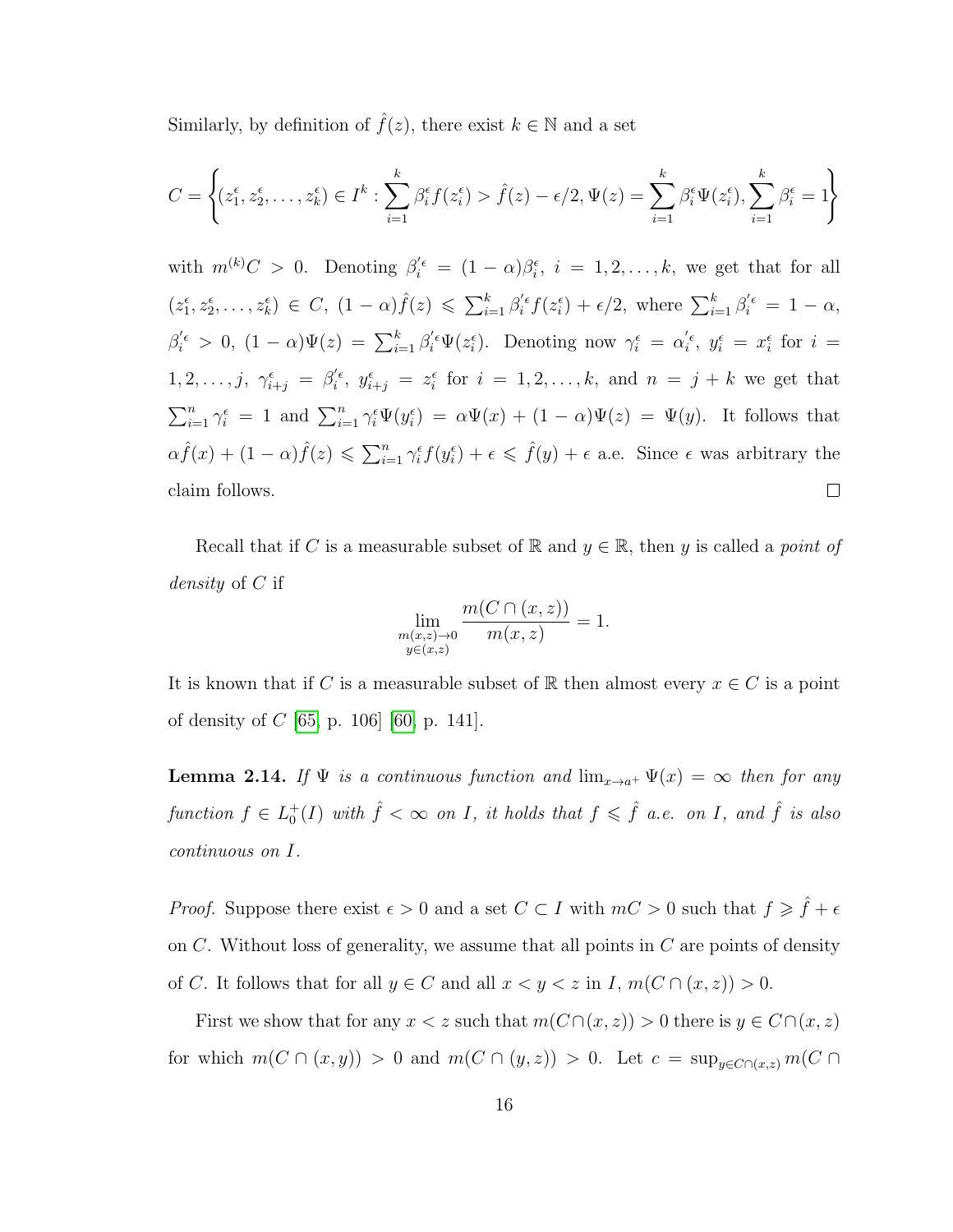$(x, y) = 0$  and  $d = \inf_{y \in C \cap (x, z)} m(C \cap (y, z)) = 0$ . It follows that  $c < d$ , which gives  $m(C \cap (x, y)) > 0$  and  $m(C \cap (y, z)) > 0$  for all  $c < y < d$ .

Since  $\Psi$  is a continuous function, by Lemmas [2.13](#page-21-0) and [2.4](#page-16-0) we get that  $\hat{f}$  is continuous. Let  $x < z$  in I be such that

<span id="page-23-0"></span>
$$
\hat{f}(x) - \hat{f}(z) < \epsilon/2 \quad \text{and} \quad m(C \cap (x, z)) > 0. \tag{2.8}
$$

 $\Box$ 

By the above there is  $y \in C \cap (x, z)$  such that  $m(C \cap (x, y)) > 0$  and  $m(C \cap (y, z)) > 0$ . Consider the set  $B := \{(y_1, y_2) \in (C \cap (x, z)) \times (C \cap (x, z)) : \Psi(y) = \alpha \Psi(y_1) + (1 - \alpha \Psi(y_2))\}$  $\alpha\Psi(y_2)$  for some  $\alpha \in (0,1)$ . It is clear that  $B = \{(y_1, y_2) \in (C \cap (x, z)) \times (C \cap (x, z))$ :  $y_1 < y < y_2$  or  $y_2 < y < y_1$ } =  $((C \cap (x, y)) \times (C \cap (y, z))) \cup ((C \cap (y, z)) \times (C \cap (x, y)))$ and hence  $m^{(2)}B > 0$ . Observe that by  $(2.8)$  we have  $|\hat{f}(y_1) - \hat{f}(y_2)| < \epsilon/2$  for all  $y_1, y_2 \in I$  such that  $(y_1, y_2) \in B$ . Now, for almost all  $(y_1, y_2) \in B$ , since  $\hat{f}$  is decreasing by Corollary [2.7,](#page-17-3) we have that

$$
\hat{f}(y) \geq \alpha f(y_1) + (1 - \alpha)f(y_2) \geq \alpha \hat{f}(y_1) + (1 - \alpha)\hat{f}(y_2) + \epsilon \geq \hat{f}(y) + \epsilon/2.
$$

This is impossible, hence  $f \leqslant \hat{f}$  a.e. on I.

- *Remark* 2.15. (1) If  $f, g \in L_0^+(I)$  and  $f \le g$  a.e. on *I* then  $\hat{f} \le \hat{g}$ . In fact  $\sum_{i=1}^n \alpha_i f(y_i) \leq \sum_{i=1}^n \alpha_i g(y_i)$  for all  $(y_1, y_2, \ldots, y_n) \in I^n$  except possibly some set of measure 0.
	- (2) Let  $\Psi$  be a continuous function on I and  $\lim_{x\to a^+} \Psi(x) = \infty$ . If f is  $\Psi$ -concave on I then  $f = \hat{f}$ . Consequently  $\hat{\hat{f}} = \hat{f}$  for any function  $f \in L_0(I)$  with  $\hat{f} < \infty$  on *I*. Indeed, from [\(2.7\)](#page-19-1) it follows that  $\sum_{i=1}^{n} \alpha_i f(y_i) \leqslant f(y)$  whenever  $\Psi(y) = \sum_{i=1}^{n} \alpha_i \Psi(y_i)$  and hence  $\hat{f} \leqslant f$  which together with Lemma [2.14](#page-22-0) gives that  $f = \hat{f}$ .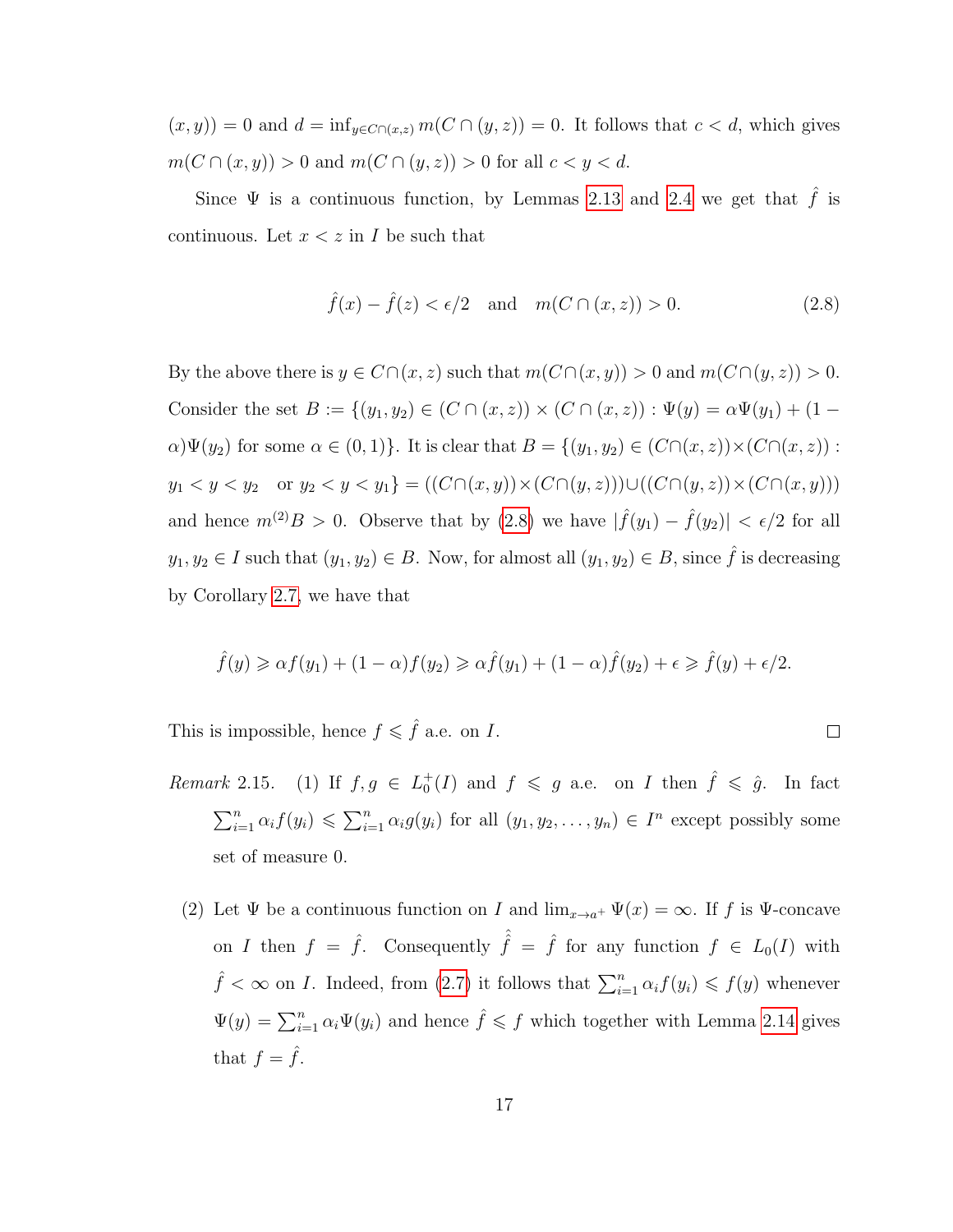<span id="page-24-0"></span>**Lemma 2.16.** *Let*  $\Psi$  *be a continuous function on* I and  $\lim_{x\to a^+} \Psi(x) = \infty$ *. Let*  $f \in L_0^+(I)$  *be such that*  $\hat{f} < \infty$  *on*  $I, \epsilon > 0$  *be fixed,* 

$$
A = \{ x \in I : f(x) \geq \hat{f}(x) - \epsilon \}
$$

*and*  $(u, v) \subset I$  *be a finite open interval. If*  $m(A \cap (u, v)) = 0$  *then*  $\hat{f}$  *is*  $\Psi$ -*affine on*  $(u, v)$ .

*Proof.* Let  $y \in (u, v)$  be fixed. For any  $\eta > 0$ , by definition of  $D_{\Psi}^ \bar{\mathbf{y}}\hat{f}(y),$ 

$$
D_{\Psi}^-\hat{f}(y) \geqslant \frac{\hat{f}(c)-\hat{f}(y)}{\Psi(c)-\Psi(y)} \geqslant D_{\Psi}^-\hat{f}(y)-\eta
$$

for all  $c < y$  close enough to y. Moreover, the ratio  $\frac{\hat{f}(c) - \hat{f}(x)}{\Psi(c) - \Psi(x)}$  is a continuous function of x and by Proposition [2.3](#page-16-1) it decreases as  $x \downarrow y$ . Hence for every  $\eta > 0$  and every  $c < y$  there exists  $d > y$  arbitrary close to y such that

$$
D_{\Psi}^{-}\hat{f}(y) + \eta \geq \frac{\hat{f}(c) - \hat{f}(d)}{\Psi(c) - \Psi(d)} \geq D_{\Psi}^{-}\hat{f}(y) - \eta.
$$

By the above, we construct an increasing sequence  $(a_n) \subset (u, y)$  and a sequence  $(b_n) \subset (y, v)$  such that  $a_n \to y$ ,  $b_n \to y$  and

$$
s_n := \frac{\hat{f}(a_n) - \hat{f}(b_n)}{\Psi(a_n) - \Psi(b_n)} \to C := D_{\Psi}^- \hat{f}(y) \quad \text{as } n \to \infty.
$$

Consider the sequence of functions

$$
S_n(x) = s_n \Psi(x) + \hat{f}(a_n) - s_n \Psi(a_n), \quad x \in I.
$$

It is clear that  $S_n(a_n) = \hat{f}(a_n)$ ,  $S_n(b_n) = \hat{f}(b_n)$  and by  $(2.5)$ ,  $S_n(x) \leq \hat{f}(x)$  for all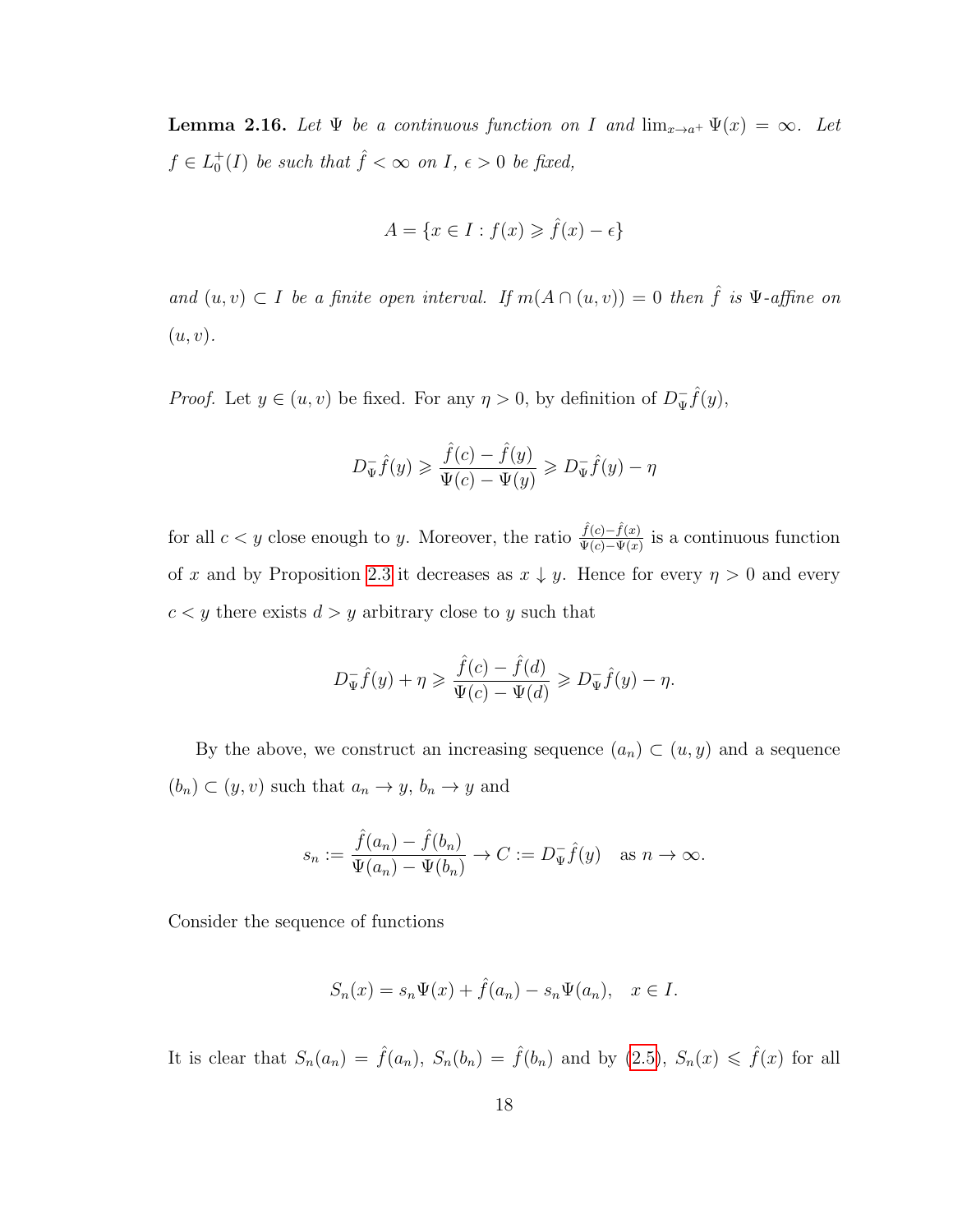$x \in (a_n, b_n)$ ,  $n \in \mathbb{N}$ . By Lemma [2.8,](#page-17-4)  $\hat{f}(x) \leq C\Psi(x) + (\hat{f}(y) - C\Psi(y))$ . Hence

$$
\hat{f}(x) - S_n(x) = \hat{f}(x) - (s_n \Psi(x) + (\hat{f}(a_n) - s_n \Psi(a_n)))
$$
  
\n
$$
\leq C\Psi(x) + \hat{f}(y) - C\Psi(y) - s_n \Psi(x) - \hat{f}(a_n) + s_n \Psi(a_n)
$$
  
\n
$$
= (C - s_n)\Psi(x) + \hat{f}(y) - \hat{f}(a_n) + s_n \Psi(a_n) - C\Psi(y)
$$
  
\n
$$
\leq |C - s_n|\Psi(a_1) + \hat{f}(y) - \hat{f}(a_n) + s_n \Psi(a_n) - C\Psi(y).
$$

It follows that for every  $\delta > 0$  there exists  $N_{\delta} \in \mathbb{N}$  such that for all  $n > N_{\delta}$  and for all  $x \in (a_n, b_n)$ ,

$$
0 \leqslant \hat{f}(x) - S_n(x) \leqslant \delta.
$$

By the above for all  $y \in (u, v)$  there exist  $c_y, d_y \in (u, v)$ ,  $c_y < y < d_y$ , such that  $\hat{f}(x) \geq D\Psi(x) + B$  and  $\hat{f}(x) - (D\Psi(x) + B) \leq \epsilon$  for all  $x \in (c_y, d_y)$  where  $D =$  $(\hat{f}(c_y) - \hat{f}(d_y)) / (\Psi(c_y) - \Psi(d_y))$  and  $B = (\Psi(c_y) \hat{f}(d_y) - \Psi(d_y) \hat{f}(c_y)) / (\Psi(c_y) - \Psi(d_y)).$ By definition of the set A it follows that  $f(x) \le D\Psi(x) + B$  a.e. on  $(c_y, d_y)$ . Since function  $g(t) = \hat{f}\chi_{(c_y,d_y)^c}(t) + (D\Psi(t) + B)\chi_{(c_y,d_y)}(t), t \in I$ , is  $\Psi$ -concave on I it must be  $\hat{f} = g$  by Remark [2.15.](#page-1-0) But g is  $\Psi$ -affine on  $(c_y, d_y)$ , so  $D^+_\Psi$  $\oint_{\Psi} \hat{f}$  is constant there by Lemma [2.9.](#page-18-0)

The family of sets  $(c_y, d_y)$ ,  $y \in (u, v)$  cover each closed subinterval  $[u + \epsilon, v - \epsilon]$ ,  $\psi^+$  is constant on  $(u, v)$  and by Lemma  $\epsilon > 0$ . Using compactness we conclude that  $D_{\Psi}^+$ [2.9,](#page-18-0)  $\hat{f}$  is  $\Psi$ -affine on  $(u, v)$ .  $\Box$ 

Recall the following theorem concerning convex functions [\[55,](#page-98-6) Corollary 1.3.8].

<span id="page-25-0"></span>**Theorem 2.17.** *If*  $f_n: I \to \mathbb{R}$  *is a pointwise converging sequence of convex functions, then the limit is also convex. Moreover, the convergence is uniform on any compact* subinterval included in the interior of  $I$ , and  $(f'_n)$  converges to  $f'$  except possibly at *countably many points of* I*.*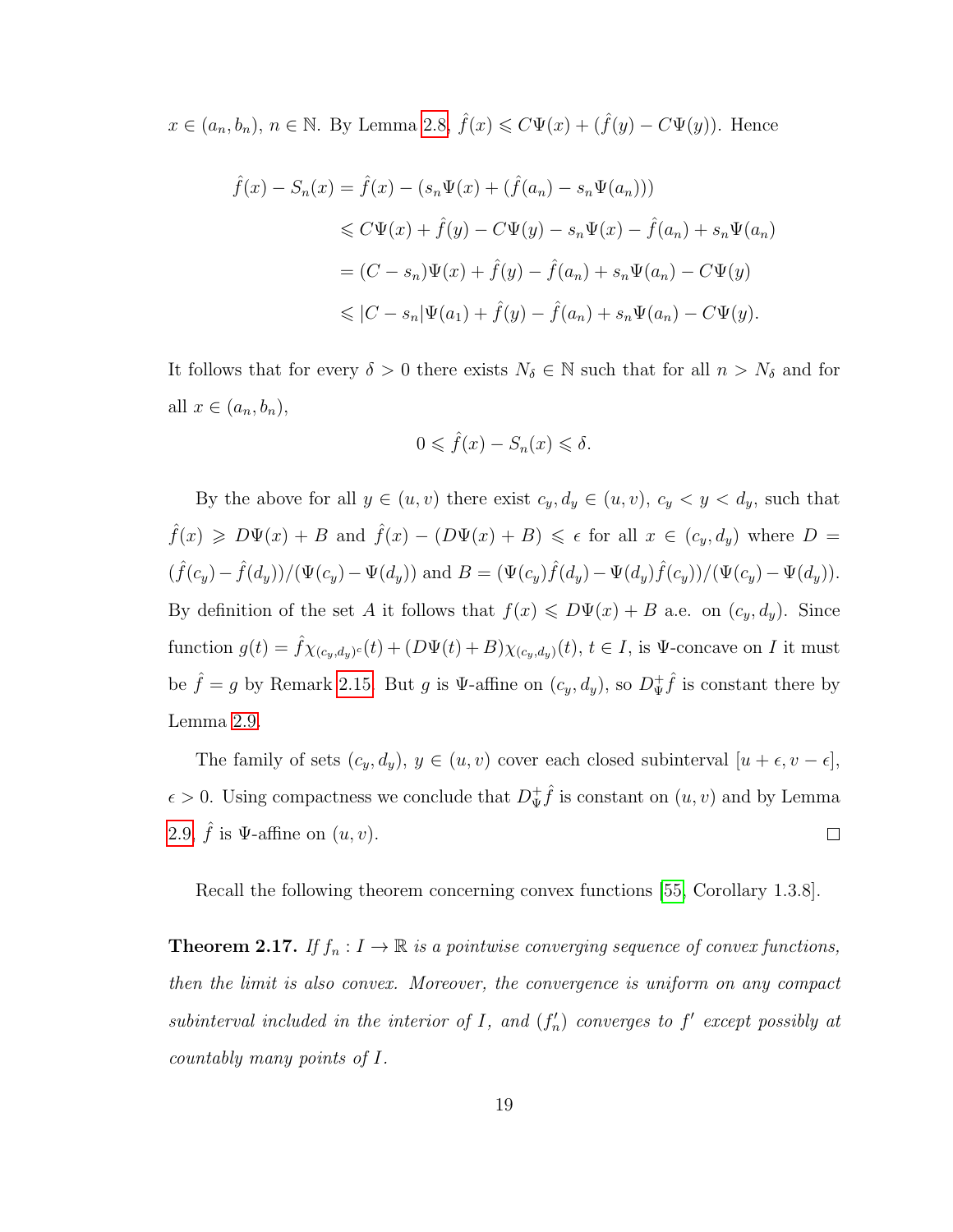Observe that the above theorem works if one replaces words "convex" by "concave". Now, by Lemma [2.10](#page-19-2) and Theorem [2.17,](#page-25-0) we conclude this section by the following result.

**Lemma 2.18.** *Let* Ψ *be an absolutely continuous function on each closed subinterval of I* with finite and non zero derivative  $\Psi'$  a.e. on *I*. If  $f_n: I \to \mathbb{R}$  is a sequence of  $\Psi$ *concave functions converging to a function* f *which is finite on* I*, then* f *is* Ψ*-concave* on I and the convergence is uniform on any compact subinterval of I. Moreover,  $(f'_n)$ *converges to*  $f'$  *a.e. on I.* 

#### **2.3 Description of the dual space**

<span id="page-26-0"></span>Let  $I = (0, l)$ ,  $0 < l \leq \infty$  and  $0 < w \in L_0(I)$ . The *weighted Cesàro function space* on *I* is defined to be  $(1 \leq p < \infty)$ 

$$
C_{p,w} = C_{p,w}(I) := \left\{ f \in L_0(I) : ||f||_{C_{p,w}} := \left( \int_I \left( w(x) \int_0^x |f(t)| \, dt \right)^p \, dx \right)^{1/p} < \infty \right\}.
$$

Note that for  $f \in C_{p,w}(I)$ ,

$$
||f||_{C_{p,w}} = ||\mathcal{H}_w f||_p \quad \text{where} \quad \mathcal{H}_w f(x) = w(x) \int_0^x |f(t)| dt, \quad x \in I,
$$

and  $\|\cdot\|_p$  is the norm in the Lebesgue space  $L_p(I)$ .

The goal of this section is Theorem [2.27](#page-38-0) which gives an isometric description of the Banach dual space  $(C_{p,w})^*$ . We start with two basic lemmas.

**Lemma 2.19.** *The space*  $(C_{p,w}, \|\cdot\|_{C_{p,w}})$  *is an order continuous Banach function lattice with the Fatou property.*

*Proof.* To see that  $(C_{p,w}, \|\cdot\|_{C_{p,w}})$  has the Fatou property it is enough to apply Fatou's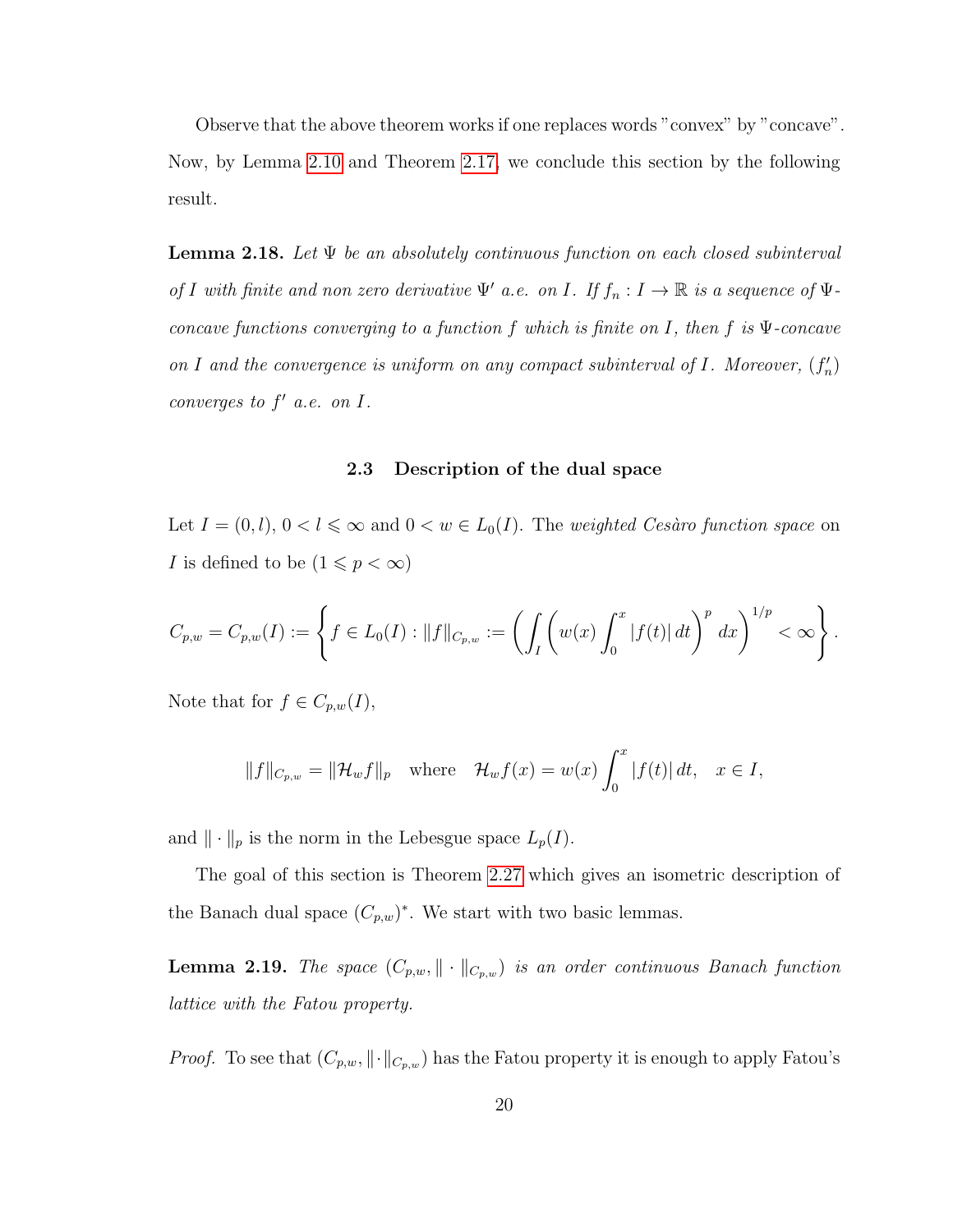Lemma twice. Using the Monotone Convergence Theorem one can show that  $C_{p,w}(\mathcal{I})$ is an order continuous space [\[8,](#page-94-7) [41\]](#page-97-2).  $\Box$ 

**Lemma 2.20.** (a)  $C_{p,w}(I) \neq \{0\}$  if and only if  $\int_c^l w(x)^p dx < \infty$  for some  $c \in I$ .

(b)  $C_{p,w}(I)$  *is not continuously embedded into*  $L_1(I)$  *whenever it is not trivial.* 

*Proof.* (a) Suppose that  $\int_c^l w(x)^p dx < \infty$  for some  $c \in I$ . For all  $d \in (c, l)$  we have

$$
\|\chi_{(c,d)}\|_{C_{p,w}}^p = \int_c^l (w(x) \int_0^x \chi_{(c,d)}(t) \, dt)^p \, dx \leq (d-c)^p \int_c^l w(x)^p \, dx < \infty,
$$

whence  $\chi_{(c,d)} \in C_{p,w}$ . If  $C_{p,w}(I) \neq \{0\}$  then  $\chi_{(c,d)} \in C_{p,w}$  for some  $c, d \in I$ ,  $d > c$ . It follows that  $\int_d^l w(x)^p dx < \infty$ .

(b) Let  $a_n$  be a strictly increasing sequence in I such that  $\int_{a_n}^l w(x)^p dx = 1/n^p$ ,  $n \geq n_0$ , for some large enough  $n_0 \in \mathbb{N}$ . For  $n \geq n_0$ , let

$$
g_n = \begin{cases} \chi_{(a_n, a_n + n)} & \text{if } l = \infty, \\ \frac{n}{a_{n+1} - a_n} \chi_{(a_n, a_{n+1})} & \text{if } l < \infty. \end{cases}
$$

Clearly in both cases  $||g_n||_1 \to \infty$  as  $n \to \infty$ ,  $\int_0^x g_n(t) dt = 0$  for  $x < a_n$  and  $\int_0^x g_n(t) dt \leqslant n$  for  $x \geqslant a_n$ . Hence  $||g_n||_{C_{p,w}}^p \leqslant \int_{a_n}^l n^p w(x)^p dx = 1$  for all  $n \geqslant n_0$ , and the claim follows.  $\Box$ 

If  $p = 1$  then by Fubini's Theorem

$$
\int_0^l w(x) \int_0^x |f(t)| dt dx = \int_0^l |f(t)| \int_t^l w(x) dx dt.
$$

Hence the space  $C_{1,w}(I)$  is just a weighted Lebesgue space with weight  $\int_t^l w(x) dx$ ,  $t \in I$ .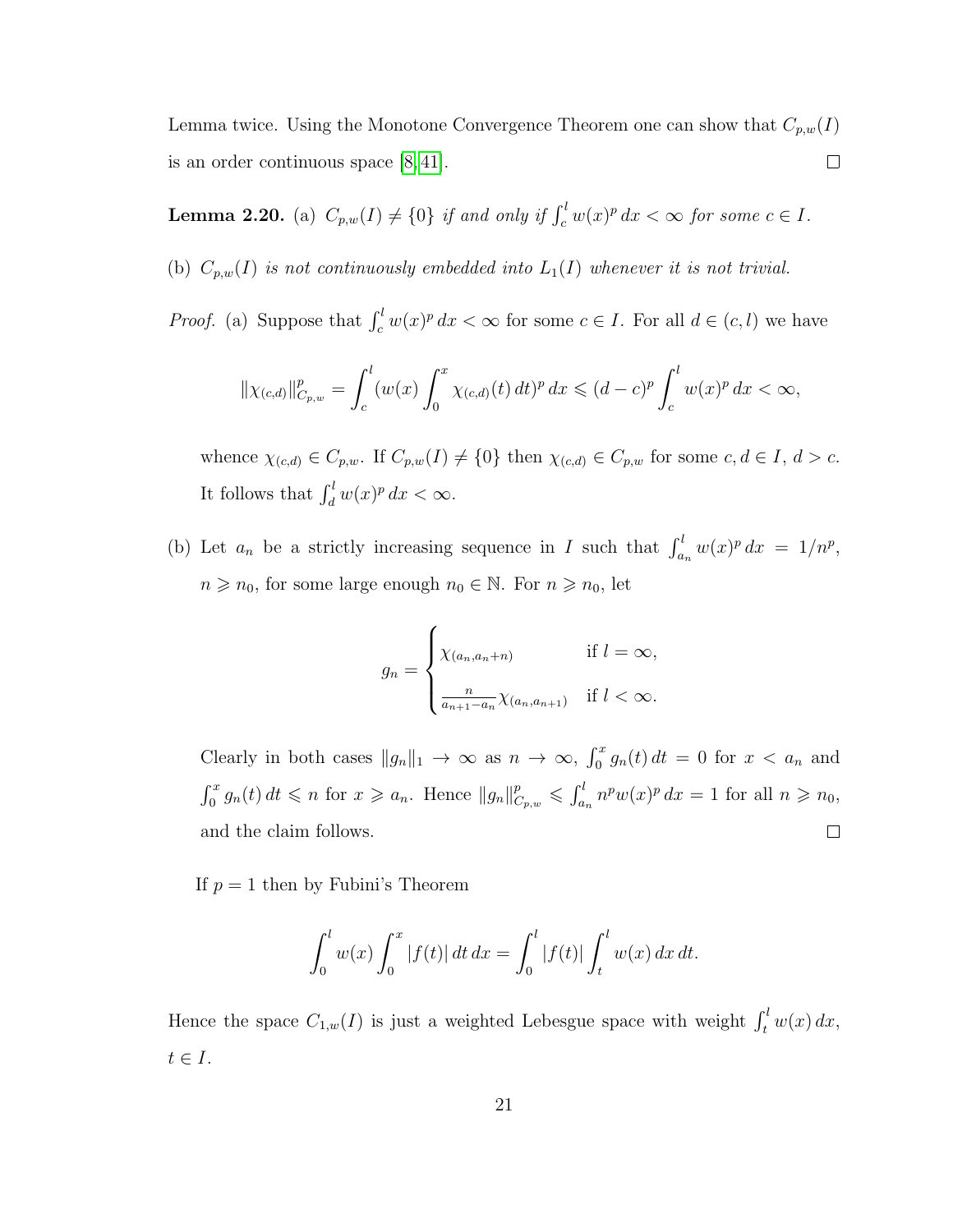In the sequel we assume that  $1 < p < \infty$  is fixed and the weight function w satisfies the following conditions

- <span id="page-28-0"></span>(i)  $w > 0$  a.e. on  $I$ ,
- <span id="page-28-2"></span>(ii)  $\int_x^l w(t)^p dt < \infty$  for all  $x \in I$ ,
- <span id="page-28-1"></span>(iii)  $\int_0^l w(t)^p dt = \infty$ .

Let further

$$
\Psi(x) = \int_x^l w(t)^p \, dt, \quad x \in I.
$$

Conditions [\(i\)](#page-28-0)-[\(iii\)](#page-28-1) imply that the function  $\Psi$  is strictly decreasing on I,  $\lim_{x\to l} \Psi(x) =$ 0 and  $\lim_{x\to 0^+} \Psi(x) = \infty$ . Also by absolute continuity of  $\Psi$  on each compact subinterval of I,  $\Psi' = -w^p < 0$  a.e. on I. Moreover, if  $f \in L_0(I)$  is such that  $\hat{f} < \infty$  on *I* then by definition of  $D^+_{\Psi}$  $\frac{1}{\Psi} \hat{f}$ , we get that

$$
D_{\Psi}^{+}\hat{f}(x) = \hat{f}'(x)/\Psi'(x) = -\hat{f}'(x)/w(x)^{p}
$$
 for a.a.  $x \in I$ ,

where  $\hat{f}'(x)$  denotes the derivative of  $\hat{f}$  at x. Note that this derivative exists a.e. because  $\Psi$  is absolutely continuous on every closed subinterval of I, and so is  $\hat{f}$  by Lemma [2.4.](#page-16-0)

It is easy to check that if the weight w is a power function  $w(x) = x^s$  then conditions [\(i\)](#page-28-0)-[\(iii\)](#page-28-1) are satisfied for  $s < -1/p$  if  $l = \infty$ , and for  $s \le -1/p$  if  $l < \infty$ . If s = −1 then the space  $C_{p,w}$  is the standard Cesàro function space  $C_{e,p}$  considered by several authors (see [\[5\]](#page-94-4) and the references given therein).

For  $1 < p < \infty$  let  $q$  be its conjugate exponent  $1/p + 1/q = 1.$  Let us denote

$$
\hat{\mathcal{H}}_w f(x) = -\hat{f}'(x)/w(x) \quad \text{for a.a. } x \in I.
$$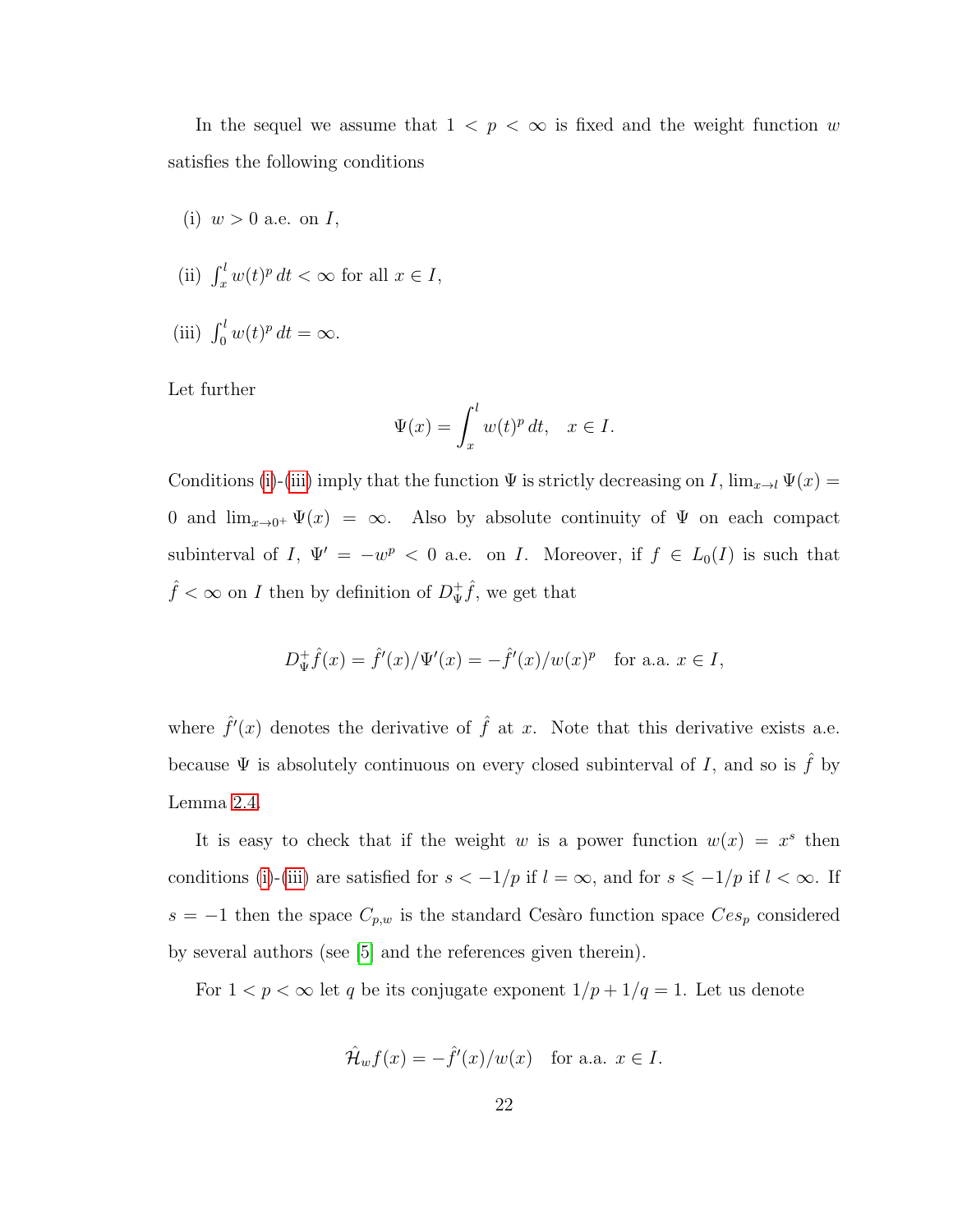We will show that the Köthe dual space of  $C_{p,w}(I)$ ,

$$
(C_{p,w})' = (C_{p,w}(I))' = \left\{ f \in L_0(I) : \int_I f(t)g(t) dt < \infty \text{ for all } g \in C_{p,w} \right\},\
$$

equipped with the usual norm

$$
||f||_{(C_{p,w})'} = \sup \left\{ \int_I f(t)g(t) dt : g \in C_{p,w}, ||g||_{C_{p,w}} \leq 1 \right\},\,
$$

is the space

$$
(C_{p,w}(I))' = \left\{ f \in L_0(I) : \hat{f} < \infty \text{ on } I, \quad \lim_{x \to l} \hat{f}(x) = 0 \quad \text{and } \hat{\mathcal{H}}_w f \in L_q(I) \right\},
$$

where  $||f||_{(C_p,w)'} = ||\hat{\mathcal{H}}_w f||_q$  and the essential  $\Psi$ -concave majorant  $\hat{f}$  is obtained with respect to Ψ. Observe that Ψ (and hence  $\hat{f}$ ) depends on both p and w. Since  $C_{p,w}$ is an order continuous space with the Fatou property its Köthe dual  $(C_{p,w})'$  can be identified with its Banach dual space  $(C_{p,w})^*$ . In fact each bounded linear functional  $F \in (C_{p,w})^*$  is of the integral form  $F(g) = \int_I f(t)g(t) dt$ ,  $g \in C_{p,w}$ , where  $f \in (C_{p,w})'$ and  $||F||_{(C_p,w)^*} = ||f||_{(C_p,w)^{'}}$  [\[8,](#page-94-7)41].

We start with several preparatory lemmas.

**Lemma 2.21.** *If*  $0 \leq f \in (C_{p,w})'$  *then*  $\text{ess sup}_{x \in (y,l)} f(x) < \infty$  *and*  $\text{ess sup}_{x \in (0,y)} \frac{f(x)}{\Psi(x)} <$  $\infty$  *for all*  $y \in I$ *. Consequently*  $\hat{f}(y) < \infty$  *for all*  $y \in I$ *.* 

*Proof.* Let  $y \in I$  be fixed and  $0 \leq f \in (C_{p,w})'$ . Suppose that  $\operatorname{ess \, sup}_{x \in (y,l)} f(x) = \infty$ . For all  $C > 0$  there exists a set  $A \subset (y, l)$  with  $0 < mA < \infty$  such that  $f > C$  on A. Letting  $g = \chi_A/mA$ , it follows that  $\int_I f(t)g(t) dt \geqslant C$ . But for all sets  $A \subset (y, l)$ of positive and finite measure  $\|\chi_A/mA\|_{C_{p,w}} \leqslant \Psi(y)^p$ , hence  $f \notin (C_{p,w})'$ . The latter gives a contradiction. We proved that  $\operatorname{ess\,sup}_{x\in(y,l)} f(x) < \infty$ .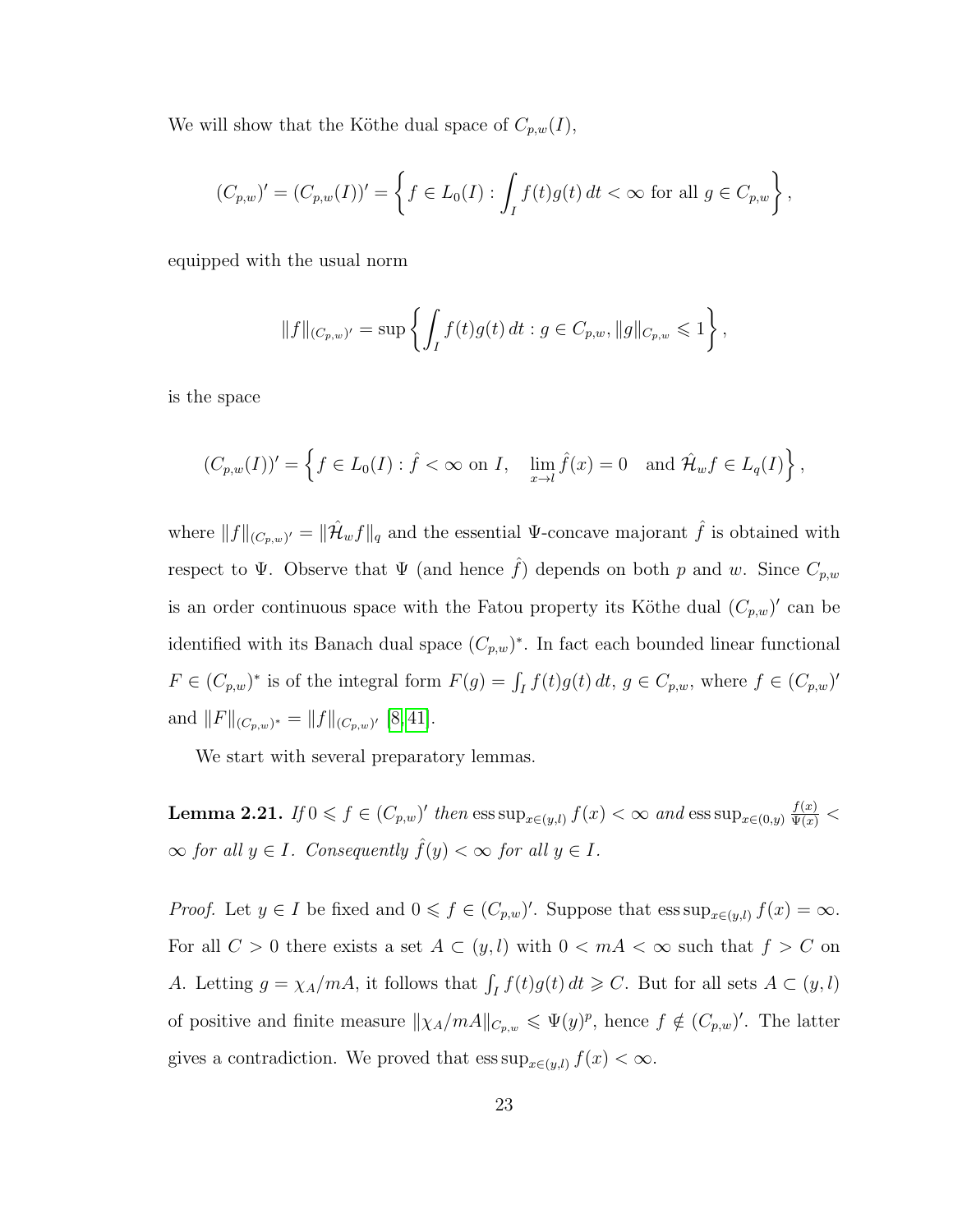Now we show that  $\int_0^y (w(x)/\Psi(x))^p dx < \infty$  for all  $y \in I$ . Fix  $y \in I$ . By [\(ii\)](#page-28-2) and [\(iii\)](#page-28-1) we can find a sequence  $(a_n)$  decreasing to 0,  $a_0 = l$  such that

$$
n \leqslant \int_{a_{n+1}}^{a_n} w(x)^p dx < n+1, \, n=0,1,\ldots.
$$

Hence, for  $x \in [a_{n+1}, a_n)$ ,  $n = 0, 1, ...$ 

$$
\Psi(x) \geqslant \int_{a_n}^l w(t)^p dt = \sum_{i=0}^{n-1} \int_{a_{i+1}}^{a_i} w(t)^p dt \geqslant \sum_{i=0}^{n-1} i = \frac{n(n-1)}{2}.
$$

Since  $y \in [a_{k+1}, a_k)$  for some  $k = 0, 1, \ldots$ , and  $p > 1$  we get that

$$
\int_0^y \left(\frac{w(x)}{\Psi(x)}\right)^p dx \leqslant \sum_{n=k}^\infty \int_{a_{n+1}}^{a_n} \left(\frac{w(x)}{\Psi(x)}\right)^p dx
$$
  

$$
\leqslant \sum_{n=k}^\infty \left(\frac{2}{n(n-1)}\right)^p \int_{a_{n+1}}^{a_n} w(x)^p dx \leqslant \sum_{n=k}^\infty \frac{2^p(n+1)}{n^p(n-1)^p} < \infty.
$$

Next, for arbitrary  $y \in I$ , since  $\int_0^y (w(x)/\Psi(x))^p dx < \infty$ ,  $\Psi$  is decreasing and  $1/\Psi$  is bounded on  $(0, y)$ , denoting  $B = \int_0^y 1/\Psi(x) dx$ , by [\(ii\)](#page-28-2) we get that

$$
\int_{I} \left( w(x) \int_{0}^{x} \frac{\chi_{A}(t)}{\Psi(t)mA} dt \right)^{p} dx \leq \int_{0}^{y} \left( \frac{w(x)}{\Psi(x)} \int_{0}^{x} \frac{\chi_{A}(t)}{mA} dt \right)^{p} dx + \int_{y}^{l} (Bw(x))^{p} dx
$$
  

$$
\leq \int_{0}^{y} \left( \frac{w(x)}{\Psi(x)} \right)^{p} dx + B^{p} \int_{y}^{l} w(x)^{p} dx =: E < \infty.
$$

Hence  $||1/((mA)\Psi)\chi_A||_{C_{p,w}} \leqslant E^{1/p} < \infty$  for all  $A \subset (0, y)$  with  $0 < mA < \infty$ .

Suppose now that  $\text{ess sup}_{x\in(0,y)}\frac{f(x)}{\Psi(x)} = \infty$ . Then for every  $C > 0$  there exists a set  $A \subset (0, y)$  with  $mA > 0$  such that  $f(x) \geq C\Psi(x)$  for  $x \in A$ . Let  $g = 1/((mA)\Psi)\chi_A$ . It follows that  $\int_I f(x)g(x) dx \geq \int_A C\Psi(x) (1/((mA)\Psi(x)) dx = C$  and hence  $f \notin (C_{p,w})'$ , which gives a contradiction.

Finally by Lemma [2.12](#page-20-0) we have that  $\hat{f} < \infty$  on I, and the proof is completed.  $\Box$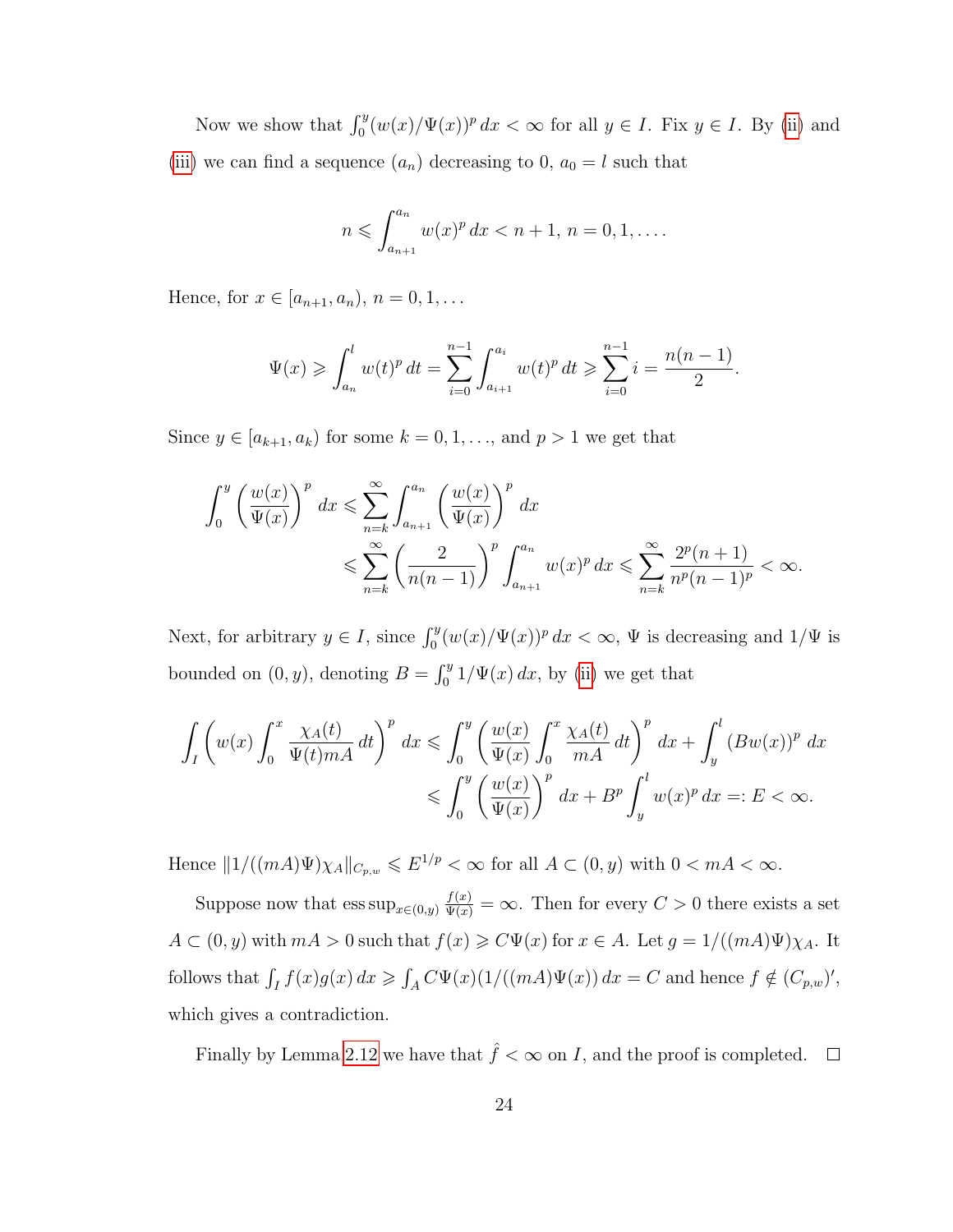**Lemma 2.22.** If  $f \in L_0(I)$  is such that  $\hat{f} \in (C_{p,w})'$  then  $\lim_{x \to l} \hat{f}(x) = 0$ .

*Proof.* By Corollary [2.7,](#page-17-3)  $\hat{f}$  is decreasing and hence  $\lim_{x\to l} \hat{f}(x)$  exists. Suppose that  $\lim_{x\to l} \hat{f}(x) = C$  for some  $C > 0$ . It follows that  $\hat{f}(t) \geq C$  on I. By Lemma [2.20\(](#page-1-0)b) there is a sequence of functions  $g_n \in B_{C_{p,w}}$  such that  $||g_n||_1 \to \infty$  as  $n \to \infty$ . Therefore  $\int_I \hat{f}(t)g_n(t) dt \geqslant C \int_I g_n(t) dt \to \infty$ , and so  $\hat{f} \notin (C_{p,w})'.$  $\Box$ 

<span id="page-31-1"></span>**Lemma 2.23.** *If*  $f \in L_0(I)$  *is such that*  $\hat{\mathcal{H}}_w f \in L_q(I)$  *then*  $\lim_{x\to 0^+} D^+_{\Psi}$  $_{\Psi}^{+}\hat{f}(x) = 0.$ 

 $\oint_{\Psi}^{\dagger} \hat{f}$  is increasing and so  $\lim_{x\to 0^+} D^+_{\Psi}$  $\hat{f}(x)$  exists. *Proof.* By Proposition [2.3](#page-16-1) function  $D^+_{\Psi}$ Moreover, [\(iii\)](#page-28-1) and Lemma [2.6](#page-17-1) imply that this limit is nonnegative. Suppose that  $\oint_{\Psi} \hat{f}(x) = C$  for some constant  $C > 0$ . Since  $D_{\Psi}^+$  $\frac{1}{\Psi}\hat{f}(x) = -\hat{f}'(x)/w(x)^p$  $\lim_{x\to 0^+} D^+_{\Psi}$ a.e.,  $-\hat{f}'(x)/w(x)^p \geqslant C > 0$  a.e. It follows  $(-\hat{f}'(x)/w(x))^q \geqslant C^q w(x)^p$  a.e., so by [\(iii\)](#page-28-1) the integral  $\int_I (-\hat{f}'(x)/w(x))^q dx = \int_I (\hat{\mathcal{H}}_w f)^q(x) dx$  diverges, and this is a contradiction.  $\Box$ 

<span id="page-31-0"></span>**Lemma 2.24.** Let  $f \in L_0(I)$  with  $\hat{f} < \infty$  on I be such that  $\lim_{x \to l} \hat{f}(x) = 0$ . Then  $\int_I f(t)g(t) dt \leq \|\hat{\mathcal{H}}_w f\|_q \|g\|_{C_{p,w}}$  for any  $g \in C_{p,w}$ . Consequently  $\|f\|_{(C_{p,w})'} \leq \|\hat{\mathcal{H}}_w f\|_q$ .

*Proof.* If  $\|\hat{\mathcal{H}}_w f\|_q = \infty$  then the claim is clear. Assume that  $\|\hat{\mathcal{H}}_w f\|_q < \infty$ . In view of  $\lim_{x\to l} \hat{f}(x) = 0$ , using Fubini's Theorem and the Hölder inequality, for any  $g \in C_{p,w}$ we have the following

$$
\int_0^l f(t)g(t) dt \leq \int_0^l |f(t)||g(t)| dt \leq \int_0^l \hat{f}(t)|g(t)| dt \n= \int_0^l \int_t^l -\hat{f}'(x) dx |g(t)| dt = \int_0^l \frac{-\hat{f}'(x)}{w(x)} w(x) \int_0^x |g(t)| dt dx \n\leq \|\hat{\mathcal{H}}_w f\|_q \|\mathcal{H}_w g\|_p = \|\hat{\mathcal{H}}_w f\|_q \|g\|_{C_{p,w}}.
$$

From the above it follows that  $f \in (C_{p,w})'$  and  $||f||_{(C_{p,w})'} \leq ||\hat{\mathcal{H}}_w f||_q$ .

 $\Box$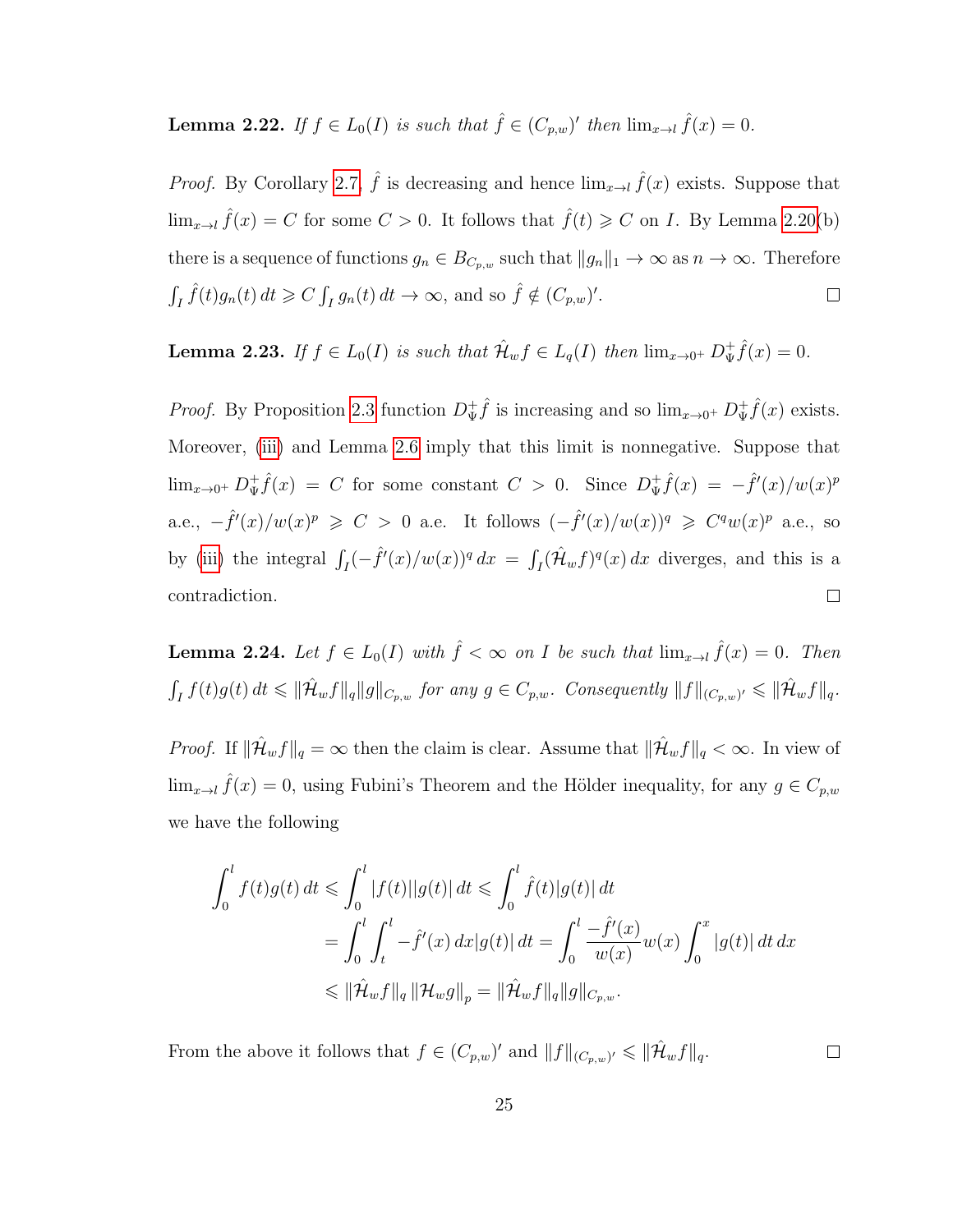**Theorem 2.25.** If  $f \in L_0(I)$  is such that  $\|\hat{\mathcal{H}}_w f\|_q < \infty$  and  $\lim_{x\to l} \hat{f}(x) = 0$  then  $f \in (C_{p,w})'$  and  $||f||_{(C_{p,w})'} = ||\hat{\mathcal{H}}_w f||_q$ .

*Proof.* Without loss of generality we assume that  $\|\hat{\mathcal{H}}_w f\|_q = 1$ . By Lemma [2.24](#page-31-0) we have that  $\int_I f(t)g(t) dt \leq \|\hat{\mathcal{H}}_w f\|_q \|g\|_{C_{p,w}},$  whence  $f \in (C_{p,w})'$  and  $||f||_{(C_{p,w})'} \leq 1$ .

The assumption  $\|\hat{\mathcal{H}}_w f\|_q = (\int_I (-\hat{f}'(x)/w(x))^q dx)^{1/q} < \infty$  gives that  $\hat{f} < \infty$ on *I*. Let  $h = (D^+_\Psi)$  $(\frac{1}{\Psi}\hat{f})^{q/p}$ . Function h is increasing, finite and right-continuous on I and  $\lim_{x\to 0^+} h(x) = 0$  as shown in Proposition [2.3](#page-16-1) and Lemma [2.23.](#page-31-1) Note that  $h = (-\hat{f}'/w^p)^{q/p}$  a.e. on I.

Fix  $\epsilon \in (0, 1)$ . Our main goal is to define a function g such that  $||g||_{C_{p,w}} \leq 1 + \epsilon$ and  $\int_I f(t)g(t) dt > 1 - 2\epsilon$ . The construction of g will involve a special set  $A \subset I$ and a carefully chosen subdivision of  $I$ . First we find  $A$  and then a finite sequence  $(a_n) \subset I$  which divides I.

Given  $y \in I$  such that  $h(y) > 0$  let

$$
A_y = \{ x \in I : \hat{f}(x) \le |f(x)| + \epsilon/4h(y) \}.
$$

Suppose  $m(A_y \cap (0, y)) = 0$  for all  $y > y_0$  and some  $y_0 \in I$ . In such case, Lemma [2.16](#page-24-0) implies that  $\hat{f}$  is Ψ-affine on each interval  $(0, y), y \in I$ , and hence  $\hat{f}$  is Ψ-affine on I. By Lemmas [2.9](#page-18-0) and [2.23,](#page-31-1)  $D_{\Psi}^+$  $\oint_{\Psi} \hat{f}$  is constant on I and  $\lim_{x\to 0^-} D^+_{\Psi}$  $\oint_{\Psi} \hat{f}(x) = 0$ . Hence  $D^+_{\Psi}$  $\psi^+ \hat{f} = 0$  on I and so  $\hat{f} = 0$  by  $\lim_{x \to l} \hat{f}(x) = 0$ , which gives a contradiction with the condition  $\|\hat{\mathcal{H}}_w f\|_q = 1$ . This shows that for all  $y \in I$  there is  $b \in (y, l)$  such that  $m(A_b \cap (0, b)) > 0$ . Since  $L_q(I)$  is order continuous we choose  $b \in I$  such that

 $\|(\hat{\mathcal{H}}_w f)\chi_{(b,l)}\|_q^q \leqslant \epsilon^p/2$ , and  $m(A \cap (0,b)) > 0$ , where  $A = A_b$ ,

and  $b$  is a point of continuity of  $h$ .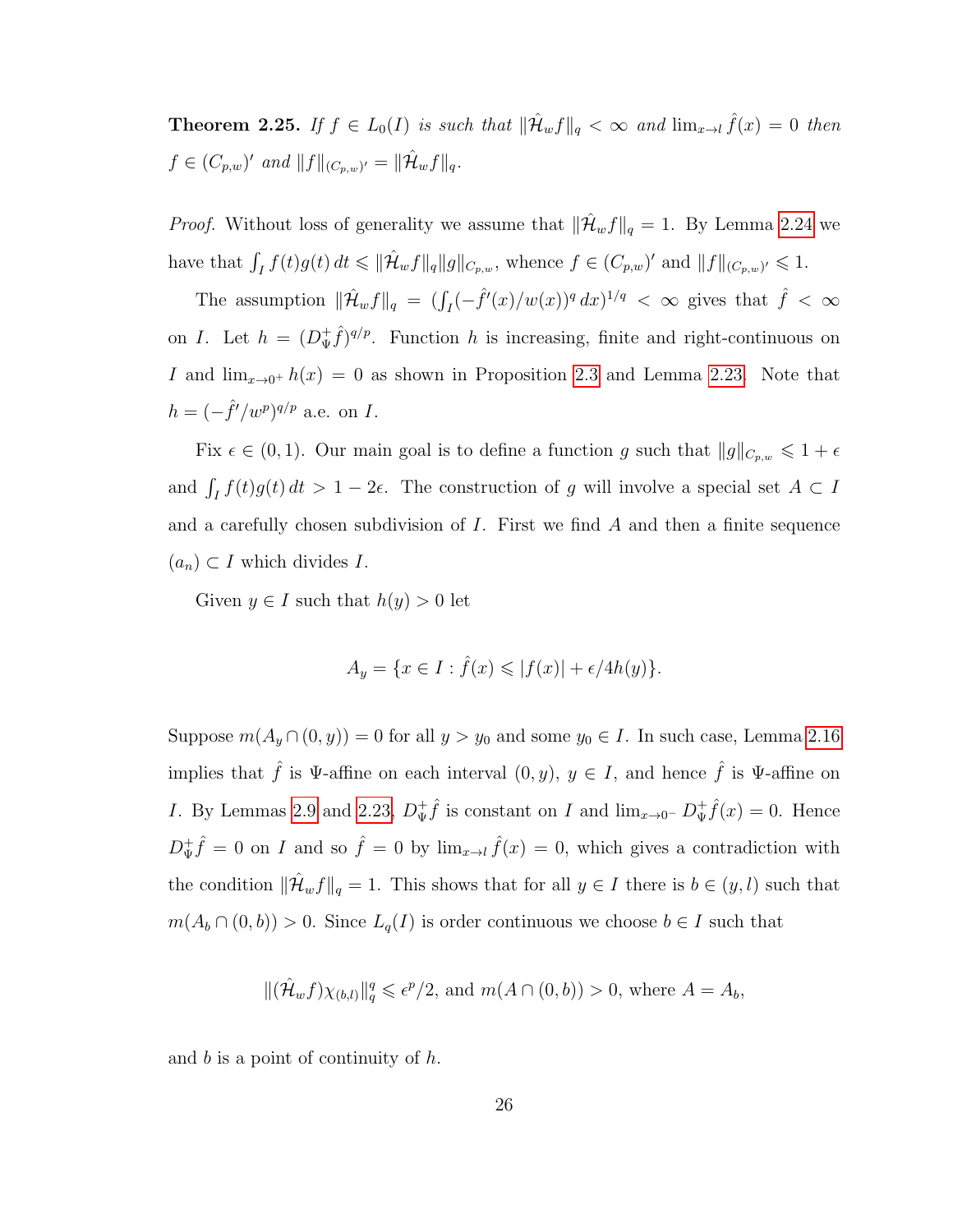Observe now, that if there is  $x \in I$  such that  $m(A \cap (0, x)) = 0$  then, by Lemma [2.16,](#page-24-0)  $\hat{f}$  is  $\Psi$ -affine on  $(0, x)$  and so  $h = 0$  on  $(0, x)$ . Suppose now that  $m(A \cap (0, x)) > 0$ for all  $x \in I$ . Then for all  $y \in I$ , there exists  $a < y$  such that  $m(A \cap (a, x)) > 0$ whenever  $x > a$ . Indeed, otherwise there exists  $y \in I$  such that for all  $a < y$ ,  $m(A \cap (a, x)) = 0$  for  $x > a$  close enough to a, say for  $x < x_a$ . Now the family of sets  $(a, x_a), a \in (0, y)$ , covers  $[\eta, y - \eta]$  for any  $\eta > 0$ . From this, using compactness, one can infer that  $m(A \cap (0, y)) = 0$ , which gives a contradiction.

Hence we fix  $a \in I$ , without loss of generality a point of continuity of h, such that  $\|(\hat{\mathcal{H}}_w f)\chi_{(0,a)}\|_q^q \leqslant \epsilon^p/2$  and either

<span id="page-33-1"></span>
$$
m(A \cap (a, x)) > 0 \text{ for all } x > a, \text{ or } (2.9)
$$

<span id="page-33-0"></span>
$$
h(a) = 0 \text{ and } m(A \cap (a, c)) = 0 \text{ for some } c > a.
$$
 (2.10)

It follows that  $b > a$ ,  $m(A \cap (a, b)) > 0$  and

$$
\|(\hat{\mathcal{H}}_w f)\chi_{(0,a)\cup(b,l)}\|_q^q \leqslant \epsilon^p \tag{2.11}
$$

Let  $\gamma = \Psi(a)^{1/p}$  and  $y_i$  be points of discontinuity of  $D^+_{\Psi}$  $\oint_{\Psi} \hat{f}$  (and hence of h) in  $(a, b)$  such that  $h(y_i^+)$  $i^{\dagger}) - h(y_i^{-})$  $\epsilon_i$ )  $\geqslant \epsilon/4\gamma$ . Here  $h(y_i^+)$  $h_i^{\dagger}) = \lim_{x \to y_i^+} h(x)$  and  $h(y_i^-)$  $\binom{-}{i} =$  $\lim_{x\to y_i^-} h(x)$ . Clearly there is only finite number of them, say  $a < y_1 < y_2 < \ldots <$  $y_M < b$ . Since  $\hat{f}$  is continuous on I for each  $y_i$ ,  $i = 1, 2, ..., M$ , we can find two points of continuity of  $h, y_{i}$ ,  $\overline{y}_{i} \in (a, b)$  such that  $y_{i} < y_{i} < \overline{y}_{i}$ , the intervals  $[y_{i}, \overline{y}_{i}]$  are pairwise disjoint,

$$
\int_{\underline{y}_{i}}^{\overline{y_{i}}} w(x)^{p} dx \leq \frac{\epsilon^{p}}{2^{p} M(h(y_{i}^{+}) - h(y_{i}^{-}))^{p}},
$$
\n(2.12)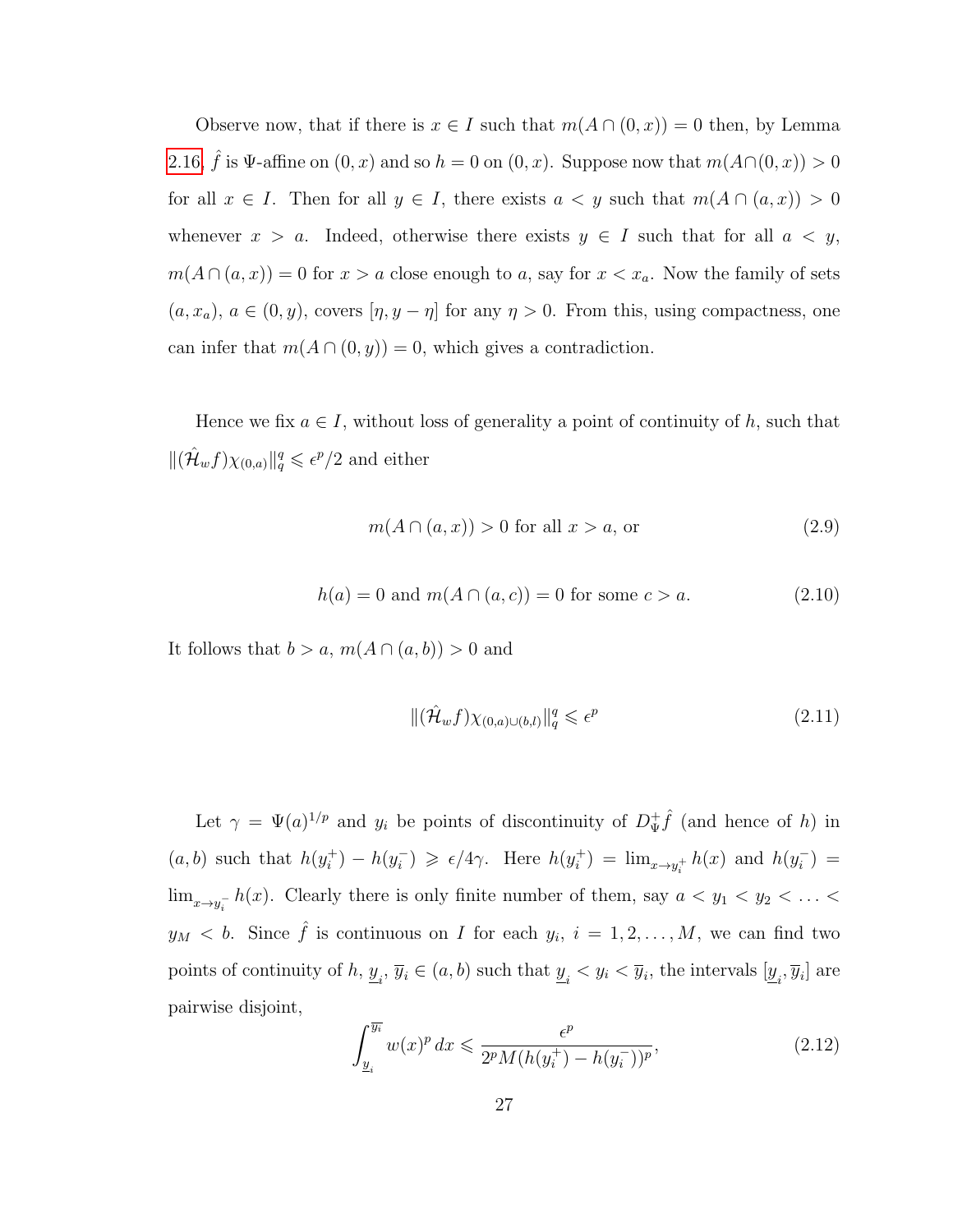$$
\hat{f}(\underline{y}_i) - \hat{f}(\overline{y}_i) \leqslant \frac{\epsilon}{4h(b)},\tag{2.13}
$$

$$
h(x) - h(y_i^+) \leq \frac{\epsilon}{4\gamma} \quad \text{for } x \in (y_i, \overline{y}_i), \text{ and} \tag{2.14}
$$

$$
h(y_i^-) - h(x) \leq \frac{\epsilon}{4\gamma} \quad \text{for } x \in (\underline{y}_i, y_i). \tag{2.15}
$$

By Lemmas [2.9](#page-18-0) and [2.16,](#page-24-0)  $m(A \cap (\underline{y}_i, \overline{y}_i)) > 0$  for all  $i = 1, 2, ..., M$ . Condition  $(2.22)$  implies that for all  $i = 1, 2, \ldots, M$ ,

$$
\frac{1}{m(A \cap (\underline{y}_i, \overline{y}_i))} \int_{A \cap (\underline{y}_i, \overline{y}_i)} \hat{f}(t) dt \ge \hat{f}(\underline{y}_i) - \frac{\epsilon}{4h(b)}.
$$
\n(2.16)

Now, the set  $(a, b) \setminus \cup_{i=1}^M [y_i, \overline{y}_i]$  is a union of finite number of open disjoint intervals, say  $\cup_j(\underline{v}_j, \overline{v}_j)$ . Each such interval  $(\underline{v}_j, \overline{v}_j)$  can be divided using finite number of points of continuity of h, say  $u_k$ , into subintervals  $(u_k, u_{k+1})$  in such a way that the family  $(u_k, u_{k+1})_k$  is a partition of  $(\underline{v}_j, \overline{v}_j)$ , and

$$
h(u_{k+1}) - h(u_k) \leqslant \frac{\epsilon}{4\gamma},\tag{2.17}
$$

$$
\hat{f}(u_k) - \hat{f}(u_{k+1}) \leq \frac{\epsilon}{4h(b)}.\tag{2.18}
$$

If  $m(A \cap (u_k, u_{k+1})) > 0$  then by  $(2.27)$ ,

$$
\frac{1}{m(A \cap (u_k, u_{k+1}))} \int_{A \cap (u_k, u_{k+1})} \hat{f}(t) dt \ge \hat{f}(u_k) - \frac{\epsilon}{4h(b)}.
$$
 (2.19)

Let  $(a_n)_{n=0}^{N+1}$  be a strictly increasing sequence consisting of all points  $u_k \in \bigcup_j (\underline{v}_j, \overline{v}_j)$ obtained above, points a, b and  $\underline{y}_i$ ,  $\overline{y}_i$ ,  $i = 1, 2, ..., M$ . Note that  $a_0 = a$ ,  $a_{N+1} = b$ and each interval  $(a_n, a_{n+1})$  contains at most one of the points  $y_i$ ,  $i = 1, 2, ..., M$ . Note that the union of all sets  $(a_n, a_{n+1}]$  is  $(a, b]$ .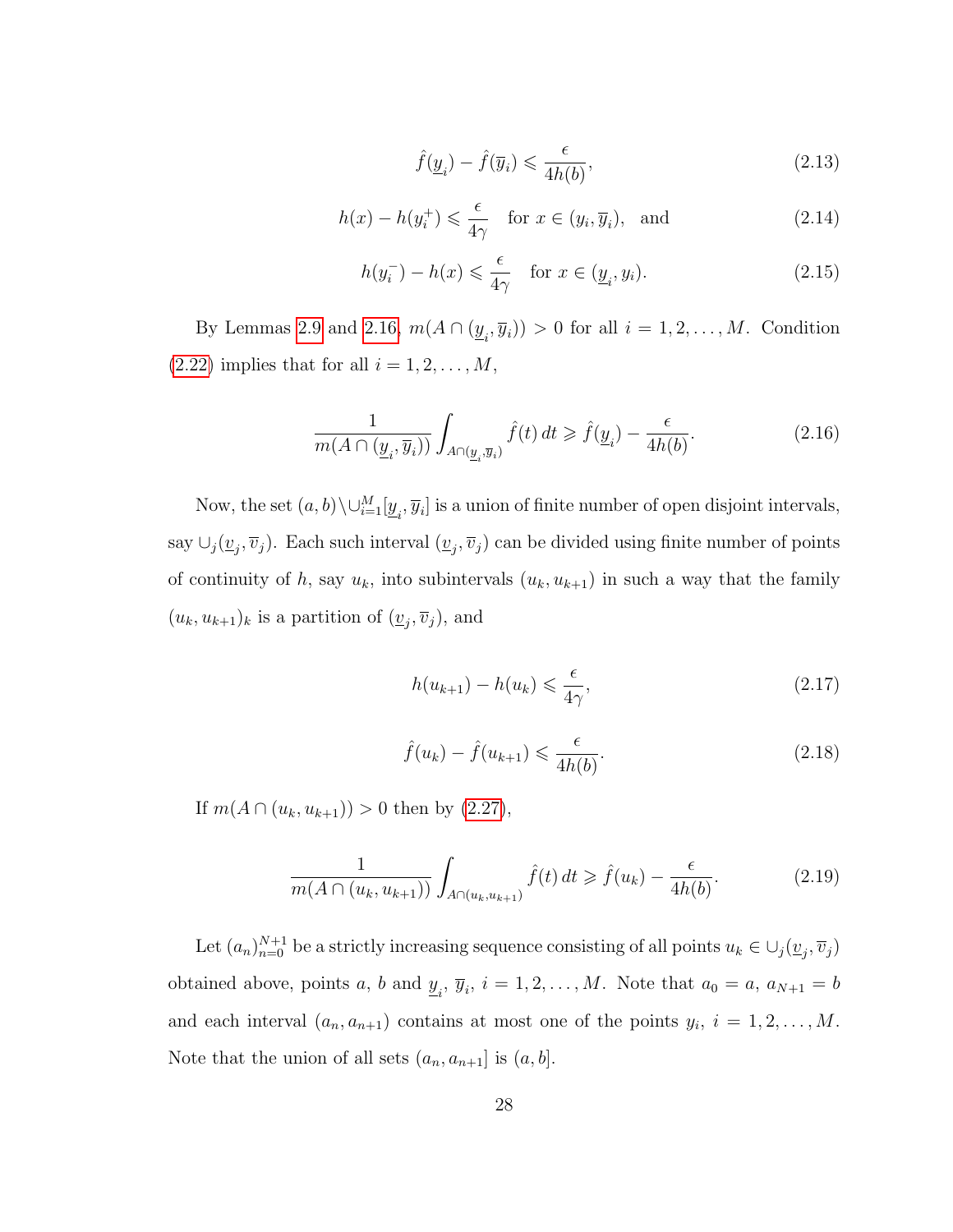Denote  $A_n = A \cap (a_n, a_{n+1}), n = 0, 1, ..., N$ . Let  $E = \{n \in \{0, 1, ..., N\} : mA_n >$ 0}. Clearly  $E \neq \emptyset$ . We can write  $E = \{n_1, n_2, \ldots, n_k\}$  where  $0 \leq n_1 < n_2 < \ldots <$  $n_k \le N$ . Note that, if  $n \notin E$  then by Lemmas [2.16](#page-24-0) and [2.9,](#page-18-0)  $h(a_{n+1}) - h(a_n) = 0$  since h is constant on  $(a_n, a_{n+1})$  and continuous at each point  $a_i$ ,  $i = 0, 1, ..., N + 1$ .

Let  $\kappa = 0$  if  $n_1 > 0$ , i.e. if  $mA_0 = 0$  (which is possible only when [\(2.10\)](#page-33-0) holds true),  $\kappa = h(a_0)/mA_0$  if  $n_1 = 0$ , i.e. if  $mA_0 > 0$  (which is always a case when [\(2.9\)](#page-33-1) holds true). Note that  $\kappa m A_0 = h(a_0)$ . Define function

$$
g = \left(\sum_{i=1}^{k} \frac{h(a_{n_i+1}) - h(a_{n_i})}{m A_{n_i}} \chi_{A_{n_i}} + \kappa \chi_{A_0}\right) \text{sign } f.
$$

Now we show that

 $||g||_{C_{p,w}} \leqslant 1 + \epsilon.$ 

It is clear that  $\int_0^x |g(t)| dt = 0$  if  $x < a_0$ . Since h is increasing we get that  $\int_0^x |g(t)| dt \leq$  $h(a_{N+1})$  if  $x \ge a_{N+1}$  and  $\int_0^x |g(t)| dt \le h(a_{n+1})$  if  $a_n \le x < a_{n+1}, n = 0, 1, ..., N$ . If  $x \in (a_n, a_{n+1})$  and  $(a_n, a_{n+1})$  does not contain any of points  $y_i$ ,  $i = 1, 2, ..., M$ , then  $h(a_{n+1}) - h(x) \leq \epsilon/4\gamma$  by [\(2.26\)](#page-41-2). Similarly, if  $x \in (a_n, a_{n+1})$  and  $(a_n, a_{n+1})$  contains point  $y_i$  for some  $i = 1, 2, ..., M$ , then  $h(a_{n+1}) - h(x) \leq \epsilon/2\gamma + (h(y_i^+))$  $i^+$ ) –  $h(y_i^-)$  $\binom{(-)}{i}$  by  $(2.23)$  and  $(2.24)$ . It follows that for  $x \in I$ ,

$$
\mathcal{H}_w g(x) = w(x) \int_0^x |g(t)| dt
$$
  
\$\leq w(x)h(x) + \frac{\epsilon}{2\gamma}w(x)\chi\_{[a,l)}(x) + w(x)\sum\_{i=1}^M (h(y\_i^+) - h(y\_i^-))\chi\_{[\underline{y}\_i,\overline{y}\_i]}(x).

By the triangle inequality, definition of  $\gamma$  and [\(2.21\)](#page-41-5) we get that

$$
\left\| \frac{\epsilon}{2\gamma} w \chi_{(a,l)} + w \sum_{i=1}^M (h(y_i^+) - h(y_i^-)) \chi_{[\underline{y}_i, \overline{y}_i]} \right\|_p \leq \epsilon.
$$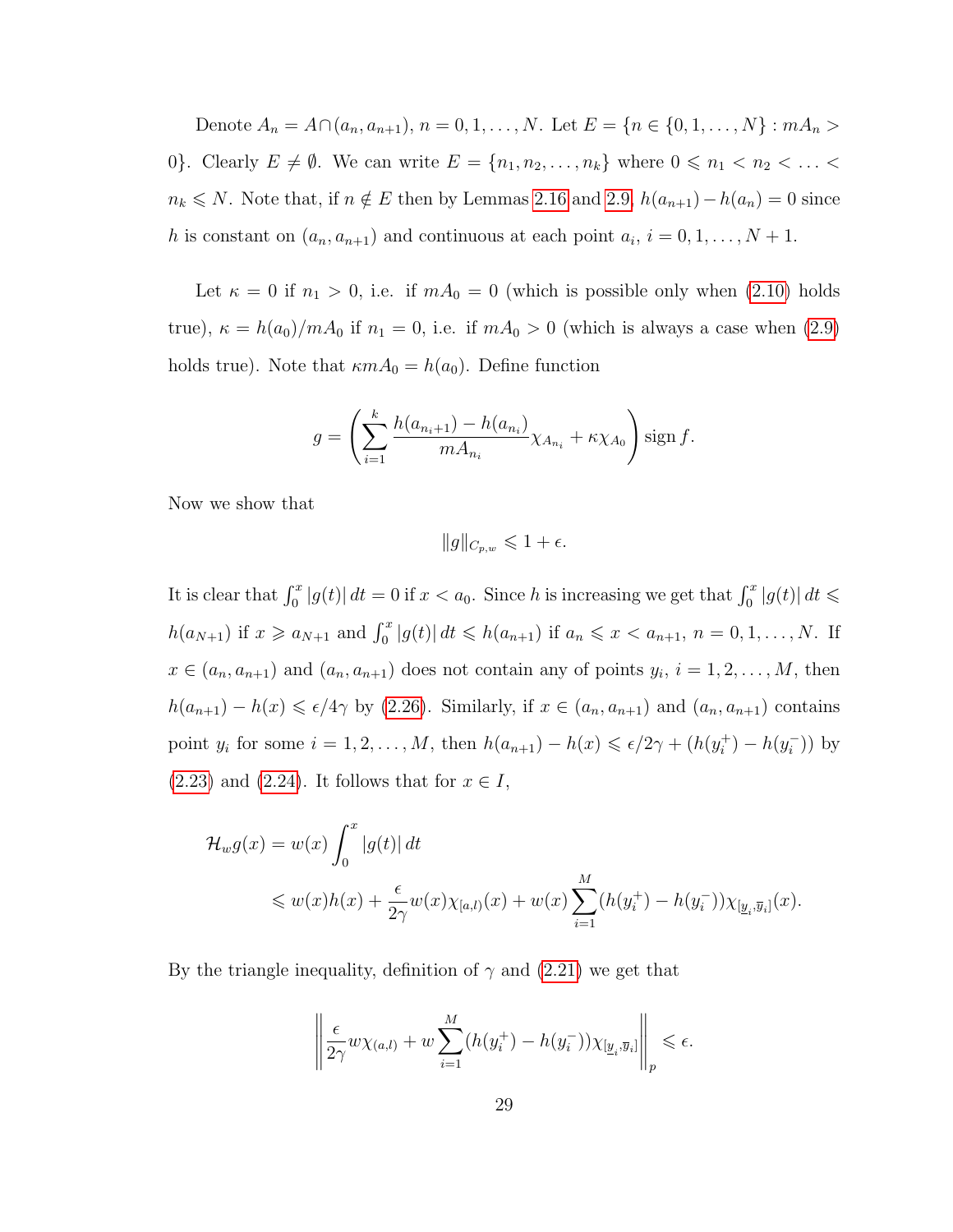Moreover

$$
||wh||_p = \left(\int_I w(x)^p (-\hat{f}'(x)/w(x)^p)^q dx\right)^{1/p} = \left(||\hat{\mathcal{H}}_w f||_q^q\right)^{1/p} = 1
$$

and hence

$$
\|\mathcal{H}_w g\|_p \le \|wh\|_p + \left\|\frac{\epsilon}{2\gamma}w\chi_{(a,l)} + w\sum_{i=1}^M (h(y_i^+) - h(y_i^-))\chi_{[\underline{y}_i,\overline{y}_i]}\right\|_p \le 1 + \epsilon.
$$

Since

$$
\int_A |g(t)| \epsilon/4h(b) dt \leq \epsilon \int_0^b |g(t)| dt/4h(b) \leq \epsilon/4,
$$

by definition of  $\boldsymbol{A}$  we have that

$$
\int_I f(t)g(t) dt = \int_I |f(t)|g(t) \operatorname{sign} f(t) dt
$$
  
\n
$$
\geq \int_A (\hat{f}(t) - \epsilon/4h(b))g(t) \operatorname{sign} f(t) dt
$$
  
\n
$$
\geq \int_A \hat{f}(t)g(t) \operatorname{sign} f(t) dt - \epsilon/4.
$$

Now by definition of  $g$ ,  $(2.25)$  and  $(2.28)$ ,

$$
\int_{A} \hat{f}(t)g(t) \operatorname{sign} f(t) dt = \sum_{i=1}^{k} \frac{h(a_{n_i+1}) - h(a_{n_i})}{m A_{n_i}} \int_{A_{n_i}} \hat{f}(t) dt + \kappa \int_{A_0} \hat{f}(t) dt
$$

$$
\geq \sum_{i=1}^{k} (h(a_{n_i+1}) - h(a_{n_i})) (\hat{f}(a_{n_i}) - \epsilon/4h(b))
$$

$$
+ h(a_0)(\hat{f}(a_0) - \epsilon/4h(b)).
$$

It is easy to see that

$$
\left(\sum_{i=1}^k (h(a_{n_i+1}) - (a_{n_i})) + h(a_0)\right) \epsilon/4h(b) \leq \epsilon/4.
$$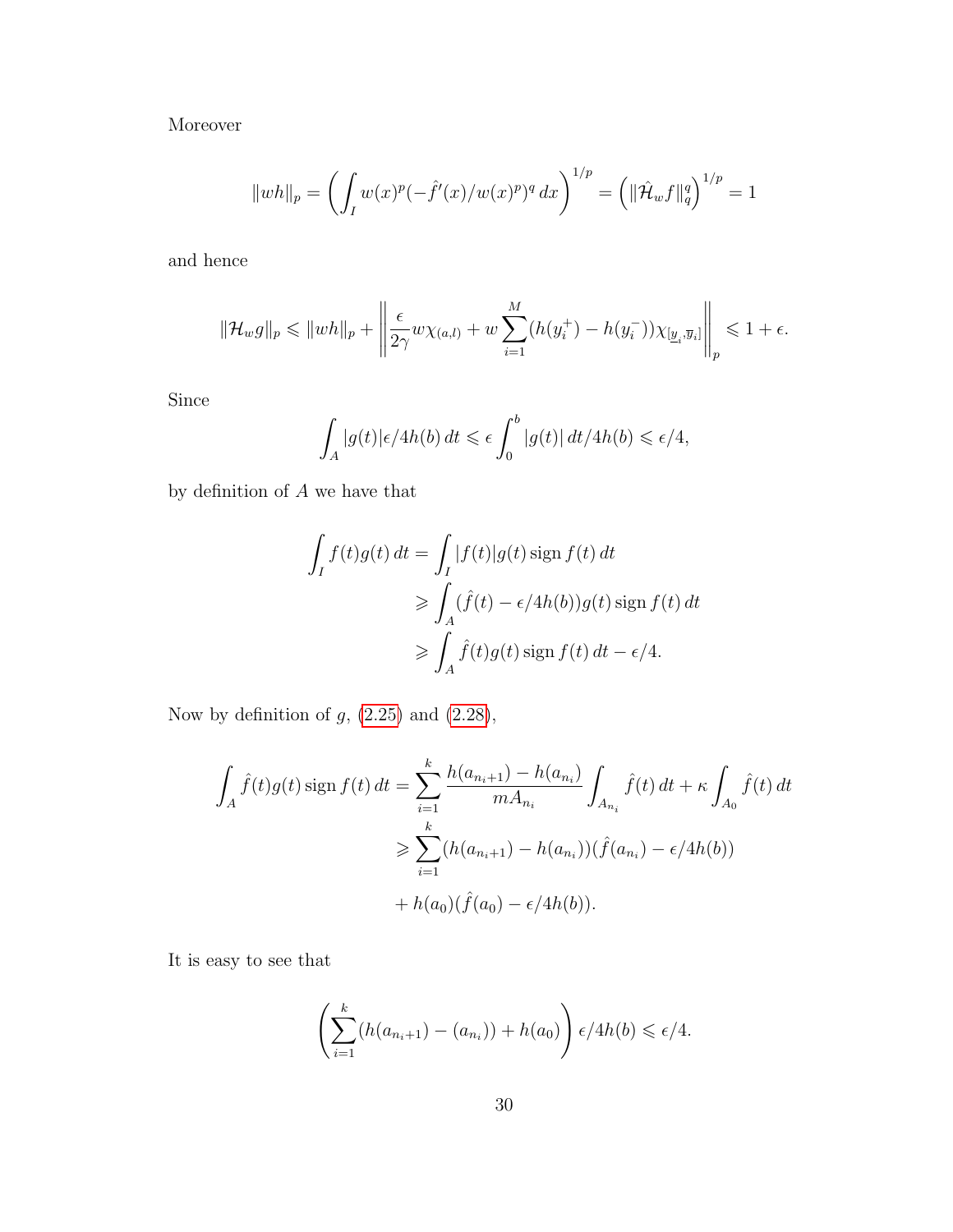Since  $h(a_0) = 0$  if  $n_1 > 0$ ,  $h(a_{n+1}) - h(a_n) = 0$  if  $n \notin E$  and by [\(2.11\)](#page-33-0),

$$
\sum_{i=1}^{k} (h(a_{n_i+1}) - h(a_{n_i})) \hat{f}(a_{n_i}) + h(a_0) \hat{f}(a_0) = \sum_{n=0}^{N} (h(a_{n+1}) - h(a_n)) \hat{f}(a_n) + h(a_0) \hat{f}(a_0)
$$
  
=  $h(a_{N+1}) \hat{f}(a_N) + \sum_{n=1}^{N} h(a_n) (\hat{f}(a_{n-1}) - \hat{f}(a_n))$   
=  $\sum_{n=1}^{N} h(a_n) \int_{a_{n-1}}^{a_n} (-\hat{f}'(t)) dt + h(a_{N+1}) \int_{a_N}^{l} (-\hat{f}'(t)) dt$   
 $\geqslant \sum_{n=1}^{N} \int_{a_{n-1}}^{a_n} h(t) (-\hat{f}'(t)) dt + \int_{a_N}^{a_{N+1}} h(t) (-\hat{f}'(t)) dt \geqslant \int_{a}^{b} \left(\frac{-\hat{f}'(t)}{w(t)}\right)^{q} dt \geqslant 1 - \epsilon.$ 

Combining all the above together we obtain  $\int_I f(t)g(t) dt \geq 1 - 3\epsilon/2$ . Dividing both sides by  $1 + \epsilon$  one gets

$$
\int_I f(t)g(t)/(1+\epsilon) dt \ge 1-3\epsilon.
$$

Finally, by  $||g/(1 + \epsilon)||_{C_{p,w}} \leq 1$  it follows that  $||f||_{(C_{p,w})'} = 1$ .  $\Box$ 

<span id="page-37-0"></span>**Lemma 2.26.** If  $f \in (C_{p,w})'$  then  $\hat{f} \in (C_{p,w})'$  and  $||f||_{(C_{p,w})'} = ||\hat{f}||_{(C_{p,w})'} = ||\hat{\mathcal{H}}_w f||_q$ . *Proof.* Consider first the case when  $l < \infty$ . Let  $f \in (C_{p,w})'$  and  $f_m = f \chi_{[1/m, l-1/m]}$ ,  $m \in \mathbb{N}$ . By Lemma [2.21,](#page-29-0)  $\hat{f} < \infty$  on *I*. Clearly  $\widehat{f}_m \leq \hat{f}$ . Letting  $y \in I$ , by definition of  $\hat{f}$ , for every  $\epsilon > 0$  there exist  $n \in \mathbb{N}$  and a set  $A = \{(y_1, \ldots, y_n) \in I^n : \sum_{i=1}^n \alpha_i f(y_i) >$  $\hat{f}(y) - \epsilon, \sum_{i=1}^{n} \alpha_i \Psi(y_i) = \Psi(y), \sum_{i=1}^{n} \alpha_i = 1, \alpha_i \geq 0, i = 1, 2, ..., n\}$  with  $m^{(n)}A > 0$ . Let  $r > 0$  be such that  $1/r < y < l - 1/r$  and  $m^{(n)}(A \cap (1/r, l - 1/r)^n) > 0$ . Since for all  $m > r$ ,  $f = f_m$  on  $(1/r, l - 1/r)$  it follows that  $\widehat{f}_m(y) > \widehat{f}(y) - \epsilon$ . By arbitrariness of  $\epsilon$  we get that  $\widehat{f_m}(y) \to \widehat{f}(y)$  as  $m \to \infty$ . By Lemma [2.18,](#page-26-0)  $\widehat{f_m}' \to \widehat{f}'$  a.e. on I.

Note that  $D_{\Psi}^{\dagger} \widehat{f_m}(x) = -\widehat{f_m}'(x)/w(x)^p$  is 0 a.e. on  $(0, 1/m)$  and constant a.e. on  $(l-1/m, l)$ . Hence the function  $-\widehat{f_m}'(x)/w(x) = w(x)^{p-1}D^+_{\Psi}\widehat{f_m}(x)$  a.e. is in  $L_q(I)$ ,  $m \in \mathbb{N}$ . By Theorem [2.25](#page-32-0) we get that  $||f_m||_{(C_{p,w})'} = ||\hat{\mathcal{H}}_w f_m||_q$  for all  $m \in \mathbb{N}$ . Now by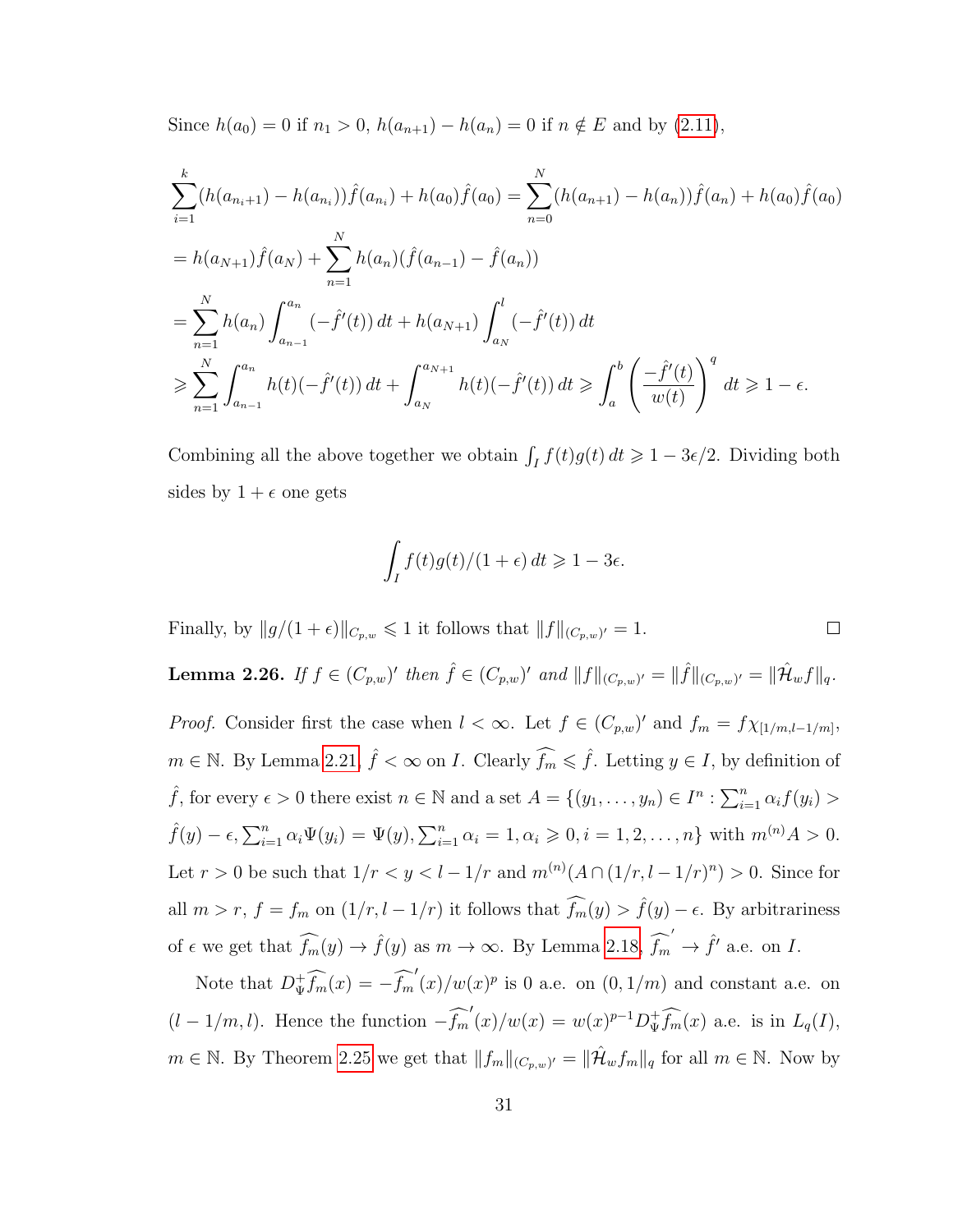Lemma [2.24,](#page-31-0) Lemma [2.18,](#page-26-0) the Fatou Lemma and the Fatou property of  $(C_{p,w})'$  we get that

$$
\|\hat{f}\|_{(C_{p,w})'} \le \|\hat{\mathcal{H}}_{w}f\|_{q} = \left(\int_{I} (-\hat{f}'(x)/w(x))^{q} dx\right)^{1/q}
$$
  
\n
$$
= \left(\int_{I} (-\lim_{n} \hat{f}_{n}^{'}(x)/w(x))^{q} dx\right)^{1/q} \le \liminf_{n} \left(\int_{I} (-\hat{f}_{n}^{'}(x)/w(x))^{q} dx\right)^{1/q}
$$
  
\n
$$
\le \sup_{n} \|\hat{\mathcal{H}}_{w}f_{n}\|_{q} = \sup_{n} \|f_{n}\|_{(C_{p,w})'} = \|f\|_{(C_{p,w})'} < \infty.
$$

So  $||f||_{(C_{p,w})'} = ||\hat{f}||_{(C_{p,w})'}$ , since  $|f| \leq \hat{f}$ . The above inequality also shows that  $||f||_{(C_{p,w})'} = ||\hat{\mathcal{H}}_w f||_q.$ 

In case when  $l = \infty$  we proceed similarly as above taking  $f_m = f \chi_{[1/m,m]}, m \in$ N.  $\Box$ 

Now we are ready to present the main result in this section, isometric description of the dual space  $(C_{p,w})^*$ . Namely, by Lemma [2.22,](#page-31-1) Theorem [2.25](#page-32-0) and Lemma [2.26](#page-37-0) we get the following theorem.

**Theorem 2.27.** Let  $1 \leq p \leq \infty$ ,  $q = \frac{p}{n}$  $\frac{p}{p-1}$ ,  $\Psi(x) = \int_x^l w(t)^p dt$ ,  $x \in I = (0, l)$ ,  $0 < l \leqslant \infty$ . Then a function  $f \in (C_{p,w})'$  if and only if  $\hat{f} < \infty$  on I,  $\lim_{x \to l} \hat{f}(x) = 0$  $and \|\hat{\mathcal{H}}_w f\|_q < \infty$ *. Moreover* 

$$
||f||_{(C_{p,w})'} = ||\hat{\mathcal{H}}_w f||_q \text{ for all } f \in (C_{p,w})'.
$$

*The Banach dual space*  $(C_{p,w})^*$  *of*  $C_{p,w}$  *is isometrically isomorphic to*  $(C_{p,w})'$  *in the sense that every*  $F \in (C_{p,w})^*$  *is of the form* 

$$
F(g) = \int_I f(t)g(t) dt, \quad g \in C_{p,w},
$$

*for a unique*  $f \in (C_{p,w})'$  *and*  $||F||_{(C_{p,w})^*} = ||f||_{(C_{p,w})'}.$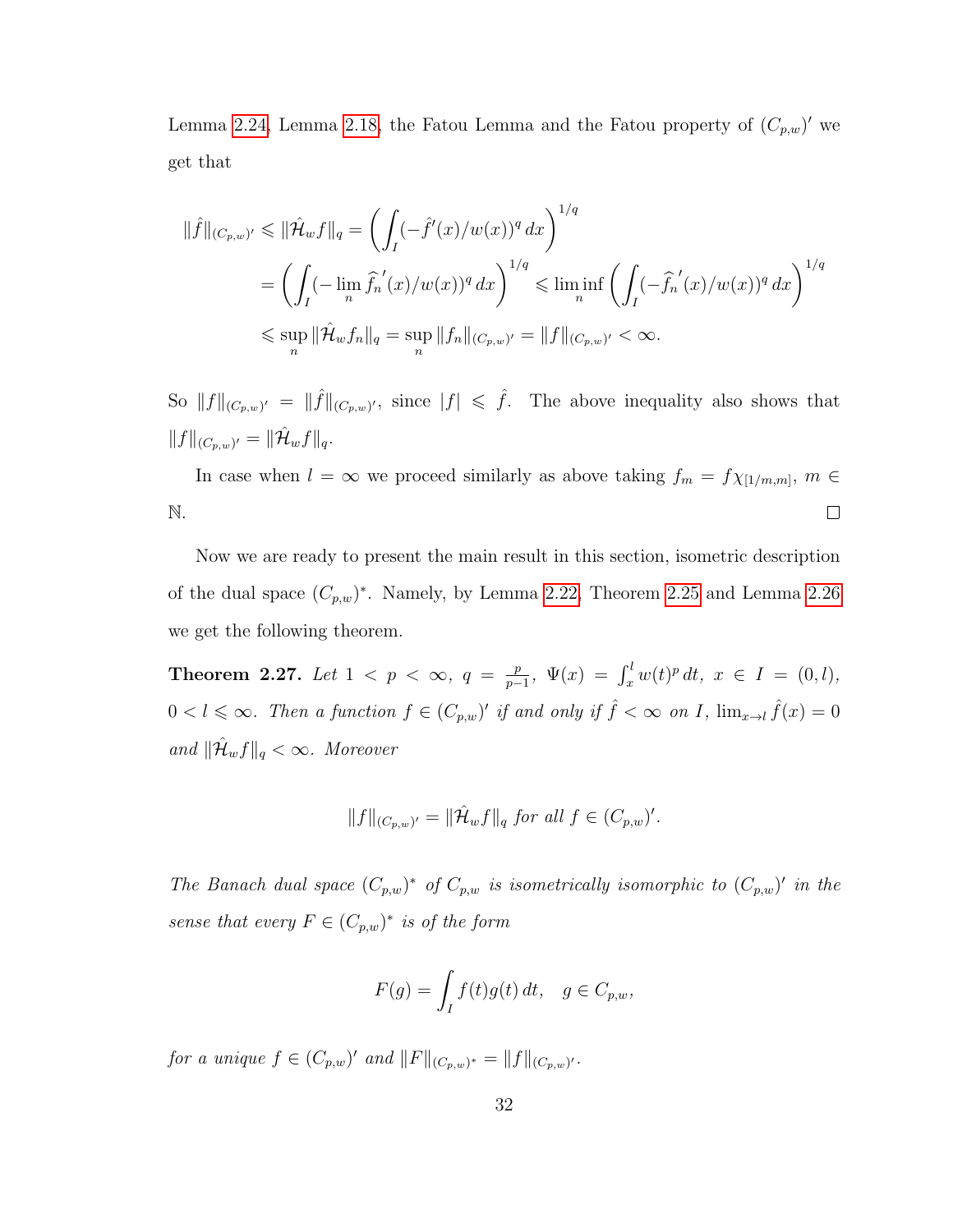#### **2.4 Diameter of slices of the unit ball**

Let  $(X, \|\cdot\|)$  be a Banach space. Recall that the set  $s(x^*; \eta) = \{x \in B_X : x^*x > 1-\eta\},\$ where  $x^* \in S_{X^*}$ ,  $0 < \eta < 1$ , is called a *slice* of  $B_X$ . Applying the techniques described in the previous section, we show the following result.

**Theorem 2.28.** Let  $f_j \in S_{(C_p,w)'}$ ,  $j = 1, 2, \ldots, r$ ,  $r \in \mathbb{N}$  be such that  $\widehat{f}_j = \widehat{f}_i$ ,  $i, j = 1, 2, \ldots, r$ . The diameter of a finite convex combination of slices defined by  $f_j$ ,  $j = 1, 2, \ldots, r$ *, is* 2*.* 

*Proof.* Let  $f = f_j$ ,  $j \in \{1, 2, ..., r\}$  and  $F_j(g) = \int_I f_j(t)g(t) dt$ ,  $g \in C_{p,w}$  be bounded linear functionals on  $C_{p,w}$  defined by  $f_j \in S_{(C_{p,w})'}$ ,  $j = 1, 2, \ldots, r$ ,  $r \in \mathbb{N}$ . Let  $S =$  $\sum_{j=1}^r \alpha_j s(F_j; \eta_j), \ \alpha_j \geq 0, \ 0 \leq \eta_j \leq 1, \ j = 1, 2, \ldots, r, \ \sum_{j=1}^r \alpha_j = 1$  be a convex combination of slices. Let  $0 < \epsilon < \min\{\eta_j : j = 1, 2, ..., r\}/10$  be arbitrary.

Denote  $h = (D_{\Psi}^+)$  $(\frac{f}{\Psi}\hat{f})^{q/p}$ . Note that  $h = (-\hat{f}'/w^p)^{q/p}$  a.e. on *I*. Function h is increasing, finite and right-continuous on I and  $\lim_{x\to 0^+} h(x) = 0$  as shown in Proposition [2.3](#page-16-0) and Lemma [2.23.](#page-31-2) Moreover h is not constant on I, in particular h is not identically 0 on I. Indeed, if h is constant on I, that is  $D^+_{\Psi}$  $\frac{1}{\Psi} \hat{f}$  is constant on I, then by [2.23,](#page-31-2)  $\lim_{x\to 0^+} D^+_{\Psi}$  $\psi^+ \hat{f}(x) = 0$ . Now, Lemma [2.9](#page-18-0) implies that  $D^+_{\Psi}$  $\oint_{\Psi}^{\dagger} \hat{f} = 0$  on I and so  $\hat{f}$  is  $\Psi$ -affine on I by Lemma [2.9.](#page-18-0) We have that  $\hat{f} = A\Psi + B$  on I for some constants A and B. Since  $D_{\Psi}^+$  $\frac{1}{\Psi} \hat{f} = 0$  and in view of Lemma [2.22](#page-31-1) both  $A = B = 0$ . Hence  $\hat{f} = 0$  on I, which gives a contradiction with the condition  $||f||_{(C_{p,w})'} = 1$ .

Given  $y \in I$  such that  $h(y) > 0$  let

$$
A_y^{(j)} = \{x \in I : |f_j(x)| \geq f(x) - \epsilon/4h(y)\}, \ j = 1, 2, \dots, r.
$$

First, observe that for each  $y \in I$  there is  $b \in (y, l)$  such that for all  $j \in \{1, 2, ..., r\}$  $m(A_b^{(j)} \cap (0, b)) > 0$ . Indeed, if there exists  $y_0 \in I$  such that for all  $b \in (y_0, l)$  there is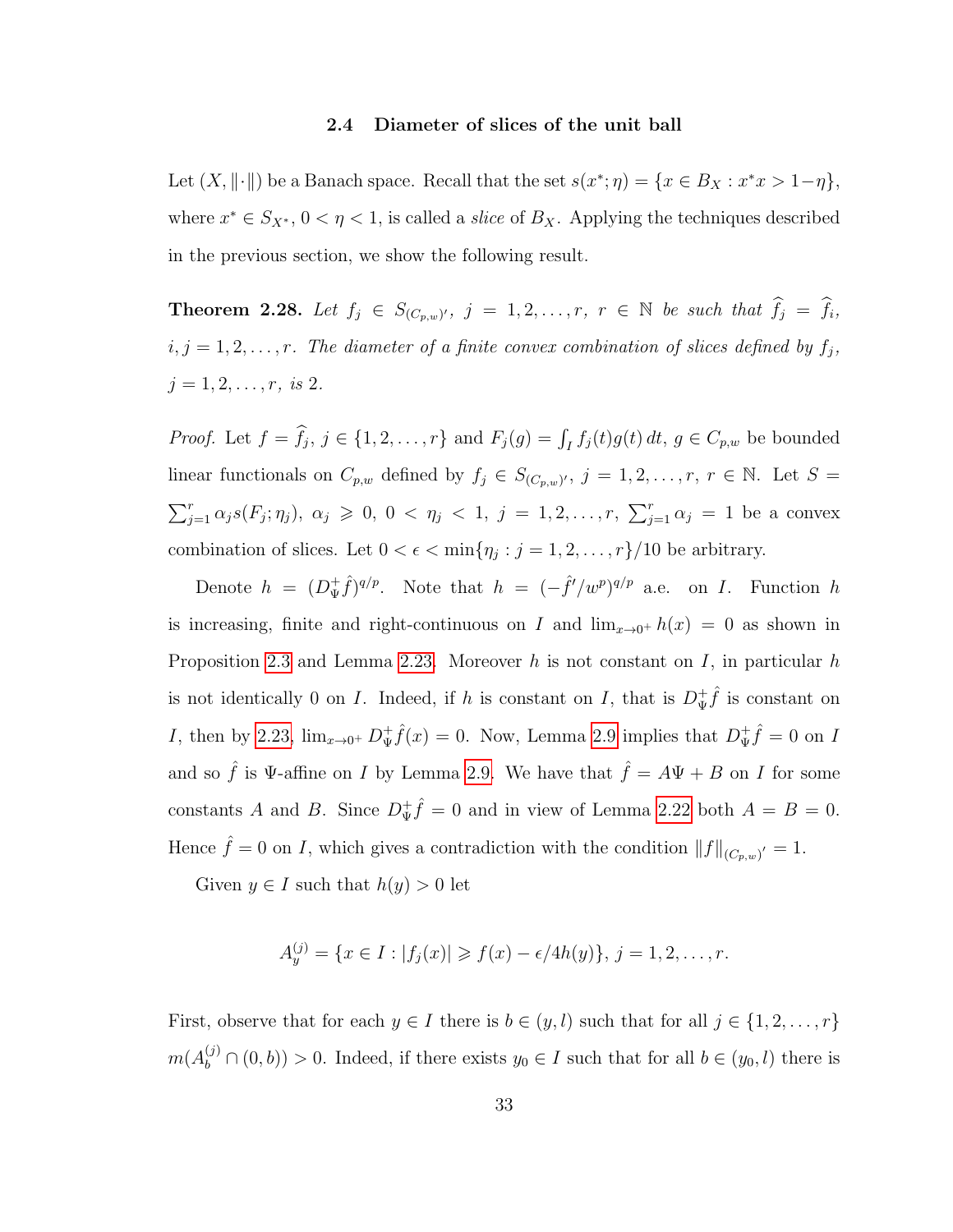$j \in \{1, 2, \ldots, r\}$  for which  $m(A_b^{(j)} \cap (0, b)) = 0$  then by Lemma [2.16](#page-24-0)  $\hat{f}$  is  $\Psi$ -affine on  $(0, b)$  and hence by Lemma [2.9](#page-18-0)  $D_{\Psi}^+$  $\psi^+$  is constant on  $(0, b)$ . The latter and the condition  $\lim_{x\to 0^+} D^+_{\Psi}$  $\psi^+ \hat{f} = 0$  imply that  $h = 0$  on  $(0, b)$  for all  $b \in (y_0, l)$  and hence  $h = 0$  on I, which gives a contradiction.

By the above and by the order continuity of  $L_q$  we fix  $b \in I$  such that  $m(A_b^{(j)} \cap$  $(0,b)) > 0$  for all  $j \in \{1,2,\ldots,r\}$  and  $\|(\hat{\mathcal{H}}_w f)\chi_{(b,l)}\|_q^q \leqslant \epsilon^p/2$ . Moreover, without loss of generality, we assume that  $b$  is a point of continuity of  $h$  and such that  $h$  is not constant on  $(0, b)$ . Denote  $A^{(j)} = A^{(j)}_b$  $b^{(j)}$ ,  $j = 1, 2, \ldots, r$ .

Now, we show that either  $h = 0$  on some interval near 0 or  $h > 0$  on I and for each  $y \in I$  there is  $a \lt y$  such that for all  $j \in \{1, 2, ..., r\}$  and all  $x > a$  $m(A^{(j)} \cap (a, x)) > 0$ . Indeed, suppose that there exists  $y_0 \in I$  such that for all  $a \in (0, y_0)$  there are  $j \in \{1, 2, ..., r\}$  and  $x_a \in (a, l)$  for which  $m(A^{(j)} \cap (a, x_a)) = 0$ . By Lemma [2.16](#page-24-0) h is constant on each interval  $(a, x_a)$ . But the family of intervals  $(a, x_a), a \in (0, y_0)$  covers  $[\eta, y_0 - \eta], \eta > 0$ , whence, using compactness, we infer that h is constant on  $(0, y_0)$ . Since  $\lim_{x\to 0^+} h(x) = 0$  by Lemma [2.23](#page-31-2) we get that  $h = 0$  on  $(0, y_0)$ . The claim follows.

By the above, we can find  $a \in (0, b)$  such that

$$
m(A^{(j)} \cap (a, b)) > 0, \|(\hat{\mathcal{H}}_w f)\chi_{(0,a)}\|_q^q \leq \epsilon^p/2
$$
 and

<span id="page-40-0"></span>either  $h(a) = 0$  or  $m(A^{(j)} \cap (a, x)) > 0$  for all  $j = 1, 2, ..., r$  and all  $x > a$ . (2.20)

It follows that  $\|(\hat{\mathcal{H}}_w f)\chi_{(0,a)\cup(b,l)}\|_q^q\leqslant \epsilon^p$ . Again, without loss of generality, we assume that a is a point of continuity of h and such that h is not constant on  $(a, b)$ .

Let  $\gamma = \Psi(a)^{1/p}$  and  $y_i$  be points of discontinuity of  $D^+_{\Psi}$  $\oint_{\Psi} \hat{f}$  (and hence of h) in  $(a, b)$  such that  $h(y_i^+)$  $i^{\dagger}) - h(y_i^{-})$  $\epsilon_i$ )  $\geqslant \frac{\epsilon}{4\gamma}$ . Here  $h(y_i^+$  $h_i^{\dagger}) = \lim_{x \to y_i^+} h(x)$  and  $h(y_i^-)$  $\binom{-}{i} =$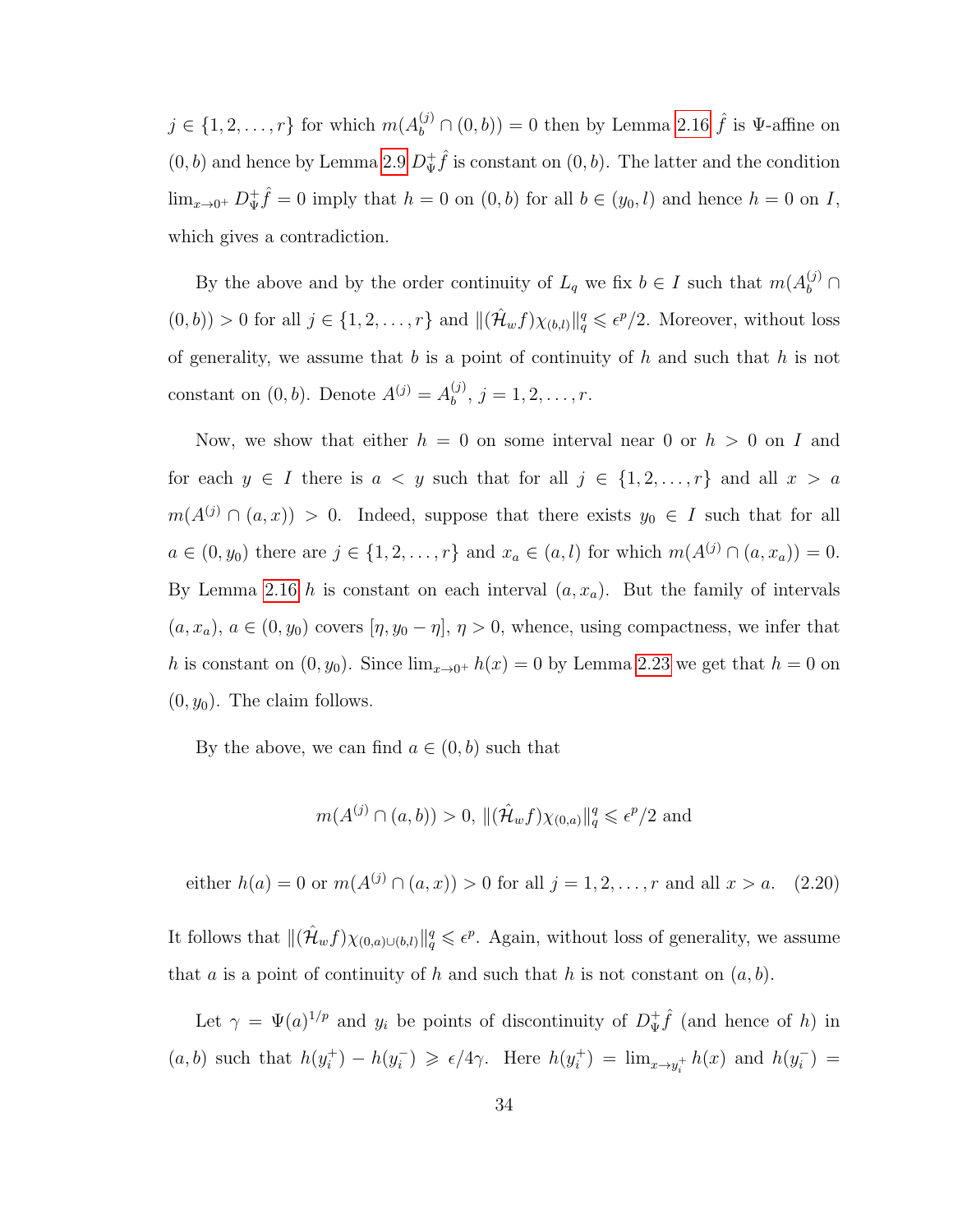$\lim_{x\to y_i^-} h(x)$ . Clearly there is only finite number of them, say  $a < y_1 < y_2 < \ldots <$  $y_M < b$ . Since  $\hat{f}$  is continuous on I for each  $y_i$ ,  $i = 1, 2, ..., M$ , we can find two points of continuity of  $h, y_i, \overline{y}_i \in (a, b)$  such that  $y_i < y_i < \overline{y}_i$ , the intervals  $[y_i, \overline{y}_i]$  are pairwise disjoint,

<span id="page-41-7"></span>
$$
\int_{\underline{y}_{i}}^{\overline{y_{i}}} w(x)^{p} dx \leq \frac{\epsilon^{p}}{2^{p} M(h(y_{i}^{+}) - h(y_{i}^{-}))^{p}},
$$
\n(2.21)

<span id="page-41-2"></span>
$$
\hat{f}(\underline{y}_i) - \hat{f}(\overline{y}_i) \leqslant \frac{\epsilon}{4h(b)},\tag{2.22}
$$

<span id="page-41-5"></span>
$$
h(x) - h(y_i^+) \leq \frac{\epsilon}{4\gamma} \quad \text{for } x \in (y_i, \overline{y}_i), \text{ and} \tag{2.23}
$$

<span id="page-41-6"></span>
$$
h(y_i^-) - h(x) \leq \frac{\epsilon}{4\gamma} \quad \text{for } x \in (\underline{y}_i, y_i). \tag{2.24}
$$

By Lemmas [2.9](#page-18-0) and [2.16,](#page-24-0)  $m(A^{(j)} \cap (y_{i}, \overline{y}_{i})) > 0$  for all  $i = 1, 2, ..., M, j =$ 1, 2, ..., r. Condition [\(2.22\)](#page-41-2) implies that for all  $i = 1, 2, ..., M$  and  $j = 1, 2, ..., r$ 

<span id="page-41-0"></span>
$$
\frac{1}{m(A^{(j)} \cap (\underline{y}_i, \overline{y}_i))} \int_{A^{(j)} \cap (\underline{y}_i, \overline{y}_i)} \hat{f}(t) dt \geq \hat{f}(\underline{y}_i) - \frac{\epsilon}{4h(b)}.\tag{2.25}
$$

Now, the set  $(a, b) \setminus \cup_{i=1}^M [y_i, \overline{y}_i]$  is a union of finite number of open disjoint intervals, say  $\cup_j(\underline{v}_j, \overline{v}_j)$ . Each such interval  $(\underline{v}_j, \overline{v}_j)$  can be divided using finite number of points of continuity of h, say  $u_k$ , into subintervals  $(u_k, u_{k+1})$  in such a way that the family  $(u_k, u_{k+1})_k$  is a partition of  $(\underline{v}_j, \overline{v}_j)$ , and

<span id="page-41-4"></span>
$$
h(u_{k+1}) - h(u_k) \leq \frac{\epsilon}{4\gamma},\tag{2.26}
$$

<span id="page-41-3"></span>
$$
\hat{f}(u_k) - \hat{f}(u_{k+1}) \leq \frac{\epsilon}{4h(b)}.\tag{2.27}
$$

If  $m(A^{(j)} \cap (u_k, u_{k+1})) > 0, j \in \{1, 2, ..., r\}$  then by  $(2.27)$ ,

<span id="page-41-1"></span>
$$
\frac{1}{m(A^{(j)} \cap (u_k, u_{k+1}))} \int_{A^{(j)} \cap (u_k, u_{k+1})} \hat{f}(t) dt \ge \hat{f}(u_k) - \frac{\epsilon}{4h(b)}.
$$
 (2.28)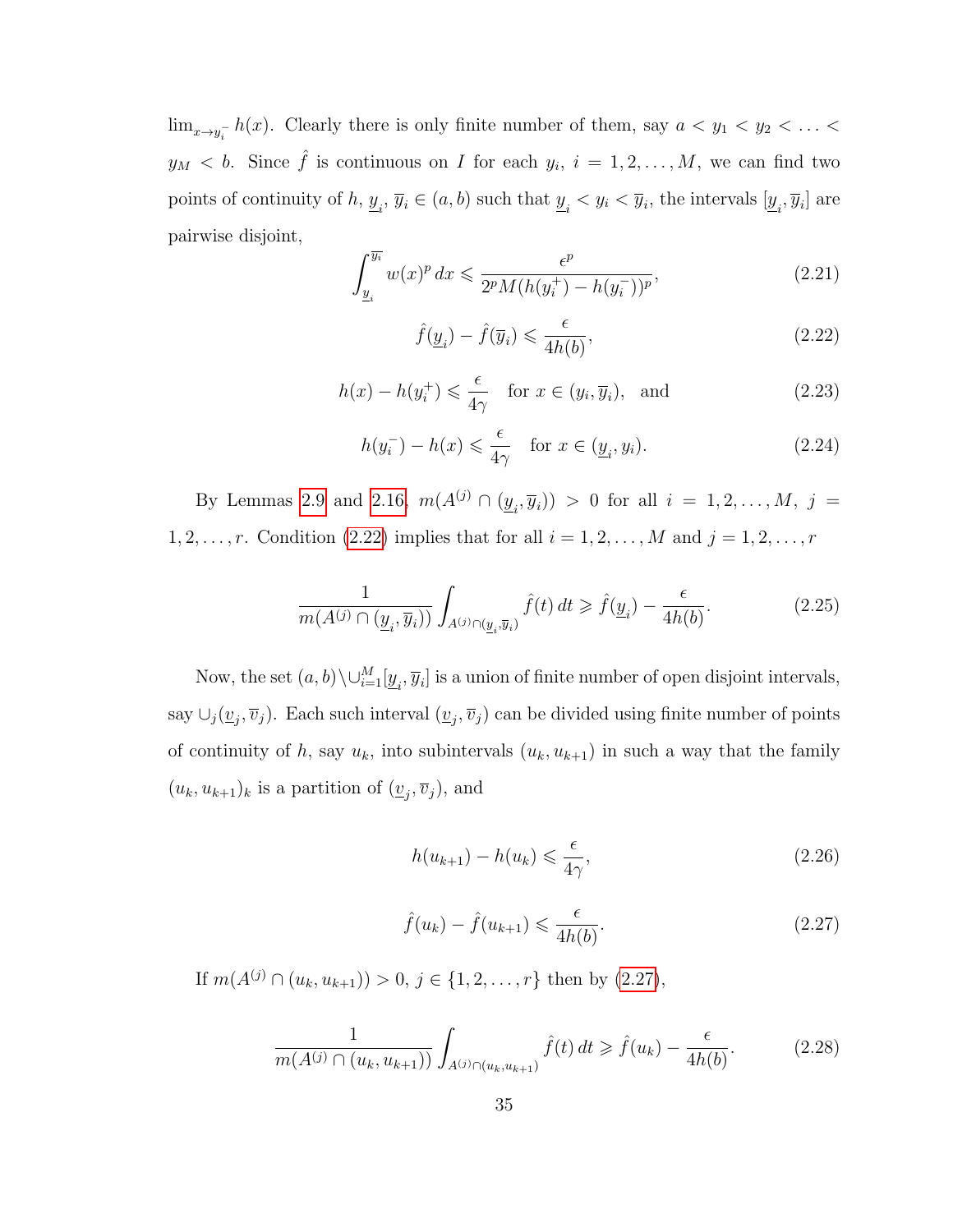Let  $(a_n)_{n=0}^{N+1}$  be a strictly increasing sequence consisting of all points  $u_k \in \bigcup_j (\underline{v}_j, \overline{v}_j)$ obtained above, points a, b and  $\underline{y}_i$ ,  $\overline{y}_i$ ,  $i = 1, 2, ..., M$ . Note that  $a_0 = a$ ,  $a_{N+1} = b$ and each interval  $(a_n, a_{n+1})$  contains at most one of the points  $y_i$ ,  $i = 1, 2, ..., M$ . Moreover  $\cup_{n=0}^{N} (a_n, a_{n+1}] = (a, b].$ 

Denote

$$
A_n^{(j)} = A^{(j)} \cap (a_n, a_{n+1}), n = 0, 1, \dots, N, j = 1, 2, \dots, r.
$$

Let

$$
E^{(j)} = \{n \in \{0, 1, \ldots, N\} : m A_n^{(j)} > 0\}, j = 1, 2, \ldots, r.
$$

Clearly  $E^{(j)} \neq \emptyset$ ,  $j = 1, 2, ..., r$ . Let  $E = \bigcap_{j=1}^{r} E^{(j)}$ . We have that  $E \neq \emptyset$ . Indeed, if  $E = \emptyset$  then for each  $n \in \{0, 1, \ldots, N\}$  there is  $j \in \{1, 2, \ldots, r\}$  such that  $m(A^{(j)} \cap$  $(a_n, a_{n+1}) = 0$  and hence by Lemma [2.16](#page-24-0)  $\hat{f} = \hat{f}_j$  is  $\Psi$ -affine on each interval  $(a_n, a_{n+1})$ ,  $n \in \{0, 1, \ldots, N\}$ . By the latter and Lemma [2.9](#page-18-0) we would have that h is constant on  $(a, b)$  which is not the case.

We can write  $E = \{n_1, n_2, \ldots, n_k\}$  where  $0 \leq n_1 < n_2 < \ldots < n_k \leq N$ . Note that, if  $n \notin E$  then  $n \notin E^{(j)}$  for some j and hence by Lemmas [2.16](#page-24-0) and [2.9,](#page-18-0)  $h(a_{n+1})$  –  $h(a_n) = 0$  since h is constant on  $(a_n, a_{n+1})$  and continuous at each point  $a_i$ ,  $i =$  $0, 1, \ldots, N + 1.$ 

Now, for each  $n \in E$  let sets  $B_n^{(j)}$ ,  $C_n^{(j)} \subset A_n^{(j)}$  be such that  $m(B_n^{(j)}) > 0$ ,  $m(C_n^{(j)}) >$ 0, for  $j = 1, 2, ..., r$ ,  $\bigcup_{j=1}^{r} A_n^{(j)} = \bigcup_{j=1}^{r} (B_n^{(j)} \cup C_n^{(j)})$  and all sets  $B_n^{(i)}$ ,  $C_n^{(j)}$  are pairwise disjoint  $i, j = 1, 2, \ldots, r$ .

Observe that if  $0 \notin E$  then by [\(2.20\)](#page-40-0),  $h(a_0) = 0$  and in this case we interpret expressions  $\frac{h(a_0)}{m B_0^{(j)}} \chi_{B_0^{(j)}}$  and  $\frac{h(a_0)}{m C_0^{(j)}} \chi_{C_0^{(j)}}$  as 0 (also when sets  $B_0^{(j)}$  $C_0^{(j)},\ C_0^{(j)}$  $_0^{(1)}$  are not formally defined).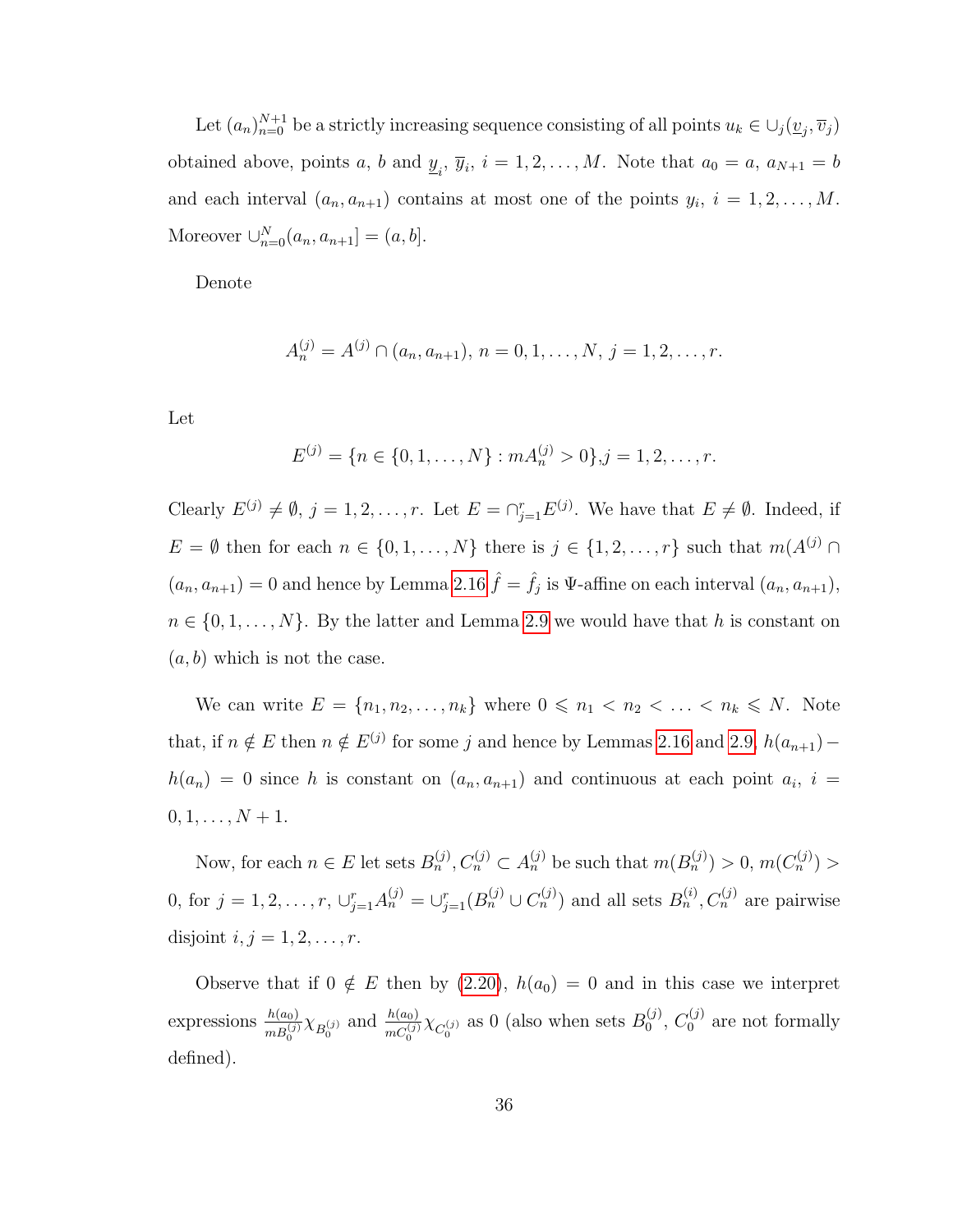For  $j = 1, 2, \ldots, r$  define functions

$$
g_{1,j} = \left(\sum_{i=1}^{k} \frac{h(a_{n_i+1}) - h(a_{n_i})}{m B_{n_i}^{(j)}} \chi_{B_{n_i}^{(j)}} + \frac{h(a_0)}{m B_0^{(j)}} \chi_{B_0^{(j)}}\right) \operatorname{sign} f_j
$$

and

$$
g_{2,j} = \left(\sum_{i=1}^k \frac{h(a_{n_i+1}) - h(a_{n_i})}{mC_{n_i}^{(j)}} \chi_{C_{n_i}^{(j)}} + \frac{h(a_0)}{mC_0^{(j)}} \chi_{C_0^{(j)}}\right) \text{sign } f_j.
$$

Now, we show that

$$
||g_{s,j}||_{C_{p,w}} \le 1 + \epsilon
$$
 for  $s = 1, 2$  and  $j = 1, 2, ..., r$ .

It is clear that  $\int_0^x |g_{s,j}(t)| dt = 0$  if  $x < a_0$ . Since h is increasing we get that  $\int_0^x |g_{s,j}(t)| dt \leq h(a_{N+1})$  if  $x \geq a_{N+1}$  and  $\int_0^x |g_{s,j}(t)| dt \leq h(a_{n+1})$  if  $a_n \leq x < a_{n+1}$ ,  $n = 0, 1, \ldots, N$ . For a fixed  $n \in \{0, 1, \ldots, N\}$ , if  $x \in (a_n, a_{n+1})$  and  $(a_n, a_{n+1})$  does not contain any of points  $y_i$ ,  $i = 1, 2, ..., M$ , then  $h(a_{n+1}) - h(x) \leq \epsilon/4\gamma$  by [\(2.26\)](#page-41-4). Similarly, if  $x \in (a_n, a_{n+1})$  and  $(a_n, a_{n+1})$  contains point  $y_i$  for some  $i = 1, 2, ..., M$ , then  $h(a_{n+1}) - h(x) \leq \epsilon/2\gamma + (h(y_i^+))$  $i^+$ ) –  $h(y_i^-)$  $(\overline{i}_{})$  by [\(2.23\)](#page-41-5) and [\(2.24\)](#page-41-6). It follows that for  $x \in I$ ,

$$
\mathcal{H}_w g_{s,j}(x) = w(x) \int_0^x |g_{s,j}(t)| dt
$$
  
\$\leq w(x)h(x) + \frac{\epsilon}{2\gamma}w(x)\chi\_{[a,l)}(x) + w(x)\sum\_{i=1}^M (h(y\_i^+) - h(y\_i^-))\chi\_{[\underline{y}\_i,\overline{y}\_i]}(x).

By the triangle inequality, definition of  $\gamma$  and [\(2.21\)](#page-41-7) we get that

<span id="page-43-0"></span>
$$
\left\| \frac{\epsilon}{2\gamma} w \chi_{(a,l)} + w \sum_{i=1}^{M} (h(y_i^+) - h(y_i^-)) \chi_{[\underline{y}_i, \overline{y}_i]} \right\|_p \le \epsilon.
$$
 (2.29)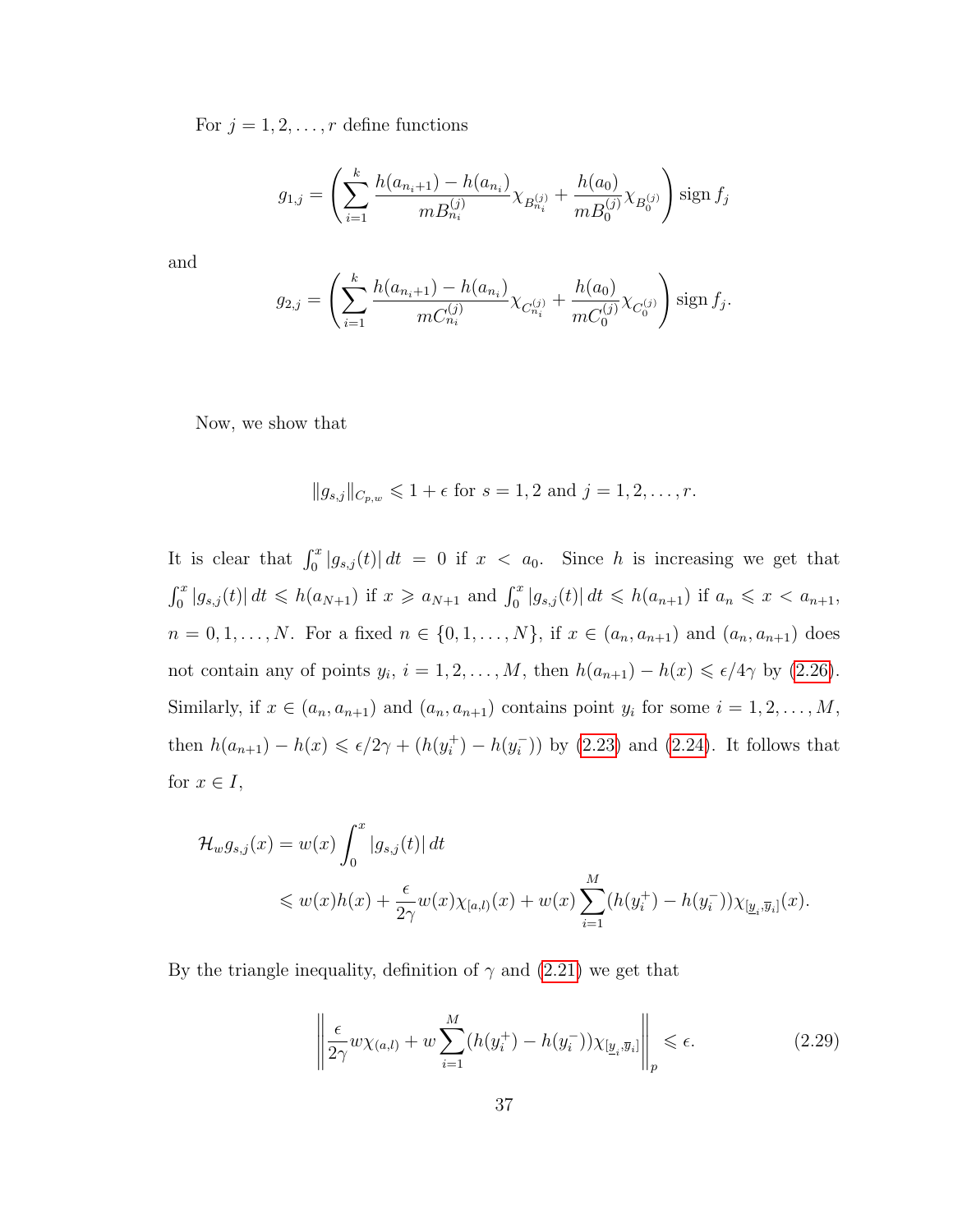Moreover

$$
||wh||_p = \left(\int_I w(x)^p (-\hat{f}'(x)/w(x)^p)^q dx\right)^{1/p} = \left(||\hat{\mathcal{H}}_w f||_q^q\right)^{1/p} = 1
$$

and hence

$$
\|\mathcal{H}_w g_{s,j}\|_p \leq \|wh\|_p + \left\|\frac{\epsilon}{2\gamma}w\chi_{(a,l)} + w\sum_{i=1}^M (h(y_i^+) - h(y_i^-))\chi_{[\underline{y}_i,\overline{y}_i]}\right\|_p \leq 1 + \epsilon.
$$

Next we show that for  $s = 1, 2, g_{s,j} \in s(F_j; \eta_j)$ ,  $j \in 1, 2, \ldots, r$ .

Denote  $B^{(j)} = \bigcup_{i=1}^{k} B_{n_i}^{(j)}$  the support of  $g_{1,j}, j = 1, 2, ..., r$ . Let  $j \in \{1, 2, ..., r\}$ be arbitrary. Since

$$
\int_{B^{(j)}} |g_{1,j}(t)| \epsilon/4h(b) dt \leq \epsilon \int_0^b |g_{1,j}(t)| dt/4h(b) \leq \epsilon/4,
$$

by definition of  $B^{(j)}$  we have that

$$
\int_I f_j(t)g_{1,j}(t) dt = \int_I |f_j(t)|g_{1,j}(t) \operatorname{sign} f_j(t) dt
$$
\n
$$
\geq \int_{B^{(j)}} (f(t) - \epsilon/4h(b))g_{1,j}(t) \operatorname{sign} f_j(t) dt
$$
\n
$$
\geq \int_{B^{(j)}} f(t)g_{1,j}(t) \operatorname{sign} f_j(t) dt - \epsilon/4.
$$

Now by definition of  $g_{1,j}$ , [\(2.25\)](#page-41-0) and [\(2.28\)](#page-41-1),

$$
\int_{B^{(j)}} f(t)g_{1,j}(t) \operatorname{sign} f_j(t) dt = \sum_{i=1}^k \frac{h(a_{n_i+1}) - h(a_{n_i})}{m B_{n_i}^{(j)}} \int_{B_{n_i}^{(j)}} f(t) dt + \int_I \frac{h(a_0)}{m B_0^{(j)}} \chi_{B_0^{(j)}} f(t) dt
$$
  
\n
$$
\geq \sum_{i=1}^k (h(a_{n_i+1}) - h(a_{n_i})) (f(a_{n_i}) - \epsilon / 4h(b))
$$
  
\n
$$
+ h(a_0) (f(a_0) - \epsilon / 4h(b)).
$$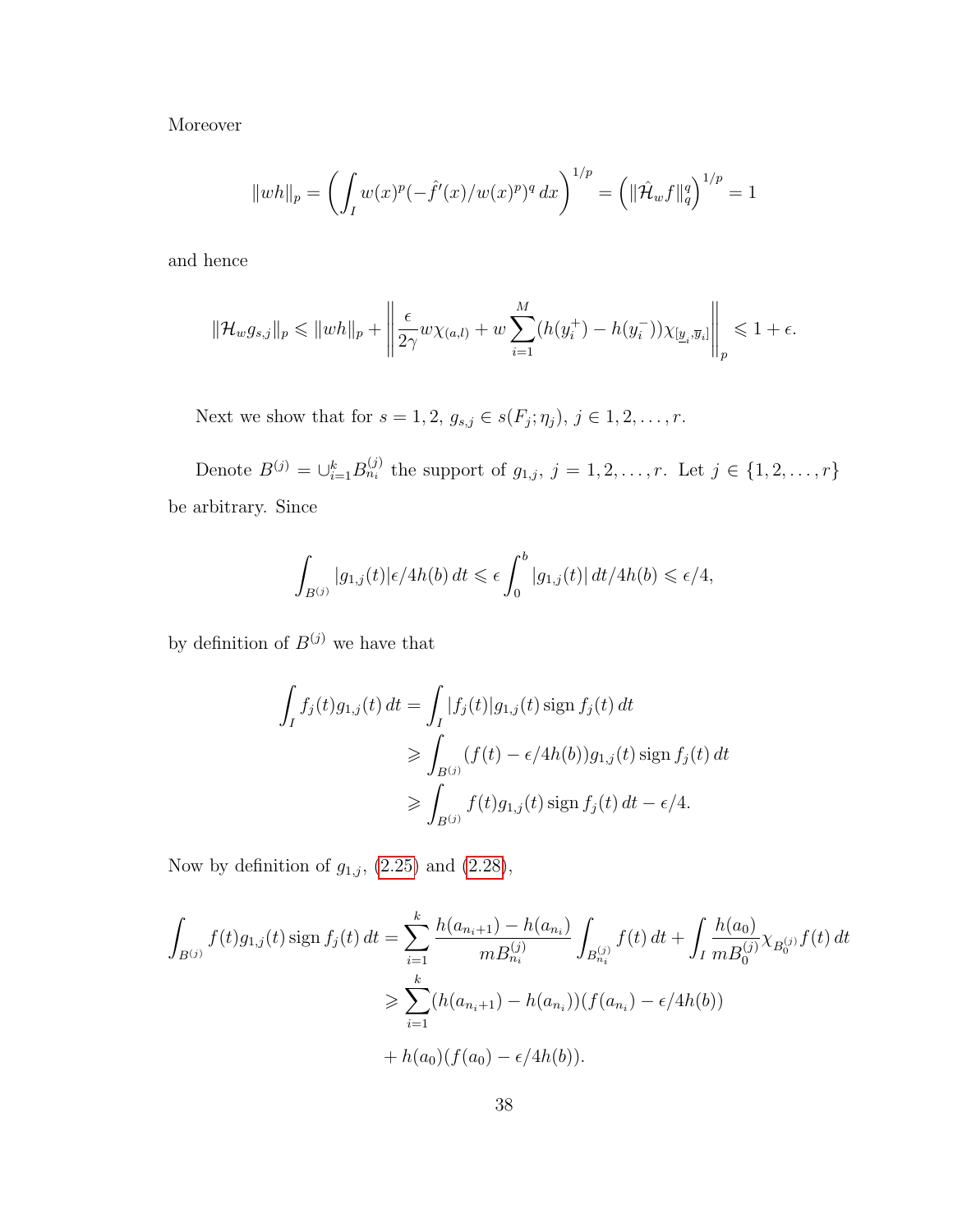It is easy to see that

$$
\left(\sum_{i=1}^k (h(a_{n_i+1}) - h(a_{n_i})) + h(a_0)\right) \epsilon/4h(b) \leq \epsilon/4.
$$

Since  $h(a_0) = 0$  if  $0 \notin E$ ,  $h(a_{n+1}) - h(a_n) = 0$  if  $n \notin E$  and by [\(2.11\)](#page-33-0),

$$
\sum_{i=1}^{k} (h(a_{n_i+1}) - h(a_{n_i})) f(a_{n_i}) + h(a_0) f(a_0) = \sum_{n=0}^{N} (h(a_{n+1}) - h(a_n)) f(a_n) + h(a_0) f(a_0)
$$
  
=  $h(a_{N+1}) f(a_N) + \sum_{n=1}^{N} h(a_n) (f(a_{n-1}) - f(a_n))$   
=  $\sum_{n=1}^{N} h(a_n) \int_{a_{n-1}}^{a_n} (-f'(t)) dt + h(a_{N+1}) \int_{a_N}^{l} (-f'(t)) dt$   
 $\geqslant \sum_{n=1}^{N} \int_{a_{n-1}}^{a_n} h(t) (-f'(t)) dt + \int_{a_N}^{a_{N+1}} h(t) (-f'(t)) dt \geqslant \int_{a}^{b} \left(\frac{-f'(t)}{w(t)}\right)^{q} dt \geqslant 1 - \epsilon.$ 

Combining all the above together we obtain  $\int_I f_j(t)g_{1,j}(t) dt \geq 1 - 3\epsilon/2$ . Dividing both sides by  $1 + \epsilon$  one gets

$$
\int_I f_j(t)g_{1,j}(t)/(1+\epsilon)\,dt\geqslant 1-3\epsilon\geqslant 1-\eta_j,\,j=1,2,\ldots,r.
$$

Similarly one can show that  $g_{2,j} \in s(F_j; \eta_j)$ ,  $j = 1, 2, \ldots, r$ .

Let  $g_1 = \sum_{j=1}^r \alpha_j g_{1,j}$  and  $g_2 = \sum_{j=1}^r \alpha_j g_{2,j}$  be convex combinations of functions  $g_{1,j}$ and  $g_{2,j}, j \in \{1, 2, \ldots, r\}$ , respectively, where  $\alpha_j \geqslant 0, j = 1, 2, \ldots, r$  and  $\sum_{j=1}^r \alpha_j = 1$ . Clearly  $g_1, g_2 \in S$ . Observe that  $\int_0^x |g_{s,j}(t)| dt = 0$  if  $x < a_0, s = 1, 2, j = 1, 2, ..., r$ . Let  $n \in \{0, 1, \ldots, N\}$  be arbitrary. If  $x \in (a_n, a_{n+1})$  and  $y_i \notin (a_n, a_{n+1})$  for all  $i = 1, 2, ..., M$ , then  $\int_0^x |g_{s,j}(t)| dt \ge h(a_n) \ge h(a_{n+1}) - \epsilon/2\gamma$  by  $(2.26)$ ,  $s = 1, 2$ ,  $j = 1, 2, \ldots, r$ . Similarly, if  $x \in (a_n, a_{n+1})$  and  $y_i \in (a_n, a_{n+1})$  for some  $i = 1, 2, \ldots, M$ , then  $\int_0^x |g_{s,j}(t)| dt \ge h(a_n) \ge h(a_{n+1}) - \epsilon/2\gamma - (h(y_i^+))$  $i^{\dagger}) - h(y_i^{-})$  $(i)$ ) by  $(2.23)$  and  $(2.24)$ ,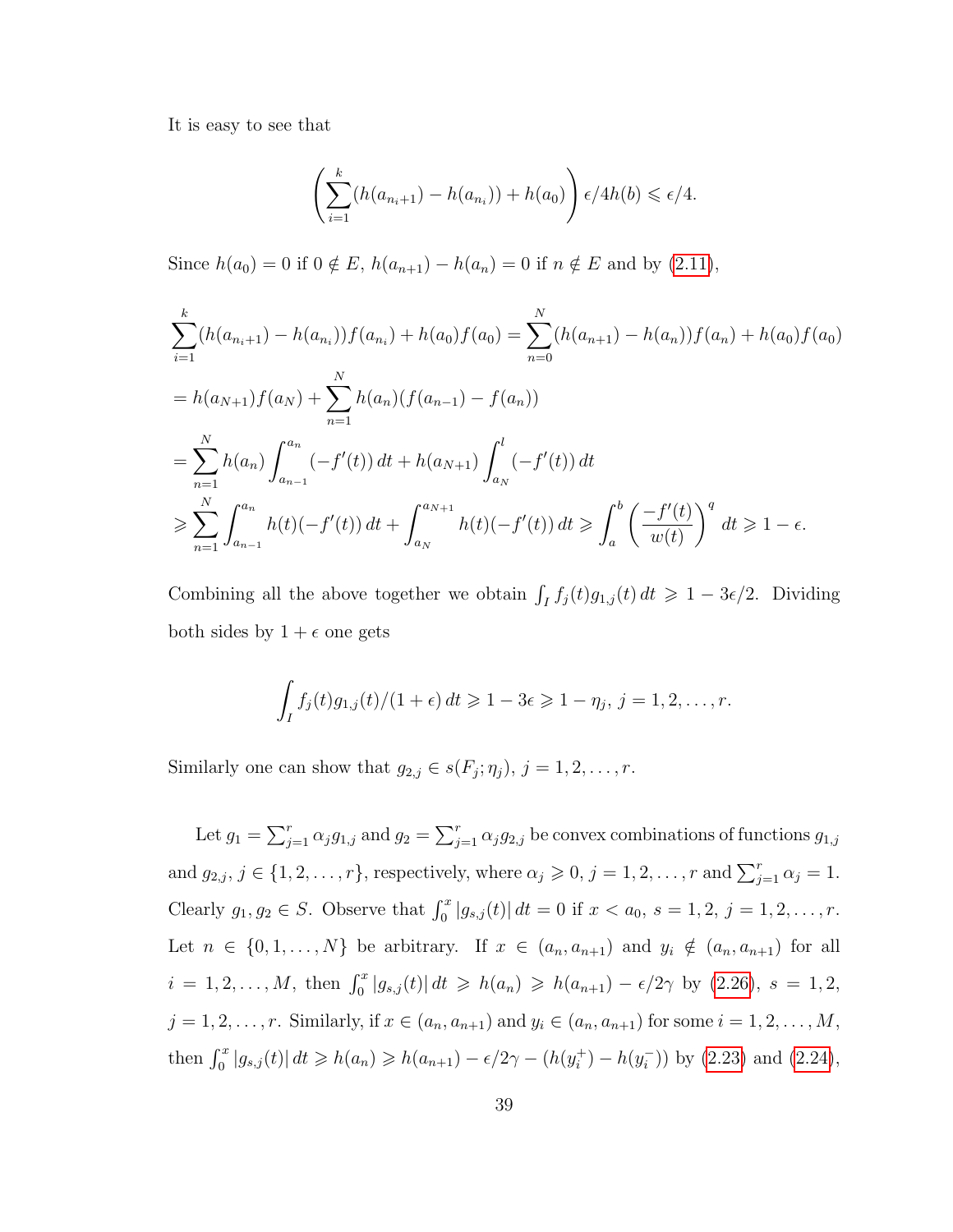$s = 1, 2, j = 1, 2, \dots, r$ . It follows that for all  $x \in (a, b), s = 1, 2, j = 1, 2, \dots, r$ ,

<span id="page-46-0"></span>
$$
\int_0^x |g_{s,j}(t)| dt \ge h(x)\chi_{(a,b)}(x) - \frac{\epsilon}{2\gamma}\chi_{(a,b)}(x) - \sum_{i=1}^M (h(y_i^+) - h(y_i^-))\chi_{(\underline{y}_i,\overline{y}_i)}(x). \tag{2.30}
$$

Observe that

$$
h(x) - \sum_{i=1}^{M} (h(y_i^+) - h(y_i^-)) \chi_{(\underline{y}_i, \overline{y}_i)}(x) \ge 0 \text{ for all } x \in I.
$$

Let  $c = \sup\{x \in I : h(x) < \epsilon/2\gamma\}$ . If  $c > a$  then by definition of  $\gamma$ ,

<span id="page-46-1"></span>
$$
||wh\chi_{(a,c)}||_p^p \le (\epsilon/2\gamma)^p ||w\chi_{(a,l)}||_p^p \le (\epsilon/2)^p.
$$
\n(2.31)

Let  $d = \max\{a, c\}$ . Now, for  $x \in (d, b)$  the right-hand side of [2.30](#page-46-0) is non-negative.

Since function  $g_{s,j}, s = 1, 2, j = 1, 2, \ldots, r$  have disjoint supports, we get that for all  $x \in (a, b)$ ,

$$
w(x)\int_0^x |g_1(t) - g_2(t)| dt = w(x)\sum_{j=1}^r \alpha_j \left(\int_0^x |g_{1,j}(t)| dt + \int_0^x |g_{2,j}(t)| dt\right)
$$
  
\n
$$
\geq 2w(x)h(x)\chi_{(a,b)}(x) - \frac{\epsilon}{\gamma}w(x)\chi_{(a,b)}(x) - 2w(x)\sum_{i=1}^M (h(y_i^+) - h(y_i^-))\chi_{(\underline{y}_i,\overline{y}_i)}(x).
$$

It follows that

$$
||g_1 - g_2||_{C_{p,w}} \ge ||2wh\chi_{(d,b)} - \left(\frac{\epsilon}{\gamma}w\chi_{(d,b)} + 2w\sum_{i=1}^M (h(y_i^+) - h(y_i^-))\chi_{(\underline{y}_i,\overline{y}_i)}\right)||_p
$$
  

$$
\ge ||2||wh\chi_{(d,b)}||_p - \left||\frac{\epsilon}{\gamma}w\chi_{(d,b)} + 2w\sum_{i=1}^M (h(y_i^+) - h(y_i^-))\chi_{(\underline{y}_i,\overline{y}_i)}\right||_p.
$$

Since  $||wh||_p = 1$ ,  $||wh\chi_{(0,a)\cup(b,l)}||_p^p = ||(\hat{H}_wf)\chi_{(0,a)\cup(b,l)}||_q^q \leq \epsilon^p$  and by [\(2.31\)](#page-46-1) we get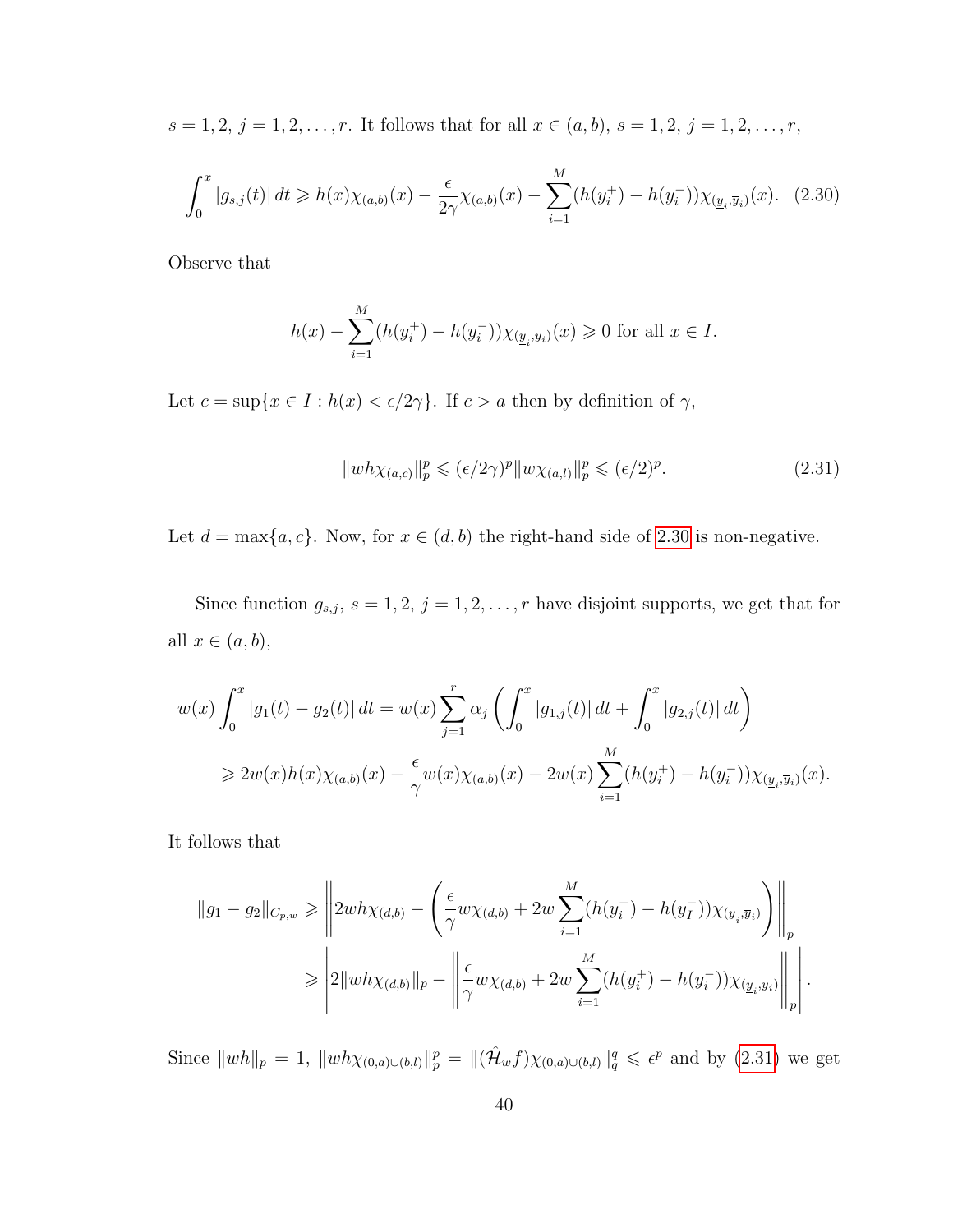that

$$
||wh\chi_{(d,b)}||_p = ||wh - (wh\chi_{(0,a)\cup(b,l)} + wh\chi_{(a,c)})||_p
$$
  
\n
$$
\ge |||wh||_p - ||wh\chi_{(0,a)\cup(b,l)}||_p - ||wh\chi_{(a,c)}||_p|
$$
  
\n
$$
= 1 - ||(\hat{H}_w f)\chi_{(0,a)\cup(b,l)}||_q^{q/p} - \epsilon/2 \ge 1 - 3\epsilon/2.
$$

By the above and [\(2.29\)](#page-43-0) we get that  $||g_1 - g_2||_{C_{p,w}} \geq 2 - 4\epsilon$ . Dividing now both sides by  $1 + \epsilon$  we obtain that  $||(g_1 - g_2)/(1 + \epsilon)||_{C_{p,w}} \ge 2 - 6\epsilon$ . Since  $\epsilon$  can be taken arbitrarily small we obtain that the diameter of S is 2.  $\Box$ 

<span id="page-47-0"></span>**Corollary 2.29.** *Every slice of*  $B_{C_{p,w}}$  *has diameter* 2*.* 

### **2.5 The Radon-Nikodym property**

Recall that a Banach space  $(X, \|\cdot\|)$  is called *locally uniformly convex* if for any  $x \in S_X$ and any sequence  $(x_n) \subset B_X$ ,  $\lim_{n\to\infty} ||x+x_n|| = 2$  implies that  $\lim_{n\to\infty} ||x-x_n|| = 0$ . A point  $x \in S_X$  is said to be *strongly exposed* if there is  $x^* \in S_{X^*}$  such that  $x^*x = 1$ ,  $x^*y < 1$  for all  $y \in B_X \setminus \{x\}$ , and  $x^*x_n \to 1$  implies that  $||x - x_n|| \to 0$  as  $n \to \infty$  for any sequence  $(x_n) \subset B_X$ .

A point  $x \in S_X$  is called a *denting point* of  $B_X$  if  $x \notin \overline{co} \{B_X \setminus (x + \epsilon B_X)\}\)$  for each  $\epsilon > 0$ . It is easy to see that if the unit ball  $B_X$  has denting points then it has slices of arbitrary small diameter [\[12,](#page-94-0) Proposition 2.3.2, p. 28]. Also any strongly exposed point is a denting point [\[57,](#page-98-0) p. 227] and in locally uniformly convex space all points of its unit sphere are denting [\[27\]](#page-96-0). The Radon-Nikodym property can be characterized in terms of denting points. Namely, a Banach space  $X$  has the Radon-Nikodym property if and only if for every equivalent norm in  $X$  the respective unit ball  $B_X$  has a denting point [\[12,](#page-94-0) p. 30]. For definition and more details on Radon-Nikodym property, we refer to [\[12\]](#page-94-0). Consequently by Corollary [2.29](#page-47-0) we get the following corollaries.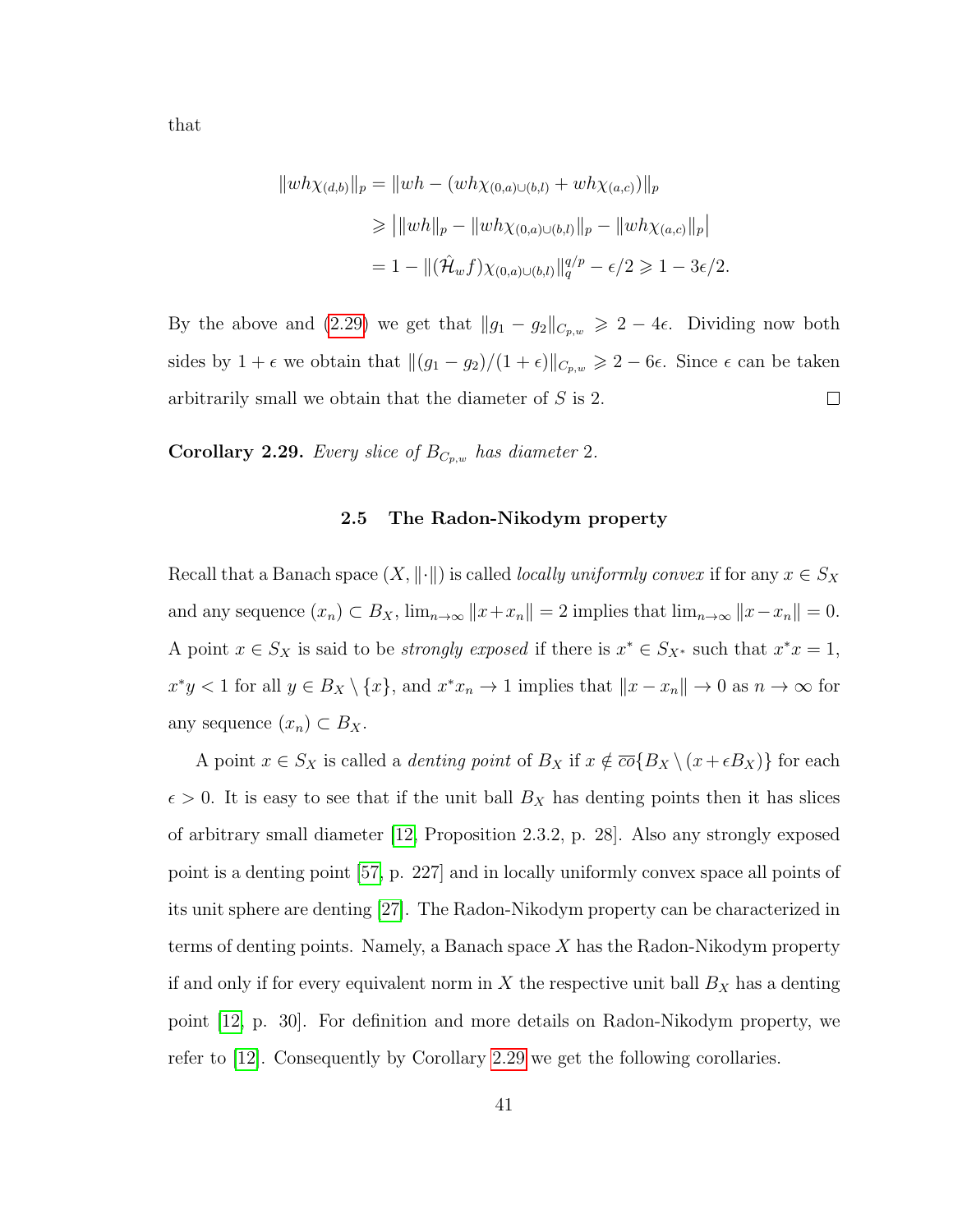**Corollary 2.30.** *The space*  $(C_{p,w}, \lVert \cdot \rVert_{C_{p,w}})$  *does not have the Radon-Nikodym property.* 

**Corollary 2.31.** *The unit sphere of*  $(C_{p,w}, \|\cdot\|_{C_{p,w}})$  *does not have strongly exposed points.*

**Corollary 2.32.** *The unit sphere of*  $(C_{p,w}, \|\cdot\|_{C_{p,w}})$  *does not have denting points.* 

**Corollary 2.33.** *The space*  $(C_{p,w}, \|\cdot\|_{C_{p,w}})$  *is not locally uniformly convex.* 

**Corollary 2.34.** *The space*  $(C_{p,w}, \|\cdot\|_{C_{p,w}})$  *is not a dual space.* 

*Proof.* It is known that every separable dual space has the Kreĭn-Milman Property [\[10\]](#page-94-1) and that the latter is equivalent to the Radon-Nikodym Property in Banach lattices [\[11,](#page-94-2)[15\]](#page-95-0). Since  $C_{p,w}$  is a separable Banach lattice without the Radon-Nikodym Property it cannot be a dual space.  $\Box$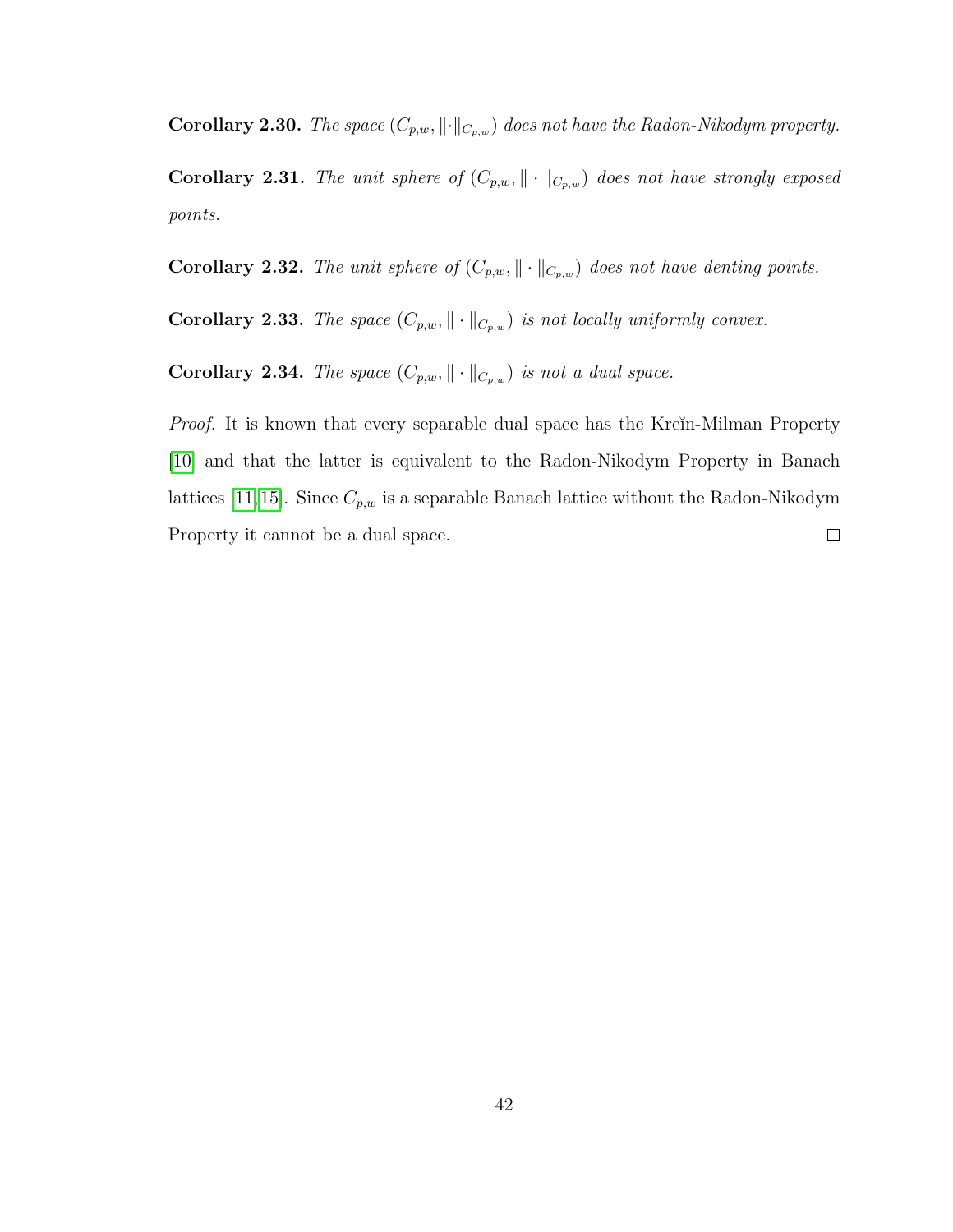#### **3 Other geometric properties of Ces`aro function spaces**

In this chapter we show that Cesaro function space is strictly convex, contains an asymptotically isometric copy of  $\ell_1$  and has all relatively weakly open sets of its unit ball of diameter 2. We also show that no point of this space is uniformly non-square, and what follows, there are no strongly extreme points nor H-points and the space is not uniformly convex in every direction. As in Chapter 2,  $I = (0, l)$ ,  $0 < l \leq \infty$ , is a finite or infinite interval on which we consider the space  $C_{p,w}$ , where  $1 < p < \infty$  and the weight function  $w$  satisfies conditions [\(i\)](#page-28-0)-[\(iii\)](#page-28-1) from page 22.

## **3.1 Strict convexity**

A point  $x \in S_X$  is called *extreme* if for every  $y \in X$  the condition  $||x \pm y|| = 1$  implies that  $y = 0$ . Equivalently, if  $y, z \in B_X$  and  $||(y + z)/2|| = 1$  then  $y = z = x$ . If all points of the unit sphere  $S_X$  are extreme then the space  $(X, \|\cdot\|)$  is called *strictly convex*.

In this section, we show that space  $C_{p,w}$  is strictly convex.

**Theorem 3.1.** *The space*  $(C_{p,w}, \|\cdot\|_{C_{p,w}})$  *is strictly convex.* 

*Proof.* Let  $f \in S_{C_{p,w}}$  and suppose that  $|| f \pm g||_{C_{p,w}} = ||f||_{C_{p,w}}$ . Since

$$
|f| = \frac{|f+g+f-g|}{2} \leq \frac{1}{2}|f+g| + \frac{1}{2}|f-g|,
$$

we get that

$$
||f|| = \left\|\frac{1}{2}(f+g+f-g)\right\| \leq \frac{1}{2}||f+g|| + \frac{1}{2}||f-g|| = ||f||.
$$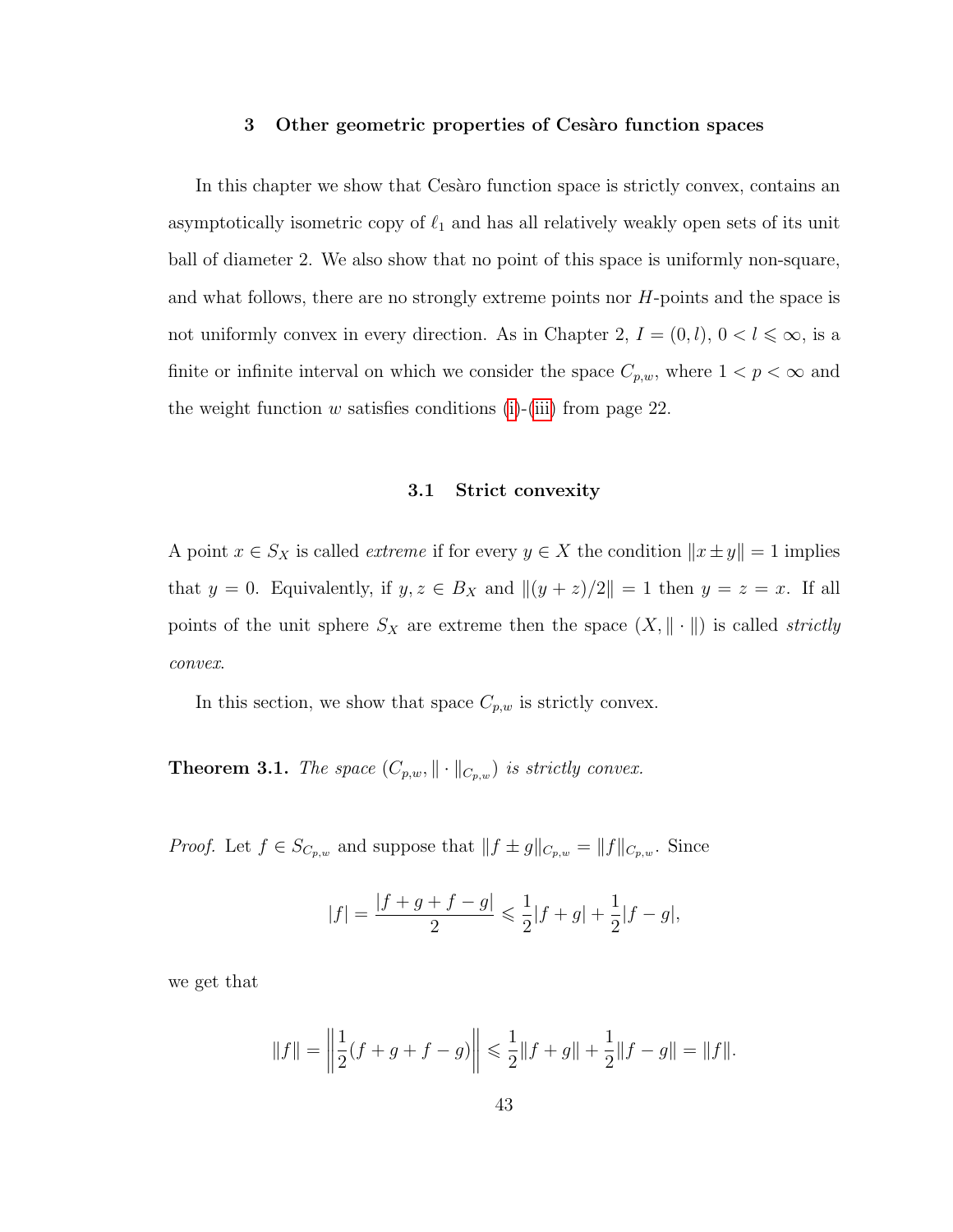It follows that

$$
\int_{I} \left( w(x) \int_{0}^{x} \frac{|f(t) + g(t)| + |f(t) - g(t)|}{2} dt \right)^{p} dx - \int_{I} \left( w(x) \int_{0}^{x} |f(t)| dt \right)^{p} dx = 0.
$$

Since  $(|f + g| + |f - g|)/2 \geq |f|$ , we get that

$$
w(x)\int_0^x \frac{|f(t) + g(t)| + |f(t) - g(t)|}{2} dt = w(x)\int_0^x |f(t)| dt
$$
 for a.a  $x \in I$ .

Since  $L_p(I)$  space is strictly convex for  $1 < p < \infty$  and, by assumption,

$$
w(x)\int_0^x |f(t)| dt, w(x)\int_0^x |f(t) + g(t)| dt, w(x)\int_0^x |f(t) - g(t)| dt \in S_{L_p}
$$

we get that  $\int_0^x |f(t) \pm g(t)| - |f(t)| dt = 0$  for all  $x \in I$  and by [\[59,](#page-98-1) Lemma 8, p. 105],  $|f(t) \pm g(t)| = |f(t)|$  a.e. on *I*. This gives  $g = 0$ .  $\Box$ 

The above result can be also obtained by applying [\[33,](#page-96-1) Corollary 1].

# **3.2** Copy of  $\ell_1$

Recall [\[26\]](#page-96-2) that a Banach space  $(X, \|\cdot\|)$  contains an *asymptotically isometric copy of*  $\ell_1$  if there exists a sequence  $(\epsilon_n) \subset (0, 1), \epsilon_n \to 0$  as  $n \to \infty$  and a sequence  $(x_n) \subset X$ such that for arbitrary  $(\alpha_n) \in \ell_1$  we have

$$
\sum_{n=1}^{\infty} (1 - \epsilon_n) |\alpha_n| \leq \| \sum_{n=1}^{\infty} \alpha_n x_n \| \leq \sum_{n=1}^{\infty} |\alpha_n|.
$$
 (3.1)

In 2008 Astashkin and Maligranda proved that the Cesaro function space with standard weight  $w(x) = 1/x$  contains an asymptotically isometric copy of  $\ell_1$  [\[4\]](#page-94-3). In fact their proof works well also for arbitrary weights.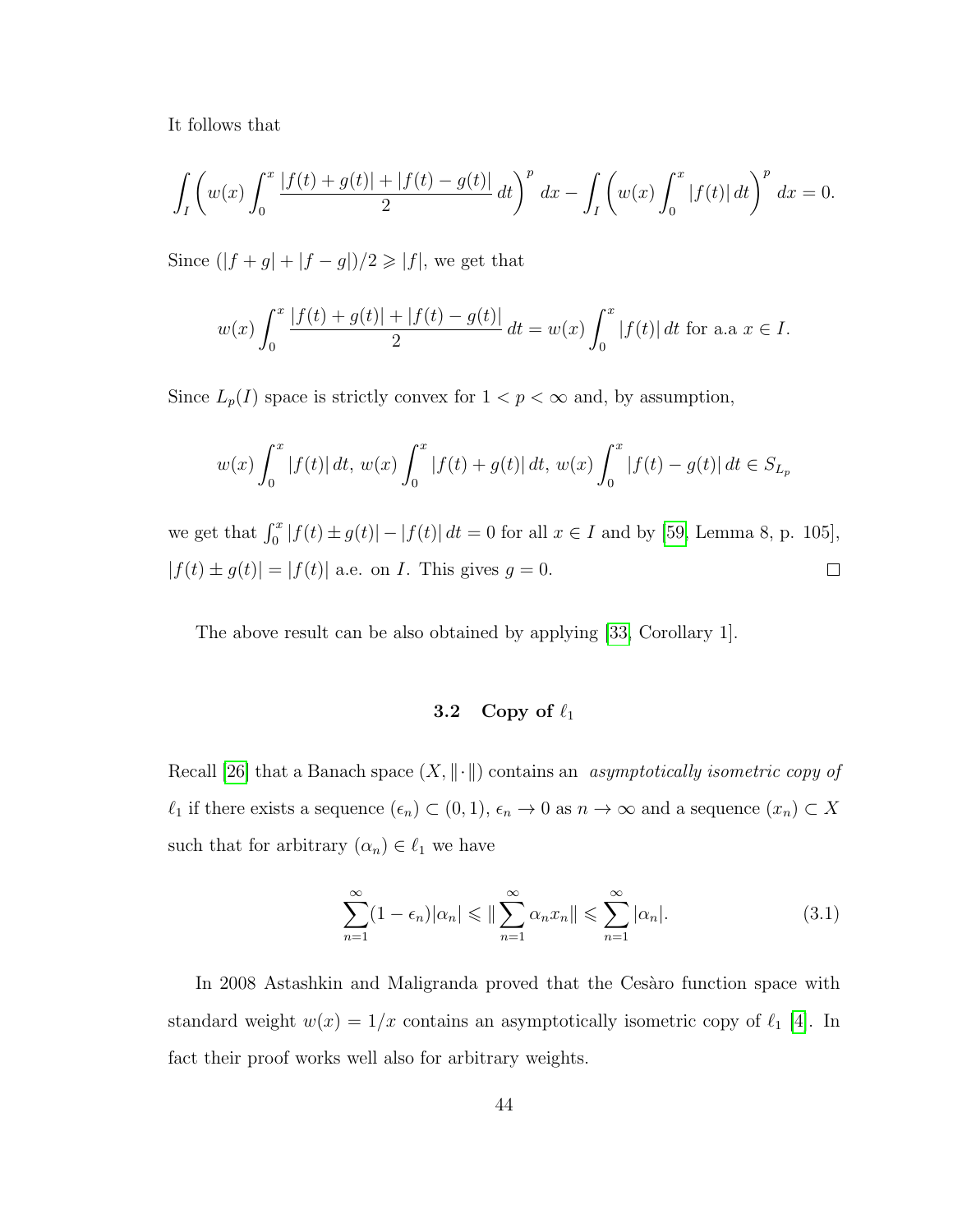**Theorem 3.2.** *The space*  $(C_{p,w}, \|\cdot\|_{C_{p,w}})$  *contains an asymptotically isometric copy of*  $\ell_1$ *.* 

*Proof.* Let  $(b_n)_{n=1}^{\infty}$  be any strictly increasing sequence in I such that  $\lim_{n\to\infty} b_n = b$ l. Denote  $a = b_1$ . Let  $g_n = \chi_{(b_n, b_{n+1})}$  and  $f_n = g_n / ||g_n||_{C_{p,w}}, n \in \mathbb{N}$ . It is easy to check for any function  $f \in L_1(I)$  with supp  $f \subset [c, d]$  for some bounded interval  $[c, d] \subset I$ ,

<span id="page-51-0"></span>
$$
\Psi(d)^{1/p} \|f\|_{L_1} \leqslant \|f\|_{C_{p,w}} \leqslant \Psi(c)^{1/p} \|f\|_{L_1}.
$$
\n(3.2)

Let  $(\alpha_n)_{n=1}^{\infty} \in \ell_1$ . Since  $\text{supp}\sum_{n=1}^{\infty} \alpha_n f_n \subset [a, b]$  and  $\text{supp } g_n \subset [b_n, b_{n+1}]$ , by  $(3.2)$  we get that

$$
\|\sum_{n=1}^{\infty} \alpha_n f_n\|_{Cp,w} \ge \Psi(b)^{1/p} \|\sum_{n=1}^{\infty} \alpha_n f_n\|_{L_1}
$$
  
=  $\Psi(b)^{1/p} \sum_{n=1}^{\infty} |\alpha_n| \|f_n\|_{L_1} = \Psi(b)^{1/p} \sum_{n=1}^{\infty} |\alpha_n| \|g_n\|_{L_1} / \|g_n\|_{C_{p,w}}$   
 $\ge \sum_{n=1}^{\infty} |\alpha_n| \Psi(b)^{1/p} / \Psi(b_n)^{1/p} = \sum_{n=1}^{\infty} (1 - \epsilon_n) |\alpha_n|,$ 

where  $\epsilon_n = 1 - \Psi(b)^{1/p} / \Psi(b_n)^{1/p}$ . Clearly  $\epsilon_n \to 0$  as  $n \to \infty$ . The other inequality is  $\Box$ obvious.

Let X be a Banach space. Recall that a mapping  $T: K \to K$  is called *nonexpansive* if  $||Tx-Ty|| \le ||x-y||$  for all  $x, y \in K \subset X$ . A Banach space X has the *(weak) fixed point property* if every nonexpansive mapping of every (nonempty weakly compact convex) closed bounded convex subset K into itself has a fixed point.

Similarly as in [\[4\]](#page-94-3) by results in [\[25\]](#page-96-3), we conclude this section with the following corollary.

**Corollary 3.3.** *Cesàro function space*  $(C_{p,w}, \|\cdot\|_{C_{p,w}})$  *and its dual*  $((C_{p,w})', \|\cdot\|_{(C_{p,w})'})$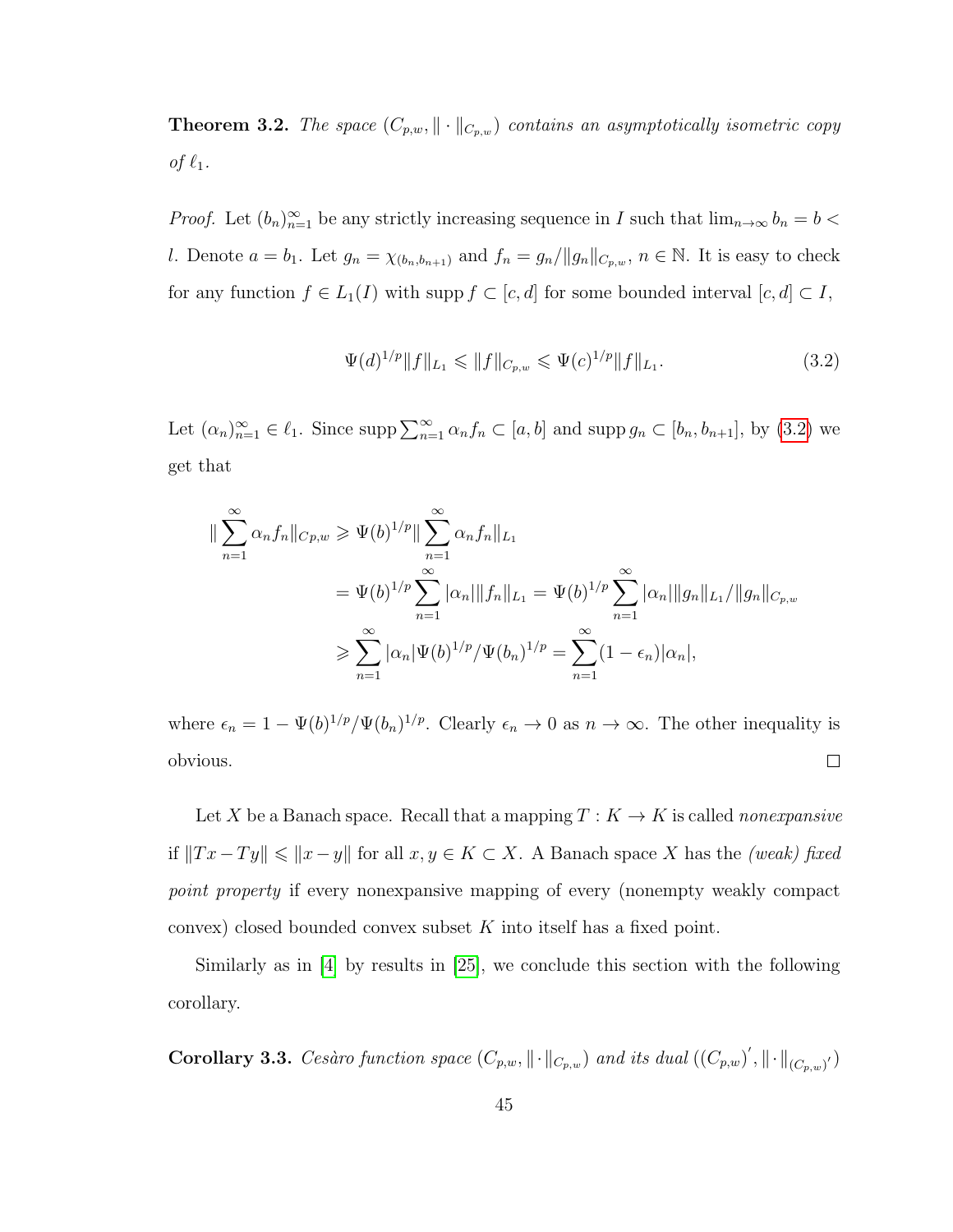*fail the fixed point property. Moreover*  $((C_{p,w})', \|\cdot\|_{(C_{p,w})'})$  *contains an isometric copy of* L1[0, 1]*, hence it even fails the weak fixed point property.*

#### **3.3 Some results in general Banach spaces**

Let  $(X, \|\cdot\|)$  be a (real) Banach space. For any  $x^* \in S_{X^*}$  and  $\epsilon > 0$  the set  $s(x^*; \epsilon) =$  ${x \in B_X : x^*x > 1 - \epsilon}$  is called *a slice* determined by  $x^*$  and  $\epsilon$ .

Following Schaffer [\[62,](#page-98-2) p. 131], we say that point  $x \in X$  is *uniformly non-square* if there exists  $\rho > 1$  such that

$$
\rho \min\{\|x\|, \|y\|\} \le \max\{\|x+y\|, \|x-y\|\} \text{ for all } y \in X.
$$

If all points of the unit sphere  $S_X$  are uniformly non-square then the space  $(X, \|\cdot\|)$ is called *locally uniformly non-square* (a LUNS space for short).

The following simple observation is known, however we provide its proof for completeness.

**Lemma 3.4.** *Let*  $(X, \|\cdot\|)$  *be a Banach space.* 

- (i) If  $x \in X$  *is a uniformly non-square point then so is*  $\lambda x$  *for any*  $\lambda > 0$ *.*
- (ii) *All points*  $x \in X$  *are uniformly non-square if and only if all points*  $x \in S_X$  *are uniformly non-square.*
- *Proof.* (i) Let  $x \in X$  be uniformly non-square and  $\lambda > 0$ . Let  $y \in X$  be arbitrary and  $y' = y/\lambda$ . By definition we get

$$
\max(||\lambda x + y||, ||\lambda x - y||) = \max(||\lambda x + \lambda y'||, ||\lambda x - \lambda y'||)
$$
  
=  $\lambda \max(||x + y'||, ||x - y'||) \ge \rho \lambda \min(||x||, ||y'||)$   
=  $\rho \min(||\lambda x||, ||\lambda y'||) = \rho \min(||\lambda x||, ||y||).$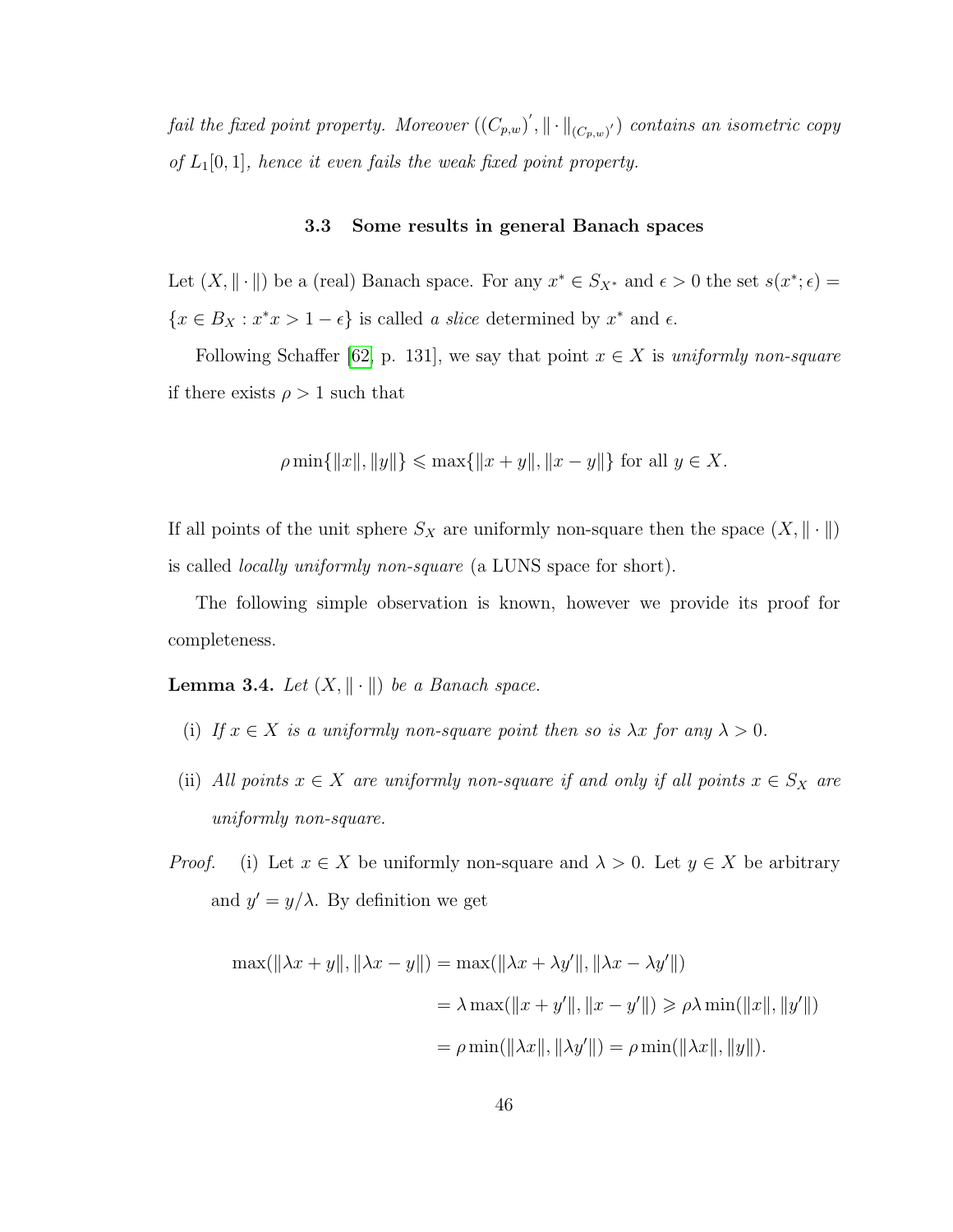(ii) Suppose that every  $x \in S_X$  is uniformly non-square. Clearly  $x = 0$  is uniformly non-square. For  $0 \neq x \in X$ , since  $x/||x||$  is uniformly non-square so is x by (i).

 $\Box$ 

<span id="page-53-3"></span>**Proposition 3.5.** *Let*  $(X, \|\cdot\|)$  *be a Banach space. The following are equivalent.* 

- (i) *A point*  $x \in S_X$  *is not uniformly non-square.*
- (ii) *There exists a sequence*  $(y_n) \subset X$  *such that*  $||y_n|| \to 1$  *and*  $||x \pm y_n|| \to 1$  *as*  $n \to \infty$ .
- (iii) *There exists a sequence*  $(y_n) \subset B_X$  *such that*  $||y_n|| \to 1$  *and*  $||x \pm y_n|| \to 1$  *as*  $n \to \infty$ .
- (iv) *There exists a sequence*  $(y_n) \subset S_X$  *such that*  $||x \pm y_n|| \to 1$  *as*  $n \to \infty$ *.*
- (v) *There exists a sequence*  $(y_n) \subset B_X$  *such that*  $||y_n|| \to 1$  *and*  $||\lambda x \pm y_n|| \to 1$  *as*  $n \to \infty$  *for all*  $\lambda \in [0, 1]$ *.*

*Proof.* (i)  $\implies$  (ii) First observe that, for any  $x, y \in X$ ,

$$
||x|| = \left\|\frac{x-y}{2} + \frac{x+y}{2}\right\| \leq \frac{1}{2}||x+y|| + \frac{1}{2}||x-y||.
$$

Hence

<span id="page-53-2"></span>
$$
||x + y|| + ||x - y|| \ge 2||x||.
$$
\n(3.3)

Changing the roles of x and y we can infer that  $||x + y|| + ||x - y|| \ge 2 \max(||x||, ||y||)$ . Hence

<span id="page-53-1"></span>
$$
\max(||x+y||, ||x-y||) \ge \max(||x||, ||y||), \text{ for all } x, y \in X. \tag{3.4}
$$

It follows that

<span id="page-53-0"></span>
$$
\frac{\max(||x+y||, ||x-y||)}{\min(||x||, ||y||)} \ge 1, \text{ for all } x, y \in X. \tag{3.5}
$$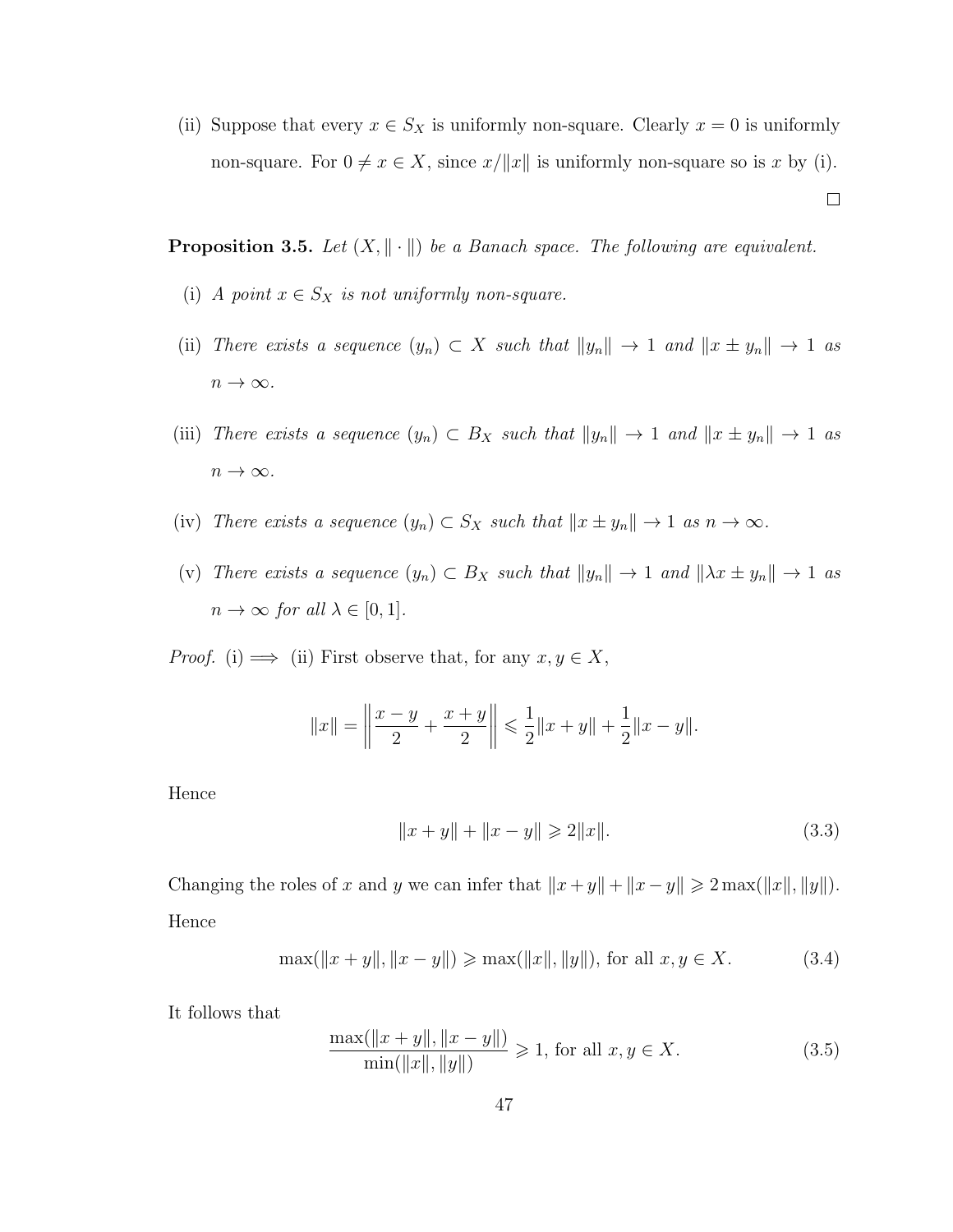Let  $x \in S_X$  be a point which is not uniformly non-square. By the definition of x and inequality [\(3.5\)](#page-53-0), we get that there exists sequence  $(y_n) \subset X$  such that

<span id="page-54-0"></span>
$$
\frac{\max(||x + y_n||, ||x - y_n||)}{\min(1, ||y_n||)} \to 1 \text{ as } n \to \infty.
$$
\n(3.6)

By [\(3.4\)](#page-53-1) we have that  $\max(\Vert x+y_n \Vert, \Vert x-y_n \Vert) \geq 1$  for all  $n \in \mathbb{N}$  and hence it must be  $||y_n|| \to 1$  as  $n \to \infty$ . Indeed, if there is a subsequence  $y_{n_k}$  such that  $||y_{n_k}|| \leq \eta < 1$ for all  $k \in \mathbb{N}$  then  $\max(||x + y_{n_k}||, ||x - y_{n_k}||) / \min(1, ||y_{n_k}||) \geq 1/\eta > 1$ . Similarly, if  $||y_{n_k}|| \geqslant \eta > 1$  for all  $k \in \mathbb{N}$  then by [\(3.4\)](#page-53-1)  $\max(||x + y_{n_k}||, ||x - y_{n_k}||) / \min(1, ||y_{n_k}||) \geqslant$  $\eta > 1$ . Which is a contradiction with [\(3.6\)](#page-54-0). Now it follows from (3.6) that max( $||x + \eta||$  $y_n \|, \|x - y_n\|$   $\to 1$  as  $n \to \infty$ . Since  $\|x\| = 1$ , by [\(3.3\)](#page-53-2) we get that  $\|x \pm y_n\| \to 1$  as  $n\to\infty.$ 

(ii)  $\implies$  (iv) By (ii) we can find a subsequence of  $(y_n)$ , again called  $(y_n)$ , such that  $||y_n|| \to 1$ ,  $||x \pm y_n|| \to 1$  as  $n \to \infty$  and either  $(y_n) \subset B_X$  or  $(y_n) \subset X \setminus B_X$ .

Suppose first that  $(y_n) \subset B_X$ . Let  $\gamma, \gamma_n \geq 0$  be such that  $\gamma_n \to \gamma$  as  $n \to \infty$ . We have

$$
||(1+\gamma_n)y_n \pm x|| = ||(2+\gamma_n)y_n - (y_n \mp x)|| \ge |(2+\gamma_n)||y_n|| - ||y_n \mp x||| \to 2+\gamma-1 = 1+\gamma.
$$

Hence  $\underline{\lim}_{n\to\infty}||(1+\gamma_n)y_n\pm x|| \geq 1+\gamma$ . But  $||(1+\gamma_n)y_n\pm x|| \leq \gamma_n||y_n||+||y_n\pm x|| \to 1+\gamma$ whence  $\overline{\lim}_{n\to\infty}$   $\|(1 + \gamma_n)y_n \pm x\| \leq 1 + \gamma$  and so  $\lim_{n\to\infty}$   $\|(1 + \gamma_n)y_n \pm x\| = 1 + \gamma$ . Equivalently

$$
\lim_{n \to \infty} \frac{1 + \gamma_n}{1 + \gamma} \| (1 + \gamma_n)^{-1} x \pm y_n \| = 1.
$$

Since  $(1 + \gamma_n)/(1 + \gamma) \to 1$  as  $n \to \infty$  we get that  $\lim_{n \to \infty} ||(1 + \gamma_n)^{-1}x \pm y_n|| = 1$ .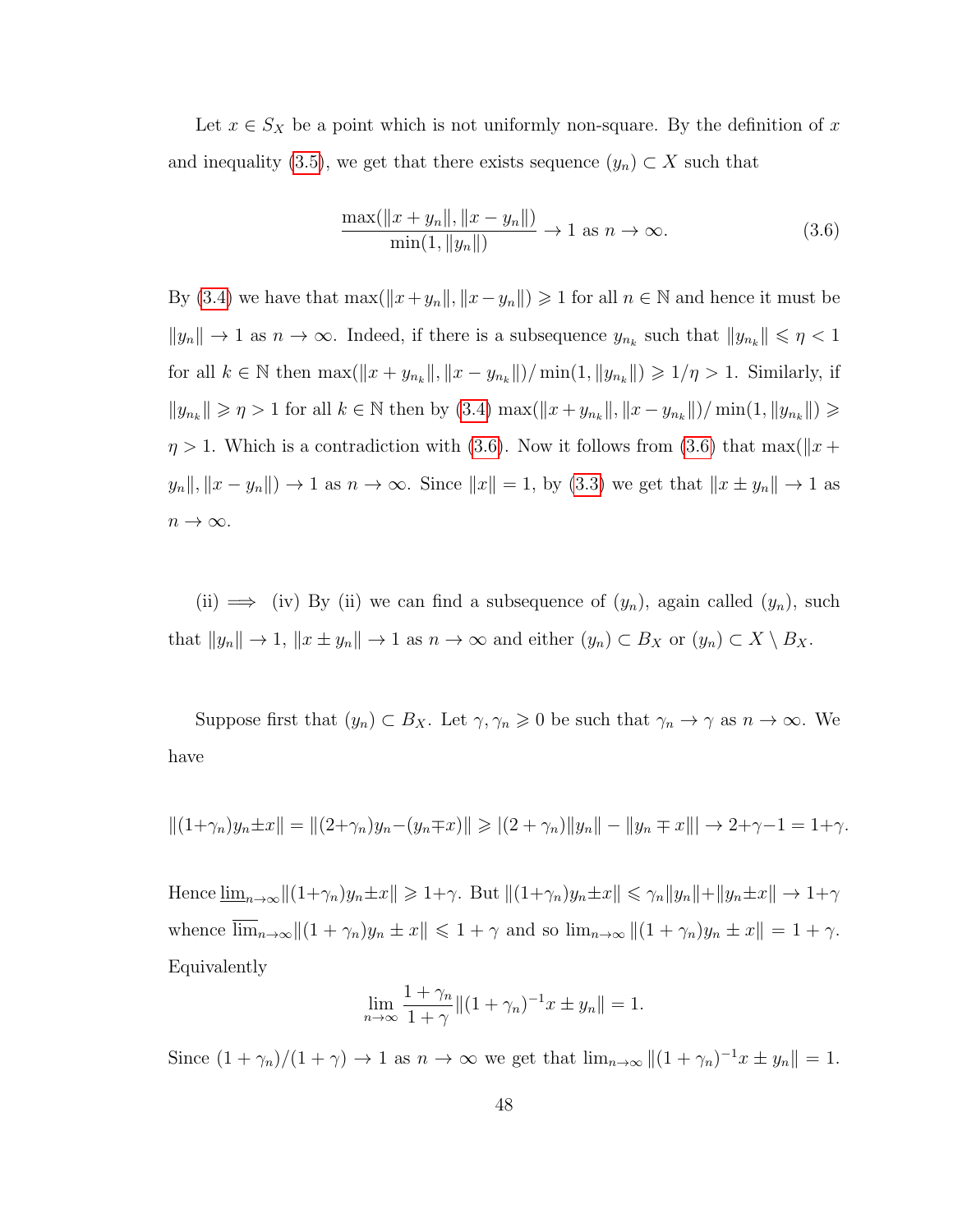Now taking  $\gamma_n = 1/||y_n|| - 1$  we obtain that  $\gamma_n \to 0$  and

$$
\left\|x \pm \frac{y_n}{\|y_n\|}\right\| = \frac{1}{\|y_n\|} \left\| \|y_n\| x \pm y_n\right\| = (1 + \gamma_n) \|(1 + \gamma_n)^{-1} x \pm y_n\| \to 1.
$$

In case when  $(y_n) \subset X \setminus B_X$  we proceed similarly. Let  $0 \leq \gamma_n \leq 1, n \in \mathbb{N}$  be such that  $\gamma_n \to 0$  as  $n \to \infty$ . We have

$$
||(1 - \gamma_n)y_n \pm x|| = ||(2 - \gamma_n)y_n - (y_n \mp x)|| \ge |(2 - \gamma_n)||y_n|| - ||y_n \mp x||| \to 2 - 1 = 1.
$$

Hence  $\underline{\lim}_{n\to\infty}||(1-\gamma_n)y_n\pm x|| \geq 1$ . But  $||(1-\gamma_n)y_n\pm x|| \leq ||\gamma_ny_n|| + ||y_n\pm x|| \to 1$ whence  $\lim_{n\to\infty}||(1-\gamma_n)y_n\pm x|| \leq 1$  and so  $\lim_{n\to\infty}||(1-\gamma_n)y_n\pm x|| = 1$ . Equivalently

$$
\lim_{n \to \infty} (1 - \gamma_n) || (1 - \gamma_n)^{-1} x \pm y_n || = 1.
$$

Now taking  $\gamma_n = 1 - 1/||y_n||$  we obtain that  $\gamma_n \to 0$  and

$$
\left\|x \pm \frac{y_n}{\|y_n\|}\right\| = \frac{1}{\|y_n\|} \|\|y_n\|x \pm y_n\| = (1 - \gamma_n) \|(1 - \gamma_n)^{-1}x \pm y_n\| \to 1.
$$

Implications (iv)  $\implies$  (iii) and (iii)  $\implies$  (i) are obvious. Hence conditions (i)-(iv) are equivalent.

The implication  $(v) \implies$  (iii) is clear. While (iii)  $\implies$  (v) can be proved in the same way as the first part of (ii)  $\implies$  (iv) by taking  $\gamma_n = 1/\lambda - 1$  to be a constant sequence and  $\gamma = 1/\lambda - 1$  in case when  $\lambda \in (0, 1]$ . For  $\lambda = 0$  the claim is clear.  $\Box$ 

Observe that  $x \in S_X$  is uniformly non-square if and only if there exists  $\delta > 0$  such that

<span id="page-55-0"></span>
$$
\max\{\|x+y\|, \|x-y\|\} \geq 1 + \delta \text{ for all } y \in S_X. \tag{3.7}
$$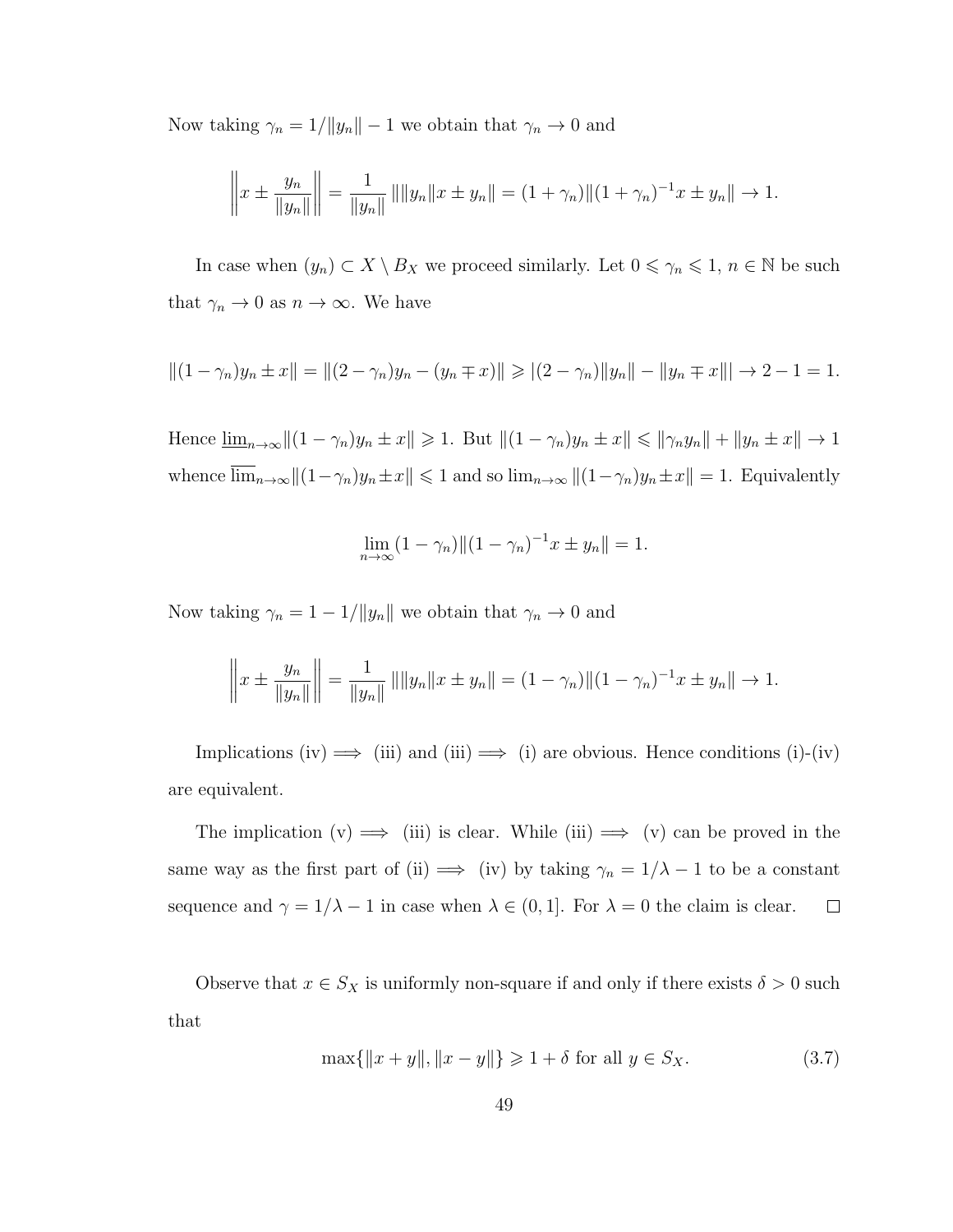Clearly, if  $x \in S_X$  is uniformly non-square then  $(3.7)$  is satisfied. If  $x \in S_X$  is not uniformly non-square then by Proposition [3.5](#page-53-3) (iv) there exists a sequence  $(y_n) \subset S_X$ such that  $||x \pm y_n|| \rightarrow 1$ . Hence [\(3.7\)](#page-55-0) is not satisfied.

A point  $x \in S_X$  is called *strongly extreme* or *midpoint locally uniformly rotund* (a MLUR point) if for every sequence  $(x_n) \subset B_X$  the condition  $||x \pm x_n|| \to 1$  as  $n \to \infty$ implies that  $x_n \to 0$  as  $n \to \infty$ . If all points of the unit sphere  $S_X$  are strongly extreme points then the space  $(X, \|\cdot\|)$  is called *midpoint locally uniformly rotund* (a MLUR space). A Banach space  $(X, \|\cdot\|)$  is called *uniformly rotund in every direction* (URED space) if  $x_n, z \in X$ ,  $||x_n|| \to 1$ ,  $||x_n + z|| \to 1$  and  $||2x_n + z|| \to 2$  implies that  $z=0.$ 

**Lemma 3.6.** *If*  $x \in S_X$  *is a strongly extreme point then it is a uniformly non-square point.*

*Proof.* If  $x \in S_X$  is not a uniformly non-square point then by Proposition [3.5](#page-53-3) (iv) there exists a sequence  $(y_n) \subset S_X$  such that  $||x \pm y_n|| \to 1$ . Since  $||y_n|| = 1$  for all  $n \in \mathbb{N}$  we see that x is not a strongly extreme point.  $\Box$ 

**Proposition 3.7.** *If a Banach space*  $(X, \|\cdot\|)$  *is uniformly rotund in every direction then it is locally uniformly non-square.*

*Proof.* Let  $(X, \|\cdot\|)$  be an URED space. Suppose that  $x \in S_X$  is not an uniformly non-square point. By Proposition [3.5](#page-53-3) (iv) there exists a sequence  $(y_n) \subset S_X$  such that  $||x \pm y_n|| \rightarrow 1$  as  $n \rightarrow \infty$ . We get that

$$
||2y_n + x|| = ||3y_n - (y_n - x)|| \ge |3||y_n|| - ||y_n - x||| \to 2 \text{ as } n \to \infty.
$$

Hence  $\lim_{n} ||2y_n + x|| \ge 2$ . But  $||2y_n + x|| \le ||y_n|| + ||y_n + x|| \to 2$  as  $n \to \infty$ , which gives  $\overline{\lim}_n ||2y_n + x|| \le 2$ . It follows that  $\lim_n ||2y_n + x|| = 2$ . Since X is an URED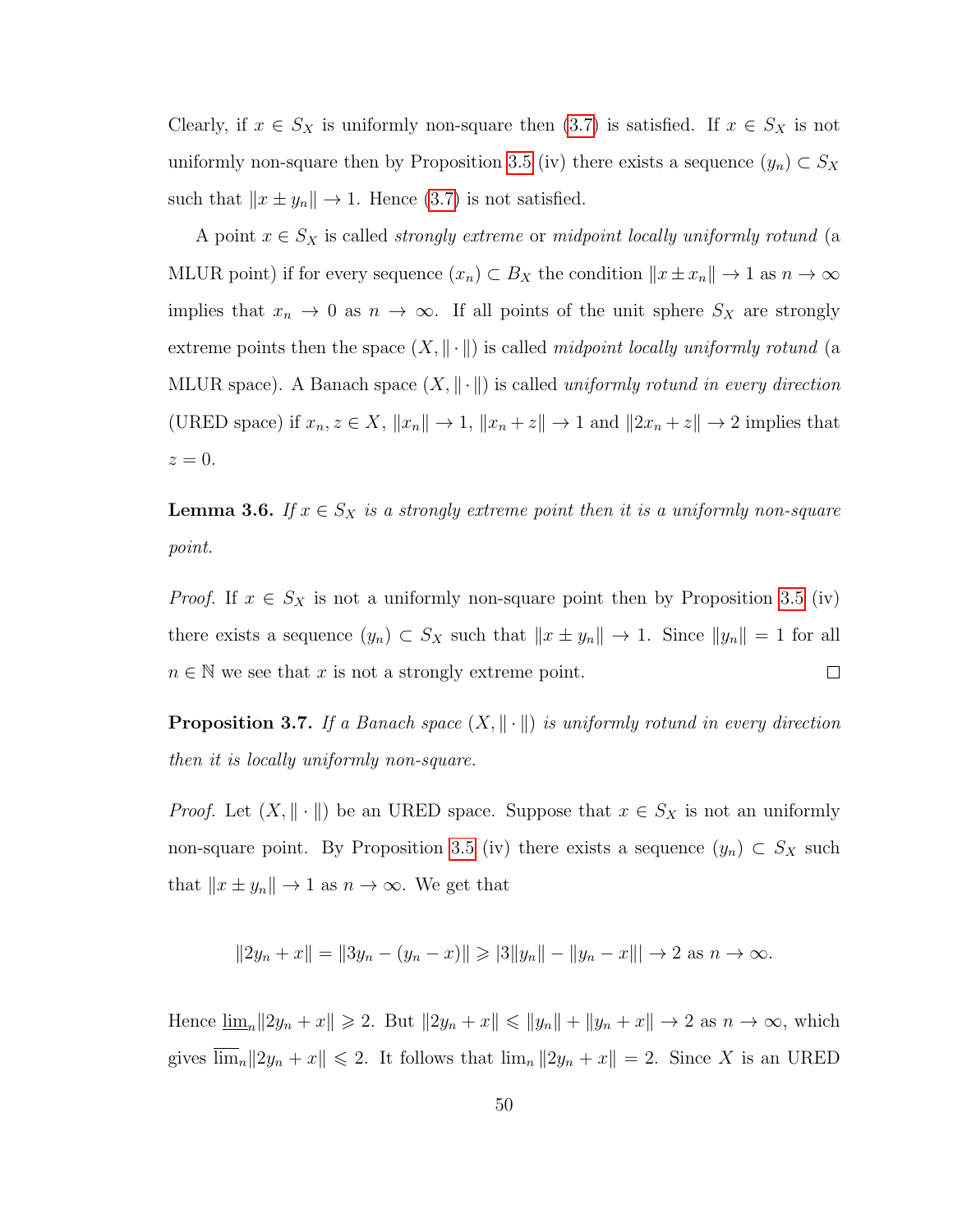space we get that  $x = 0$  which is a contradiction with  $x \in S_X$ .  $\Box$ 

**Proposition 3.8.** *If there are no uniformly non-square points in the unit sphere*  $S_X$ *then all slices of the unit ball*  $B_X$  *have diameter 2.* 

*Proof.* Let  $x^* \in S_{X^*}$  and  $\eta > 0$  be arbitrary. Let  $\delta < \eta/4$  be positive and choose  $x \in S_X$  such that  $x^*x > 1 - \delta$ . In particular  $x \in s(x^*; \eta)$ . By assumption x is not a uniformly non-square point, so by Proposition [3.5](#page-53-3) (iii) there exists a sequence  $(y_n) \subset B_X$  such that  $||x \pm y_n|| \to 1$  and  $||y_n|| \to 1$  as  $n \to \infty$ . Since

$$
x^*(x \pm y_n) \leqslant |x^*(x \pm y_n)| \leqslant ||x^*||_{X^*} ||x \pm y_n|| \to 1,
$$

there exists  $N \in \mathbb{N}$  such that  $x^*(x \pm y_n) < 1 + \delta$  for all  $n > N$ . It follows that  $|x^*y_n| < 2\delta$  for all  $n > N$ . Now, since  $||x \pm y_n|| \to 1$  as  $n \to \infty$ , for all n large enough

$$
\left\|\frac{x \pm y_n}{1+\delta}\right\| \leq 1.
$$

Moreover

$$
x^* \left( \frac{x \pm y_n}{1 + \delta} \right) = \frac{1}{1 + \delta} (x^* x \pm x^* y_n) > \frac{1}{1 + \delta} (1 - \delta - 2\delta) > 1 - 4\delta > 1 - \eta,
$$

hence  $\frac{x \pm y_n}{1+\delta} \in s(x^*; \eta)$  for all *n* large enough. We also get that

$$
\left\|\frac{x+y_n}{1+\delta} - \frac{x-y_n}{1+\delta}\right\| = \frac{1}{1+\delta} \|2y_n\| \to \frac{2}{1+\delta} \text{ as } n \to \infty.
$$

Since  $\delta$  can be taken arbitrarily small we get that diameter of  $s(x^*; \eta)$  is equal 2.  $\overline{\phantom{a}}$ 

The following result is a part of the proof of Theorem 2.5 in [\[3\]](#page-94-4). We provide it here for reader's convenience.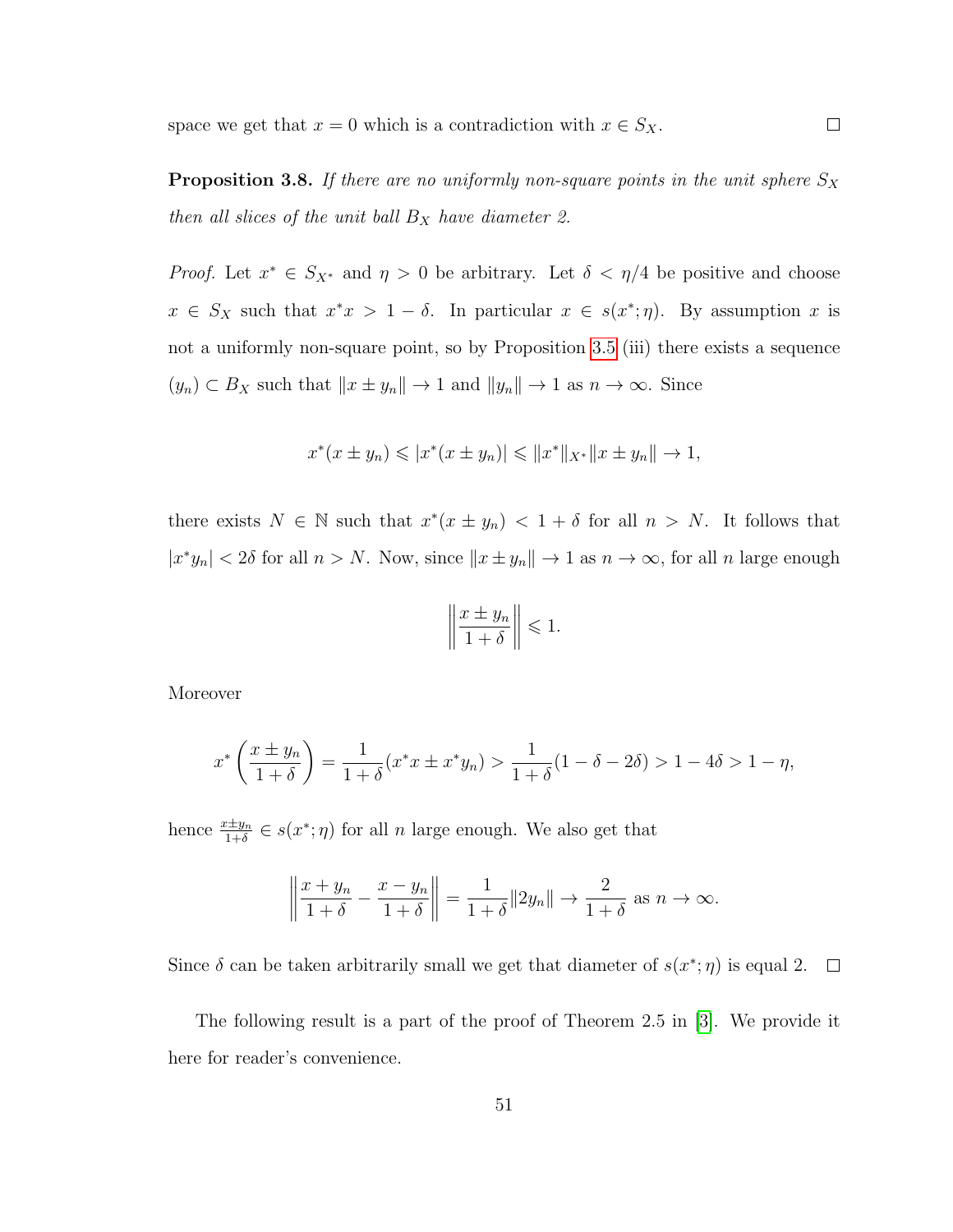<span id="page-58-0"></span>**Lemma 3.9.** Let  $(X, \|\cdot\|)$  be an infinite dimensional Banach space. If for every  $x \in S_X$  there is a sequence  $(y_n) \subset B_X$  such that  $||x \pm y_n|| \to 1$ ,  $||y_n|| \to 1$  and  $y_n \to 0$ *weakly in* X *as*  $n \to \infty$  *then all nonempty relatively weakly open subsets of the unit ball*  $B_X$  *have diameter 2.* 

*Proof.* Let  $W \neq \emptyset$  be a relatively weakly open subset of  $B_X$ . Since X is infinite dimensional there is  $x \in W$  such that  $||x|| = 1$ . By assumption there exists sequence  $(y_n) \subset B_X$  such that  $||x \pm y_n|| \to 1$ ,  $||y_n|| \to 1$  and  $y_n \to 0$  weakly in X as  $n \to \infty$ . Let  $x'_n = x + y_n$  and  $x''_n = x - y_n$ . Clearly  $x'_n$  $x'_n, x''_n \to x$  weakly in X,  $||x'_n||, ||x''_n|| \to 1$ and  $||x'_n - x''_n|| = 2||y_n|| \rightarrow 2$  as  $n \rightarrow \infty$ . Taking  $z_n = x'_n$  $\sum_{n}^{\prime}$ / $||x_n'||$  and  $w_n = x_n''$  $_{n}''/||x_{n}''||,$ we clearly have that  $z_n, w_n \to x$  weakly in X,  $z_n, w_n \in B_X$  and  $||z_n - w_n|| \to 2$  as  $\Box$  $n \to \infty$ .

Recall that a point  $x \in S_X$  is called an *H-point* of  $B_X$  if for every sequence  $(x_n) \subset X$  such that  $||x_n|| \to ||x||$  and  $x_n \to x$  weakly it follows that  $||x - x_n|| \to 0$  as  $n \to \infty$ . If all points of the unit sphere are H-points then  $(X, \|\cdot\|)$  is said to have *Kadec-Klee property* or *H property* or *Radon-Riesz property*.

Similarly as above we can prove the following.

<span id="page-58-1"></span>**Lemma 3.10.** *If for*  $x \in S_X$  *there is a sequence*  $(y_n) \subset B_X$  *such that*  $y_n \to 0$ *,*  $y_n \to 0$ *weakly in* X *and either*  $||x + y_n|| \to 1$  *or*  $||x - y_n|| \to 1$  *as*  $n \to \infty$  *then* x *is not an H*-point of  $B_X$ .

*Proof.* It is enough to take  $x_n = x + y_n$  or  $x_n = x - y_n$ . By assumption  $||x_n|| \to 1 =$  $||x||, x_n \to x$  weakly and  $||x_n - x|| = ||y_n|| \to 0$ .  $\Box$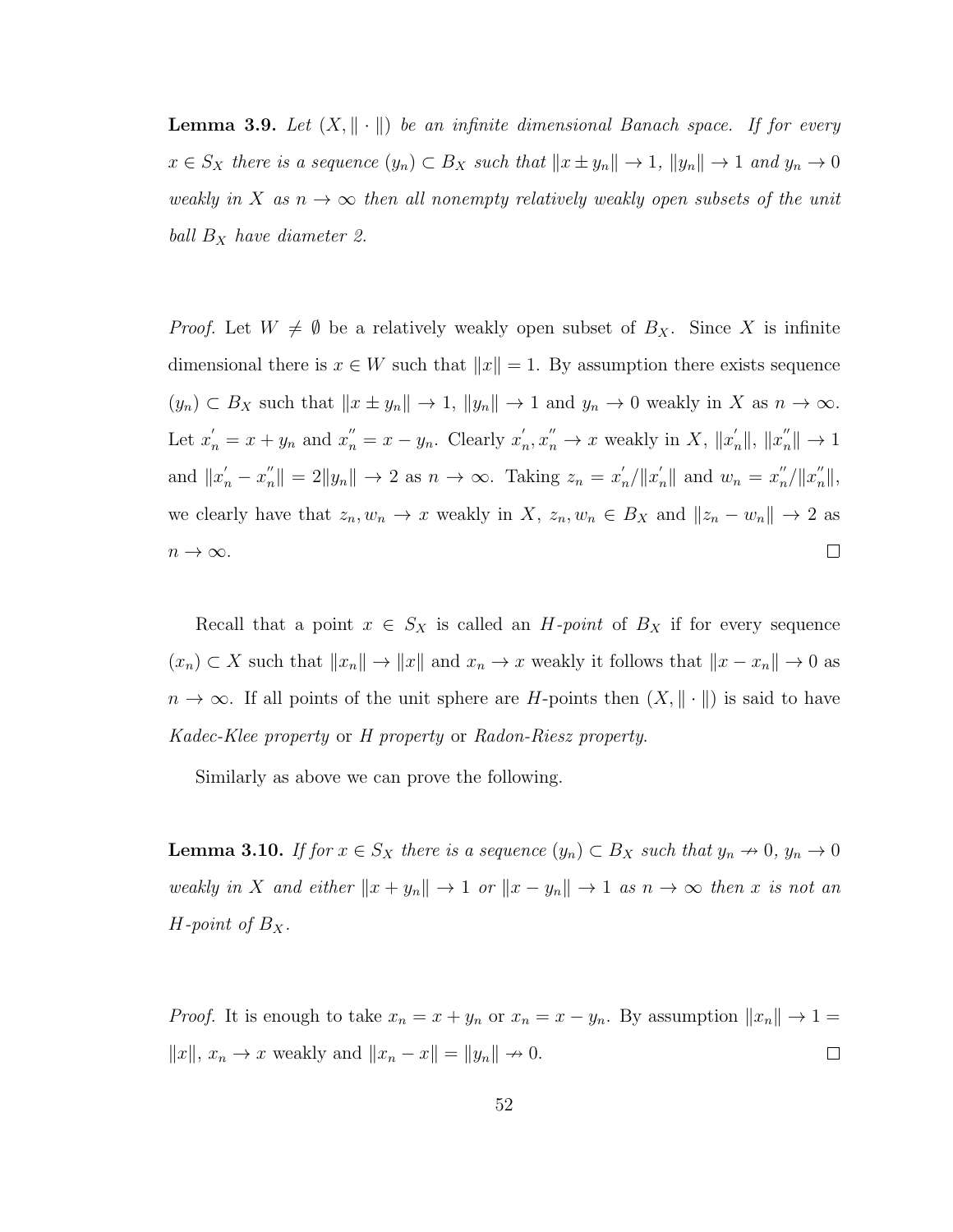#### **3.4 Several geometric properties of Cesaro function spaces**

First, we define a sequence of Rademacher-like functions on an arbitrary measurable set of finite and positive Lebesgue measure.

**Definition 3.11.** Let  $A \subset \mathbb{R}$  be a Lebesgue measurable set with  $0 < mA < \infty$ . A sequence of Rademacher functions  $r_n$ ,  $n \in \mathbb{N}$ , on A is defined as

$$
r_n(t) = \begin{cases} 1 \text{ if } t \in \bigcup_{i=0}^{2^n - 1} A_{2i}^{(n)}, \\ -1 \text{ if } t \in \bigcup_{i=0}^{2^n - 1} A_{2i+1}^{(n)}, \end{cases}
$$

where  $A_0^{(0)} = A$  and given  $A_i^{(n-1)}$  $i_i^{(n-1)}, i = 0, 1, \ldots, 2^{n-1} - 1$ , sets  $A_i^{(n)}$  $i^{(n)}$  are any sets which satisfy

$$
A_i^{(n-1)} = A_{2i}^{(n)} \cup A_{2i+1}^{(n)}, \quad A_{2i}^{(n)} \cap A_{2i+1}^{(n)} = \emptyset, \quad m A_{2i}^{(n)} = m A_{2i+1}^{(n)},
$$

for  $i = 0, 1, ..., 2^{n-1} - 1$ . Note that  $A = \bigcup_{i=0}^{2^n - 1} A_i^{(n)}$  $i^{(n)}$  for all  $n \in \mathbb{N}$ , and  $mA_i^{(n)} = mA/2^n$ for all  $n \in \mathbb{N}$ , and  $i \in \{0, 1, \ldots, 2^n - 1\}$ .

The following fact is known but we provide its proof for completeness.

**Lemma 3.12.** Let  $A \subset I$  be a Lebesgue measurable set with  $0 \lt mA \lt \infty$ . A sequence of Rademacher functions  $r_n$  on A converges to 0 weakly in  $L_1(I)$ .

*Proof.* Let  $0 \le g \in L_{\infty}(I)$ . Let  $\epsilon > 0$  be arbitrary and sets  $B_i \subset A$ ,  $i = 1, 2, ..., N$ , be disjoint and such that  $A = \bigcup_{i=1}^{N} B_i$  and  $\operatorname{ess} \sup_{t,s \in B_i} |g(t) - g(s)| < \epsilon / m A$ ,  $i =$ 1, 2, ..., N. For large enough n's and for all  $i \in \{1, 2, ..., N\}$  there exist disjoint sets  $C_i^{(n)}$  $\bar{D}_i^{(n)},\,\,D_i^{(n)}$  $i^{(n)}$  and  $E_i^{(n)}$  $S_i^{(n)}$  such that  $B_i^{(n)} = C_i^{(n)} \cup D_i^{(n)} \cup E_i^{(n)}$  $\binom{n}{i}, mC_i^{(n)} = mD_i^{(n)},$  $r_n(C_i^{(n)}$  $\binom{n}{i} = \{1\}, r_n(D_i^{(n)})$  $i^{(n)}_i$ ) = {-1} and  $m(E_i^{(n)})$  $i^{(n)}$   $\rightarrow$  0 as  $n \rightarrow \infty$ . Observe that

$$
\int_{\cup_{i=1}^{N} E_i^{(n)}} |g(t)r_n(t)| dt \leq \|g\|_{\infty} m(\cup_{i=1}^{N} E_i^{(n)}) \to 0 \text{ as } n \to \infty,
$$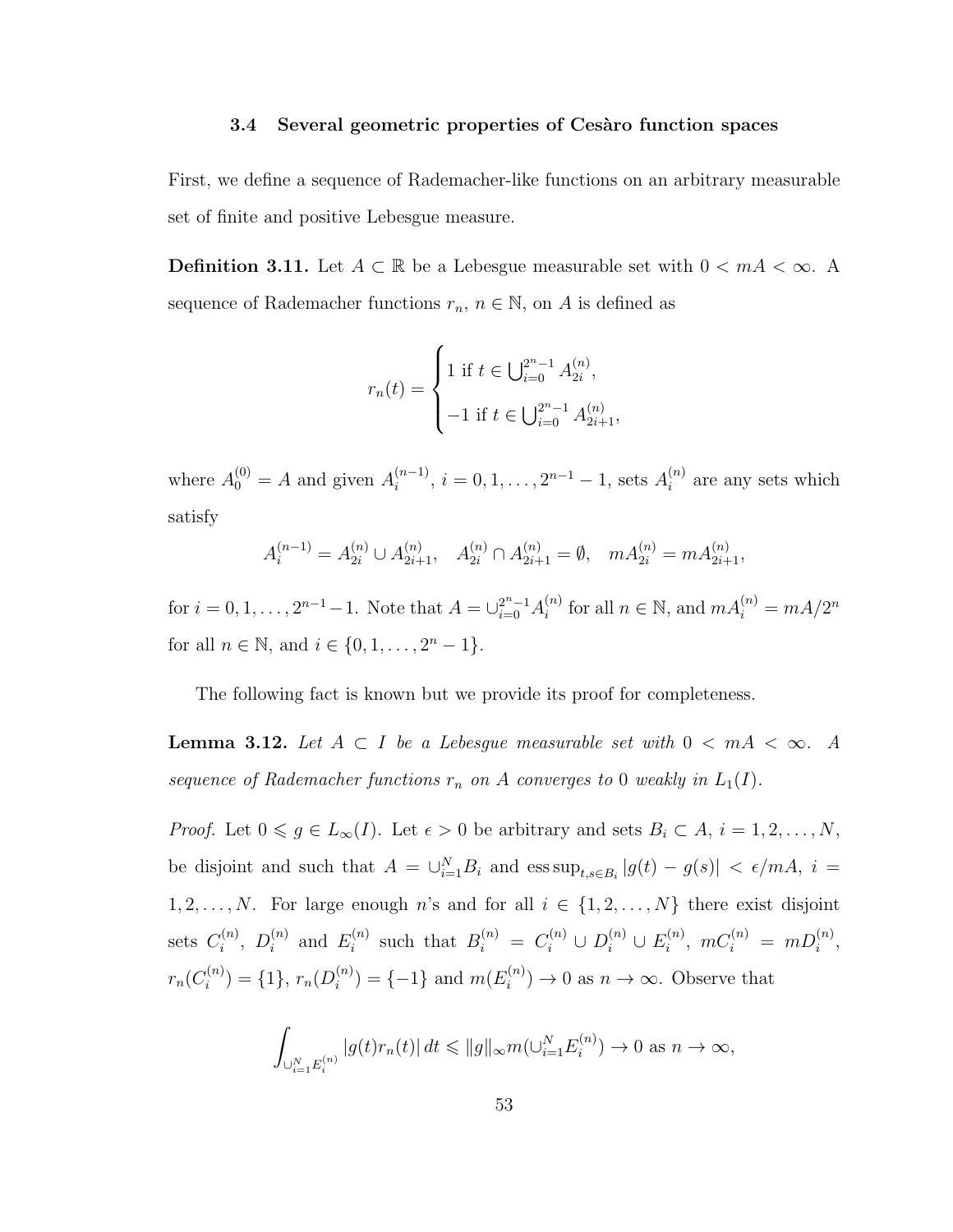and for all  $i \in \{1, 2, ..., N\}$ 

$$
\left| \int_{B_i \setminus E_i^{(n)}} g(t) r_n(t) dt \right| = \left| \int_{C_i^{(n)}} g(t) dt - \int_{D_i^{(n)}} g(t) dt \right|
$$
  

$$
\leqslant m C_i^{(n)} \operatorname*{ess} \sup_{t \in B_i} g(t) - m D_i^{(n)} \operatorname*{ess} \inf_{t \in B_i} g(t) < \epsilon m B_i / mA.
$$

Now, for  $n$ 's large enough,

$$
\left| \int_{I} g(t) r_n(t) dt \right| = \left| \int_{A} g(t) r_n(t) dt \right|
$$
  
= 
$$
\sum_{i=1}^{N} \left| \int_{B_i} g(t) r_n(t) dt \right|
$$
  

$$
\leqslant \sum_{i=1}^{N} \left| \int_{B_i \setminus E_i^{(n)}} g(t) r_n(t) dt \right| + \sum_{i=1}^{N} \int_{E_i^{(n)}} |g(t)| dt \leqslant 2\epsilon.
$$

Since  $\epsilon > 0$  is arbitrary, we get that  $\int_I g(t)r_n(t) dt \to 0$  as  $n \to \infty$ . If  $g \in L_\infty(I)$  is arbitrary then one writes  $g = g^+ - g^-$ , where  $g^+, g^- \geq 0$  and applies the above result to both  $g^+, g^-$  and obtains the hypothesis.  $\Box$ 

<span id="page-60-0"></span>**Lemma 3.13.** For any function  $f \in L_0(I)$  there exists sequence  $(p_n) \subset L_1(I)$ ,  $p_n(I) = \{-1, 1\}$  such that  $\int_I f \chi_B p_n \to 0$  as  $n \to \infty$  for any measurable set B for *which*  $f\chi_B \in L_1(I)$ *.* 

*Proof.* Suppose first that  $m(\text{supp } f) < \infty$ . Let  $p_n = r_n$  be a sequence of Rademacher functions defined on supp f and  $(A_m)$  be an increasing sequence of measurable sets such that  $\cup_m A_m = \text{supp } f$  and f is essentially bounded on each  $A_m$ . Since  $L_1(I)$  is order continuous for every  $\epsilon > 0$  there exists  $M \in \mathbb{N}$  such that  $\int_I |f(t)| \chi_{B \cap A_m^c}(t) dt < \epsilon$ for all  $m > M$ . It follows that  $\left| \int_I |f(t)| \chi_{B \cap A_m^c}(t) p_n(t) dt \right| < \epsilon$  for all  $m > M$  and all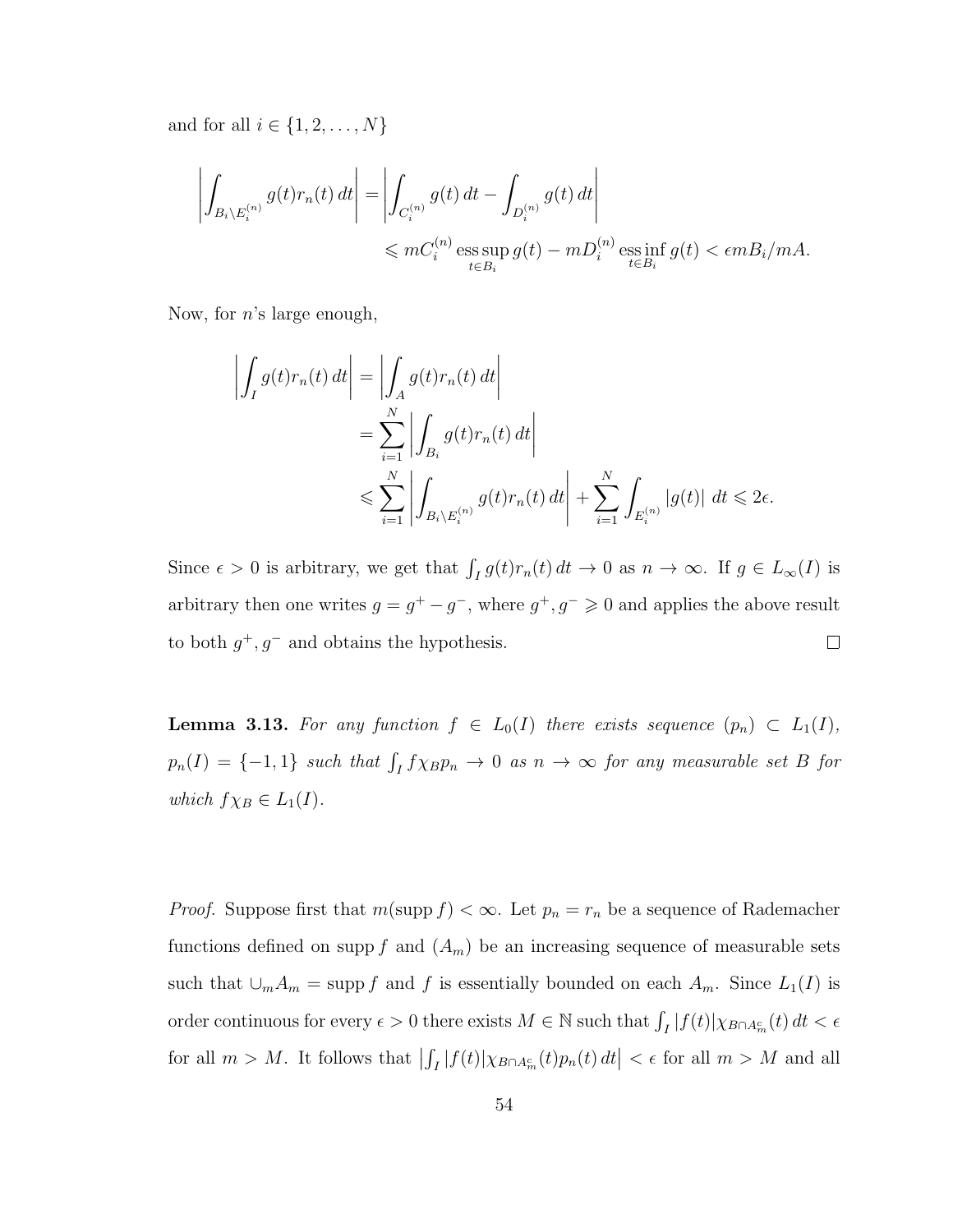$n \in \mathbb{N}$ . Since  $p_n \to 0$  weakly in  $L_1(I)$ , we get that

$$
\left| \int_{I} f(t) \chi_{B}(t) p_{n}(t) dt \right| = \left| \int_{I} f(t) \chi_{B \cap A_{m}}(t) p_{n}(t) dt + \int_{I} f(t) \chi_{B \cap A_{m}^{c}}(t) p_{n}(t) dt \right|
$$
  
\n
$$
\leq \left| \int_{I} f(t) \chi_{B \cap A_{m}}(t) p_{n}(t) dt \right| + \int_{I} |f(t)| \chi_{B \cap A_{m}^{c}}(t) dt
$$
  
\n
$$
\leq \left| \int_{I} f(t) \chi_{B \cap A_{m}}(t) p_{n}(t) dt \right| + \epsilon \to \epsilon \quad \text{as } n \to \infty.
$$

It follows that  $\left| \int_I f(t) \chi_B(t) p_n(t) dt \right| \leq 2\epsilon$  for all *n*'s large enough. Hence

$$
\int_I f(t) \chi_B(t) p_n(t) dt \to 0 \text{ as } n \to \infty.
$$

Suppose now that  $m(\text{supp } f) = \infty$ . Similarly as above let  $(A_m)$  be an increasing sequence of measurable sets such that  $\cup_m A_m = \text{supp } f$  and f is essentially bounded on each  $A_m$ . Since  $L_1(I)$  is order continuous for every  $\epsilon > 0$  there exists  $M \in \mathbb{N}$  such that  $\int_I |f(t)| \chi_{B \cap A_m^c}(t) dt < \epsilon$  for all  $m > M$ . For each  $m \in \mathbb{N}$  let  $p_n^{(m)}$  be sequence of Rademacher functions defined on  $A_m$ . By the first part  $\int_I f(t) \chi_{A_m}(t) \chi_B(t) p_n^{(m)}(t) dt \to$ 0 as  $n \to \infty$  for each  $m \in \mathbb{N}$ . We have that for each  $m \in \mathbb{N}$  there exists  $N_m \in \mathbb{N}$  such that for all  $n \geq N_m$ ,

$$
\left| \int_I f(t) \chi_{A_m}(t) \chi_B(t) p_n^{(m)}(t) dt \right| = \left| \int_I f(t) \chi_B(t) p_n^{(m)}(t) dt \right| < 1/m.
$$

 $\Box$ 

Taking  $p_n = p_{N_n}^{(n)}$  $\binom{n}{N_n}$  finishes the proof.

<span id="page-61-0"></span>**Lemma 3.14.** *For every function*  $f \in S_{C_p,w}$  *there exists a sequence*  $(g_n) \subset B_{C_p,w}$ *such that*  $|| f \pm g_n ||_{C_{p,w}} \to 1$ ,  $||g_n ||_{C_{p,w}} \to 1$  *and*  $g_n \to 0$  *weakly in*  $C_{p,w}$  *as*  $n \to \infty$ *.* 

*Proof.* Since  $f \in S_{Cp,w}$  by Lemma [3.13](#page-60-0) there exists sequence  $(p_n) \subset L_1(I)$ ,  $p_n(I)$  ${-1,1}$  such that  $\int_I f \chi_B p_n \to 0$  as  $n \to \infty$  for any measurable set B for which  $f\chi_B \in L_1(I)$ . Let  $g_n = fp_n$ . Since  $C_{p,w}$  is order continuous and supp  $p_n \subset \text{supp } f$ ,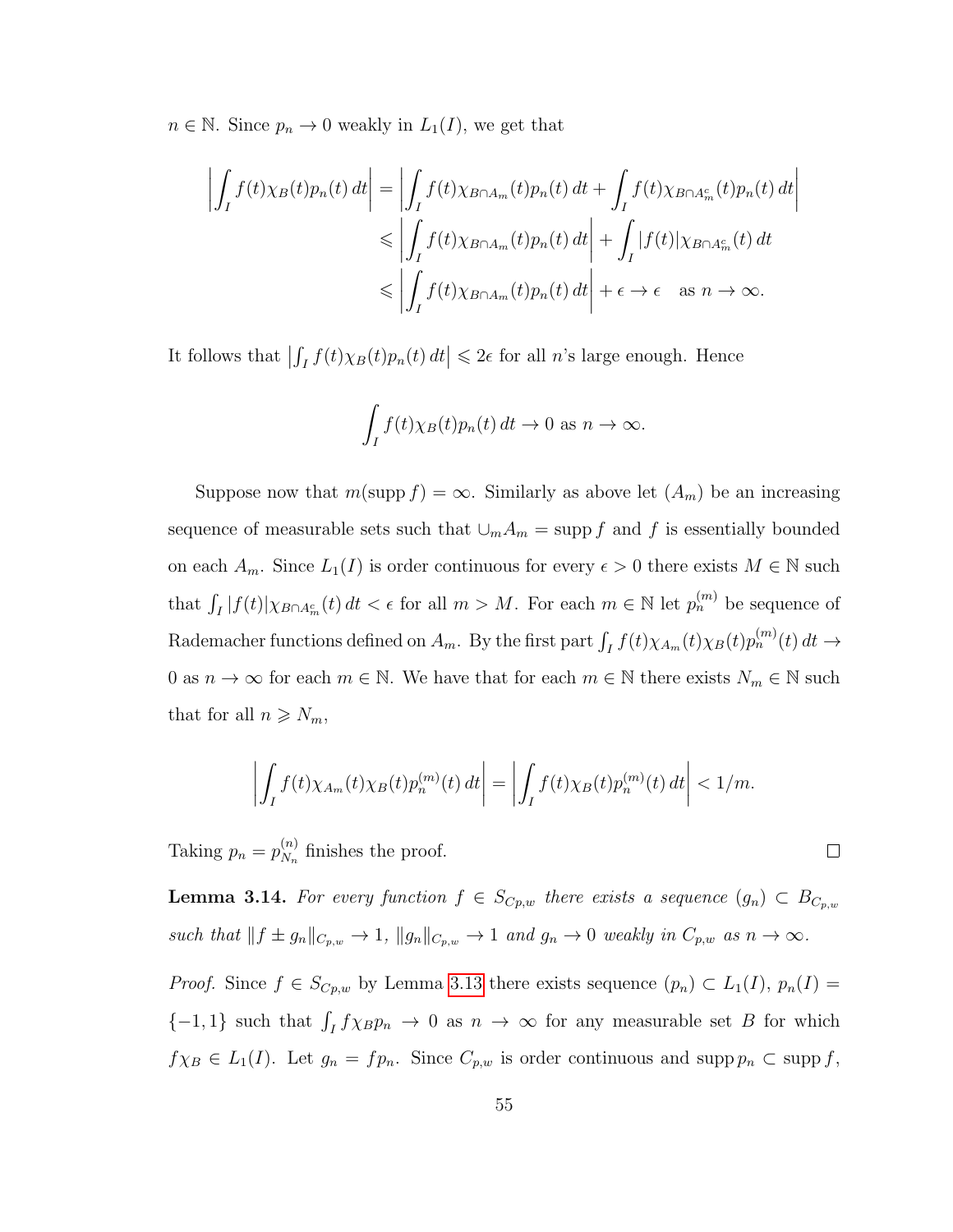$m(\text{supp } f \setminus \text{supp } p_n) \to 0$  it is clear that  $||g_n||_{C_{p,w}} \to 1$  as  $n \to \infty$  and  $||g_n||_{C_{p,w}} \leq$  $||f||_{C_{p,w}} = 1.$ 

Now, by Lemma [3.13,](#page-60-0) for all  $x \in I$  we get that

$$
\int_0^x |f(t) \pm g_n(t)| dt = \int_0^x |f(t) \pm f(t)p_n(t)| dt = \int_0^x |f(t)| (1 \pm p_n(t)) dt
$$
  
= 
$$
\int_0^x |f(t)| dt \pm \int_0^x |f(t)|p_n(t) dt \rightarrow \int_0^x |f(t)| dt \text{ as } n \rightarrow \infty.
$$

By the Lebesgue Dominated Convergence Theorem we get that  $|| f \pm g_n ||_{C_{p,w}} \to 1$  as  $n \to \infty$ .

Observe that for any  $f \in C_{p,w}$ ,  $g_n = fp_n \to 0$  weakly in  $C_{p,w}$ . Indeed, for every function  $g \in (C_{p,w})'$ ,  $\int_I g(t)f(t)p_n(t) dt \to 0$  as  $n \to \infty$  since  $fg \in L_1(I)$ , by Lemma [3.14.](#page-61-0)  $\Box$ 

Lemmas [3.14,](#page-61-0) [3.9,](#page-58-0) [3.10](#page-58-1) imply the following.

**Corollary 3.15.** All nonempty relatively open subsets of the unit ball of the space  $C_{p,w}$ *have diameter 2. The unit sphere*  $S_{C_{p,w}}$  *does not have uniformly non-square points nor strongly extreme points nor H-points. The space*  $(C_{p,w}, \|\cdot\|_{C_{p,w}})$  *is neither locally uniformly non-square nor midpoint locally uniformly rotund nor uniformly rotund in every direction.*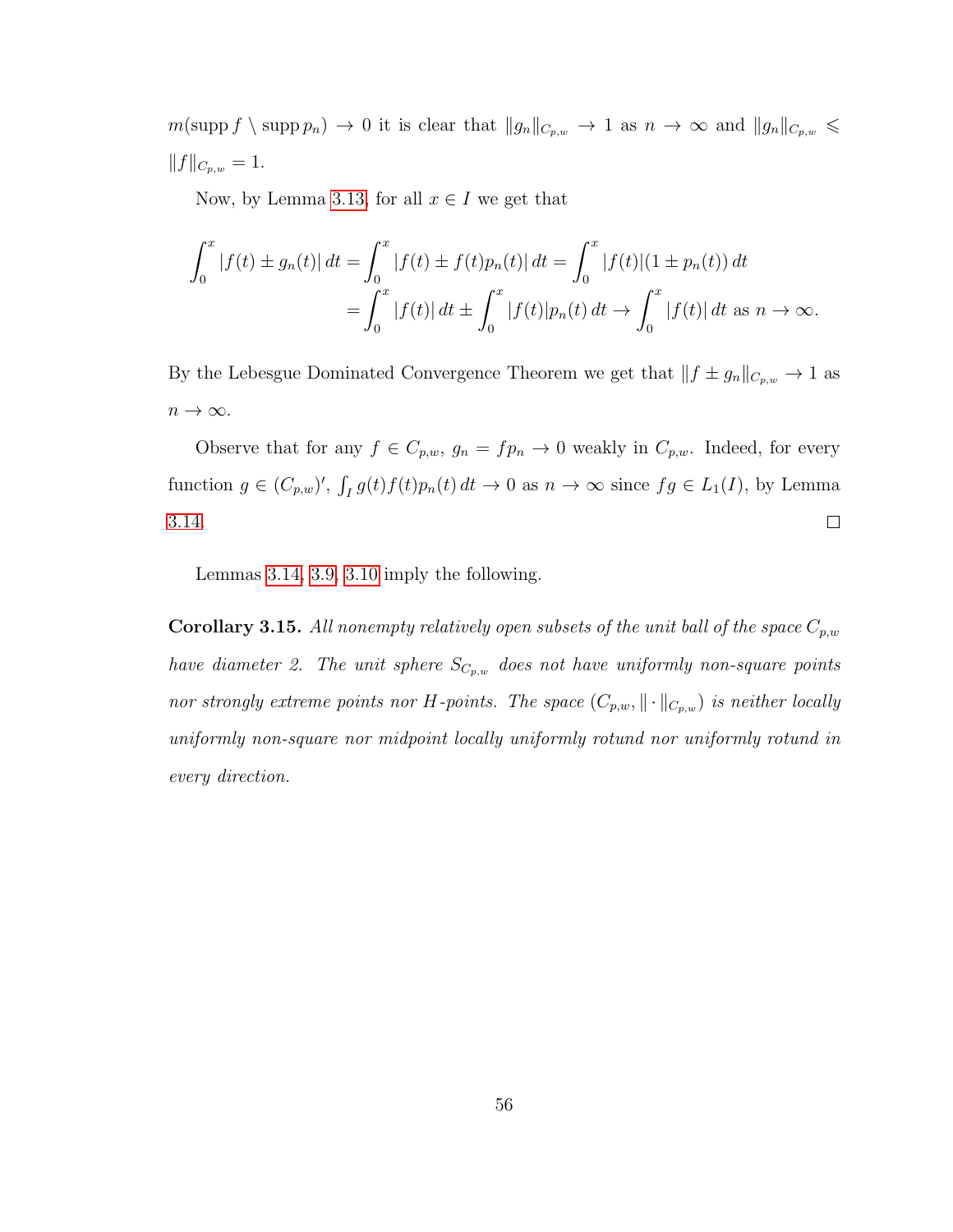#### **4 Ces`aro-Orlicz sequence spaces**

In this chapter we study Cesaro-Orlicz sequence spaces. We explore the influence of the growth condition  $\delta_2$  of  $\varphi$  on the geometric structure of these spaces. Moreover, we present the comparison theorem for these spaces and show that they are not B-convex.

All results presented in this chapter are published in [\[42\]](#page-97-0) and [\[37\]](#page-96-4).

#### **4.1 Preliminaries**

Cesàro sequence spaces  $ces_p$ ,  $1 \leq p < \infty$ , appeared in 1968, as mentioned in Chapter 1. It seems that their generalization, Cesàro-Orlicz sequence spaces  $ces_{\varphi}$ , were defined for the first time in 1988, when Lim and Yee found their dual spaces [\[66\]](#page-99-0). Recently Cui, Hudzik, Petrot, Suantai and Szymaszkiewicz obtained important properties of spaces  $ces_{\varphi}$  [\[21\]](#page-95-1). In 2007 Maligranda, Petrot and Suantai showed that  $ces_{\varphi}$  is not Bconvex, if  $\varphi$  satisfies  $\delta_2$  condition and  $ces_{\varphi} \neq \{0\}$  [\[51\]](#page-98-3). The extreme points and strong U-points of  $ces_{\varphi}$  have been characterized by Foralewski, Hudzik and Szymaszkiewicz in [\[28\]](#page-96-5). They also considered local uniform convexity and Kadec-Klee property of  $ces_{\varphi}$  [\[29\]](#page-96-6). Although the spaces  $ces_{\varphi}$  have been studied by several mathematicians, some essential and basic properties remain still unknown.

In this dissertation, we present characterizations of some of them. In section [4.2,](#page-70-0) under the assumption that the lower index  $\alpha_{\varphi} > 1$ , we shall present that  $\delta_2$  condition is necessary and sufficient for the space of all order continuous elements  $(ces_{\varphi})_a$  to coincide with  $ces_{\varphi}$ . In section [4.3,](#page-74-0) given functions  $\varphi_1$  and  $\varphi_2$ , under the assumption that  $\alpha_{\varphi_1} > 1$ , we show that  $ces_{\varphi_1} \subset ces_{\varphi_2}$  if and only if  $\ell_{\varphi_1} \subset \ell_{\varphi_2}$ , that is, there exist  $b > 0$  and  $t_0 > 0$  such that  $0 < \varphi_1(t_0) < \infty$  and  $\varphi_2(t) \leq \varphi_1(bt)$  for all t with  $0 < t \leq t_0.$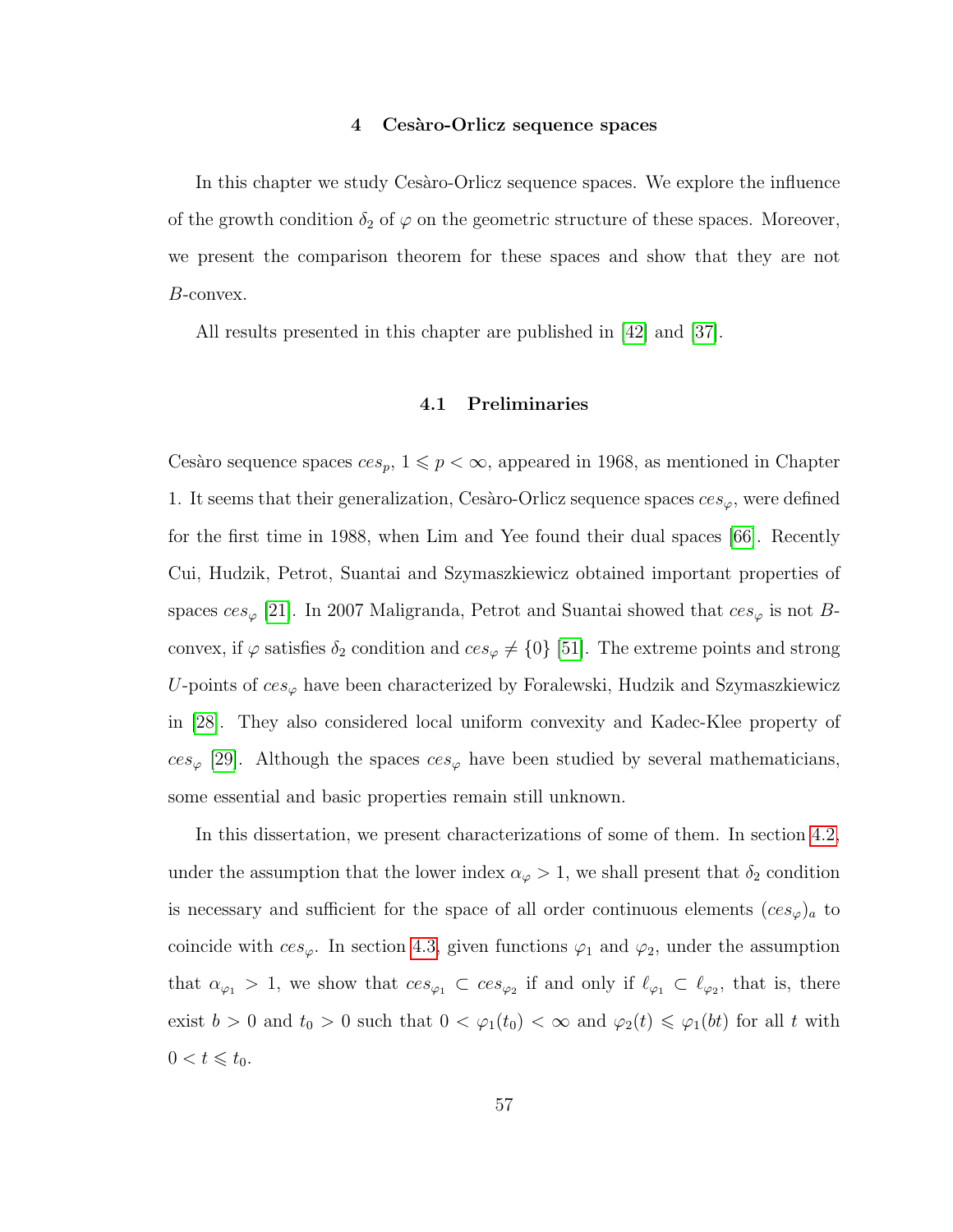In section [4.4](#page-77-0) we consider the problem of existence of order linearly isometric copy of  $\ell_{\infty}$  in  $ces_{\varphi}$  under the Luxemburg norm. Recall that  $\ell_{\infty}$  is an order isometric copy in Orlicz space  $\ell_{\varphi}$  equipped with the Luxemburg norm if and only if  $\varphi$  does not satisfy condition  $\delta_2$  [\[47\]](#page-97-1). It is expected that a similar result remains true in  $ces<sub>ϕ</sub>$ . However such factors as lack of symmetry or the presence of averaging operator in the definition of these spaces cause that this problem in the context of Cesaro-Orlicz spaces is more involved than in Orlicz spaces. Here we present a solution of this problem for comparatively large class of Orlicz functions  $\varphi$ . In section [4.4](#page-77-0) we prove that such a copy exists in  $ces_{\varphi}$  whenever  $\varphi$  does not satisfy condition  $\delta_2$  and the Orlicz class  $\{x : I_{\varphi}(x) < \infty\}$  is closed under the averaging operator G, that is  ${x : I_{\varphi}(x) < \infty} \subset {x : I_{\varphi}(Gx) < \infty}$ . We also present several conditions under which the latter inclusion is satisfied and discuss their relations to Matuszewska-Orlicz indices of  $\varphi$ . We show among others that whenever  $\varphi^{1/p}$  is strongly equivalent to a convex function for some  $p > 1$ , then the Orlicz class is closed under the averaging operation. The latter condition is also fulfilled whenever the Hardy inequality for the Orlicz function  $\varphi$  holds true. We finish this section by presenting an example of Orlicz function  $\varphi$  for which the Hardy inequality is not satisfied but the space  $ces_{\varphi}$ contains an order isometric copy of  $\ell_{\infty}$ .

In 2007, Maligranda, Petrot and Suantai showed that  $ces_{\varphi}$  is not B-convex if  $\varphi \in \delta_2$  and  $ces_{\varphi} \neq \{0\}$  [\[51\]](#page-98-3). In the last section we show that the *n*-th (strong) James constant of non-trivial space  $ces_{\varphi}$  equipped with either the Luxemburg or Orlicz norm equals n (which, in particular implies that the space is not  $B$ -convex), extending the family of functions  $\varphi$  for which it is satisfied and solving the problem posed in [\[51\]](#page-98-3).

We shall use the following notation in the sequel. For any  $a \in \mathbb{R}$ ,  $[a]$  is the smallest integer greater than  $a$ . By  $H_n$  we denote the *n*-th *harmonic number*, that is  $H_n = \sum_{i=1}^n i^{-1}$ . A function  $\varphi : [0, \infty) \to [0, \infty]$  is called an *Orlicz function* if it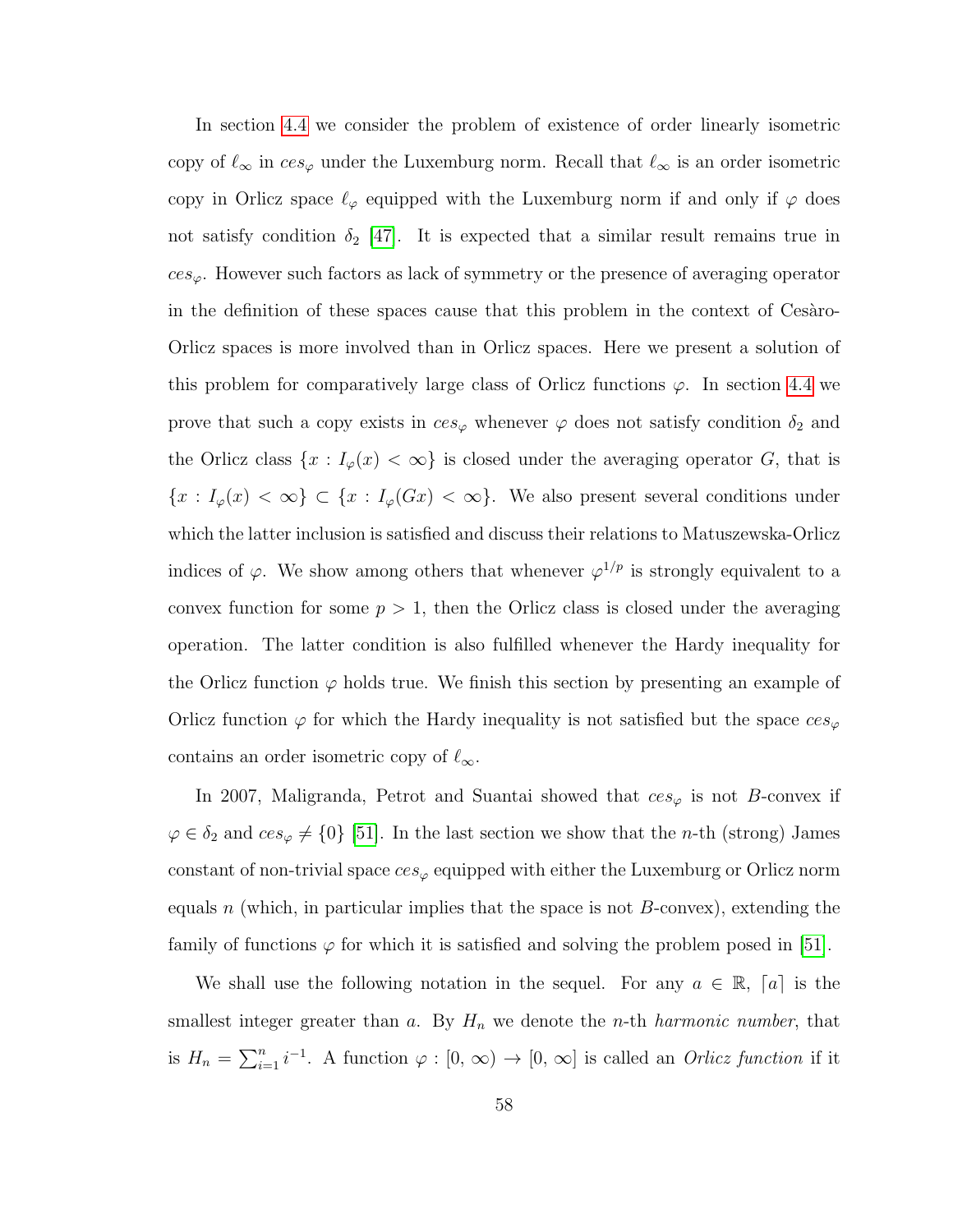is convex, right-continuous at 0, left-continuous on  $(0, \infty)$ ,  $\varphi(0) = 0$ , and  $\varphi(u) > 0$ for some  $u > 0$ . If, in addition,  $\varphi$  satisfies the conditions  $\lim_{u\to 0} \varphi(u)/u = 0$  and  $\lim_{u\to\infty}\varphi(u)/u=\infty$  then it is called an N-function.

By  $\ell^0$  we denote the linear space of all real sequences  $x = (x(n))_{n=1}^{\infty}$ . By  $e_n$  we denote unit vectors in  $\ell^0$ . The convex modular  $I_\varphi(x) = \sum_{n=1}^{\infty} \varphi(|x(n)|)$  defined on the whole  $\ell^0$  gives rise of the *Orlicz sequence space*  $\ell_\varphi$  with the Luxemburg norm  $||x||_{\varphi} = \inf \{ \varepsilon > 0 : I_{\varphi}(\varepsilon^{-1}x) \leq 1 \}.$  We say that the Orlicz function  $\varphi$  satisfies the  $\delta_2$  condition (we will write  $\varphi \in \delta_2$ ) if there are  $K > 0$  and  $u_0 > 0$  such that  $\varphi(u_0) > 0$ , and  $\varphi(2u) \leq K\varphi(u)$  for all  $u \in [0, u_0]$ . It follows that  $\varphi(u_0) < \infty$ . This condition plays crucial role in the theory of Orlicz sequence spaces. The function  $\varphi^*(v) = \sup \{uv - \varphi(u) : u > 0\}, v \geq 0$ , is called a *complementary function* to  $\varphi$ . Two Orlicz functions  $\varphi_1$  and  $\varphi_2$  are said to be *equivalent* if there exist a, b,  $u_0 > 0$ such that  $\varphi_2(u_0) > 0$  and  $\varphi_1(au) \leq \varphi_2(u) \leq \varphi_1(bu)$  for all  $u \in [0, u_0]$ . Two Orlicz functions  $\varphi_1$  and  $\varphi_2$  are said to be *strongly equivalent* if there exist A, B,  $u_0 > 0$  such that  $\varphi_1(u_0) > 0$ , and  $A\varphi_1(u) \leq \varphi_2(u) \leq B\varphi_1(u)$  for all  $u \in [0, u_0]$ .

Orlicz sequence spaces are thoroughly discussed in [\[47\]](#page-97-1) (see also [\[16\]](#page-95-2)), and the most comprehensive exposition of Orlicz functions is presented in [\[40\]](#page-97-2) and [\[16\]](#page-95-2). The information on modular spaces can be found in [\[53\]](#page-98-4).

For any  $x \in \ell^0$  we denote by  $Gx$  the sequence of averages of x, that is

$$
Gx(n) = \frac{1}{n} \sum_{i=1}^{n} |x(i)|, \quad n \in \mathbb{N}.
$$

Given an Orlicz function  $\varphi$ , the modular

$$
I_{ces_{\varphi}}(x) = I_{\varphi}(Gx) = \sum_{n=1}^{\infty} \varphi(Gx(n))
$$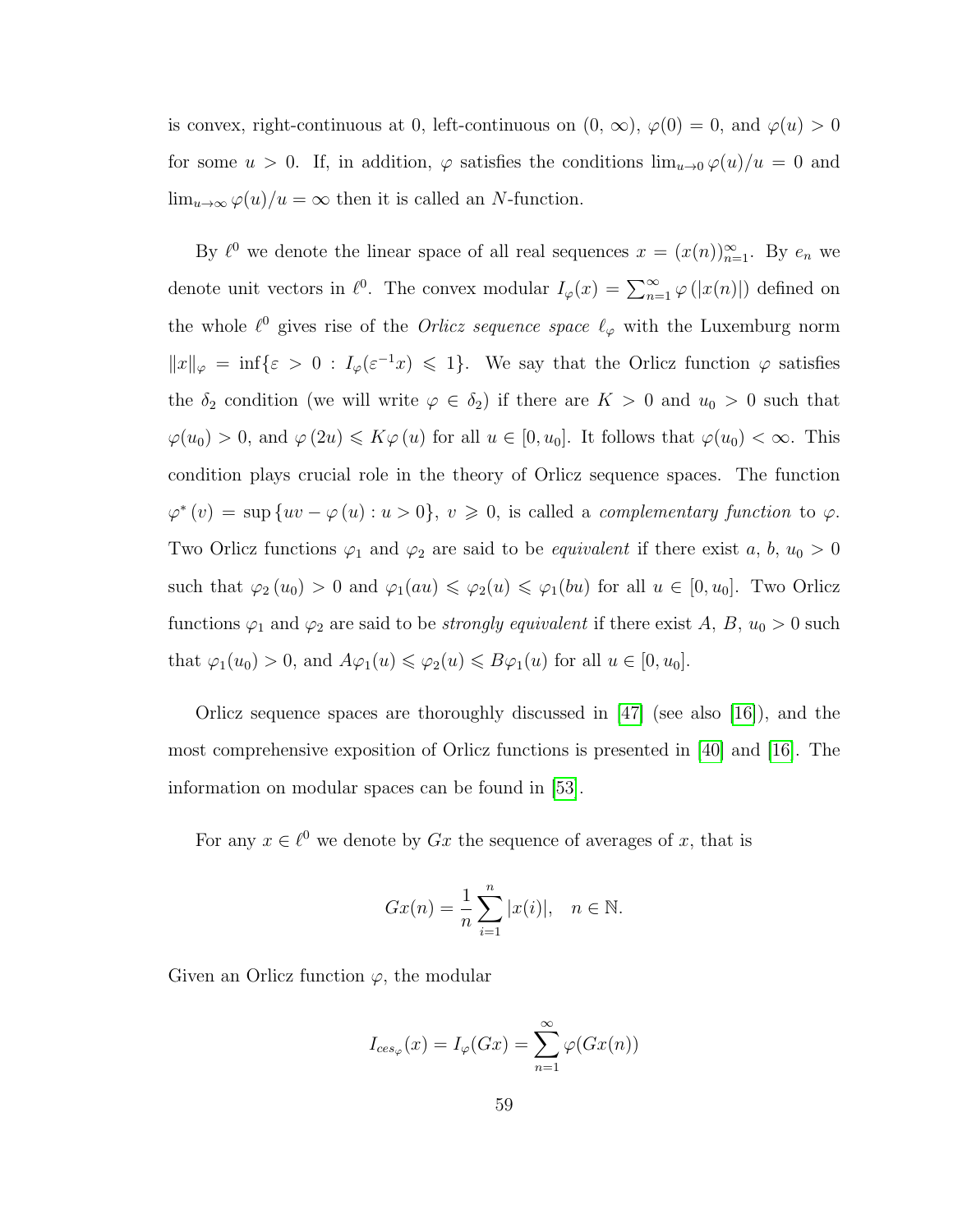is convex and defines Cesaro-Orlicz sequence space

$$
ces_{\varphi} = \left\{ x \in \ell^0 : I_{ces_{\varphi}} (\lambda x) < \infty \quad \text{for some } \lambda > 0 \right\}
$$

with the Luxemburg norm given by

$$
||x||_{ces_{\varphi}} = \inf \{ \varepsilon > 0 : I_{ces_{\varphi}} \left( \varepsilon^{-1} x \right) \leq 1 \} = ||Gx||_{\varphi}.
$$

In  $ces_{\varphi}$  we also define the *Orlicz norm* in the Amemyia form

$$
||x||_{ces_{\varphi}}^{0} = \inf_{k>0} \frac{1}{k} (1 + I_{ces_{\varphi}}(kx)) = ||Gx||_{\varphi}^{0} = \inf_{k>0} \frac{1}{k} (1 + I_{\varphi}(kGx)).
$$

It is well known that for any  $x \in ces_{\varphi}, \|x\|_{ces_{\varphi}} \leqslant \|x\|_{ces_{\varphi}}^0 \leqslant 2\|x\|_{ces_{\varphi}}$  [\[32\]](#page-96-7).

Unless we state explicitly otherwise, we shall consider further the space  $ces_{\varphi}$ equipped with the Luxemburg norm.

In the case when  $\varphi(u) = u^p$ ,  $1 \leqslant p < \infty$ , the space  $ces_{\varphi}$  is just a Cesàro sequence space  $ces_p$ , with the norm given by

$$
||x||_{ces_p} = \left[\sum_{n=1}^{\infty} \left(\frac{1}{n} \sum_{i=1}^{n} |x(i)|\right)^p\right]^{1/p}.
$$

If  $\varphi(u) = 0$  for  $u \in [0, 1]$  and  $\varphi(u) = \infty$  for  $u \in (1, \infty)$ , then  $ces_{\varphi}$  is denoted by  $ces_{\infty}$ and

$$
ces_{\infty} = \{x \in \ell^0 : \sup_{n \in \mathbb{N}} \frac{1}{n} \sum_{i=1}^n |x(i)| < \infty\},\
$$

where  $||x||_{ces_{\varphi}} = ||x||_{ces_{\varphi}}^{0} = \sup_{n \in \mathbb{N}} \frac{1}{n}$  $\frac{1}{n} \sum_{i=1}^{n} |x(i)|$ .

Note that, if we define in a similar way the space  $ces_{\varphi}$  for a function  $\varphi : [0, \infty) \to$  $[0,\infty)$  which is concave and such that  $\varphi(0) = 0$ , we get a trivial space if  $\varphi$  vanishes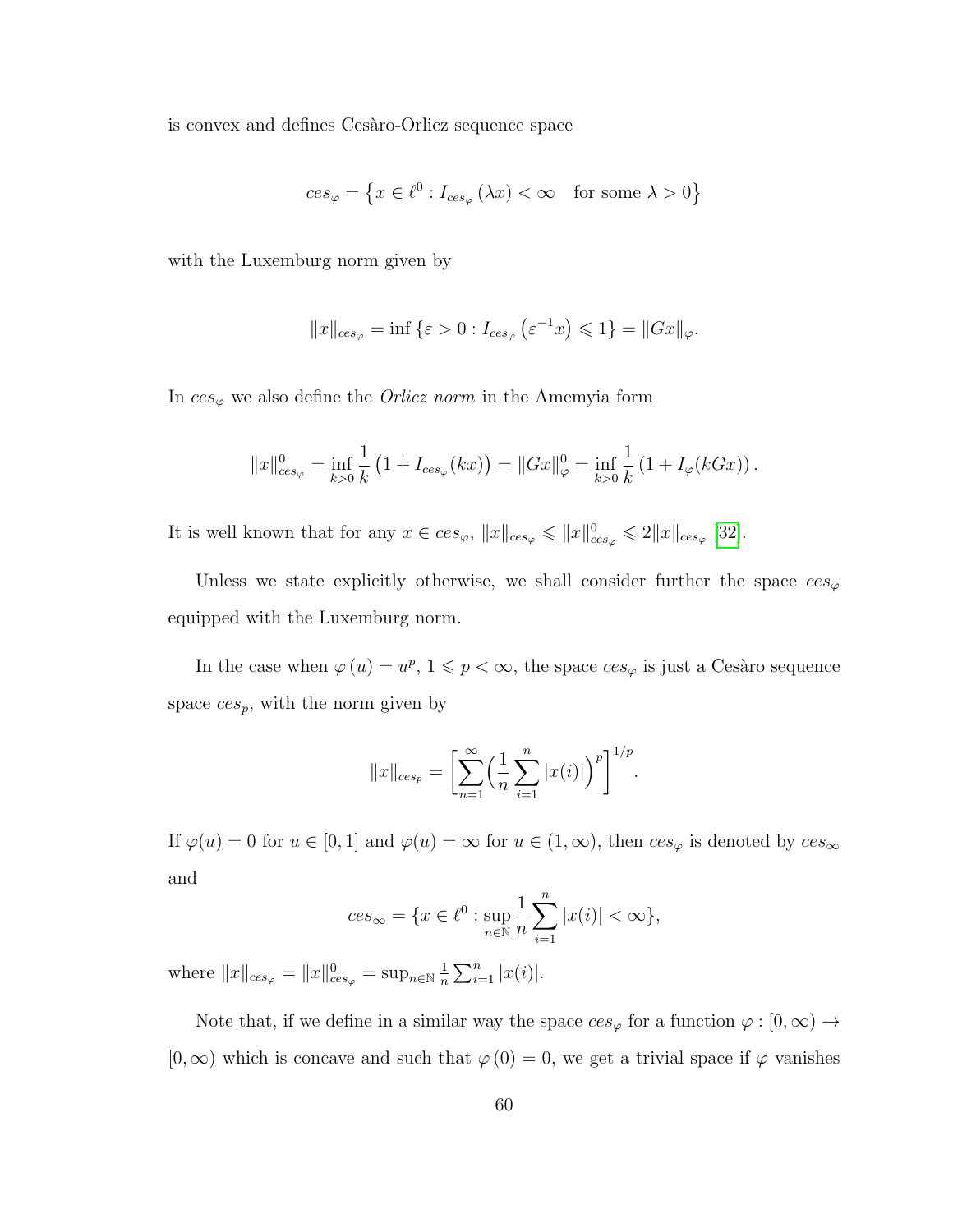only at zero. Indeed, if there is  $N \in \mathbb{N}$  such that  $x(N) \neq 0$  then for any  $\lambda > 0$ , by concavity of  $\varphi$  we have

$$
I_{ces_{\varphi}}(\lambda x) = \sum_{n=1}^{\infty} \varphi \left( \frac{\lambda}{n} \sum_{i=1}^{n} |x(i)| \right) \ge \sum_{n=N}^{\infty} \varphi \left( \frac{\lambda}{n} \sum_{i=1}^{n} |x(i)| \right)
$$
  

$$
\ge \sum_{n=N}^{\infty} \varphi \left( \frac{\lambda |x(N)|}{n} \right) \ge \sum_{n=N}^{\infty} \frac{1}{n} \varphi(\lambda |x(N)|) = \infty,
$$

hence  $ces_{\varphi} = \{0\}$ . It is well known that  $ces_1 = \{0\}$  [\[45\]](#page-97-3), which also follows from the fact that  $\varphi(u) = u$  is concave and our remark mentioned above. Note that, if  $\lim_{u\to 0^+} \varphi(u)/u > 0$  then  $ces_{\varphi} = \{0\}$  since  $\varphi$  is then equivalent to a linear function and so  $ces_{\varphi} = ces_1$ . Hence as long as we deal with a non trivial space  $ces_{\varphi}$  we may assume that  $\varphi$  is an N-function (in the case when  $\lim_{u\to\infty} \varphi(u)/u < \infty$  we can always find an N-function which is equivalent to  $\varphi$ ).

Let  $\varphi$  be an Orlicz function. Let us mention some well known facts about the  $ces_{\varphi}$ spaces. The space  $ces_{\varphi}$  is not trivial if and only if for every  $k > 0$  there exist  $n_k \in \mathbb{N}$ such that  $\sum_{n=n_k}^{\infty} \varphi\left(\frac{k}{n}\right)$  $\frac{k}{n}$ ) <  $\infty$  (this is also equivalent to the condition  $\sum_{n=n_1}^{\infty} \varphi\left(\frac{1}{n}\right)$  $\frac{1}{n}\big)<\infty$ for some  $n_1 \in \mathbb{N}$  [\[21\]](#page-95-1).

The space  $ces_{\varphi}$  (as well as  $\ell_{\varphi}$ ) is a Köthe sequence space with the Fatou property. For a proof of the Fatou property in  $ces_{\varphi}$  we refer to [\[21\]](#page-95-1), and for details on Köthe spaces see [\[39\]](#page-97-4).

Recall that the Matuszewska-Orlicz lower index  $\alpha_\varphi$  and upper index  $\beta_\varphi$  of an Orlicz function  $\varphi$  are defined as follows

$$
\alpha_{\varphi} = \sup \{ p > 0 : \exists_{K>0, v: \varphi(v)>0} \forall_{0  

$$
\beta_{\varphi} = \inf \{ p > 0 : \exists_{K>0, v: \varphi(v)>0} \forall_{0
$$
$$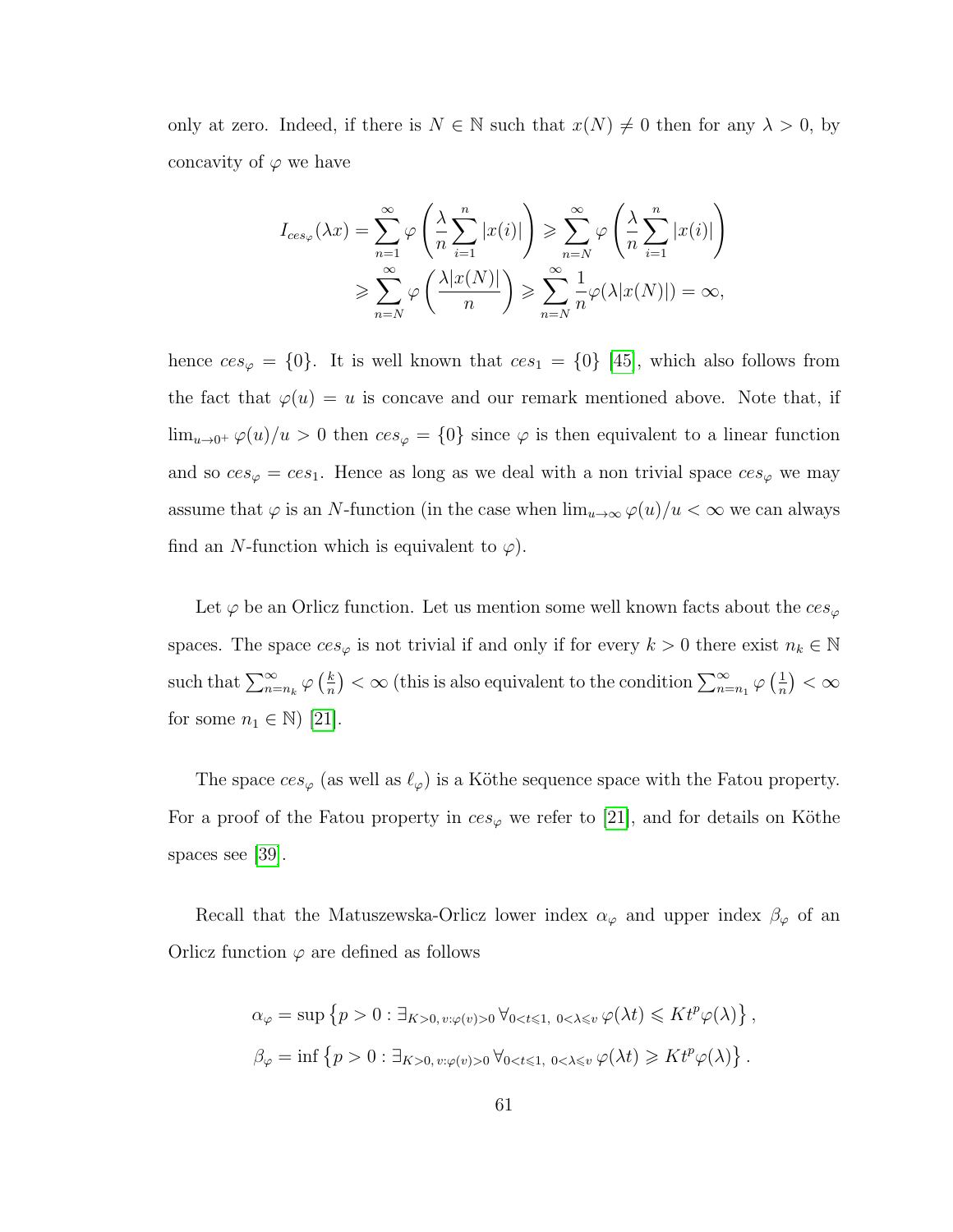Note, that in the case when the function  $\varphi$  vanishes only at zero, we can write

$$
\alpha_{\varphi} = \sup \{ p > 0 : \exists_{K>0} \forall_{0 < \lambda, t \leq 1} \varphi(\lambda t) \leq K t^p \varphi(\lambda) \}
$$
  

$$
\beta_{\varphi} = \inf \{ p > 0 : \exists_{K>0} \forall_{0 < \lambda, t \leq 1} \varphi(\lambda t) \geq K t^p \varphi(\lambda) \}.
$$
 (4.1)

These indices were introduced by Matuszewska and Orlicz in [\[52\]](#page-98-5) in a different, but equivalent way. By convexity of  $\varphi$ ,  $1 \leq \alpha_{\varphi} \leq \beta_{\varphi} \leq \infty$ . It is well known that the condition  $\beta_{\varphi} < \infty$  is equivalent to  $\varphi \in \delta_2$ , for an N-function  $\varphi$  we have  $\alpha_{\varphi}^{-1} + \beta_{\varphi^*}^{-1} = \alpha_{\varphi^*}^{-1} + \beta_{\varphi}^{-1} = 1$  [\[49,](#page-97-5)50], and that  $\alpha_{\varphi} > 1$  is equivalent to  $\varphi^* \in \delta_2$  [\[49\]](#page-97-5).

It turns out that  $\alpha_{\varphi} = p(\ell_{\varphi})$  and  $\beta_{\varphi} = q(\ell_{\varphi})$  where  $p(\ell_{\varphi})$  and  $q(\ell_{\varphi})$  are the lower and upper Boyd indices of the Orlicz sequence space  $\ell_{\varphi}$  (see [\[48,](#page-97-7) Proposition 2.b.5 and Remark 2 on page 140]). We also have that the appropriate indices of two equivalent functions coincide. For necessary definitions and more information about Boyd indices, Matuszewska-Orlicz indices (as well as for relations among them) and Boyd indices of Orlicz spaces we refer to [\[14,](#page-95-3) [35\]](#page-96-8) and chapter 4 of [\[49\]](#page-97-5); see also two classical books [\[47,](#page-97-1) [48\]](#page-97-7).

For a bounded sequence  $x$  its decreasing rearrangement  $x^*$  is defined by

$$
x^*(n) = \inf \{ \lambda : \#\{ i \in \mathbb{N} : |x(i)| > \lambda \} < n \}, n \in \mathbb{N},
$$

where for a set A, #A denotes the number of elements in A if A is a finite set, or  $\infty$ otherwise. Let us mention one important, direct consequence of Theorem 1 and its proof in  $|13|$ .

<span id="page-68-0"></span>**Theorem 4.1.** *The Hardy operator*  $H : \ell_{\varphi} \to \ell_{\varphi}$  *defined by* 

$$
Hx(n) = \frac{1}{n} \sum_{i=1}^{n} x^*(i) \quad \text{for all } n \in \mathbb{N},
$$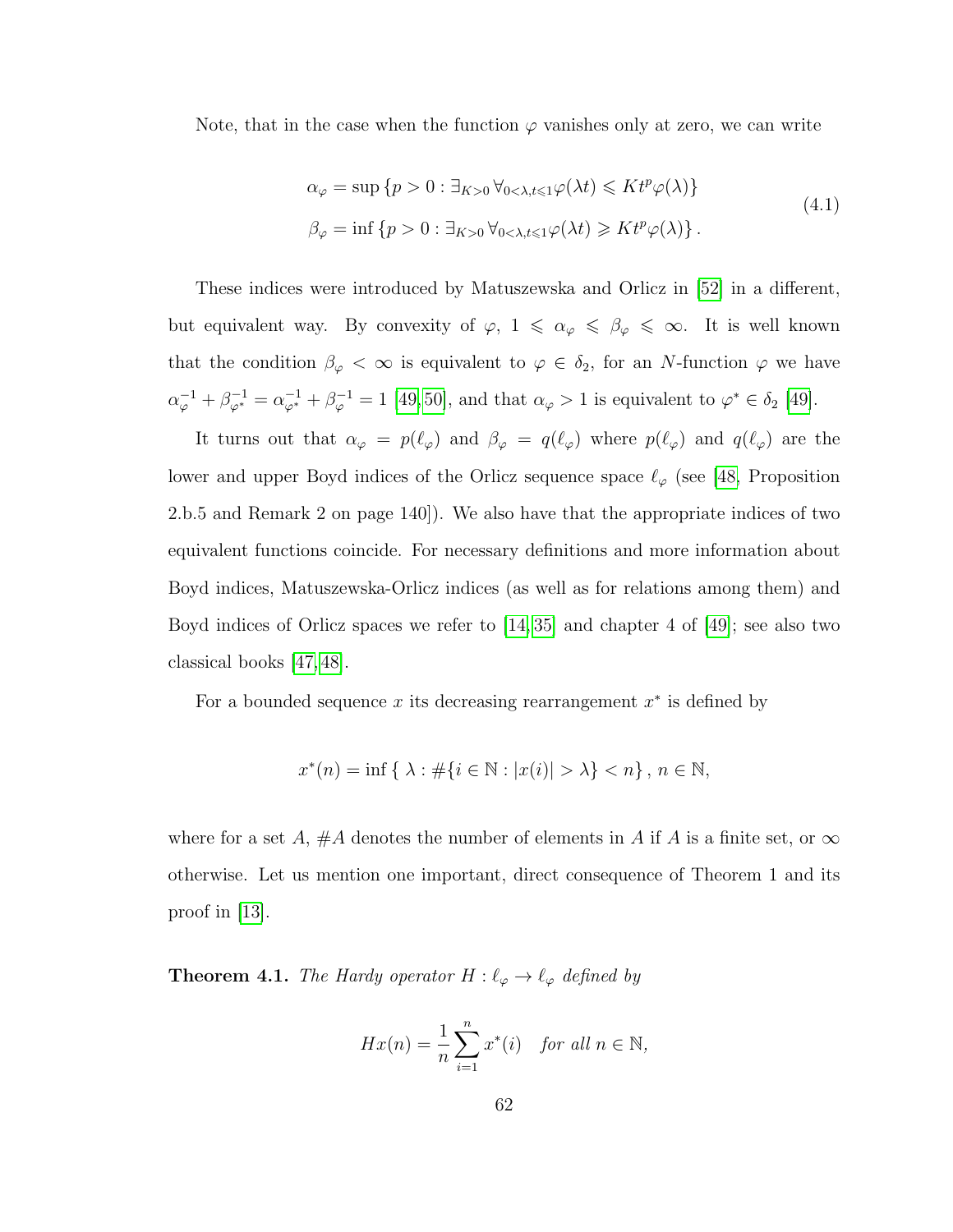*where*  $x^*$  *is a decreasing rearrangement of* x, *is bounded if and only if*  $p(\ell_{\varphi}) > 1$ *.* 

As a further consequence of Theorem [4.1,](#page-68-0) we have the following.

It is clear that for any sequence  $x \in ces_{\varphi}, ||x||_{ces_{\varphi}} = ||Gx||_{\varphi}$ . Suppose that  $p(\ell_\varphi) > 1$ , then

$$
||Gx||_{\varphi} \leq ||Gx^*||_{\varphi} = ||Hx||_{\varphi} \leq C||x^*||_{\varphi} = C||x||_{\varphi},
$$

hence  $x \in \ell_{\varphi}$  implies  $x \in ces_{\varphi}$ . Conversely, suppose that there is  $C > 0$  such that  $||Gx||_{\varphi} \leq C||x||_{\varphi}$  for every  $x \in \ell_{\varphi}$ . Then it also holds for every  $x^*$ , and hence  $||Hx||_{\varphi} \leq C||x||_{\varphi}$ , which implies  $p(\ell_{\varphi}) > 1$ . Since  $p(\ell_{\varphi}) = \alpha_{\varphi}$ , we get

<span id="page-69-0"></span>**Corollary 4.2.** *For any Orlicz function*  $\varphi$  *we have*  $\alpha_{\varphi} > 1$  *if and only if*  $\ell_{\varphi} \subset ces_{\varphi}$ *. In particular, if*  $\alpha_{\varphi} > 1$  *then*  $ces_{\varphi} \neq \{0\}.$ 

The following example shows that it is possible that  $\alpha_{\varphi} = 1$  and  $ces_{\varphi} \neq \{0\}$ , as well as that  $ces_{\varphi} = \{0\}$  although  $\varphi$  is not equivalent to a linear function.

**Example 4.3.** Let  $a \ge 1$  and

$$
\varphi_a(t) = \begin{cases}\n0 & \text{if } t = 0, \\
\frac{t}{(-\ln(t))^a} & \text{if } 0 < t \leq \frac{1}{e}, \\
\frac{1}{2}e(a^2 + 2a)t^2 + (1 - a - a^2)t + \frac{a^2}{2e} & \text{if } t > \frac{1}{e}.\n\end{cases}
$$

It is easy to see that each  $\varphi_a$  is a strictly convex N-function. Moreover, for  $p > 1$ (applying de L'Hospital rule  $[a]$  times), we get

$$
\lim_{t \to 0^+} \frac{\varphi_a(\lambda t)}{\varphi_a(\lambda)t^p} = \lim_{t \to 0^+} \frac{(-\ln \lambda)^a t^{1-p}}{(-\ln \lambda t)^a} = \left(\frac{p-1}{a}\right)^{\lceil a \rceil} \lim_{t \to 0^+} \frac{(-\ln \lambda)^a t^{1-p}}{(\ln \lambda t)^{a-\lceil a \rceil}} = \infty
$$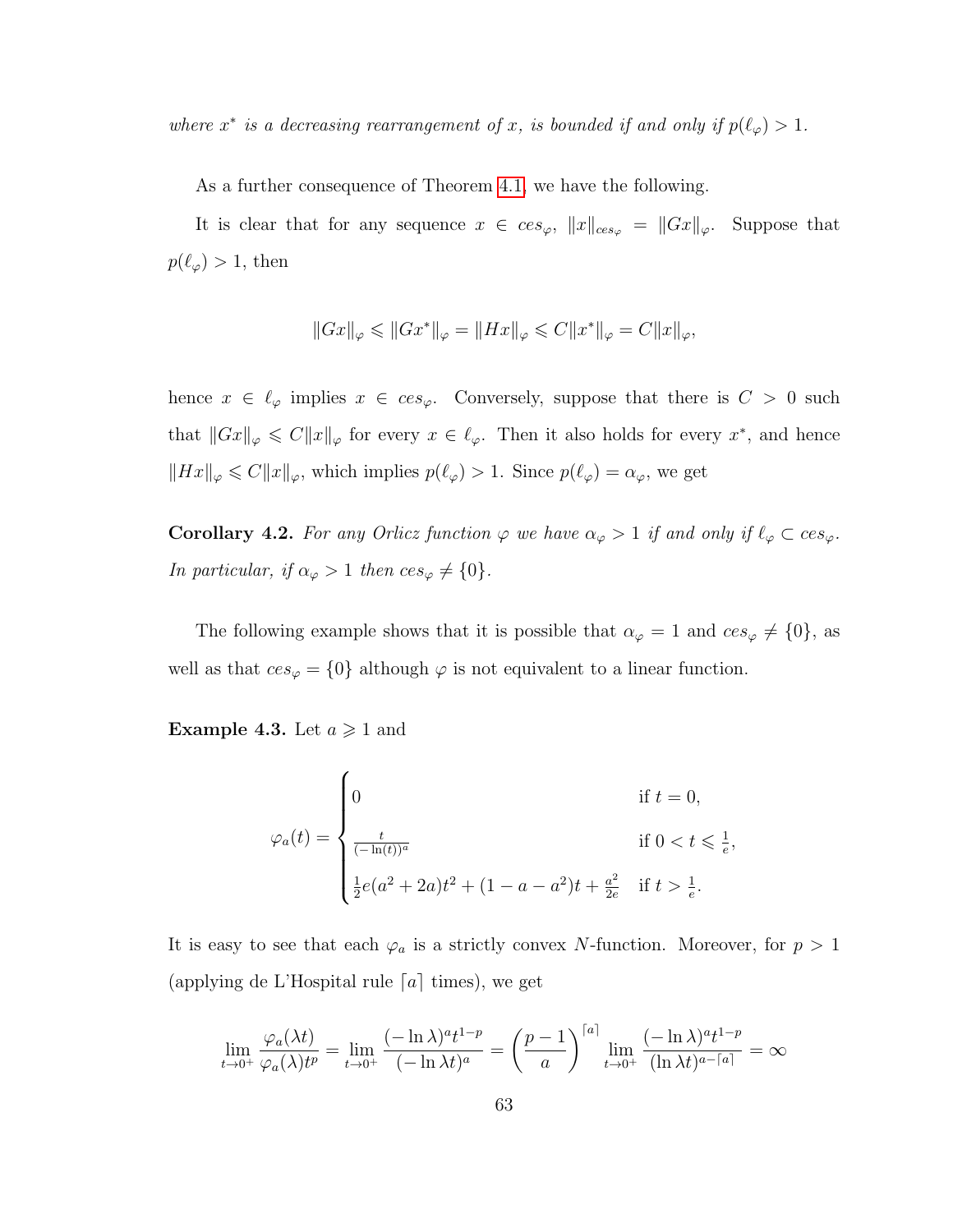for all  $\lambda > 0$ . Hence  $\sup_{0 < \lambda, t \leqslant 1} \frac{\varphi_a(\lambda t)}{\varphi_a(\lambda)t^2}$  $\frac{\varphi_a(\lambda t)}{\varphi_a(\lambda)t^p} = \infty$  for all  $p > 1$ , which together with convexity of  $\varphi_a$  gives  $\alpha_{\varphi_a} = 1$  (hence  $\beta_{\varphi_a^*} = \infty$  which is equivalent to  $\varphi_a^* \notin \delta_2$ ). We also have  $\varphi_a \in \delta_2$ , since

$$
\limsup_{t \to 0^+} \frac{\varphi_a(2t)}{\varphi_a(t)} = \limsup_{t \to 0^+} \frac{2(-\ln t)^a}{(-\ln(2t))^a} \leq 2 < \infty.
$$

Hence  $\beta_{\varphi_a} < \infty$  (in fact  $\beta_{\varphi_a} = 1$ ). For  $a > 1$  the space  $ces_{\varphi_a} \neq \{0\}$  since  $\sum_{n=3}^{\infty} \varphi_a\left(\frac{1}{n}\right)$  $\frac{1}{n}$ ) =  $\sum_{n=3}^{\infty}$  $\frac{1}{n(\ln(n))^a} < \infty$  by the integral test. Notice that  $ces_{\varphi_1} = \{0\}$ since  $\sum_{n=3}^{\infty}$  $\frac{1}{n(\ln(n))} = \infty$ , but the function  $\varphi_1$  is not equivalent to a linear function.

The above example also shows that Matuszewska-Orlicz index  $\alpha_{\varphi}$  is not fine enough to determine the validity of  $ces_{\varphi} \neq \{0\}.$ 

## <span id="page-70-0"></span>**4.2** The condition  $\delta_2$  in the Cesaro-Orlicz sequence space

Let  $\varphi$  be an Orlicz function and

$$
(ces_{\varphi})_a = \left\{ x \in ces_{\varphi} : \forall_{k>0} \exists_{n_k \in \mathbb{N}} \sum_{n=n_k}^{\infty} \varphi \left( \frac{k}{n} \sum_{i=1}^n |x(i)| \right) < \infty \right\}.
$$

<span id="page-70-1"></span>It turns out that  $(ces_{\varphi})_a$  is the subspace of all order continuous elements of  $ces_{\varphi}$  [\[21\]](#page-95-1). *Remark* 4.4. Let  $\psi$  be an Orlicz function, such that  $\psi(u) > 0$  for all  $u > 0$ . For an Orlicz function  $\varphi$  defined by

$$
\varphi(u) = \begin{cases} 0 & \text{for } u \in [0, a], \\ \psi(u - a) & \text{for } u > a, \end{cases}
$$

for some  $a > 0$ , we have  $ces_{\varphi} \neq (ces_{\varphi})_a$ . Indeed, taking  $x = (a, a, ...)$  we have  $I_{ces_{\varphi}}(x) = 0$  and so  $x \in ces_{\varphi}$ . Moreover  $\sum_{n=n_2}^{\infty} \varphi\left(\frac{2}{n}\right)$  $\frac{2}{n} \sum_{i=1}^{n} |x(i)|$  =  $\sum_{n=n_2}^{\infty} \varphi(2a) = \infty$ for any  $n_2 \in \mathbb{N}$ , which implies that  $x \notin (ces_{\varphi})_a$ .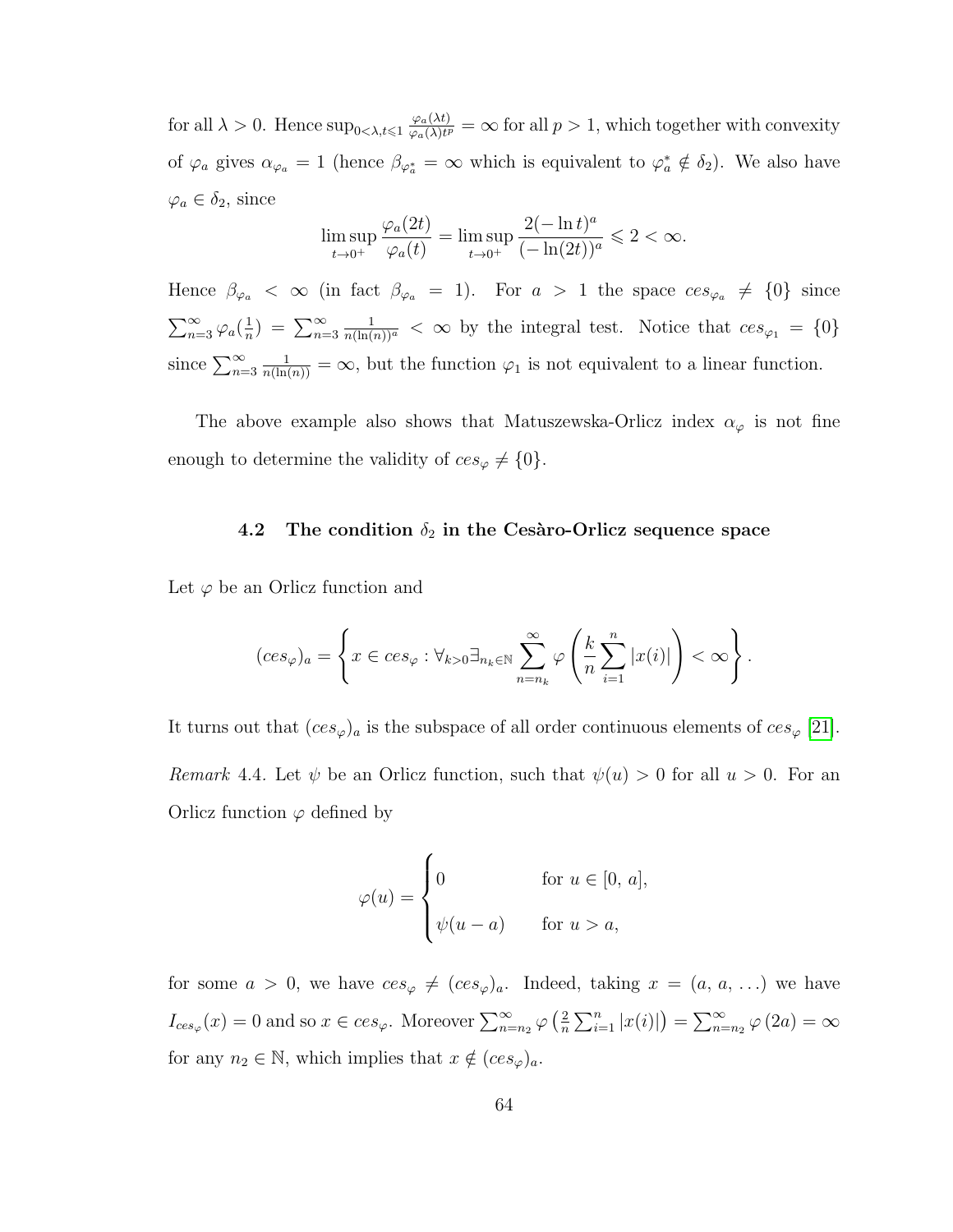Theorem 2.4 in [\[21\]](#page-95-1) states that if  $\varphi \in \delta_2$  then  $ces_{\varphi} = (ces_{\varphi})_a$ . We will show the partial converse of this theorem.

**Theorem 4.5.** *If*  $(ces_{\varphi})_a = ces_{\varphi}$  *and*  $\alpha_{\varphi} > 1$  *then*  $\varphi \in \delta_2$ *. In particular, if*  $\alpha_{\varphi} > 1$ *then*  $(ces_{\varphi})_a = ces_{\varphi}$  *if and only if*  $\varphi \in \delta_2$ *.* 

*Proof.* Let  $(ces_{\varphi})_a = ces_{\varphi}$  and  $\alpha_{\varphi} > 1$ . Note that we have  $ces_{\varphi} \neq \{0\}$  by Corollary [4.2,](#page-69-0) and that  $\varphi(u) > 0$  for all  $u > 0$  by Remark [4.4.](#page-70-1) Let  $u_0$  be such that  $\varphi(2u_0) < \infty$ . Suppose that  $\varphi \notin \delta_2$ . Then for all  $K > 0$  and  $u > 0$  there exists  $v \in [0, u]$ , such that  $\varphi(2v) > K\varphi(v)$ . So there exists  $u_1 \in (0, u_0]$  such that  $\varphi(2u_1) > 2\varphi(u_1)$ . Let  $c_1 = \left[\frac{1}{2\omega\alpha}\right]$  $\frac{1}{2\varphi(u_1)}$ . We can find a decreasing sequence  $(u_n) \subset (0, u_0]$  such that

$$
\varphi(2u_n) > 2^n \varphi(u_n). \tag{4.2}
$$

Let

$$
c_n = \left\lceil \frac{1}{2^n \varphi(u_n)} \right\rceil \text{ for } n > 1.
$$

It follows that

$$
\varphi(u_n) < \frac{\varphi(2u_n)}{2^n} \leqslant \frac{\varphi(2u_0)}{2^n} \text{ for all } n \in \mathbb{N}.\tag{4.3}
$$

Let  $c_0 = 0$ . Define sets for  $n \in \mathbb{N}$ ,

 $E_n = \{c_0 + c_1 + c_2 + \ldots + c_{n-1} + 1, c_0 + c_1 + \ldots + c_{n-1} + 2, \ldots, c_0 + c_1 + \ldots + c_n\}$ .

The sets  $E_n$  are pairwise disjoint,  $\mu E_n = c_n$  for all  $n \in \mathbb{N}$  and  $\bigcup_{n=1}^{\infty} E_n = \mathbb{N}$ .

Define the sequence  $(x(i))_{i=1}^{\infty}$  by

$$
x(i) = u_n
$$
 if  $i \in E_n$  for some  $n \in \mathbb{N}$ .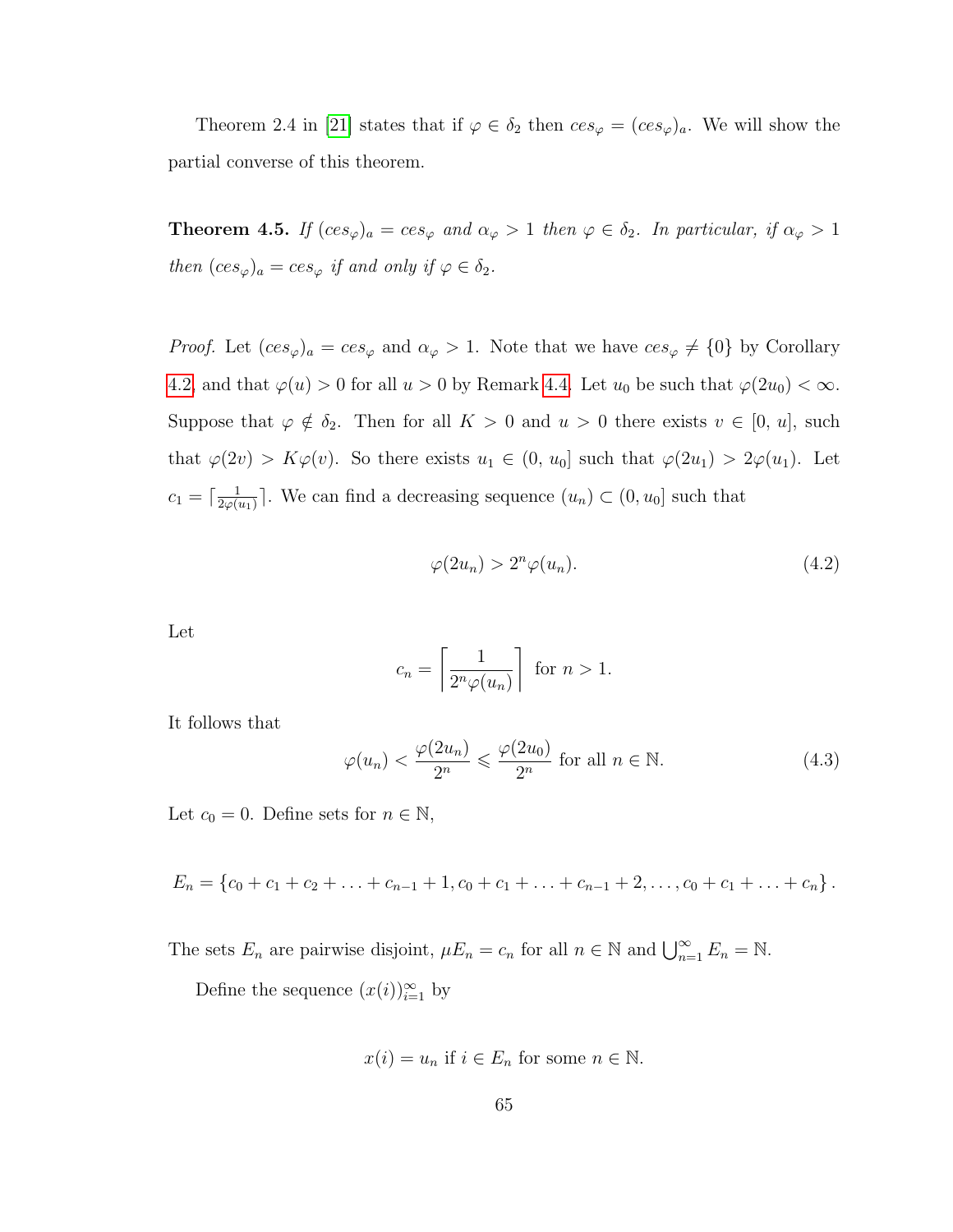We have that

$$
I_{\varphi}(x) = \sum_{i=1}^{\infty} \varphi(|x(i)|) = \sum_{n=1}^{\infty} \varphi(u_n)\mu E_n = \sum_{n=1}^{\infty} \varphi(u_n) \left[ \frac{1}{2^n \varphi(u_n)} \right]
$$
  

$$
\leqslant \sum_{n=1}^{\infty} \varphi(u_n) \left( \frac{1}{2^n \varphi(u_n)} + 1 \right) \leqslant \sum_{n=1}^{\infty} \left( \frac{1}{2^n} + \frac{\varphi(2u_0)}{2^n} \right)
$$
  

$$
= 1 + \varphi(2u_0) < \infty
$$

by inequality [\(4.3\)](#page-71-0). Hence  $x \in l_{\varphi}$ , so  $x \in ces_{\varphi}$  since  $\ell_{\varphi} \subset ces_{\varphi}$  by the condition  $\alpha_{\varphi} > 1.$ 

But, by inequality  $(4.2)$  and the fact that x is a decreasing sequence we have

$$
\sum_{n=n_2}^{\infty} \varphi\left(\frac{2}{n} \sum_{i=1}^n |x(i)|\right) \ge \sum_{n=n_2+1}^{\infty} \sum_{i \in E_n} \varphi(2u_n)
$$

$$
= \sum_{n=n_2+1}^{\infty} \varphi(2u_n) \mu E_n
$$

$$
> \sum_{n=n_2+1}^{\infty} 2^n \varphi(u_n) \left[\frac{1}{2^n \varphi(u_n)}\right] \ge \sum_{n=n_2+1}^{\infty} 1 = \infty
$$

for all  $n_2 \in \mathbb{N}$ , so  $x \notin (ces_{\varphi})_a$ . Hence we get a contradiction.

The equivalence stated in the second part of this theorem follows clearly from the first part and from Theorem 2.4 in [\[21\]](#page-95-0).  $\Box$ 

We would like to be able to replace condition  $\alpha_{\varphi} > 1$  in Theorem [4.5](#page-71-2) by  $ces_{\varphi} \neq \{0\}.$ It would be possible if we manage to show that the conditions  $\alpha_{\varphi} = 1$  and  $\beta_{\varphi} = \infty$ imply, either  $ces_{\varphi} = \{0\}$  or  $(ces_{\varphi})_a \neq ces_{\varphi}$ . Unfortunately these conditions do not imply  $ces_{\varphi} = \{0\}$ , which shows the following example.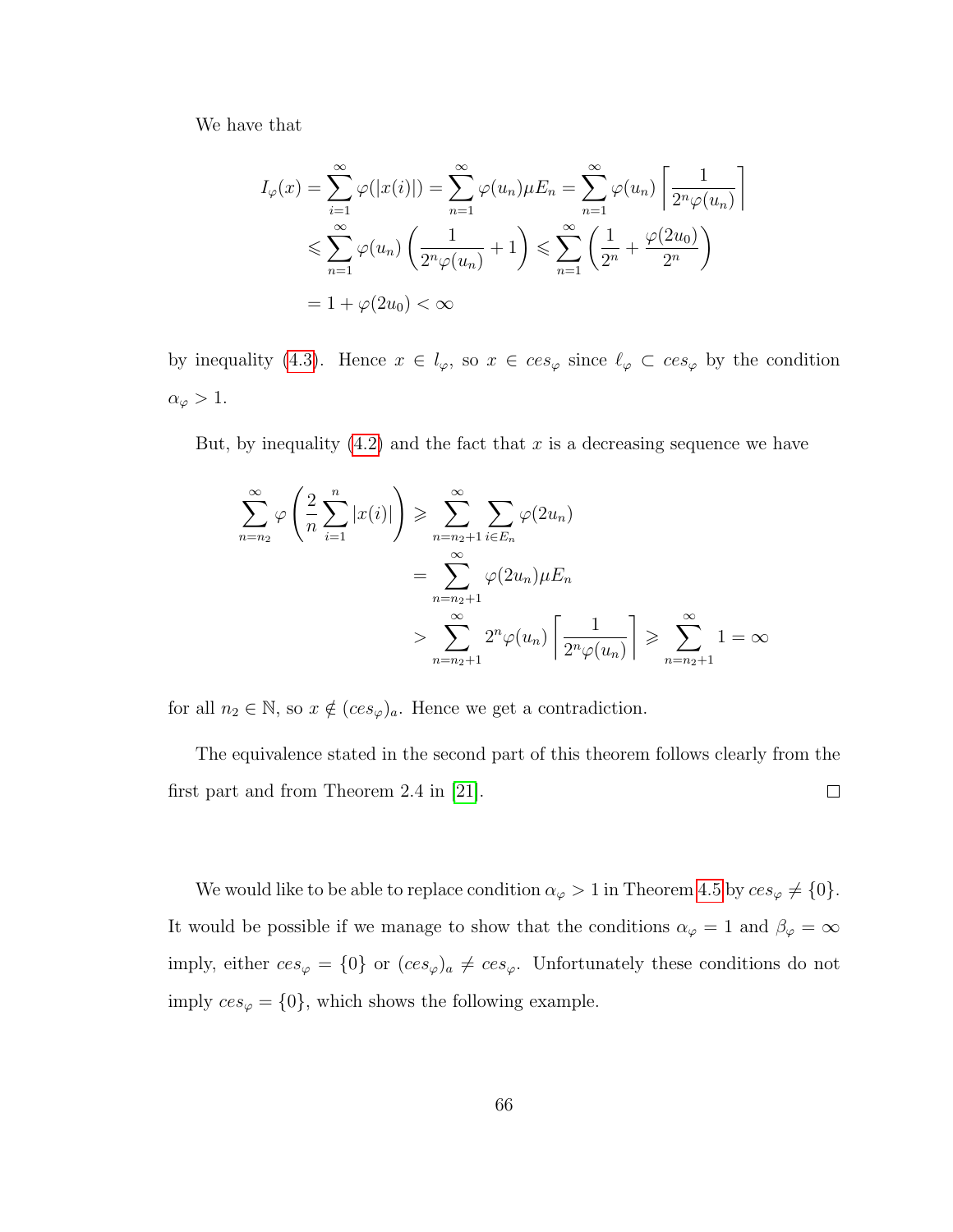<span id="page-73-0"></span>**Example 4.6.** Let

$$
p(t) = \begin{cases} 0 & \text{if } t = 0, \\ \frac{1}{n!} & \text{if } t \in \left[\frac{1}{(n+1)!}, \frac{1}{n!}\right) \text{ for } n \in \mathbb{N}, \\ t & \text{if } t \ge 1. \end{cases}
$$

The function  $\varphi(u) = \int_0^u p(t)dt$  is an N-function such that  $\varphi \notin \delta_2$  and  $\varphi^* \notin \delta_2$ , that is  $\beta_{\varphi} = \infty$  and  $\alpha_{\varphi} = 1$ . Indeed, let  $u_n = \frac{1}{n}$  $\frac{1}{n!}$  for all  $n \in \mathbb{N}$ . It is easy to see that  $u_n^2(1-(n-1)^{-1}) \leqslant \varphi(u_n) \leqslant u_n^2$ . We have that

$$
\frac{\varphi(2u_n)}{\varphi(u_n)} > \frac{\int_{1/n!}^{2/n!} p(t)dt}{\varphi(u_n)} \ge \frac{(n!(n-1)!)^{-1}}{(n!n!)^{-1}} = n
$$

and

$$
\frac{\varphi(2^{-1}u_n)}{\varphi(u_n)} \ge \frac{\varphi(u_n) - 2^{-1}\varphi(u_n) - (n!(n+1)!)^{-1}}{\varphi(u_n)}
$$
  
= 
$$
\frac{1}{2} - \frac{(n!(n+1)!)^{-1}}{(n!)^{-2}(1 - (n-1)^{-1})} \ge \frac{1}{2} - \frac{1}{n-2}
$$
 for  $n > 2$ .

So  $\varphi(2u_n) > n\varphi(u_n)$  for all  $n > 2$ , which gives  $\varphi \notin \delta_2$ . Similarly  $\varphi^* \notin \delta_2$ , since  $\varphi(2^{-1}u_n)/\varphi(u_n) \to 2^{-1}$  as  $n \to \infty$ . We also have, for all  $n \in \mathbb{N}$ ,

$$
\varphi\left(\frac{1}{n!}\right) = \sum_{k=n+1}^{\infty} \left(\frac{1}{(k-1)!} - \frac{1}{k!}\right) \frac{1}{(k-1)!}
$$

$$
= \sum_{k=n}^{\infty} \left(\frac{1}{k!}\right)^2 \left(1 - \frac{1}{k+1}\right) < \sum_{k=n}^{\infty} \left(\frac{1}{k!}\right)^2,
$$

and

$$
\sum_{m=n!}^{(n+1)!-1} \varphi\left(\frac{1}{m}\right) \leqslant \left((n+1)!-n!\right)\varphi\left(\frac{1}{n!}\right) = nn!\varphi\left(\frac{1}{n!}\right).
$$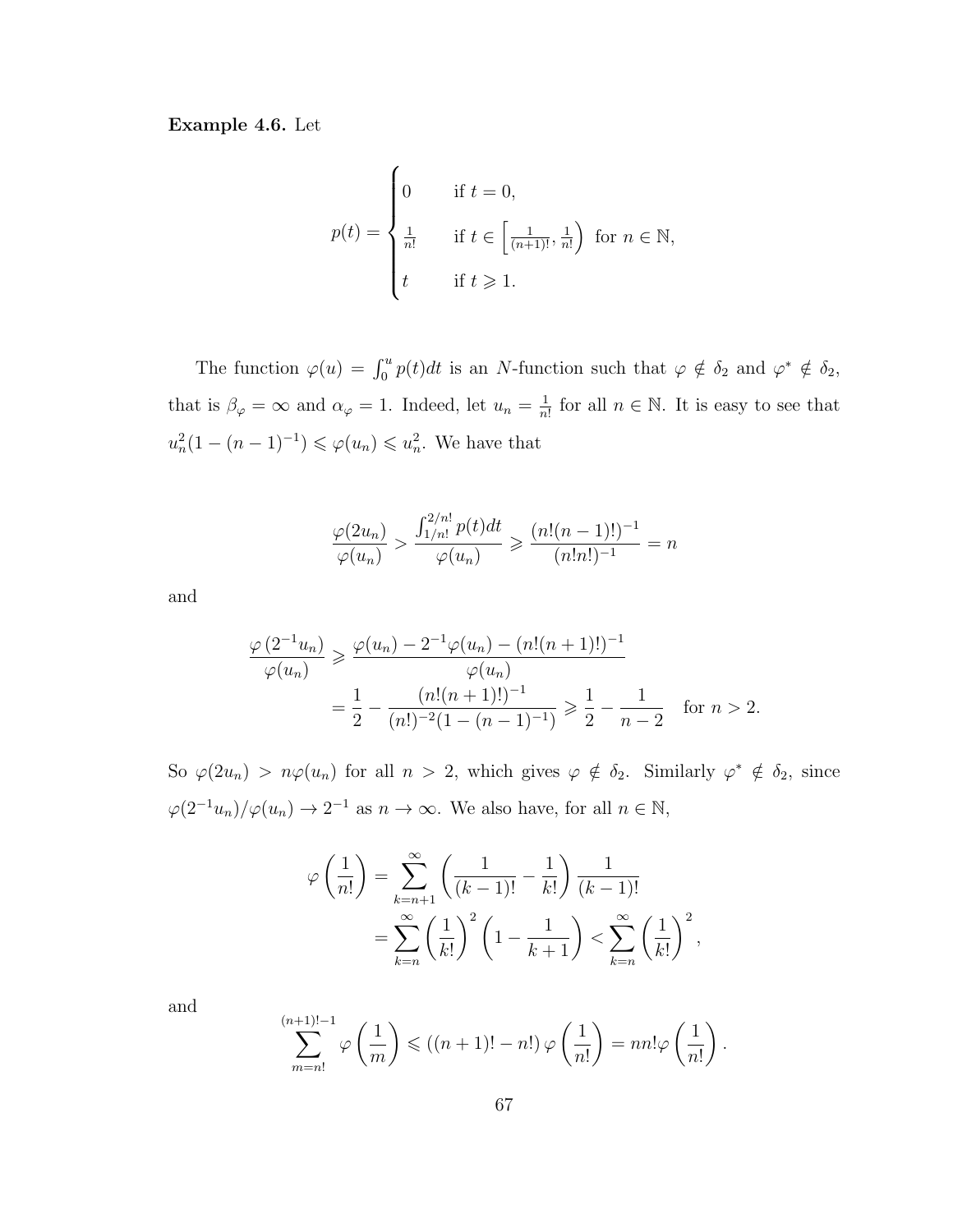Hence

$$
\sum_{n=1}^{\infty} \varphi\left(\frac{1}{n}\right) = \sum_{n=1}^{\infty} \sum_{m=n!}^{(n+1)!-1} \varphi\left(\frac{1}{m}\right) \leqslant \sum_{n=1}^{\infty} \sum_{k=n}^{\infty} \frac{nn!}{(k!)^2}
$$
  

$$
\leqslant e + \sum_{n=2}^{\infty} \frac{1}{(n-1)!} \left(1 + \frac{1}{(n+1)^2} + \frac{1}{(n+1)^2(n+2)^2} + \dots\right)
$$
  

$$
\leqslant e + \sum_{n=2}^{\infty} \frac{1}{(n-1)!} \sum_{k=1}^{\infty} \frac{1}{n^k} = e + \sum_{n=1}^{\infty} \frac{1}{n!n} < 2e < \infty,
$$

which means that  $ces_{\varphi} \neq \{0\}$  (note that also  $ces_{\varphi^*} \neq \{0\}$ ).

## **4.3 The comparison theorem for the Ces`aro-Orlicz sequence spaces**

We start this section with a basic observation.

**Proposition 4.7.** Let  $\varphi_1$  and  $\varphi_2$  be Orlicz functions. If there exist b,  $t_0 > 0$  such *that*  $\varphi_2(t_0) > 0$  *and*  $\varphi_2(t) \leq \varphi_1(bt)$  *for all*  $t \in [0, t_0]$  *then*  $ces_{\varphi_1} \subset ces_{\varphi_2}$ *.* 

*Proof.* We may assume that  $b \ge 1$ , and substituting  $u = bt$  we get that

<span id="page-74-0"></span>
$$
\varphi_2(b^{-1}u) \leq \varphi_1(u) \quad \text{for all } u \in [0, bt_0]. \tag{4.4}
$$

Let  $x \in ces_{\varphi_1}$ , i.e. there exists  $\lambda > 0$ , such that  $I_{ces_{\varphi_1}}(\lambda x) < \infty$ . The set  $A_x =$  $\{n \in \mathbb{N} : \frac{\lambda}{n}\}$  $\frac{\lambda}{n} \sum_{i=1}^{n} |x(i)| > bt_0$  is finite, because otherwise we would get

$$
I_{ces_{\varphi_1}}(\lambda x) \geqslant \sum_{n \in A_x} \varphi_1\left(\frac{\lambda}{n} \sum_{i=1}^n |x(i)|\right) > \sum_{n \in A_x} \varphi_1\left(bt_0\right) > \sum_{n \in A_x} \varphi_2(t_0) = \infty
$$

by the inequality [\(4.4\)](#page-74-0). Taking  $\tilde{\lambda} = \frac{c}{b}$  $\frac{c}{b}$  for c small enough, we get that  $I_{ces_{\varphi_2}}(\tilde{\lambda}x) \leq$  $I_{ces_{\varphi_1}}(cx) \leqslant I_{ces_{\varphi_1}}(\lambda x) < \infty$ , and so  $x \in ces_{\varphi_2}$ .  $\Box$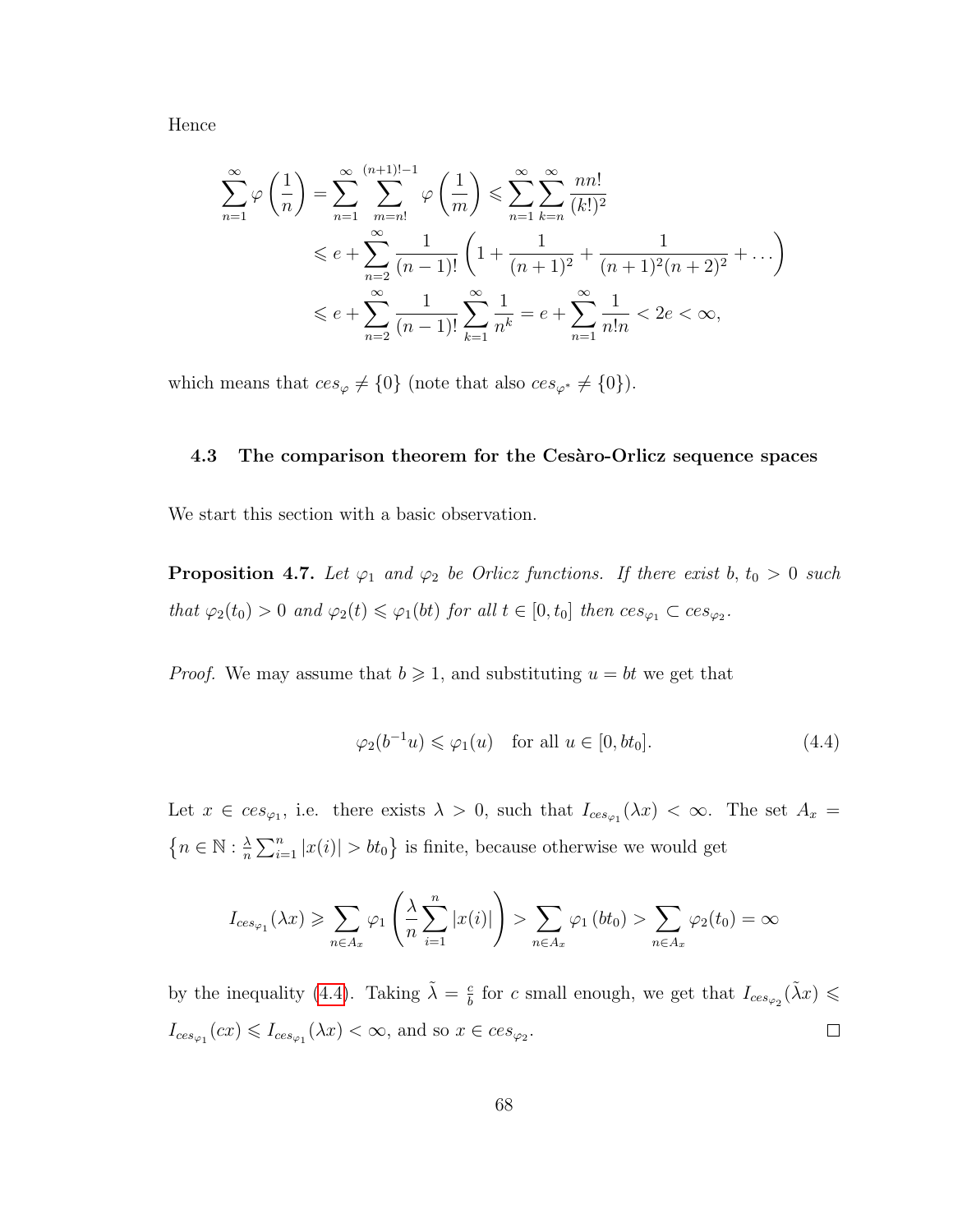<span id="page-75-2"></span>**Corollary 4.8.** *If functions*  $\varphi_1$  *and*  $\varphi_2$  *are equivalent then*  $ces_{\varphi_1} = ces_{\varphi_2}$  *as sets and the norms of these spaces are equivalent.*

*Proof.* It follows from Proposition [4.12](#page-81-0) and the fact that  $ces_{\varphi}$  is a Köthe sequence (function) space with the Fatou property for any Orlicz function  $\varphi$  (see [\[8,](#page-94-0) Theorem  $\Box$ 1.8] and [\[39\]](#page-97-0)).

We use a similar approach as in the proof of Theorem [4.5](#page-71-2) to show the following comparison theorem.

<span id="page-75-3"></span>**Theorem 4.9.** Let  $\varphi_1$  and  $\varphi_2$  be Orlicz functions such that  $\varphi_1(u) > 0$ ,  $\varphi_2(u) > 0$  for all  $u > 0$  and  $\alpha_{\varphi_1} > 1$ . If  $ces_{\varphi_1} \subset ces_{\varphi_2}$  then there exist  $b > 0$  and  $t_0 > 0$  such that  $\varphi_2(t) \leq \varphi_1(bt)$  *for all*  $t$  *with*  $0 < t \leq t_0$ *.* 

*Proof.* By convexity of  $\varphi_2$ , the condition stated in the hypothesis is equivalent to the following one: there exist  $a, b, u_0 > 0$  such that

<span id="page-75-0"></span>
$$
\varphi_2(u) \leqslant a\varphi_1(bu) \quad \text{for all } u \in (0, u_0]. \tag{4.5}
$$

Assume that  $ces_{\varphi_1} \subset ces_{\varphi_2}$ . Suppose that condition [\(4.5\)](#page-75-0) is not satisfied. Let  $u_0 > 0$ be such that  $\varphi_2(u_0) < \infty$ . We can find decreasing sequence  $(u_n)_{n=1}^{\infty} \subset (0, u_0]$  such that  $\varphi_2(u_1) > 2\varphi_1(2u_1)$  and

<span id="page-75-1"></span>
$$
\varphi_2(u_n) > (c_1 + c_2 + \ldots + c_{n-1})2^n \varphi_1((c_1 + c_2 + \ldots + c_{n-1})2^n u_n), \qquad (4.6)
$$

where  $c_1 = \left[\frac{1}{2\omega_1 t_1^2}\right]$  $2\varphi_1(2u_1)$  $\Big]$ , and  $c_n =$  $\begin{bmatrix} 1 \end{bmatrix}$  $(c_1 + \ldots + c_{n-1})2^n \varphi_1((c_1 + \ldots + c_{n-1})2^n u_n)$ 1 for  $n > 1.$  (4.7)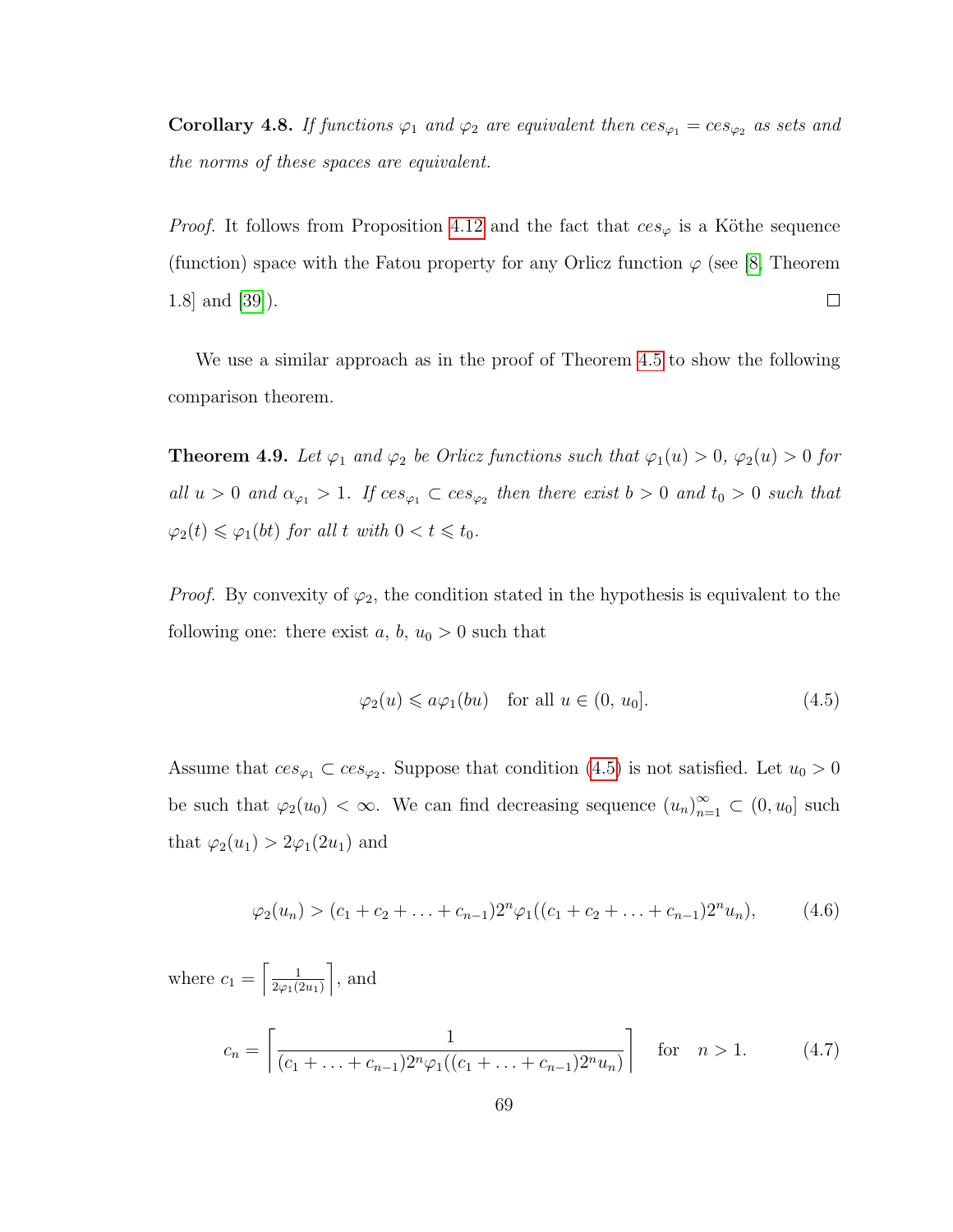We have  $1 \leq c_n < \infty$  for all  $n \in \mathbb{N}$  by [\(4.6\)](#page-75-1) and since  $\varphi_1(u) > 0$  for all  $u > 0$ . Denote  $d_1 = 1$  and  $d_n = \sum_{i=1}^{n-1} c_i$  for  $n > 1$ . Note that the sequence  $(d_j)_{j=1}^{\infty}$  is strictly increasing. Define the sets  $E_1 = \{1, 2, ..., c_1\}$  and  $E_n = \{d_n + 1, d_n + 2, ..., d_{n+1}\}$  for  $n > 1$ . The sets  $E_n$  are pairwise disjoint,  $\mu E_n = c_n$  for all  $n \in \mathbb{N}$  and  $\bigcup_{n=1}^{\infty} E_n = \mathbb{N}$ . Define the sequence  $(x(i))_{i=1}^{\infty}$  by

$$
x(i) = d_n 2^n u_n
$$
 if  $i \in E_n$  for some  $n \in \mathbb{N}$ .

We have that

$$
I_{\varphi_1}(x) = \sum_{n=1}^{\infty} \varphi_1(d_n 2^n u_n) \mu E_n \le \sum_{n=1}^{\infty} \varphi_1(d_n 2^n u_n) \left( \frac{1}{d_n 2^n \varphi_1(d_n 2^n u_n)} + 1 \right)
$$
  

$$
\le \sum_{n=1}^{\infty} \left( 2^{-n} + 2^{-n} \varphi_2(u_0) \right) = 1 + \varphi_2(u_0) < \infty,
$$

by inequality [\(4.6\)](#page-75-1). Hence  $x \in l_{\varphi_1}$ , so  $x \in ces_{\varphi_1}$  since  $\ell_{\varphi_1} \subset ces_{\varphi_1}$  by the assumption  $\alpha_{\varphi_1} > 1.$ 

Let now  $\lambda > 0$ . Since for  $n \in E_j$  we have

$$
\frac{n-d_j}{n}d_j = \left(1 - \frac{d_j}{n}\right)d_j \geqslant \left(1 - \frac{d_j}{d_j + 1}\right)d_j = \frac{d_j}{d_j + 1} \to 1 \quad \text{as } j \to \infty.
$$

The latter and inequality [\(4.6\)](#page-75-1) imply that

$$
I_{ces_{\varphi_2}}(\lambda x) = \sum_{j=1}^{\infty} \sum_{n \in E_j} \varphi_2 \left( \frac{\lambda}{n} \sum_{i=1}^n |x(i)| \right) \ge \sum_{j=1}^{\infty} \sum_{n \in E_j} \varphi_2 \left( \frac{\lambda}{n} \sum_{i=d_j+1}^n d_j 2^j u_j \right)
$$
  

$$
= \sum_{j=1}^{\infty} \sum_{n \in E_j} \varphi_2 \left( \lambda \frac{n - d_j}{n} d_j 2^j u_j \right) \ge \sum_{j=j_0}^{\infty} \varphi_2 \left( \lambda \frac{1}{2} 2^j u_j \right) \mu E_j
$$
  

$$
\ge \sum_{j=j_1}^{\infty} \varphi_2(u_j) \mu E_j > \sum_{j=j_1}^{\infty} d_j 2^j \varphi_1 (d_j 2^j u_j) \mu E_j = \sum_{j=j_1}^{\infty} 1 = \infty
$$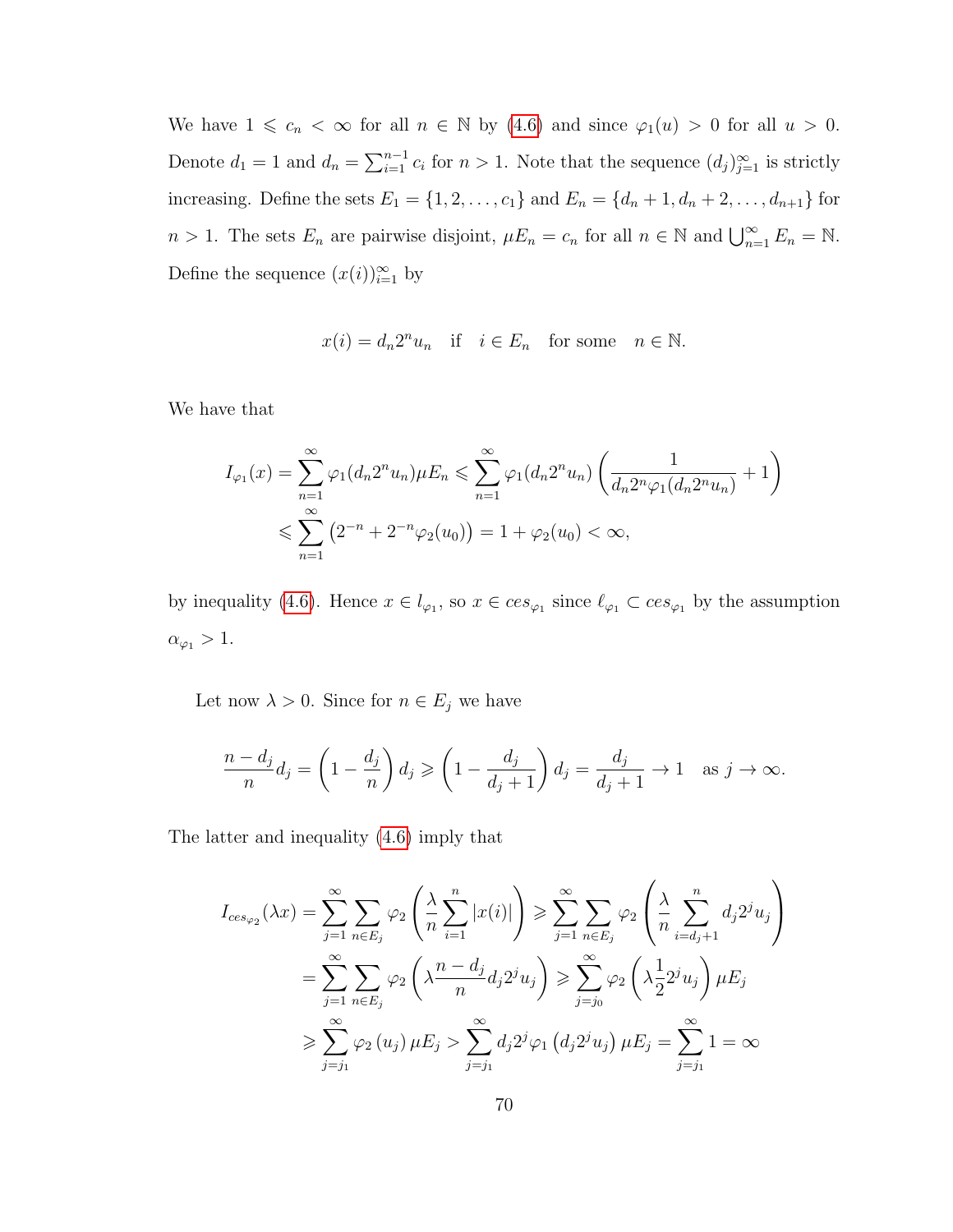for sufficiently large indices  $j_1 \geq j_0 \geq 1$ . Since  $\lambda$  was arbitrary, we get  $x \notin ces_{\varphi_2}$ , and this gives a contradiction.  $\Box$ 

**Corollary 4.10.** *Let*  $\varphi_1$  *and*  $\varphi_2$  *be Orlicz functions such that*  $\varphi_1(u) > 0$ *,*  $\varphi_2(u) > 0$ *for all*  $u > 0$ *, and*  $\alpha_{\varphi_1} > 1$ *. The following conditions are equivalent.* 

- (i)  $ces_{\varphi_1} \subset ces_{\varphi_2}$ .
- (ii) *There exist*  $b, t_0 > 0$  *such that*  $\varphi_2(t) \leq \varphi_1(bt)$  *for all*  $t \in [0, t_0]$ *.*
- (iii) *There exists*  $C > 0$  *such that*  $||x||_{ces_{\varphi_2}} \leq C||x||_{ces_{\varphi_1}}$  *for all*  $x \in ces_{\varphi_1}$ *.*

*Proof.* It follows from Lemma [4.12,](#page-81-0) Corollary [4.8](#page-75-2) and Theorem [4.9.](#page-75-3)  $\Box$ 

## **4.4** Order isometric copy of  $\ell_{\infty}$  in Cesàro-Orlicz sequence spaces

In this section we provide some sufficient conditions under which the space  $ces_{\varphi}$ contains an order isometric copy of  $\ell_{\infty}$ . Recall that if  $\varphi \in \delta_2$  then  $ces_{\varphi}$  is order continuous [\[21,](#page-95-0) Theorem 2.4], and thus in view of [\[39,](#page-97-0) Theorem 4, p. 295],  $ces_{\varphi}$  does not contain any isomorphic copy of  $\ell_{\infty}$ . On the other hand, if  $\varphi \notin \delta_2$  and  $\alpha(\varphi) > 1$ then  $ces_{\varphi}$  is not order continuous (Theorem [4.5\)](#page-71-2) and again by [\[39,](#page-97-0) Theorem 4, p. 295],  $ces_{\varphi}$  contains an order isomorphic copy of  $\ell_{\infty}$ . It is also well known that the Orlicz sequence space  $\ell_{\varphi}$  under the Luxemburg norm has an order isometric copy of  $\ell_{\infty}$  if and only if  $\varphi \notin \delta_2$  [\[36\]](#page-96-0). It is expected that the similar result remains true in the case of  $ces_{\varphi}$  spaces. We prove here the desired result for quite large family of Orlicz functions, namely for  $\varphi \notin \delta_2$  and such that the Orlicz class is closed under the operation G, in particular for such  $\varphi$  that  $\varphi^{1/p}$  is strongly equivalent to a convex function for some  $p > 1$ .

We start with the main result in this section.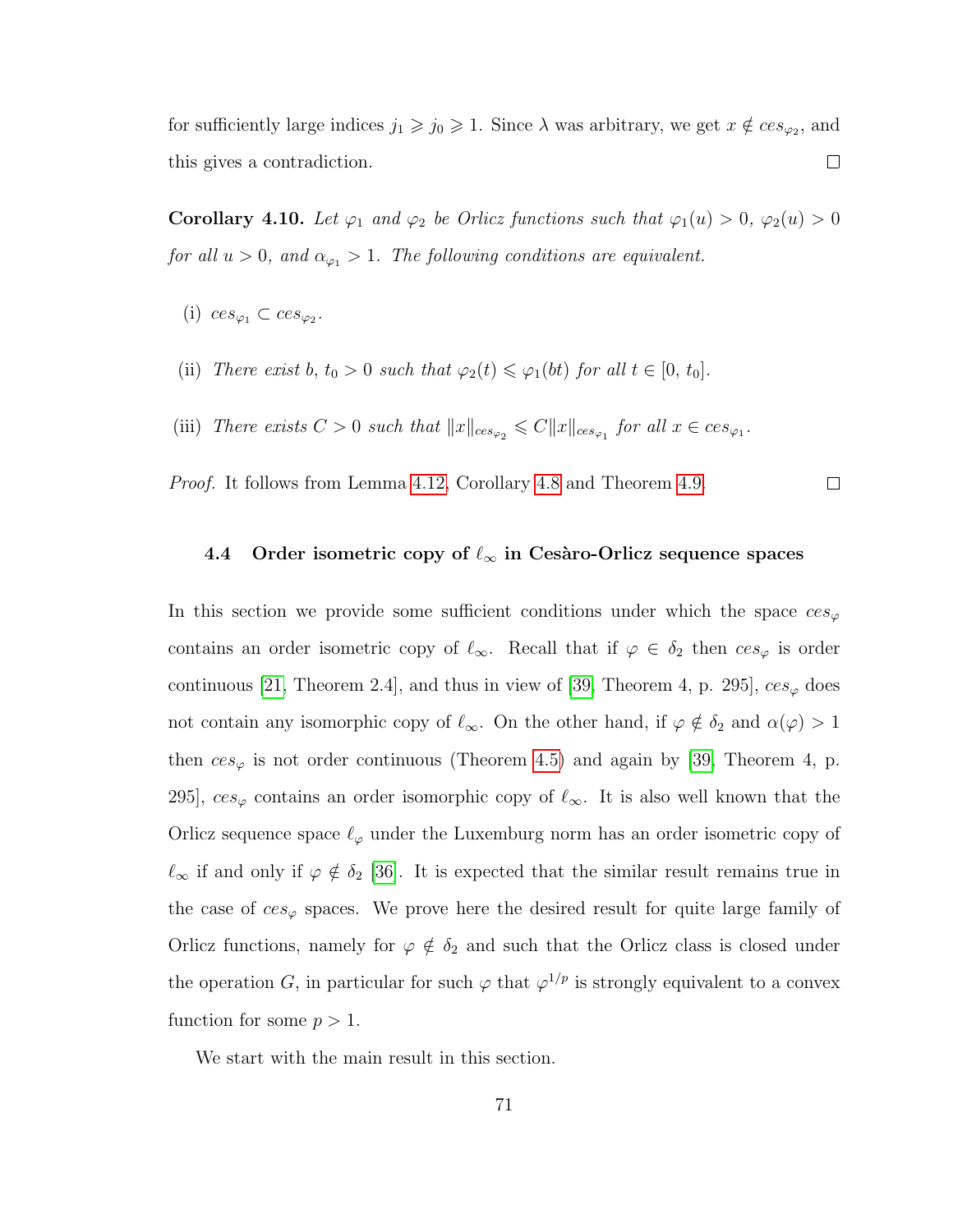<span id="page-78-1"></span>**Theorem 4.11.** *If*  $\varphi \notin \delta_2$  *and the Orlicz class*  $\{x : I_{\varphi}(x) < \infty\}$  *is closed under the averaging operator* G, then  $ces_{\varphi}$  *contains an order isometric copy of*  $\ell_{\infty}$ *.* 

*Proof.* We will consider two cases. First we assume that  $\varphi(u) > 0$  for all  $u > 0$ . Let  $b = \sup\{u \ge 0 : \varphi(u) < \infty\}$ . It is well known that  $\varphi \in \delta_2$  if and only if there exist  $L > 1$  and  $K, u_0 > 0$  such that  $\varphi(u_0) > 0$ , and  $\varphi(Lu) \leq K\varphi(u)$  for all  $u \in [0, u_0]$  (see [\[16\]](#page-95-1) p. 9) Assuming that  $\varphi \notin \delta_2$ , for all  $L > 1$  there exists a decreasing sequence  $(u_n)_{n=1}^{\infty} \subset (0, L^{-1}b)$ , depending on L, such that  $\varphi(Lu_n) > K_n\varphi(u_n)$  where the sequence  $(K_n)_{n=1}^{\infty}$  can be chosen to have a property that  $\sum_{n=1}^{\infty} K_n^{-1} < \infty$ . Clearly  $0 < \varphi(Lu_n) < \infty$  for every  $n \in \mathbb{N}$ . Hence

<span id="page-78-0"></span>
$$
\sum_{n=1}^{\infty} \frac{\varphi(u_n)}{\varphi(Lu_n)} < \sum_{n=1}^{\infty} \frac{1}{K_n} < \infty. \tag{4.8}
$$

Note that the above gives  $u_n \to 0$  as  $n \to \infty$ . Indeed, otherwise we would be able to find a subsequence  $(u_{n_k})_{k=1}^{\infty}$  such that for all  $k \in \mathbb{N}$  and for some  $\epsilon > 0$ ,  $\varphi(u_{n_k}) \geq \epsilon$ . Then for all  $k \in \mathbb{N}$ ,

$$
\frac{\varphi(u_{n_k})}{\varphi(Lu_{n_k})} \geqslant \frac{\epsilon}{\varphi(Lu_{n_1})} > 0,
$$

which would contradict  $(4.8)$ .

Let  $(\epsilon_m)_{m=1}^{\infty}$  be any positive, decreasing sequence converging to zero. For any  $m \in \mathbb{N}$  let  $(K_n^{(m)})_{n=1}^{\infty}$  be a sequence of positive real numbers such that

$$
\sum_{n=1}^{\infty} \frac{1}{K_n^{(m)}} \leqslant \frac{1}{2^{m+1}}.
$$

Now by the first part, for any  $m \in \mathbb{N}$  we can find a decreasing sequence  $(u_n^{(m)})_{n=1}^{\infty} \subset$  $(0, (1 + \epsilon_m)^{-1}b)$  such that  $u_n^{(m)} \to 0$  as  $n \to \infty$ , and

$$
\varphi((1+\epsilon_m)u_n^{(m)}) > K_n^{(m)}\varphi(u_n^{(m)})
$$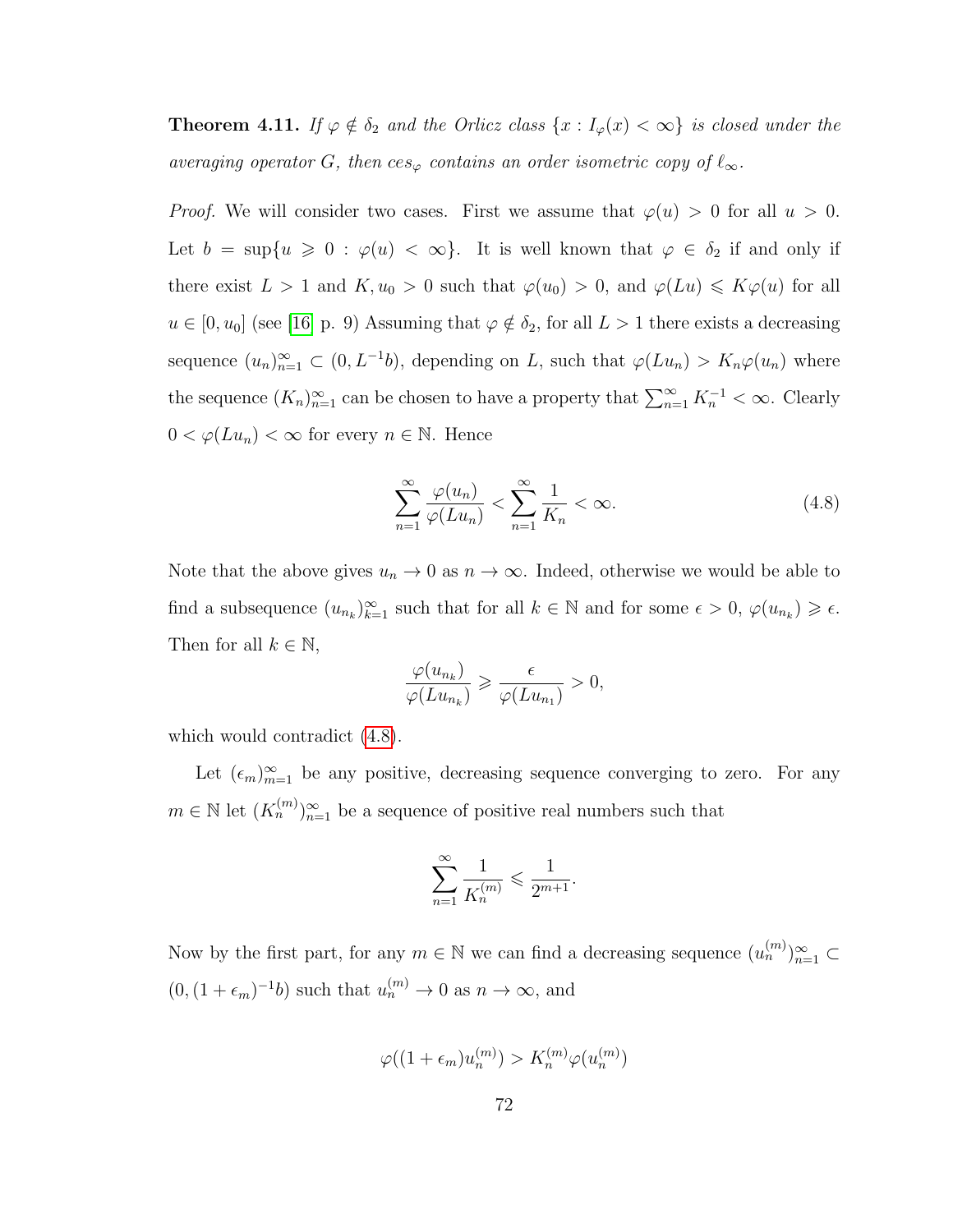for all  $m \in \mathbb{N}$ . Thus for all  $m \in \mathbb{N}$ ,

$$
\sum_{n=1}^{\infty} \frac{\varphi(u_n^{(m)})}{\varphi((1+\epsilon_m)u_n^{(m)})} < \sum_{n=1}^{\infty} \frac{1}{K_n^{(m)}} \leqslant \frac{1}{2^{m+1}}.
$$

In view of  $u_n^{(m)} \to 0$  as  $n \to \infty$ , we can find a subsequence  $(n_k) \subset \mathbb{N}$  such that  $u_{n_1}^{(1)} > u_{n_2}^{(2)} > u_{n_3}^{(3)} > \ldots$  Hence without loss of generality we can assume that for  $m > 1, u_m^{(m)} < u_{m-1}^{(m-1)}$ . Let

$$
c_n = \left\lceil \frac{1}{\varphi\left((1+\epsilon_n)u_n^{(n)}\right)} \right\rceil
$$

for  $n \in \mathbb{N}$ . Note that  $1 \leqslant c_n < \infty$  for all  $n \in \mathbb{N}$ . Define  $x(i) = u_n^{(n)}$  whenever  $i \in [c_1 + c_2 + \ldots + c_{n-1} + 1, \ldots, c_1 + c_2 + \ldots + c_n]$ . It is clear that the sequence x is decreasing. We have

$$
I_{\varphi}(x) = \sum_{i=1}^{\infty} \varphi(|x(i)|) = \sum_{n=1}^{\infty} c_n \varphi(u_n^{(n)}) = \sum_{n=1}^{\infty} \left[ \frac{1}{\varphi((1+\epsilon_n)u_n^{(n)})} \right] \varphi(u_n^{(n)})
$$
  

$$
\leqslant \sum_{n=1}^{\infty} \frac{\varphi(u_n^{(n)})}{\varphi((1+\epsilon_n)u_n^{(n)})} + \varphi(u_n^{(n)}) \leqslant 2 \sum_{n=1}^{\infty} \frac{\varphi(u_n^{(n)})}{\varphi((1+\epsilon_n)u_n^{(n)})} \leqslant 2 \sum_{n=1}^{\infty} \frac{1}{2^{n+1}} < \infty.
$$

<span id="page-79-0"></span>By the assumption we get  $I_{ces_{\varphi}}(x) < \infty$ . For any  $\epsilon > 0$  and  $M \in \mathbb{N}$  we obtain that

$$
\sum_{i=M}^{\infty} \varphi((1+\epsilon)|x(i)|) \geqslant \sum_{n=M'}^{\infty} c_n \varphi((1+\epsilon)u_n^{(n)})
$$
\n
$$
\geqslant \sum_{n=M'}^{\infty} \frac{\varphi((1+\epsilon)u_n^{(n)})}{\varphi((1+\epsilon_n)u_n^{(n)})} \geqslant \sum_{n=M''}^{\infty} 1 = \infty
$$
\n(4.9)

for some  $M'' \geq M' \geq M$ . Denoting by  $x|_{\{N,N+1,\ldots\}}$  the sequence which is equal to x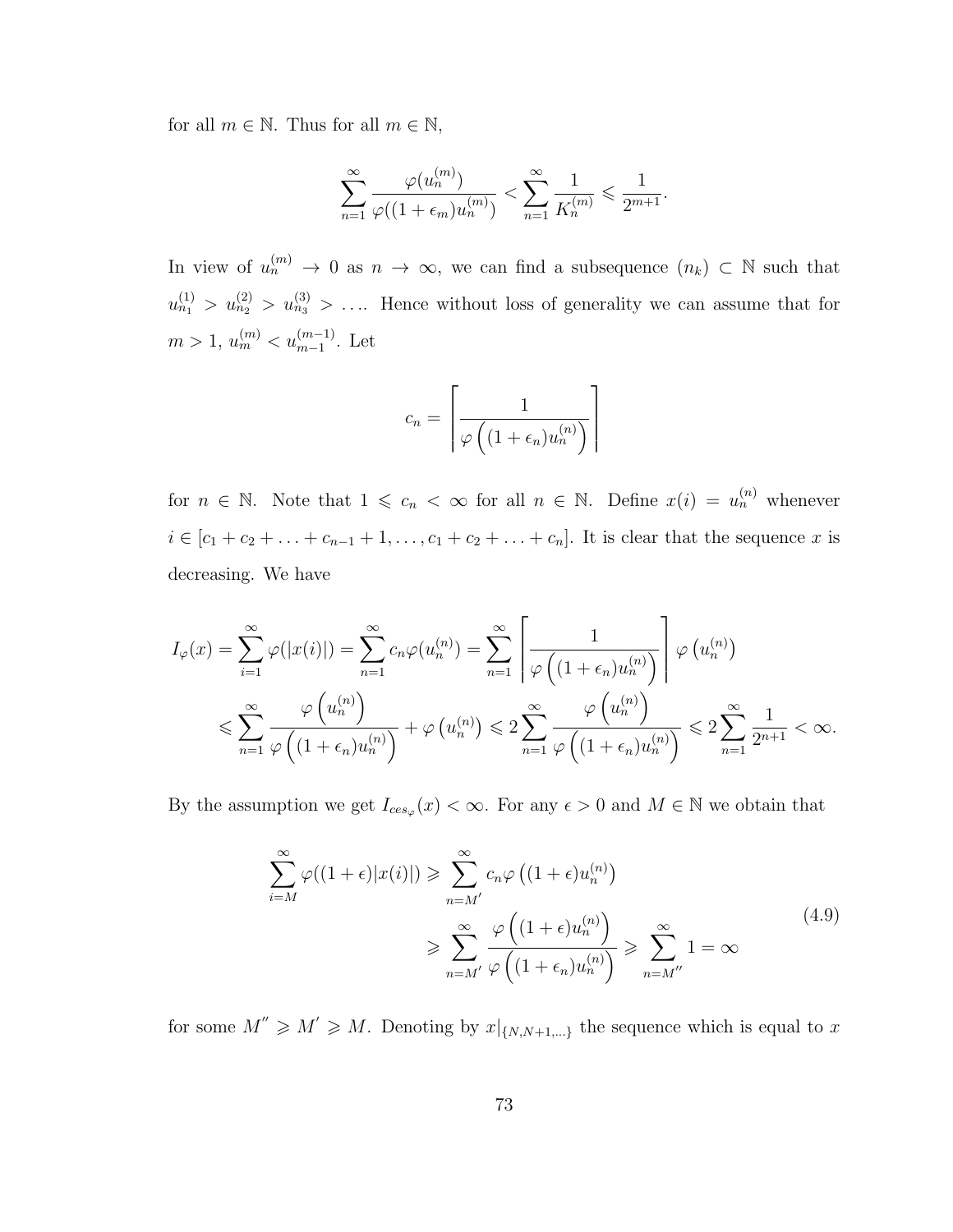on  $\{N, N+1, \ldots\}$  and 0 otherwise, we see that for N large enough

$$
I_{ces_{\varphi}}(x|_{\{N,N+1,\ldots\}}) = \sum_{n=N}^{\infty} \varphi\left(\frac{1}{n}\sum_{i=N}^{n}|x(i)|\right) \leq \sum_{n=N}^{\infty} \varphi\left(\frac{1}{n}\sum_{i=1}^{n}|x(i)|\right) \leq 1,
$$

since  $I_{ces_{\varphi}}(x) < \infty$ . Let  $y = x|_{\{N, N+1, ...\}}$ . Since x is decreasing, for any  $\epsilon > 0$ ,

<span id="page-80-0"></span>
$$
(1+\epsilon)\frac{1}{n}\sum_{i=N}^{n}|x(i)| \geq (1+\epsilon)\left(\frac{n-N}{n}\right)|x(n)|
$$
  
=  $(1+\epsilon)\left(1-\frac{N}{n}\right)|x(n)| \geq (1+\frac{\epsilon}{2})|x(n)|$  (4.10)

for *n* large enough. Now, by [\(4.9\)](#page-79-0) and [\(4.10\)](#page-80-0), for any  $\epsilon > 0$  and N' large enough

$$
I_{ces_{\varphi}}((1+\epsilon))y) \geqslant \sum_{n=N}^{\infty} \varphi\left(\frac{1+\epsilon}{n}\sum_{i=N}^{n}|x(i)|\right) \geqslant \sum_{n=N'}^{\infty} \varphi\left(\left(1+\frac{\epsilon}{2}\right)|x(n)|\right) = \infty.
$$

We have constructed an element  $y \in ces_{\varphi}$  such that  $I_{ces_{\varphi}}(y) \leq 1$  and for every  $\epsilon > 0$ ,  $I_{ces_{\varphi}}((1+\epsilon)y) = \infty$ . We observe that the subspace  $(ces_{\varphi})_a$  of all order continuous elements in  $ces_{\varphi}$  and the closure of the set of sequences with finite number of non-zero coordinates coincide (Theorem 2.3 in [\[21\]](#page-95-0)). Now it is not difficult to see that the distance of y to  $(ces_{\varphi})_a$  is 1, since the above calculations hold true for arbitrary large N. By applying Theorem 2 from [\[31\]](#page-96-1) we conclude that  $ces_{\varphi}$  contains an order linearly isometric copy of  $\ell_{\infty}$ .

Now assume there exists  $a > 0$  such that  $\varphi(u) = 0$  for  $u \in [0, a]$  and  $\varphi(u) > 0$ for  $u > a$ . Taking  $x = (a, a, a, \ldots)$ , it is easy to see that  $I_{ces_{\varphi}}(x) = 0$ . Moreover  $I_{ces_{\varphi}}((1+\epsilon)(x-s)) = \infty$  for all  $\epsilon > 0$  and all sequences  $s \in \ell^0$  with finite support. Indeed, taking  $n_0 = \max\{i \in \mathbb{N} : s(i) \neq 0\}$  and denoting  $y = (1 + \epsilon)(x - s)$  we see that

$$
Gy(n) \ge \frac{n - n_0}{n} (1 + \epsilon)a = \left(1 - \frac{n_0}{n}\right) (1 + \epsilon)a \ge \left(1 + \frac{\epsilon}{2}\right)a,
$$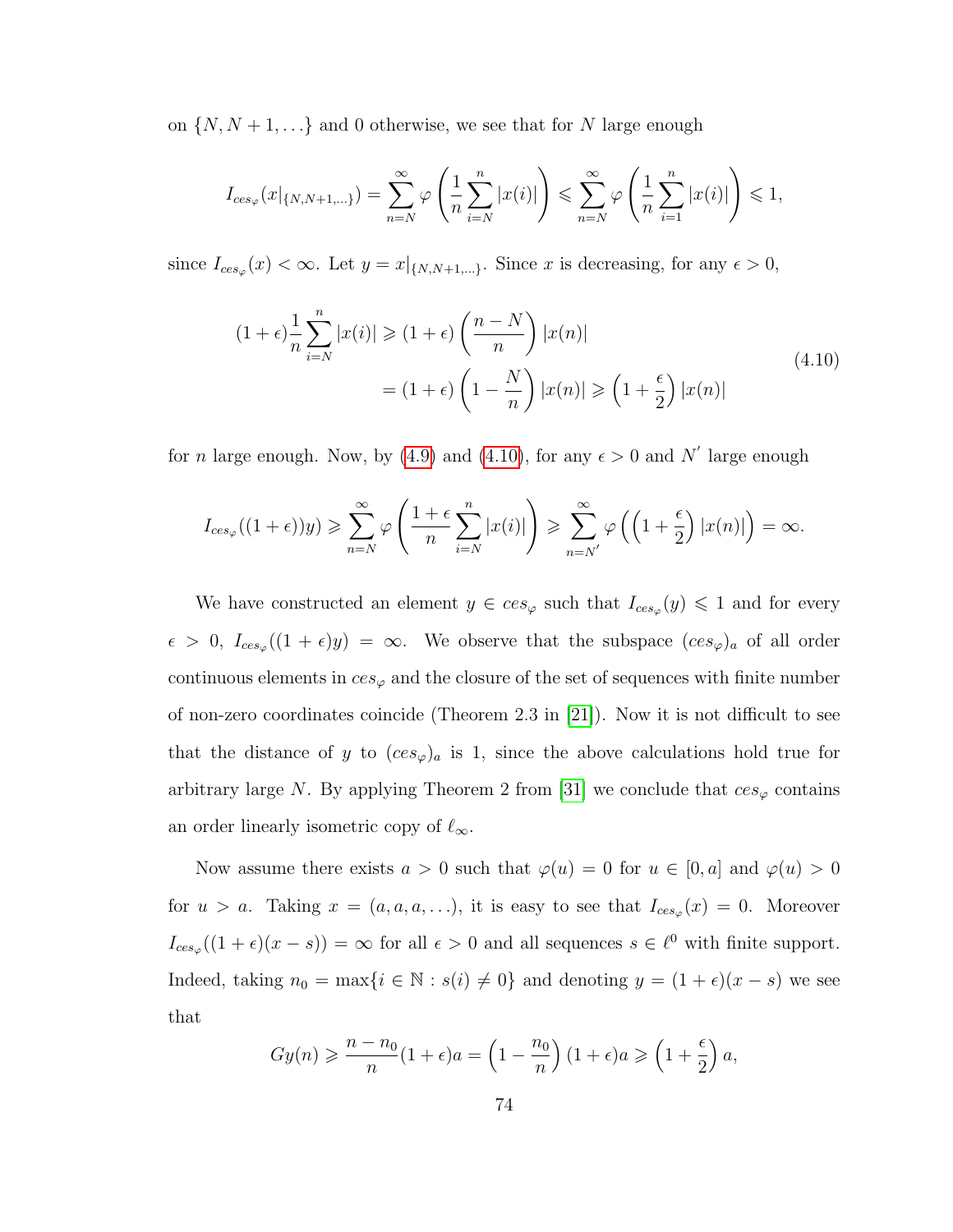for *n* large enough. Thus for some  $N \in \mathbb{N}$ ,

$$
I_{ces_{\varphi}}(y) \ge \sum_{n=N}^{\infty} \varphi(Gy(n)) \ge \sum_{n=N}^{\infty} \varphi\left(\left(1 + \frac{\epsilon}{2}\right)a\right) = \infty.
$$

It follows that  $||x - s||_{ces_{\varphi}} = 1$  and so the distance of x to  $(ces_{\varphi})_a$  is 1. We finish the proof analogously as before by applying Theorem 2 from [\[31\]](#page-96-1).  $\Box$ 

Recall that the classical Hardy inequality for  $p > 1$  reads [\[43\]](#page-97-1)

$$
\sum_{n=1}^{\infty} \left( \frac{1}{n} \sum_{i=1}^{n} |x(i)| \right)^p \leqslant \left( \frac{p}{p-1} \right)^p \sum_{n=1}^{\infty} |x(n)|^p \quad \text{for all } x \in \ell^0.
$$

The following proposition shows the connections between the sufficient condition under which  $ces_{\varphi}$  has an order isometric copy of  $\ell_{\infty}$  and some other conditions which are easier to check.

<span id="page-81-0"></span>**Proposition 4.12.** *Let*  $\varphi$  *be an Orlicz function. Consider the following conditions.* 

(i) *There exist*  $p > 1$ *, a convex function*  $\gamma$  *and constants*  $A, B, u_0 > 0$  *such that*  $\varphi(u_0) > 0$  *and for*  $0 < u \leq u_0$ ,

$$
A\gamma(u) \leqslant \varphi(u)^{1/p} \leqslant B\gamma(u).
$$

(ii) *There exist constants*  $C, u_0 > 0$  *such that*  $\varphi(u_0) > 0$  *and* 

$$
\sum_{n=1}^{\infty} \varphi\left(\frac{1}{n} \sum_{i=1}^{n} |x(i)|\right) \leq C \sum_{n=1}^{\infty} \varphi(|x(n)|)
$$

*for all*  $x \in \ell^0$  *with*  $||x||_{\infty} = \sup_n |x(n)| \leq u_0$ *.* 

(iii) *The Orlicz class*  $\{x : I_{\varphi}(x) < \infty\}$  *is closed under the averaging operator* G.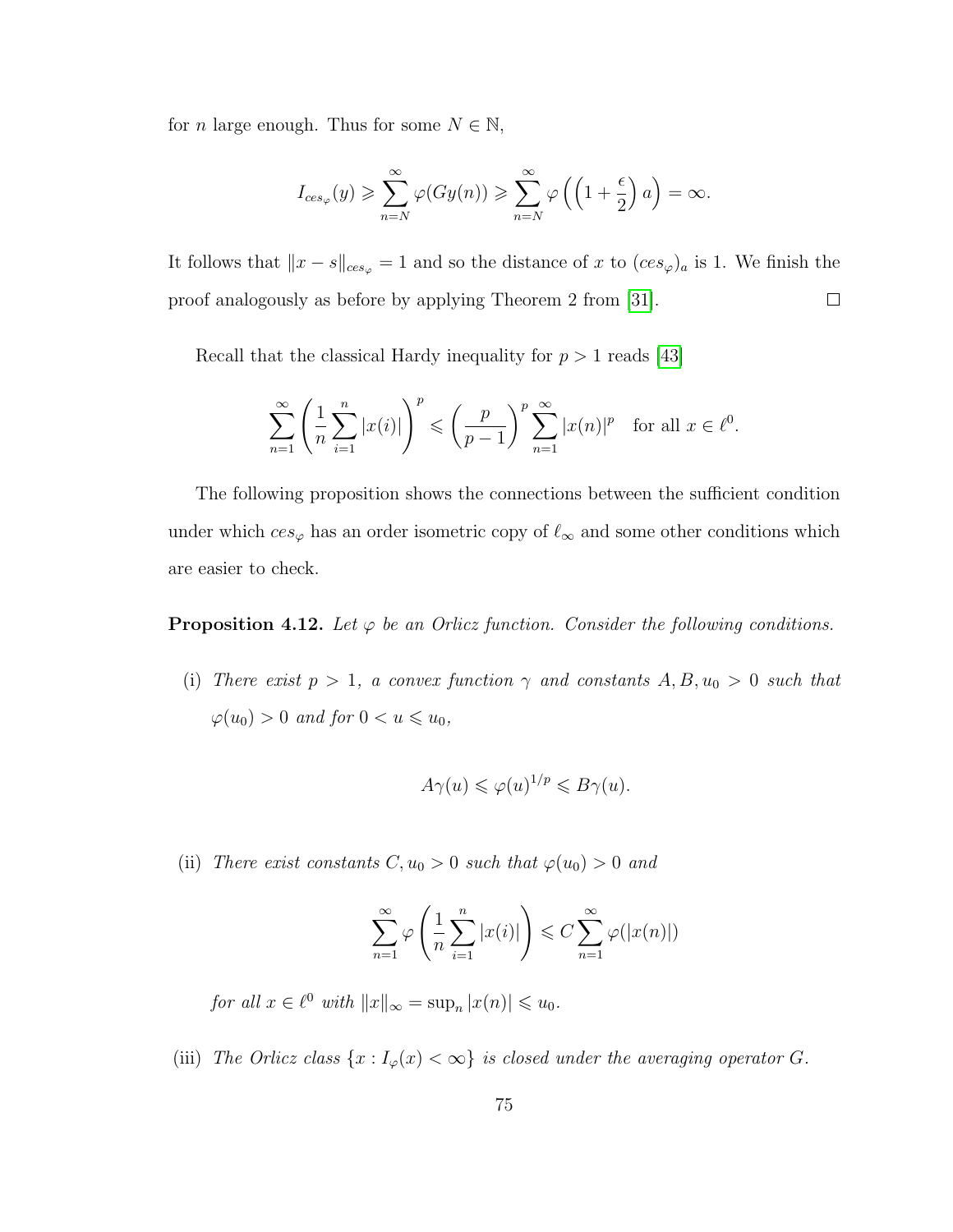- (iv)  $\alpha_{\varphi} > 1$ .
- (v) *There exists*  $n_0 \in \mathbb{N}$  *such that*  $\sum_{n=n_0}^{\infty} \varphi\left(\frac{1}{n}\right)$  $\frac{1}{n}$ ) <  $\infty$ .

*We have the implications* (i)  $\implies$  (ii)  $\implies$  (iii)  $\implies$  (iv)  $\implies$  (v).

*Proof.* If  $\varphi(u) = 0$  for  $u \in [0, a]$  and  $\varphi(u) = \infty$  for  $u > a$ , where  $a > 0$  then all conditions  $(i)-(v)$  are satisfied. In the remaining case, without loss of generality we can assume that the constant  $u_0$  which appears in (i) and (ii) is such that  $0 < \varphi(u_0) < \infty$ , and that the function  $\gamma$  is finite on  $[0, \infty)$ . Now, the implication (i)  $\implies$  (ii) follows by Jensen's inequality and Hardy's inequality for  $p > 1$ . In fact

$$
\sum_{n=1}^{\infty} \varphi\left(\frac{1}{n} \sum_{i=1}^{n} |x(i)|\right) \leq B^p \sum_{n=1}^{\infty} \left(\gamma\left(\frac{1}{n} \sum_{i=1}^{n} |x(i)|\right)\right)^p
$$
  

$$
\leq B^p \sum_{n=1}^{\infty} \left(\frac{1}{n} \sum_{i=1}^{n} \gamma(|x(i)|)\right)^p \leq B^p \sum_{n=1}^{\infty} \left(\frac{1}{n} \sum_{i=1}^{n} \varphi(|x(i)|)^{1/p}\right)^p
$$
  

$$
\leq \left(\frac{pB}{(p-1)A}\right)^p \sum_{n=1}^{\infty} \varphi(|x(n)|).
$$

Now we show implication (ii)  $\implies$  (iii). Let  $a = \sup\{u \ge 0 : \varphi(u) = 0\}$ , and let  $x \in \ell^0$  be such that  $I_\varphi(x) < \infty$ . For every  $\epsilon > 0$  there exists  $N_1 \in \mathbb{N}$  such that  $|x(n)| \le a+\epsilon$ , for  $n \ge N_1$ . Taking  $\epsilon = (u_0 - a)/2$  and  $n \ge N_1$  we get that  $|x(n)| \le u_0$ and

$$
Gx(n) \leq \frac{1}{n} \sum_{i=1}^{N_1} |x(i)| + \left(\frac{n - N_1}{n}\right)(a + \epsilon) = \frac{a}{2} + \frac{u_0}{2} + \frac{1}{n} \left(\sum_{i=1}^{N_1} |x(i)| - N_1 \frac{a + u_0}{2}\right)
$$

.

Thus there exists  $N \in \mathbb{N}$  such that  $Gx(n) \leq u_0$  and  $|x(n)| \leq u_0$  for all  $n \geq N$ . Let  $y = (Gx(N), \ldots, Gx(N))$  $N$  times ,  $x(N + 1), x(N + 2), ...)$ . Clearly  $||y||_{\infty} \le u_0$  and  $Gy(n) =$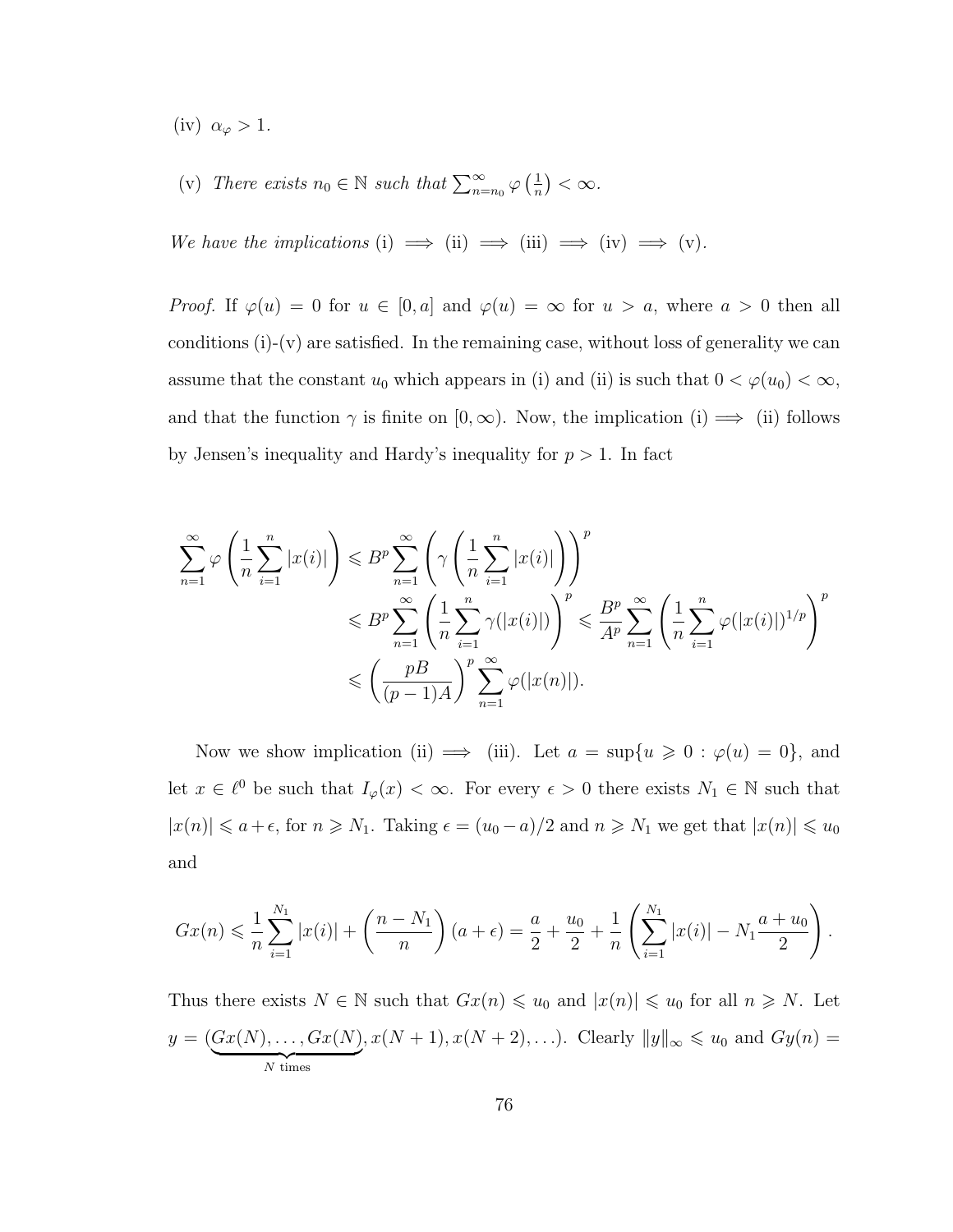$Gx(n)$  for all  $n \geq N$ . By (ii) applied to y we get that

$$
\sum_{n=N+1}^{\infty} \varphi(Gx(n)) \leq \sum_{n=1}^{\infty} \varphi(Gy(n)) \leq C \sum_{n=1}^{\infty} \varphi(y(n))
$$
  
= 
$$
C \left( N\varphi(Gx(N)) + \sum_{n=N+1}^{\infty} \varphi(x(n)) \right) < \infty.
$$

Since  $||Gx||_{\infty} \le ||x||_{\infty}$  we get  $I_{\varphi}(Gx) < \infty$ .

(iii)  $\implies$  (iv). Let  $x \in \ell_\varphi$ , that is  $I_\varphi(\lambda x) < \infty$  for some  $\lambda > 0$ . By (iii) we get that  $\infty > I_{\varphi}(G(\lambda x)) = I_{ces_{\varphi}}(\lambda x)$  and so  $x \in ces_{\varphi}$ . Hence  $\ell_{\varphi} \subset ces_{\varphi}$  which is equivalent to  $\alpha_{\varphi} > 1$  by Corollary [4.2.](#page-69-0)

 $(iv) \Longrightarrow (v)$ . Follows from Corollary [4.2.](#page-69-0)  $\Box$ 

An immediate consequence of Theorem [4.11](#page-78-1) and Proposition [4.12](#page-81-0) is the following corollary.

<span id="page-83-1"></span>**Corollary 4.13.** *If*  $\varphi \notin \delta_2$  *and for some*  $p > 1$  *the function*  $\varphi^{1/p}$  *is strongly equivalent to a convex function, then the Cesàro sequence space*  $ces_{\varphi}$  *contains an order isometric copy of*  $\ell_{\infty}$ *.* 

- *Remark* 4.14. 1. In the case when  $1 < \alpha(\varphi) \leq \beta(\varphi) < \infty$ , the condition (i) of Proposition [4.12](#page-81-0) is satisfied for  $1 < p < \alpha(\varphi)$ . It follows from [\[35,](#page-96-2) Theorem 1.7] applied to function  $\varphi^{1/p}$ , since  $\alpha(\varphi^{1/p}) = \alpha(\varphi)/p > 1$  and  $\beta(\varphi^{1/p}) = \beta(\varphi)/p < \varphi$ ∞.
	- 2. Levinson showed in [\[46\]](#page-97-2) that the composition  $\varphi^{1/p}$  is convex for  $p > 1$  if an Orlicz function  $\varphi$  is twice differentiable and

<span id="page-83-0"></span>
$$
\varphi(u)\varphi''(u) \geq (1 - 1/p)(\varphi'(u))^2.
$$
\n(4.11)

Clearly, it is sufficient that condition [\(4.11\)](#page-83-0) is satisfied in a neighborhood of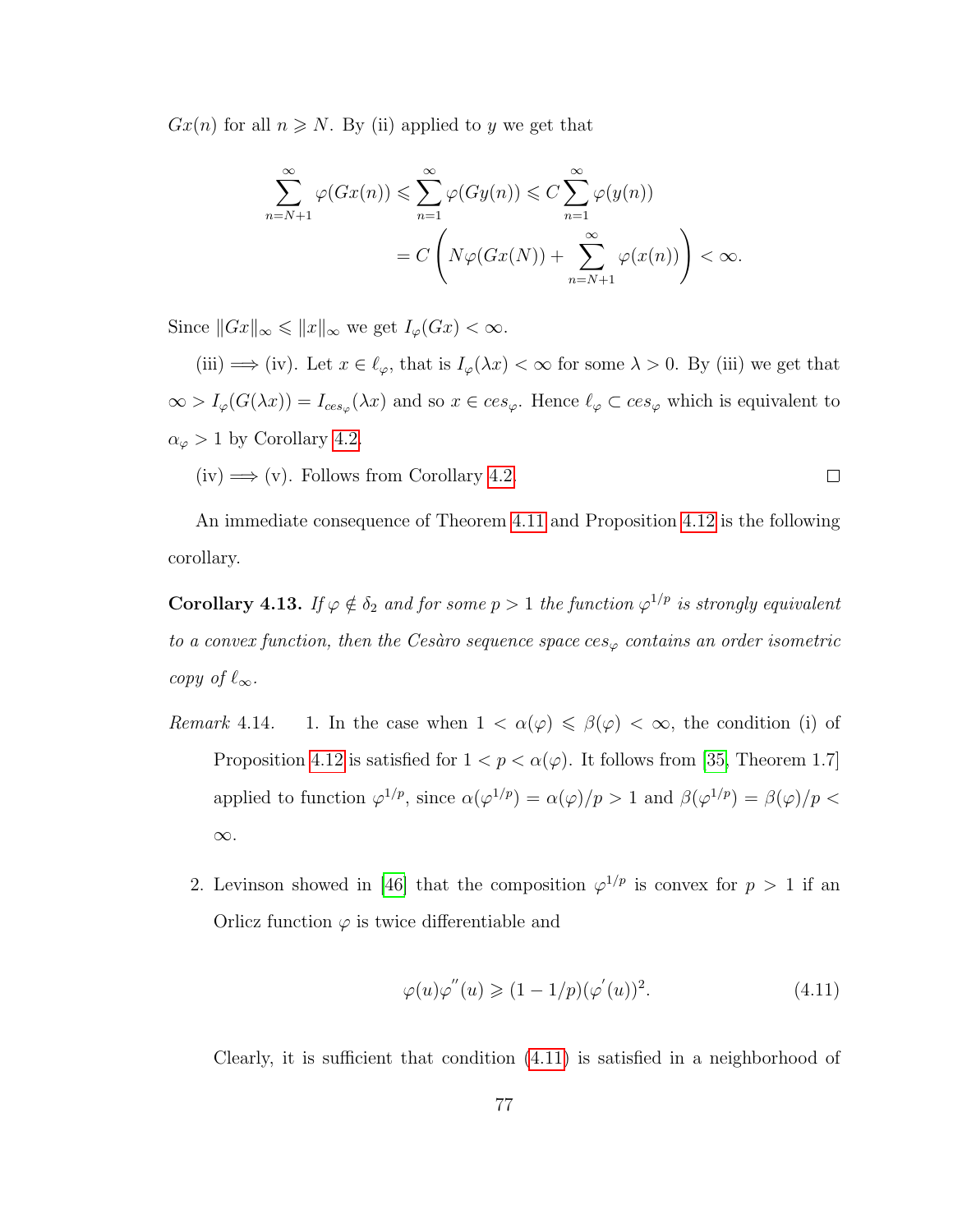zero in order to get condition (i) of Proposition [4.12.](#page-81-0) This condition is satisfied for example by the following functions  $(a > 0)$ ,

$$
\varphi_a(u) = \begin{cases}\n0 & \text{if } u = 0, \\
e^{-u^{-a}} & \text{if } 0 < u \leqslant (a(a+1)^{-1})^{1/a}, \\
(ea(a+1)^{-1})^{-(a+1)a^{-1}} u^{a+1} & \text{if } u > (a(a+1)^{-1})^{1/a},\n\end{cases}
$$

whenever  $p > 1$ . Indeed, for u small enough

$$
\varphi_a(u)\varphi_a^{''}(u) - \left(1 - \frac{1}{p}\right)(\varphi_a^{'}(u))^2 = \left(\frac{ae^{-u^{-a}}}{u^{a+1}}\right)^2 \left(\frac{1}{p} - \frac{a+1}{a}u^a\right) \ge 0.
$$

Note that  $\beta(\varphi_a) = \infty$  and  $\alpha(\varphi_a) > 1$  [\[51\]](#page-98-0).

Similarly, condition [\(4.11\)](#page-83-0) in a neighborhood of zero for any  $p > 1$  is satisfied by functions  $\psi_a(u) = u^{1+a} \ln(1 + e^{-u^{-a}})$ ,  $a > 0$ . Indeed, for  $u > 0$  small enough

$$
\psi_a(u)\psi_a''(u) - \left(1 - \frac{1}{p}\right)(\psi_a'(u))^2 = \left(\frac{a}{1 + e^{u-a}}\right)^2 \times
$$
  
 
$$
\times \left[\frac{(a+1)}{a^2}u^{2a}\left(1 + e^{u-a}\ln(1 + e^{-u-a})\right)^2\left(\frac{a+1}{p} - 1\right)\right.
$$
  
 
$$
+ (a+1)u^a\ln(1 + e^{-u-a})\frac{1 + e^{u-a}}{a}\left(\frac{2}{p} - 1\right) + e^{u-a}\ln(1 + e^{-u-a}) - 1 + \frac{1}{p}\right] \ge 0,
$$

since  $e^{u^{-a}} \ln(1 + e^{-u^{-a}}) \to 1$  as  $u \to 0^+$ . We also have  $\beta(\psi_a) = \infty$  and  $\alpha(\psi_a) > 1$  [\[51\]](#page-98-0).

Thus by Corollary [4.13,](#page-83-1) the Orlicz functions  $\varphi_a$  and  $\psi_a$  generate the Cesaro spaces  $ces_{\varphi_a}$  and  $ces_{\psi_a}$  such that both contain order isometric copies of  $\ell_{\infty}$ .

The following example shows that in general, condition (iv) of Proposition [4.12,](#page-81-0)  $(\alpha_{\varphi} > 1)$ , is not necessary for the existence of order isometric copy of  $\ell_{\infty}$  in  $ces_{\varphi}$ .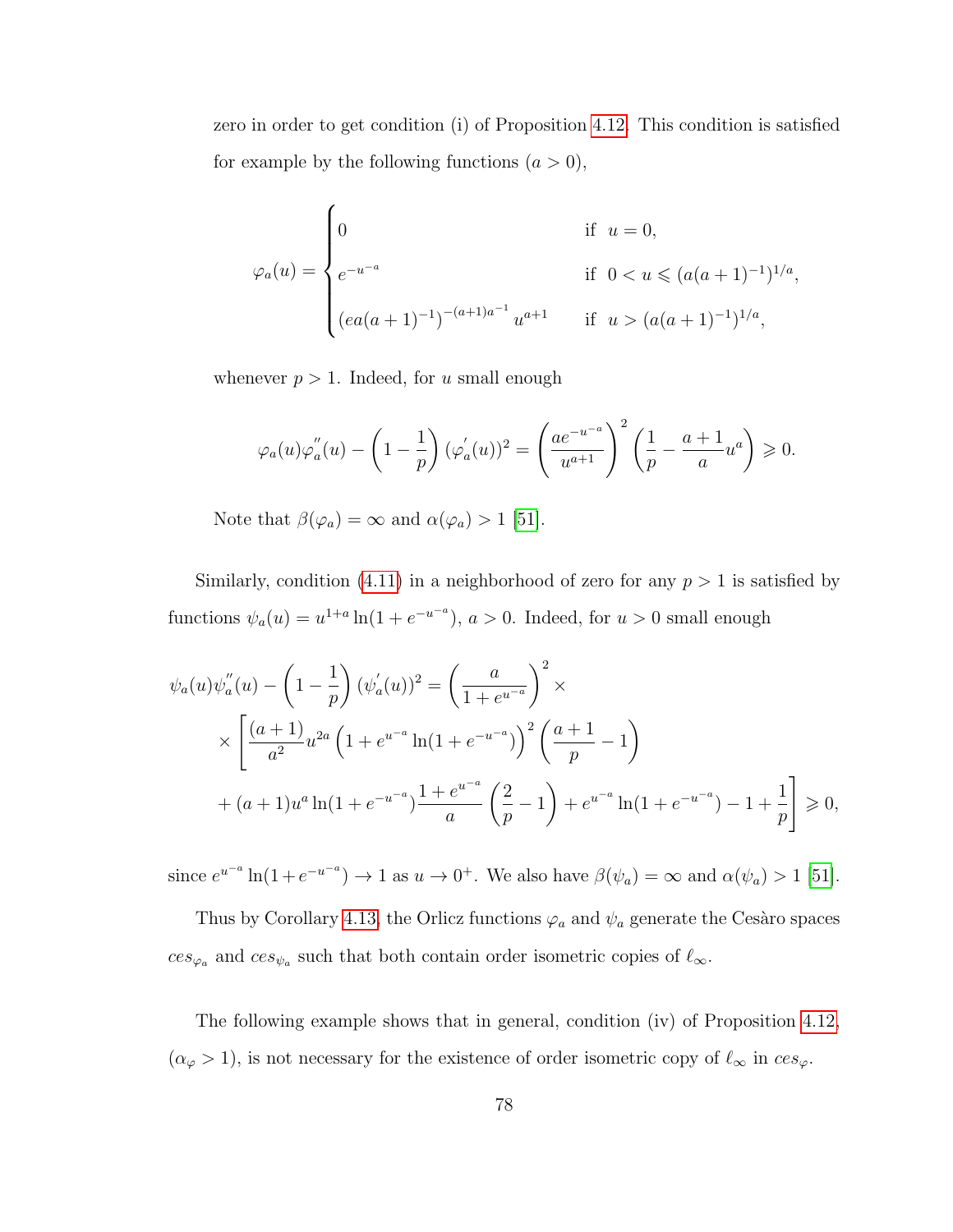**Example 4.15.** Let function  $\varphi$  be defined as in Example [4.6.](#page-73-0) We have that  $\varphi, \varphi^* \notin \delta_2$ , that is  $\beta_{\varphi} = \infty$  and  $\alpha_{\varphi} = 1$ . Also  $ces_{\varphi} \neq \{0\}.$ 

Recall that  $\varphi(u) = \int_0^u p(t)dt$ , where

$$
p(t) = \begin{cases} 0 & \text{if } t = 0, \\ \frac{1}{n!} & \text{if } t \in \left[\frac{1}{(n+1)!}, \frac{1}{n!}\right) \text{ for } n \in \mathbb{N}, \\ t & \text{if } t \ge 1. \end{cases}
$$

Now we will make preparation to define  $x \in ces_{\varphi}$  such that  $I_{ces_{\varphi}}(x) \leq 1$  and  $I_{ces_{\varphi}}((1+\epsilon)x) = \infty$  for all  $\epsilon > 0$ . Let for  $m = 4, 5, \ldots$ ,

$$
c_m = 3! + \sum_{k=4}^{m} (k-3)!(k! - (k-1)!),
$$

and let for  $m = 4, 5, \ldots$  and  $n = 0, 1, 2, \ldots, (m + 1)! - m! - 1$ ,

$$
E_{m,n} = \{c_m + (m-2)!n + 1, c_m + (m-2)!n + 2, \ldots, c_m + (m-2)!(n+1)\}.
$$

The sets  $E_{m,n}$  are pairwise disjoint and their union and the set  $\{1, 2, \ldots, c_4\}$  gives the whole N. Note that there are exactly  $(m-2)!$  integers in each  $E_{m,n}$ , and that for every integer  $r > 24 = c_4$ , there exists a unique triple  $(m, n, j)$  of non-negative integers satisfying  $m \ge 4$ ,  $0 \le n \le (m+1)! - m! - 1$ , and  $1 \le j \le (m-2)!$  such that  $r = c_m + (m-2)!n + j.$ 

Now we will construct  $x \in \ell^0$  such that the sequence  $(Gx(n))_{n=1}^{\infty}$  is decreasing for large n and

<span id="page-85-0"></span>
$$
Gx(c_m + (m-2)!n) = \frac{1}{m!+n}
$$
\n(4.12)

for  $m = 4, 5, \ldots$  and  $n = 0, 1, \ldots, (m + 1)! - m! - 1$ .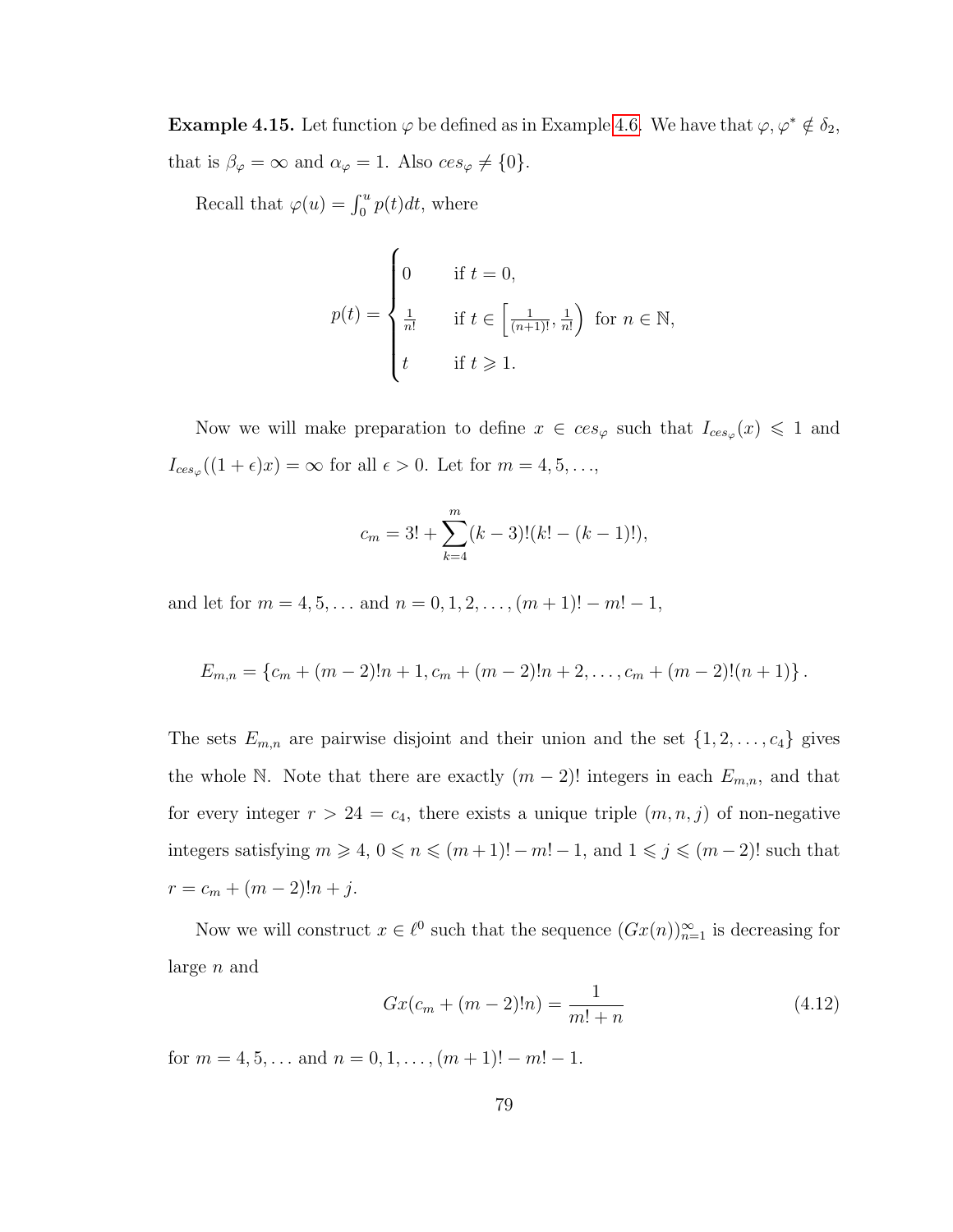Let  $\tilde{s}_{m,n}$  be the solution of

$$
\frac{(c_m + (m-2)!n)Gx(c_m + (m-2)!n)}{c_m + (m-2)!n + \tilde{s}_{m,n}} = \frac{1}{m! + n + 1},
$$

that is

$$
\tilde{s}_{m,n} = (c_m + (m-2)!n)(m! + n)^{-1}
$$

for  $m = 4, 5, \dots$  and  $n = 0, 1, \dots, (m + 1)! - m! - 1$ . Letting

$$
s_{m,n}=\left\lceil \tilde{s}_{m,n}\right\rceil ,
$$

the number  $s_{m,n}$  is the smallest integer such that

$$
\frac{(c_m + (m-2)!n)Gx(c_m + (m-2)!n)}{c_m + (m-2)!n + s_{m,n}} \leq \frac{1}{m! + n + 1}.
$$

Moreover, we can show by induction that  $s_{m,n} \leqslant (m-2)!$  for  $n = 0, 1, \ldots, (m+1)!$  $m! - 1$ , since  $c_m \le m!(m - 2)!$  for  $m = 4, 5, ...$ 

We now define x as  $x(r) = 0$  for  $r = 1, 2, ..., c_4 - 1$ ,  $x(c_4) = 1$ , and

$$
x(r) = \begin{cases} 0, & \text{if } r \in E_{m,n} \text{ and } r < c_m + (m-2)!n + s_{m,n}, \\ (c_m + (m-2)!n + s_{m,n})(m! + n + 1)^{-1} \\ -(c_m + (m-2)!n)(m! + n)^{-1}, & \text{if } r = c_m + (m-2)!n + s_{m,n}, \\ (m! + n + 1)^{-1}, & \text{if } r \in E_{m,n} \text{ and } r > c_m + (m-2)!n + s_{m,n}. \end{cases}
$$

We will show that x satisfies  $(4.12)$ . We proceed by induction. Observe that  $Gx(c_4) = \frac{1}{4!}$  and that the condition  $Gx(c_m + (m-2)!n) = \frac{1}{m!+n}$  implies that  $Gx(c_m +$  $(m-2)!(n+1)) = \frac{1}{m!+n+1}$  for all  $m = 4, 5, ...$  and  $n = 0, 1, 2, ..., (m+1)! - m! - 1$ .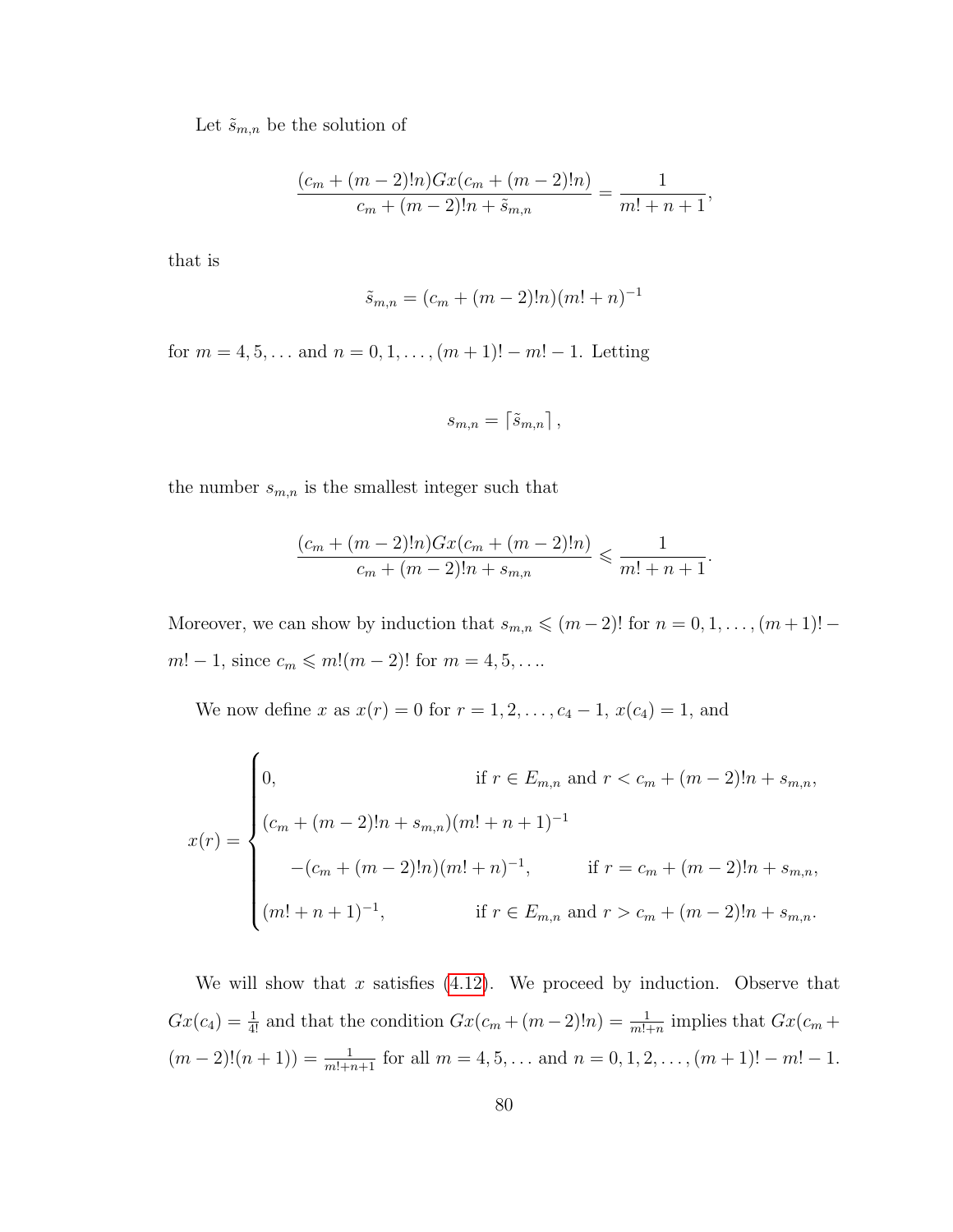Indeed,

$$
Gx(c_m + (m-2)!(n+1)) = \frac{1}{c_m + (m-2)!(n+1)} \times
$$
  
\n
$$
\times \left( (c_m + (m-2)!n)Gx(c_m + (m-2)!n) + \frac{c_m + (m-2)!n + s_{m,n}}{m! + n + 1} - \frac{c_m + (m-2)!n}{m! + n + 1} + \frac{c_m + (m-2)!(n+1) - (c_m + (m-2)!n + s_{m,n})}{m! + n + 1} \right) = \frac{1}{c_m + (m-2)!(n+1)} \times
$$
  
\n
$$
\times \left( \frac{c_m + (m-2)!n}{m! + n} - \frac{c_m + (m-2)!n}{m! + n} + \frac{c_m + (m-2)!(n+1)}{m! + n + 1} \right) = \frac{1}{m! + n + 1}.
$$

It follows, that for  $n = (m + 1)! - m! - 1$  we have  $Gx(c_{m+1}) = \frac{1}{(m+1)!}$ , which gives [\(4.12\)](#page-85-0).

Clearly,  $Gx$  is decreasing on  $\{c_4, c_4 + 1, \ldots\}$  by the choice of  $s_{m,n}$ . Moreover, the sequence x has the properties that  $y \le Gx \le y + z$ , where

$$
y(n) = Gx(n), \text{ and } z(n) = 0 \text{ for } n = 1, 2, ..., c_4,
$$
  
\n
$$
y(r) = \frac{1}{m! + n + 1} \text{ and}
$$
  
\n
$$
z(r) = \frac{1}{m! + n} - \frac{1}{m! + n + 1} \text{ for all } m = 4, 5, ..., n = 0, 1, ..., (m + 1)! - m! - 1
$$
  
\nwhenever  $r \in E_{m,n}$ .

Hence for all  $m=4,5,\ldots$  we have that

$$
z(r) \leqslant \frac{1}{m!(m!+1)}
$$

and

$$
\frac{1}{m!+n+1} + z(r) \leqslant \frac{1}{m!}
$$

whenever  $r \in E_{m,n}$ ,  $n = 0, 1, ..., (m + 1)! - m! - 1$ .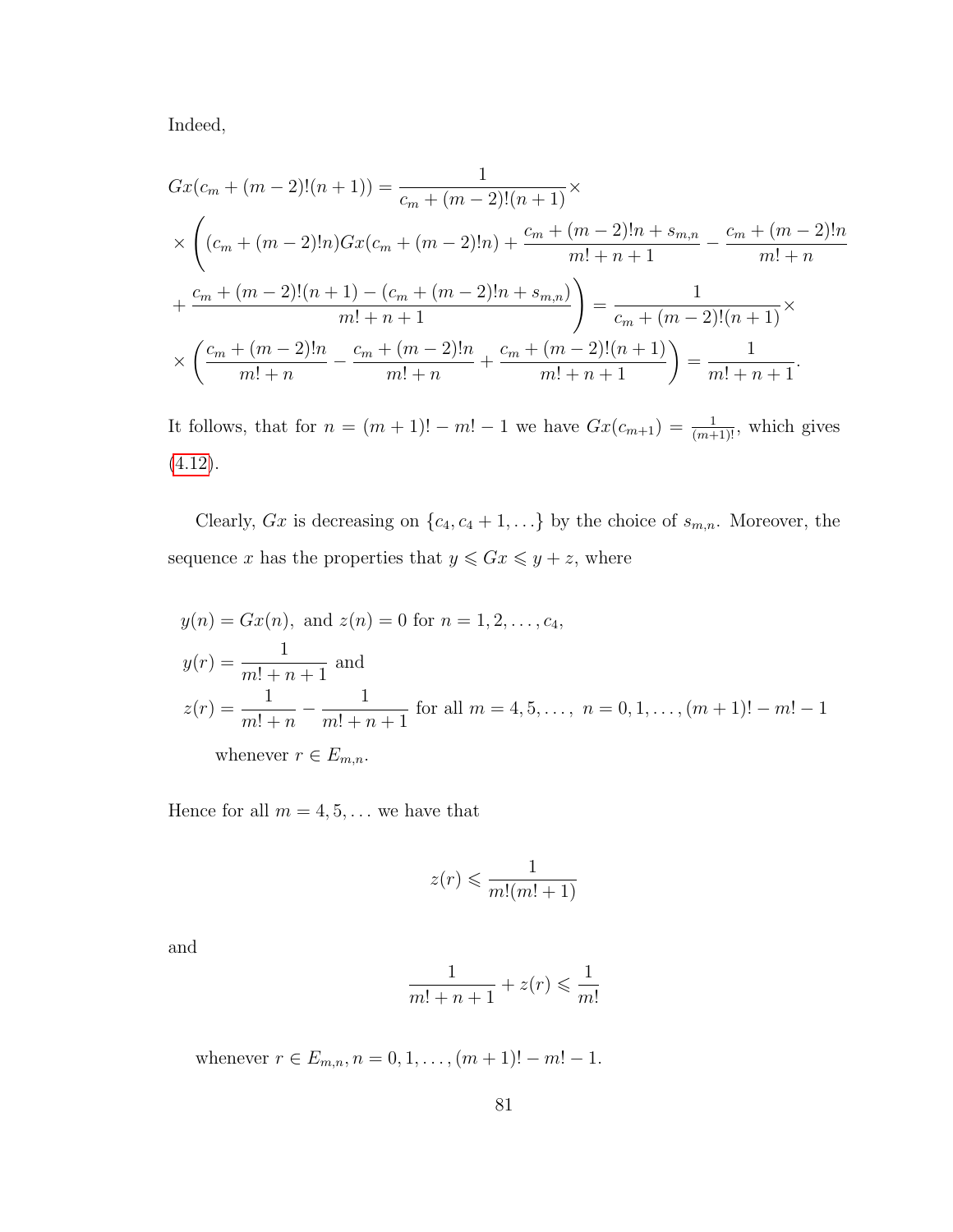Applying the above relations and the definition of  $\varphi,$  we obtain that

$$
I_{ces_{\varphi}}(x) = I_{\varphi}(Gx) \leq I_{\varphi}(y+z)
$$
  
\n
$$
= \varphi\left(\frac{1}{4!}\right) + \sum_{m=4}^{\infty} \sum_{n=0}^{(m+1)!-m!-1} \sum_{r \in E_{m,n}} \varphi\left(\frac{1}{m!+n+1} + z(r)\right)
$$
  
\n
$$
= \varphi\left(\frac{1}{4!}\right) + \sum_{m=4}^{\infty} \sum_{n=0}^{(m+1)!-m!-1} \sum_{r \in E_{m,n}} \left[\varphi\left(\frac{1}{m!+n+1}\right) + \int_{(m!+n+1)^{-1}}^{(m!+n+1)^{-1}+z(r)} p(t) dt\right]
$$
  
\n
$$
= \varphi\left(\frac{1}{4!}\right) + \sum_{m=4}^{\infty} \sum_{n=0}^{(m+1)!-m!-1} \sum_{r \in E_{m,n}} \varphi\left(\frac{1}{m!+n+1}\right) + \sum_{m=4}^{\infty} \sum_{n=0}^{(m+1)!-m!-1} \sum_{r \in E_{m,n}} \frac{z(r)}{m!}
$$
  
\n
$$
\leq I_{\varphi}(y) + \sum_{m=4}^{\infty} ((m+1)!-m!)(m-2)! \frac{1}{m!^{2}(m!+1)}
$$
  
\n
$$
= I_{\varphi}(y) + \sum_{m=4}^{\infty} \frac{1}{(m-1)(m!+1)}
$$
  
\n
$$
\leq I_{\varphi}(y) + \frac{1}{3} \left(e-2-\frac{2}{3}\right) = I_{\varphi}(y) + \frac{e}{3} - \frac{8}{9} \leq I_{\varphi}(y) + 0.018,
$$

and

$$
\sum_{n=m+1}^{(m+1)!} \varphi\left(\frac{1}{n}\right) = \sum_{i=1}^{(m+1)!-m!} \left[\varphi\left(\frac{1}{(m+1)!}\right) + \frac{1}{m!} \left(\frac{1}{m!+i} - \frac{1}{(m+1)!}\right)\right]
$$
  
=  $((m+1)! - m!) \varphi\left(\frac{1}{(m+1)!}\right) - ((m+1)! - m! - 1) \frac{1}{m!} \frac{1}{(m+1)!}$   
+  $\frac{1}{m!} \sum_{i=1}^{(m+1)!-m!-1} \frac{1}{m!+i}$   
=  $mm! \varphi\left(\frac{1}{(m+1)!}\right) - mm! \frac{1}{m!} \frac{1}{(m+1)!} + \frac{1}{m!} (H_{(m+1)!} - H_{m!})$   
 $\leq \frac{m}{(m+1)(m+1)!} - \frac{m}{(m+1)!} + \frac{\ln(m+1)}{m!}.$ 

By the latter inequality and by

$$
\ln(m+1) \leqslant \sqrt{m-1} \text{ for } m \geqslant 3,
$$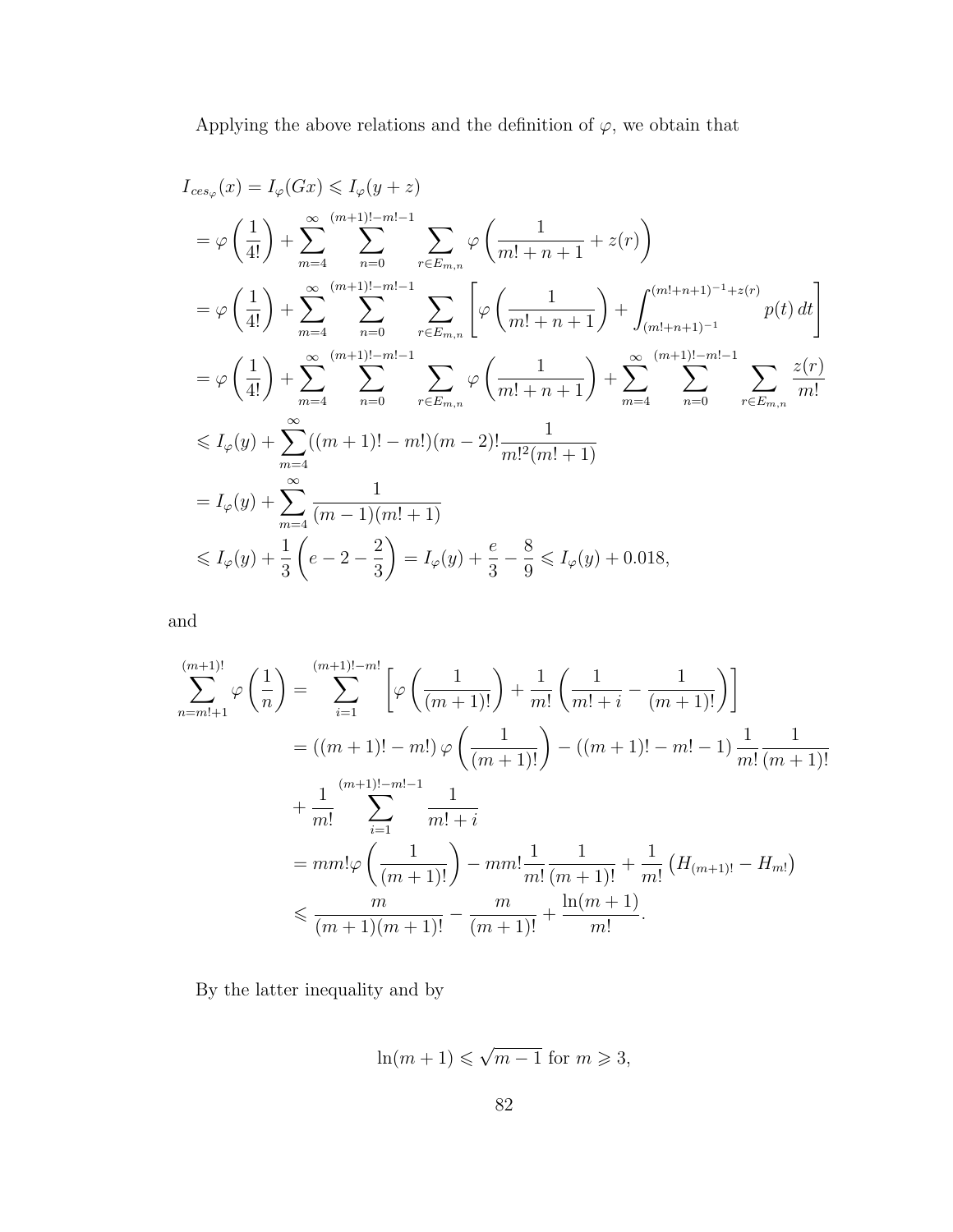we get that

$$
I_{\varphi}(y) = \varphi\left(\frac{1}{4!}\right) + \sum_{m=4}^{\infty} \sum_{n=0}^{(m+1)!-m!-1} \sum_{r \in E_{m,n}} \varphi\left(\frac{1}{m!+n+1}\right)
$$
  
\n
$$
= \varphi\left(\frac{1}{4!}\right) + \sum_{m=4}^{\infty} (m-2)! \sum_{n=m!+1}^{(m+1)!} \varphi\left(\frac{1}{n}\right)
$$
  
\n
$$
\leq \frac{1}{4!^{2}} + \sum_{m=4}^{\infty} \frac{1}{(m+1)^{2}(m-1)} - \sum_{m=4}^{\infty} \frac{1}{(m-1)(m+1)} + \sum_{m=4}^{\infty} \frac{\ln(m+1)}{m(m-1)}
$$
  
\n
$$
\leq \frac{1}{576} + \left(\frac{247}{288} - \frac{\pi^{2}}{12}\right) - \frac{7}{24} + \left(\frac{\ln(5)}{12} + \zeta\left(\frac{3}{2}\right) - 1 - \frac{\sqrt{2}}{4} - \frac{\sqrt{3}}{9}\right)
$$
  
\n
$$
= -\frac{83}{192} - \frac{\pi^{2} + \ln 5}{12} + \zeta\left(\frac{3}{2}\right) - \frac{\sqrt{2}}{4} - \frac{\sqrt{3}}{9} \leq 0.95,
$$

where  $\zeta(s)$  is the Riemann zeta function. Combining all the above calculations, we obtain that  $I_{ces_{\varphi}}(x) \leq 1$ .

Let now  $\epsilon > 0$  and s be a positive integer such that  $\epsilon > s^{-1}$ . Since

$$
(s+1)\ln(1+s^{-1}) > 1
$$
 for any  $s \ge 1$ ,

we can take  $N > s$  large enough such that for integers  $m \geq N$ , we have

$$
H_{m!+s^{-1}m!} - H_{m!} \ge \int_{m!+1}^{m!+s^{-1}m!} \frac{1}{t} dt
$$
  
=  $\ln \left( m! \left( 1 + \frac{1}{s} \right) \right) - \ln(m! + 1)$   
=  $\ln \left( 1 + \frac{1}{s} \right) + \ln \left( \frac{m!}{m!+1} \right).$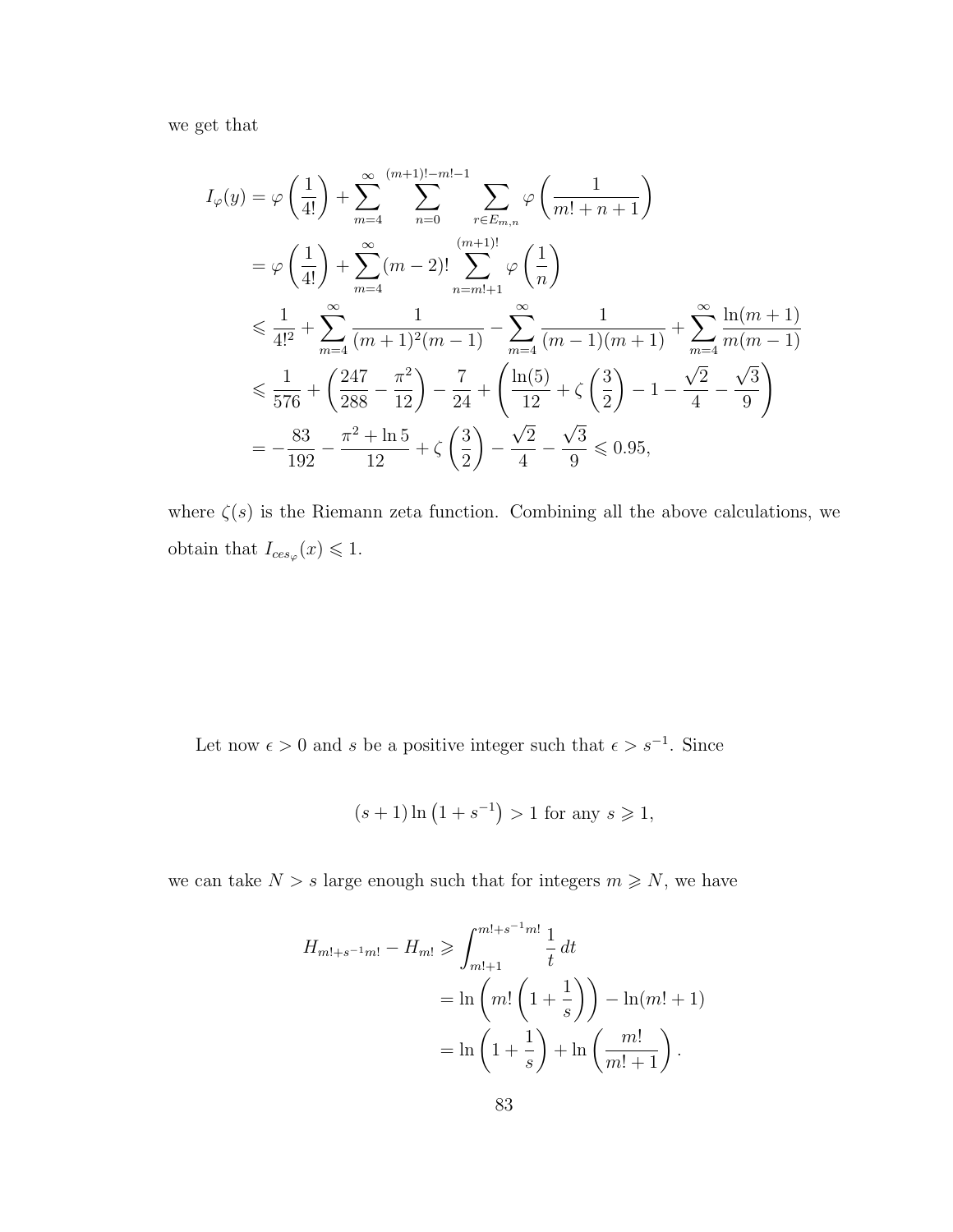It follows for  $m \geq N$  that

$$
\sum_{n=m!+1}^{(m+1)!} \varphi\left(\frac{1+\frac{1}{s}}{n}\right) \geq \sum_{n=m!+1}^{(1+s-1)m!} \varphi\left(\frac{1+\frac{1}{s}}{n}\right) = \left(\varphi\left(\frac{1}{m!}\right) + \frac{1}{(m-1)!} \left(\frac{1+\frac{1}{s}}{m!+1} - \frac{1}{m!}\right)\right) + \left(\varphi\left(\frac{1}{m!}\right) + \frac{1}{(m-1)!} \left(\frac{1+\frac{1}{s}}{m!+2} - \frac{1}{m!}\right)\right) + \dots + \left(\varphi\left(\frac{1}{m!}\right) + 0\right) = \left(\left(1+\frac{1}{s}\right)m! - m!\right)\varphi\left(\frac{1}{m!}\right) - \left(\left(1+\frac{1}{s}\right)m! - m! - 1\right)\frac{1}{(m-1)!m!} + \frac{1}{(m-1)!}\left(1+\frac{1}{s}\right)(H_{m!+s^{-1}m!-1} - H_{m!}) = \frac{1}{s}m!\varphi\left(\frac{1}{m!}\right) - \frac{1}{s}\frac{1}{(m-1)!} + \frac{1}{(m-1)!}\left(1+\frac{1}{s}\right)(H_{m!+s^{-1}m!} - H_{m!})
$$
  

$$
\geq \frac{1}{s(m-1)!} \left[ (s+1)(H_{m!+s^{-1}m!} - H_{m!}) - 1 \right]
$$
  

$$
\geq \frac{1}{s(m-1)!} \left[ (s+1)\ln\left(1+\frac{1}{s}\right) - 1 + (s+1)\ln\left(\frac{m!}{m!+1}\right) \right] \geq \frac{C}{s(m-1)!}
$$

for some  $C > 0$  not dependent on m. By the above inequality, we obtain

$$
I_{ces_{\varphi}}((1+\epsilon)x) = I_{\varphi}((1+\epsilon)Gx) \geq I_{\varphi}((1+\epsilon)y) \geq I_{\varphi}\left(\left(1+\frac{1}{s}\right)y\right)
$$
  
\n
$$
\geq \sum_{m=4}^{\infty} \sum_{n=0}^{(m+1)!-m!-1} \sum_{r \in E_{m,n}} \varphi\left(\frac{1+\frac{1}{s}}{m!+n+1}\right)
$$
  
\n
$$
= \sum_{m=4}^{\infty} (m-2)! \sum_{n=m!+1}^{(m+1)!} \varphi\left(\frac{1+\frac{1}{s}}{n}\right)
$$
  
\n
$$
\geq \sum_{m=N}^{\infty} (m-2)! \sum_{n=m!+1}^{(1+s-1)m!} \varphi\left(\frac{1+\frac{1}{s}}{n}\right) \geq \frac{1}{s} \sum_{m=N}^{\infty} \frac{C}{m-1} = \infty.
$$

The existence of an order linearly isometric copy of  $\ell_{\infty}$  follows now exactly in the same way as at the end of the proof of Theorem [4.11.](#page-78-1)

Note that in [\[29\]](#page-96-3) there is another explicit example of an Orlicz function  $\varphi$  for which the space  $ces_{\varphi}$  contains an order isometric copy of  $\ell_{\infty}$ . However in that case it can be easily checked that  $\alpha(\varphi) > 1$ . Also, it is not immediately clear whether the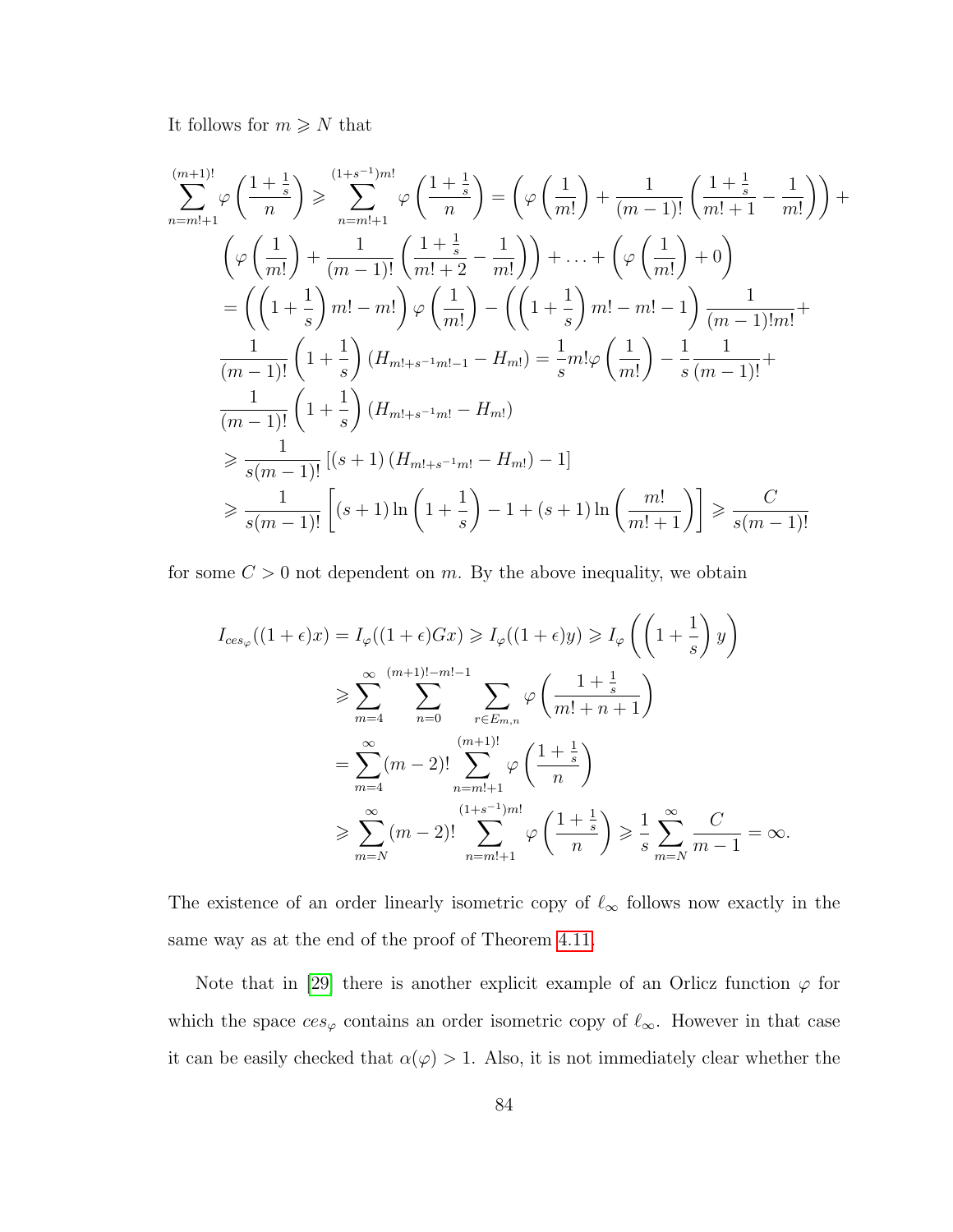condition (iii) of Proposition [4.12](#page-81-0) is satisfied or not by this function  $\varphi$ .

## **4.5** On *B*-convexity of Cesàro-Orlicz sequence spaces

Throughout this section we adopt the notation  $\|\cdot\|_b$  for either  $\|\cdot\|_{ces_{\varphi}}$  or  $\|\cdot\|_{ces_{\varphi}}^0$ . In [\[21\]](#page-95-0) it has been shown that the *n*-th (strong) James constant in  $ces_{\varphi}$  for the Luxemburg or the Orlicz norm satisfies

$$
J_n^s(ces_{\varphi}) := \sup \left\{ \min_{\epsilon_k = \pm 1} \left\| \sum_{k=1}^n \epsilon_k x_k \right\|_b : \|x_k\|_b = 1, k = 1, 2, \dots, n \right\} = n, \quad (n \ge 2)
$$
\n(4.13)

under some additional assumption on the function  $\varphi$ . We show that this extra assumption is in fact not necessary. Taking in the definiton of  $J_n^s$  the supremum over the whole unit ball we obtain constants  $J_n$ . A Banach space X is said to be B-convex if  $J_n(X) < n$  for some  $n \ge 2$ . For more details on James constant(s) and B-convexity we refer to  $[21, 24]$  $[21, 24]$  and references given therein.

**Theorem 4.16.** Let  $\varphi$  be an Orlicz function and the space  $ces_{\varphi}$  be equipped with either *the Luxemburg or Orlicz norm. If*  $ces_{\varphi} \neq \{0\}$  *then*  $J_n^s (ces_{\varphi}) = n$  *for*  $n = 2, 3, ...$ 

*Proof.* Let  $n \geq 2$  be a fixed integer and  $x_{k,m} = e_{m+k-1}/||e_{m+k-1}||_b$  for  $k = 1, 2, ..., n$ , and  $m \in \mathbb{N}$ . For both Luxemburg and Orlicz norm we have

$$
||x_{k,m}||_b = 1
$$
 and  $\min_{\epsilon_k = \pm 1} \left\| \sum_{k=1}^n \epsilon_k x_{k,m} \right\|_b = \left\| \sum_{k=1}^n x_{k,m} \right\|_b.$ 

Denoting by  $a_{m,i} = \sum_{j=m}^{m+i} ||e_j||_b^{-1}$  $b_0^{-1}$  for  $i = 0, 1, ..., n - 1$ , we see that  $G\left(\sum_{k=1}^n x_{k,m}\right) \geqslant$  $a_{m,n-1}G(e_{m+n-1}),$  and hence

$$
n \geqslant \left\| \sum_{k=1}^n x_{k,m} \right\|_b \geqslant a_{m,n-1} \|e_{m+n-1}\|_b = \sum_{k=m}^{m+n-1} \frac{\|e_{m+n-1}\|_b}{\|e_k\|_b} \geqslant n \frac{\|e_{m+n-1}\|_b}{\|e_m\|_b}.
$$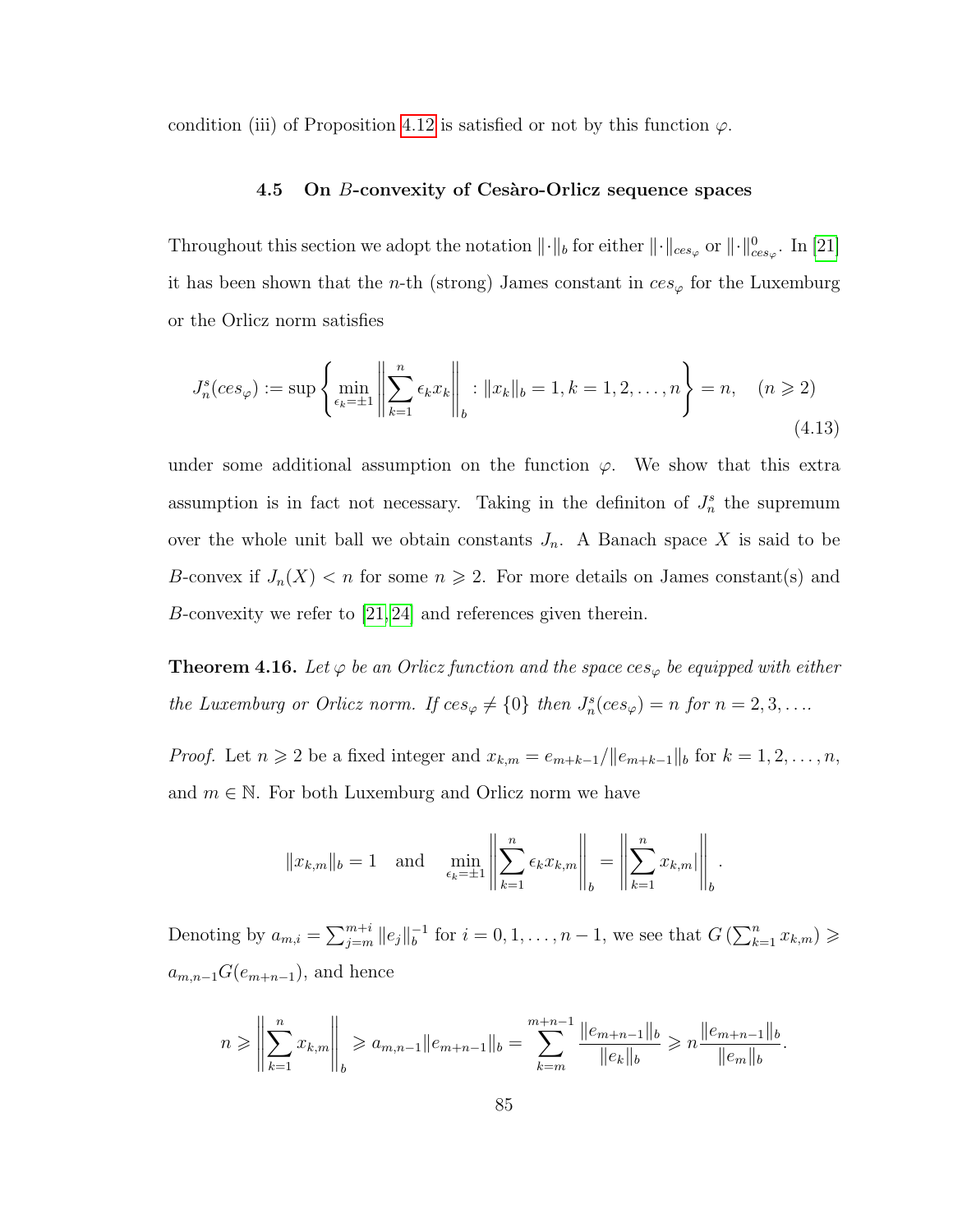We will show that  $||e_{m+n-1}||_b/||e_m||_b \to 1$  as  $m \to \infty$  for both norms, which in view of the above inequality proves that  $J_n^s(ces_\varphi) = n$  for  $n = 2, 3, \ldots$ 

Consider the Luxemburg norm now. For any  $m \in \mathbb{N}$  we get

$$
||me_m||_{ces_{\varphi}} = ||G(me_m)||_{\varphi} = \left\| \left(0, \dots, 0, 1, \frac{m}{m+1}, \frac{m}{m+2}, \dots\right) \right\|_{\varphi}
$$
  
=  $\left\| \left(1, \frac{m}{m+1}, \frac{m}{m+2}, \dots\right) \right\|_{\varphi} = ||[G(me_m)]^*||_{\varphi},$ 

where  $x^*$  denotes the decreasing rearrangement of x for  $x \in \ell^0$ . So  $[G(me_m)]^*$  is an increasing sequence converging to  $(1, 1, 1, ...)$  coordinatewise. If  $\varphi(u) > 0$  for  $u > 0$ , we have

$$
\sup_{m \in \mathbb{N}} ||me_m||_{ces_{\varphi}} = \lim_{m \to \infty} ||me_m||_{ces_{\varphi}} = \lim_{m \to \infty} ||G(me_m)||_{\varphi} = \infty
$$

by the Fatou property of  $\ell_{\varphi}$ , because otherwise we would get  $(1, 1, 1, ...) \in \ell_{\varphi}$  which is not the case since  $\varphi(u) > 0$  for any  $u > 0$ . Hence

$$
1 \geq \frac{||e_{m+n-1}||_{ces_{\varphi}}}{||e_m||_{ces_{\varphi}}} = \frac{||Ge_{m+n-1}||_{\varphi}}{||Ge_m||_{\varphi}} = \frac{||Ge_m - \sum_{i=0}^{n-2} (m+i)^{-1}e_{m+i}||_{\varphi}}{||Ge_m||_{\varphi}}
$$
  
\n
$$
\geq 1 - \frac{||\sum_{i=0}^{n-2} (m+i)^{-1}e_{m+i}||_{\varphi}}{||Ge_m||_{\varphi}} = 1 - \sum_{i=0}^{n-2} \frac{||e_1||_{\varphi}}{(m+i)||Ge_m||_{\varphi}} \to 1
$$

as  $m \to \infty$ , since  $||Ge_m||_{\varphi} \ge ||\sum_{i=0}^{n-2} (m+i)^{-1}e_{m+i}||_{\varphi}$ , and for  $i = 0, 1, ..., n-2$ ,

$$
0 \leqslant \frac{\|e_1\|_{\varphi}}{(m+i)\|Ge_m\|_{\varphi}} = \frac{\|e_1\|_{\varphi}}{\|(m+i)e_m\|_{ces_{\varphi}}} \leqslant \frac{\|e_1\|_{\varphi}}{\|me_m\|_{ces_{\varphi}}} \to 0 \quad \text{as } m \to \infty.
$$

If  $\varphi(u) = 0$  on  $[0, a]$  for  $a > 0$ , and  $\varphi(u) > 0$  for  $u > a$ , then  $\lim_{m \to \infty} ||me_m||_{ces_{\varphi}} =$  $||(1, 1, 1, ...)||_{\varphi} = a^{-1}$  by the Fatou property of  $\ell_{\varphi}$ . Since

$$
1 \geqslant \frac{(m+n-1)\|e_{m+n-1}\|_{ces_{\varphi}}}{m\|e_m\|_{ces_{\varphi}}}\to 1 \quad \text{as } m\to\infty,
$$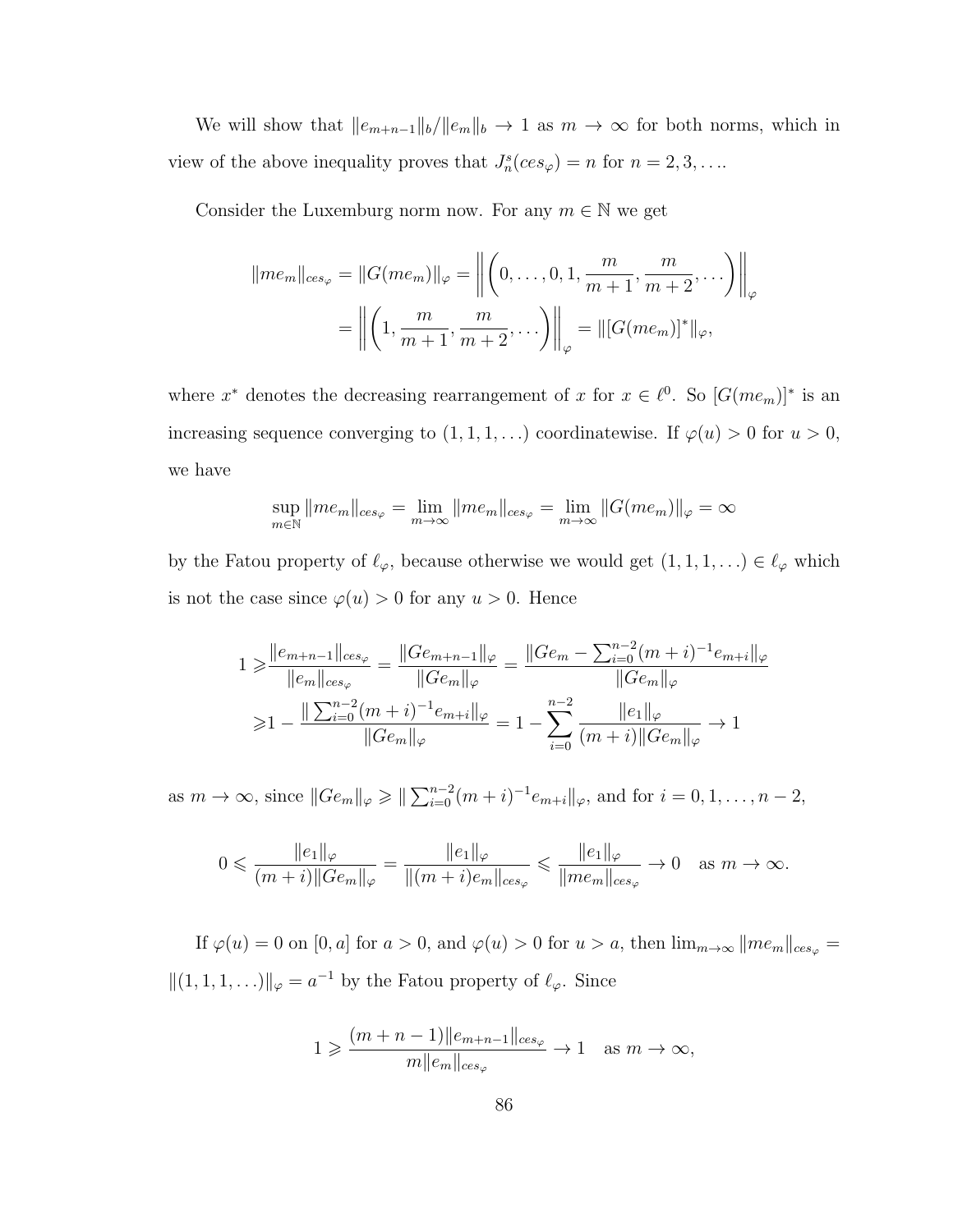we get  $||e_m||_{ces_\varphi}^{-1} ||e_{m+n-1}||_{ces_\varphi} \to 1$  as  $m \to \infty$ .

Now we will show the similar equality for the Orlicz norm in the Amemyia form. Since this norm is equivalent to the Luxemburg norm it is easy to see that in the case when  $\varphi(u) > 0$  for  $u > 0$  we also have

$$
\lim_{m \to \infty} ||me_m||_{ces_{\varphi}}^0 = \lim_{m \to \infty} ||G(me_m)||_{\varphi}^0 = \infty.
$$

Now we can repeat the reasoning which we used for the Luxemburg norm, taking into account that  $||x||_{ces_{\varphi}}^0 = ||Gx||_{\varphi}^0$ . In the case when  $\varphi$  is equal to 0 on some interval then we also proceed similarly as in the case of the Luxemburg norm.  $\Box$ 

**Corollary 4.17.** For any Orlicz function  $\varphi$ , if  $ces_{\varphi} \neq \{0\}$  then  $ces_{\varphi}$  is not B-convex.

We finish with the immediate consequence of the above result in view of the well known fact that if a Banach space is uniformly non-square then it is B-convex [\[51\]](#page-98-0).

**Corollary 4.18.** For any Orlicz function  $\varphi$ , if  $ces_{\varphi} \neq \{0\}$  then  $ces_{\varphi}$  is not uniformly *non-square for both Luxemburg and Orlicz norm.*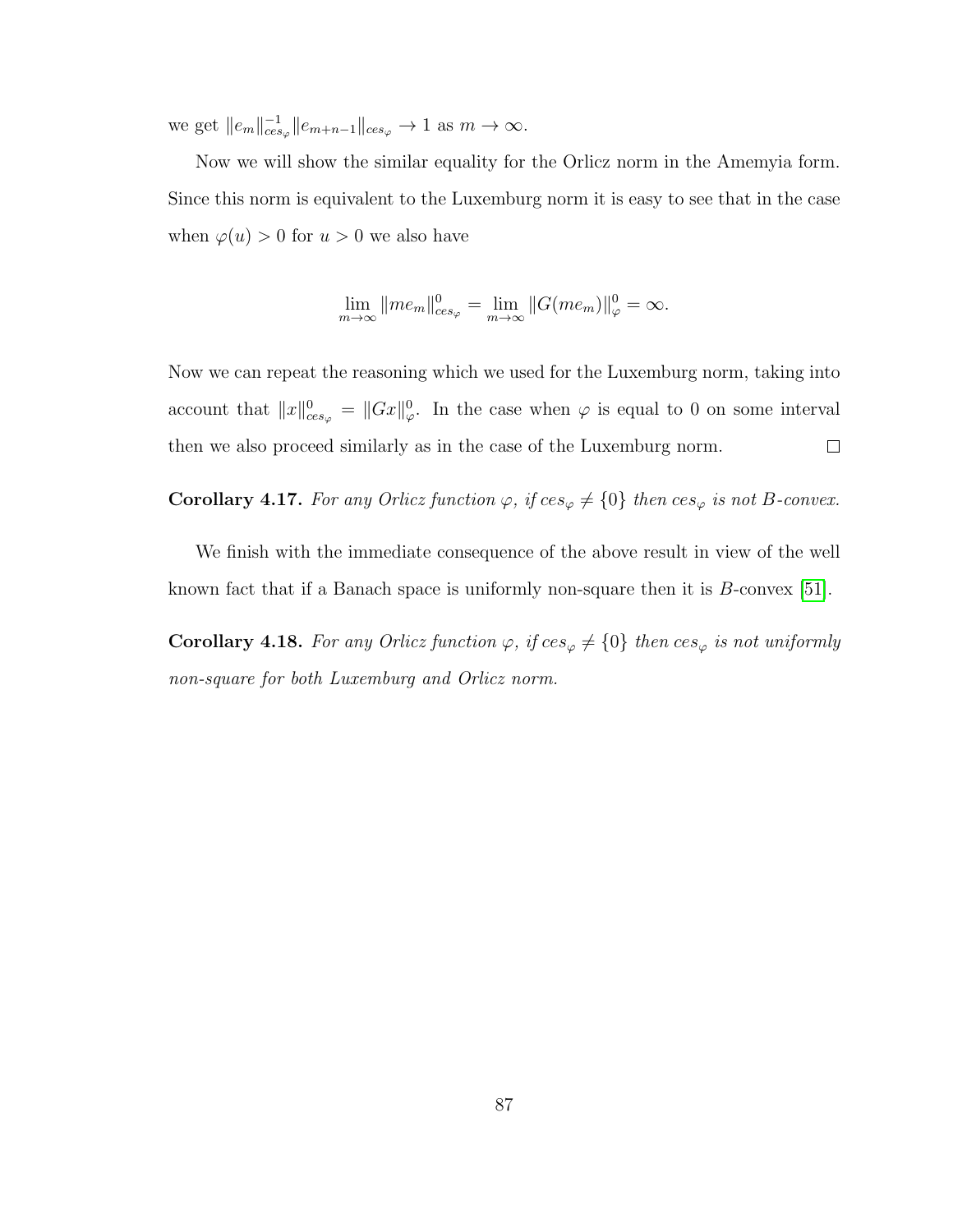## **Bibliography**

- [1] *Programma van Jaarlijkse Prijsvragen (Annual Problem Section). Problem 1968. 2.*, Nieuw Arch. Wisk. **16** (1968), 47–51.
- [2] *Programma van Jaarlijkse Prijsvragen (Annual Problem Section)*, Nieuw Arch. Wisk. (1) **19** (1971), 70–76.
- [3] M. D. Acosta, A. Kamińska, and M. Mastyło, *The Daugavet property and weak neighborhoods in Banach lattices*, J. Convex Anal. **19** (2012), no. 3, to appear.
- [4] S. V. Astashkin and L. Maligranda, *Cesàro function spaces fail the fixed point property*, Proc. Amer. Math. Soc. **136** (2008), no. 12, 4289–4294. MR2431042 (2009g:46045)
- [5] S. V. Astashkin and L. Maligranda, *Structure of Ces`aro function spaces*, Indag. Math. (N.S.) **20** (2009), no. 3, 329–379. MR2639977
- [6] S. V. Astashkin and L. Maligranda, *Rademacher functions in Ces`aro type spaces*, Studia Math. **198** (2010), no. 3, 235–247. MR2650988
- [7] E. F. Beckenbach, *Generalized convex functions*, Bull. Amer. Math. Soc. **43** (1937), no. 6, 363– 371. MR1563543
- <span id="page-94-0"></span>[8] C. Bennett and R. Sharpley, *Interpolation of operators*, Pure and Applied Mathematics, vol. 129, Academic Press Inc., Boston, MA, 1988. MR928802 (89e:46001)
- [9] G. Bennett, *Factorizing the classical inequalities*, Mem. Amer. Math. Soc. **120** (1996), no. 576, viii+130. MR1317938 (96h:26020)
- [10] C. Bessaga and A. Pełczyński, *On extreme points in separable conjugate spaces*, Israel J. Math. **4** (1966), 262–264. MR0211244 (35 #2126)
- [11] J. Bourgain and M. Talagrand, *Dans un espace de Banach reticulé solide, la propriété de Radon-Nikodým et celle de Kreĭn-Mil'man sont équivalentes*, Proc. Amer. Math. Soc. **81** (1981), no. 1, 93–96. MR589144 (82d:46032)
- [12] R. D. Bourgin, *Geometric aspects of convex sets with the Radon-Nikodym property*, Lecture Notes in Mathematics, vol. 993, Springer-Verlag, Berlin, 1983. MR704815 (85d:46023)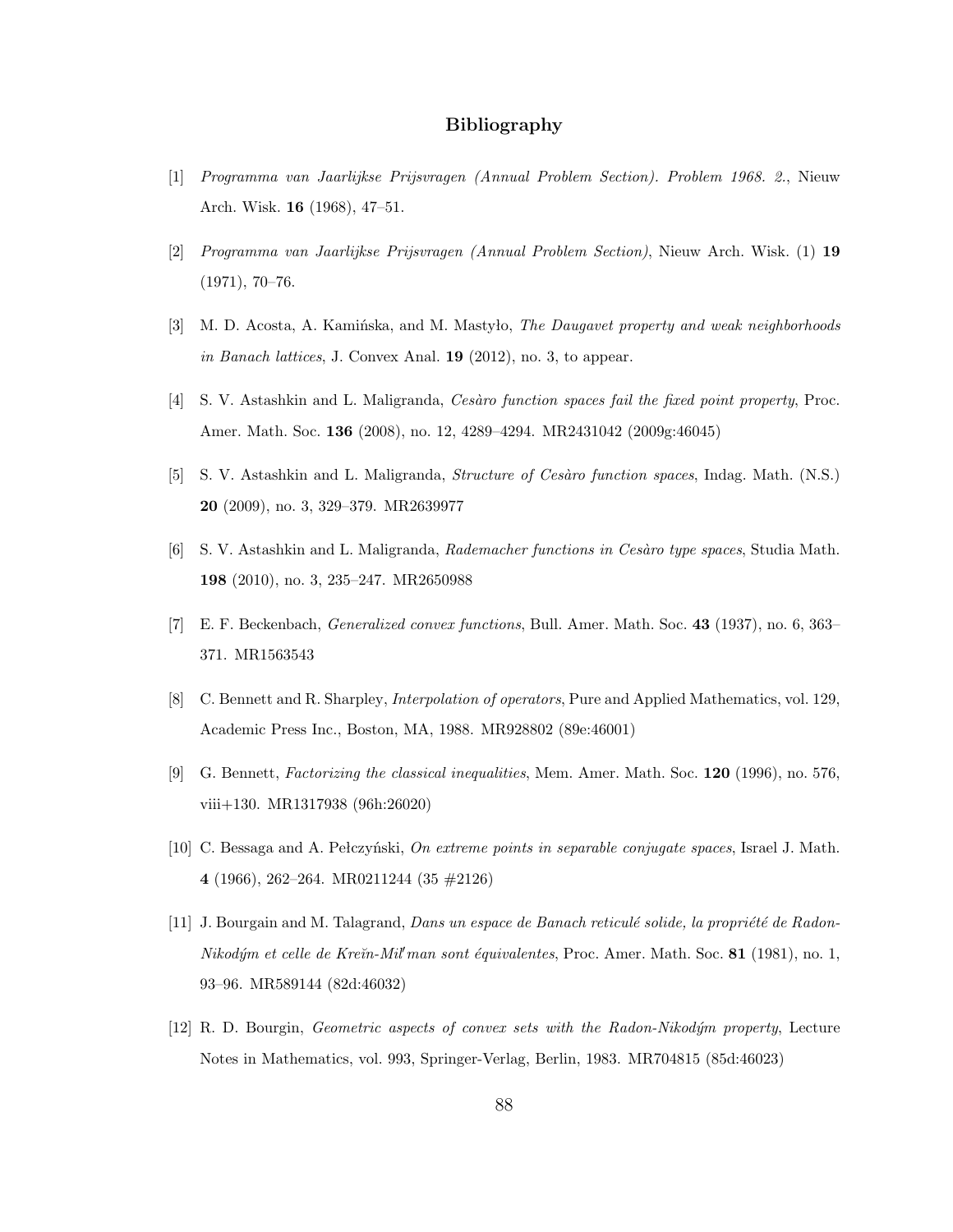- [13] D. W. Boyd, *Indices of function spaces and their relationship to interpolation*, Canad. J. Math. **21** (1969), 1245–1254. MR0412788 (54 #909)
- [14] D. W. Boyd, *Indices for the Orlicz spaces*, Pacific J. Math. **38** (1971), 315–323. MR0306887  $(46 \neq 6008)$
- [15] V. Caselles, *A short proof of the equivalence of KMP and RNP in Banach lattices and preduals of von Neumann algebras*, Proc. Amer. Math. Soc. **102** (1988), no. 4, 973–974. MR934876 (89c:46029)
- <span id="page-95-1"></span>[16] S. Chen, *Geometry of Orlicz spaces*, Dissertationes Math. (Rozprawy Mat.) **356** (1996), 204. With a preface by Julian Musielak. MR1410390 (97i:46051)
- [17] Y. Cui and H. Hudzik, *On the Banach-Saks and weak Banach-Saks properties of some Banach sequence spaces*, Acta Sci. Math. (Szeged) **65** (1999), no. 1-2, 179–187. MR1702144 (2000g:46024)
- [18] Y. Cui and H. Hudzik, *Some geometric properties related to fixed point theory in Cesàro spaces*, Collect. Math. **50** (1999), no. 3, 277–288. MR1744077 (2001f:46033)
- [19] Y. Cui and H. Hudzik, *Packing constant for Cesaro sequence spaces*, Proceedings of the Third World Congress of Nonlinear Analysts, Part 4 (Catania, 2000), 2001, pp. 2695–2702. MR1972393 (2004c:46033)
- [20] Y. Cui, H. Hudzik, and Y. Li, *On the García-Falset coefficient in some Banach sequence spaces*, Function spaces (Poznań, 1998), 2000, pp. 141–148. MR1772119 (2001h:46009)
- <span id="page-95-0"></span>[21] Y. Cui, H. Hudzik, N. Petrot, S. Suantai, and A. Szymaszkiewicz, *Basic topological and geometric properties of Ces`aro-Orlicz spaces*, Proc. Indian Acad. Sci. Math. Sci. **115** (2005), no. 4, 461–476. MR2184206 (2006f:46034)
- $[22]$  Y. Cui, C. Meng, and R. Płuciennik, *Banach-Saks property and property*  $(\beta)$  *in Cesàro sequence spaces*, Southeast Asian Bull. Math. **24** (2000), no. 2, 201–210. MR1810056 (2001m:46031)
- [23] Y. Cui and R. Płuciennik, *Local uniform nonsquareness in Cesàro sequence spaces*, Comment. Math. Prace Mat. **37** (1997), 47–58. MR1608225 (99b:46025)
- <span id="page-95-2"></span>[24] J. Diestel, H. Jarchow, and A. Tonge, *Absolutely summing operators*, Cambridge Studies in Advanced Mathematics, vol. 43, Cambridge University Press, Cambridge, 1995. MR1342297 (96i:46001)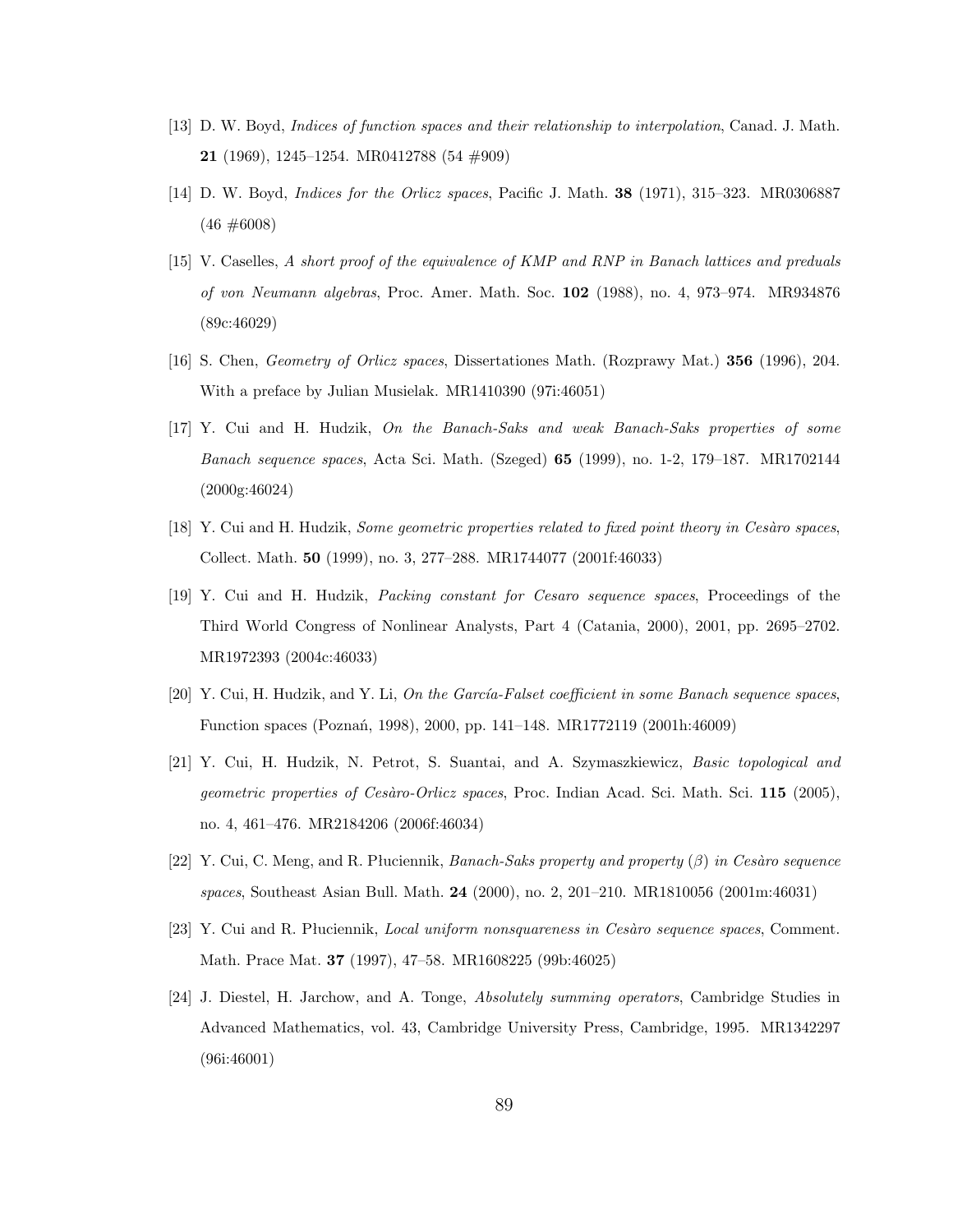- [25] S. J. Dilworth, M. Girardi, and J. Hagler, *Dual Banach spaces which contain an isometric copy of* L1, Bull. Polish Acad. Sci. Math. **48** (2000), no. 1, 1–12. MR1751149 (2001e:46016)
- [26] P. N. Dowling, C. J. Lennard, and B. Turett, *Reflexivity and the fixed-point property for nonexpansive maps*, J. Math. Anal. Appl. **200** (1996), no. 3, 653–662. MR1393106 (97c:47062)
- [27] K. Fan and I. Glicksberg, *Some geometric properties of the spheres in a normed linear space*, Duke Math. J. **25** (1958), 553–568. MR0098976 (20 #5421)
- [28] P. Foralewski, H. Hudzik, and A. Szymaszkiewicz, *Local rotundity structure of Cesàro-Orlicz sequence spaces*, J. Math. Anal. Appl. **345** (2008), no. 1, 410–419. MR2422661 (2009d:46026)
- <span id="page-96-3"></span>[29] P. Foralewski, H. Hudzik, and A. Szymaszkiewicz, *Some remarks on Cesàro-Orlicz sequence spaces*, Math. Inequal. Appl. **13** (2010), no. 2, 363–386. MR2662025
- [30] B. D. Hassard and D. A. Hussein, *On Cesàro function spaces*, Tamkang J. Math. 4 (1973), 19–25. MR0333700 (48 #12025)
- <span id="page-96-1"></span>[31] H. Hudzik, *Banach lattices with order isometric copies of*  $l^{\infty}$ , Indag. Math. (N.S.) **9** (1998), no. 4, 521–527. MR1691991 (2000d:46025)
- [32] H. Hudzik and L. Maligranda, *Amemiya norm equals Orlicz norm in general*, Indag. Math. (N.S.) **11** (2000), no. 4, 573–585. MR1909821 (2003e:46039)
- [33] H. Hudzik and K. Wlaźlak, *Rotundity properties in Banach spaces via sublinear operators*, Nonlinear Anal. **64** (2006), no. 6, 1171–1188. MR2200484 (2006j:46022)
- [34] A. A. Jagers, *A note on Ces`aro sequence spaces*, Nieuw Arch. Wisk. (3) **22** (1974), 113–124. MR0348444 (50 #942)
- <span id="page-96-2"></span>[35] A. Kamińska, L. Maligranda, and L. E. Persson, *Indices and regularizations of measurable functions*, Function spaces (Poznań, 1998), 2000, pp. 231–246. MR1772128 (2001i:46041)
- <span id="page-96-0"></span>[36] A. Kamińska, *Flat Orlicz-Musielak sequence spaces*, Bull. Acad. Polon. Sci. S´er. Sci. Math. **30** (1982), no. 7-8, 347–352. MR707748 (84h:46013)
- [37] A. Kaminska and D. Kubiak, *On isometric copies of*  $\ell_{\infty}$  *and James constants in Cesaro-Orlicz sequence spaces*, J. Math. Anal. Appl. **372** (2010), no. 2, 574–584. MR2678885
- [38] A. Kamińska and D. Kubiak, *On the dual of Cesàro function space*, Nonlinear Anal. **75** (2012), no. 5, 2760–2773.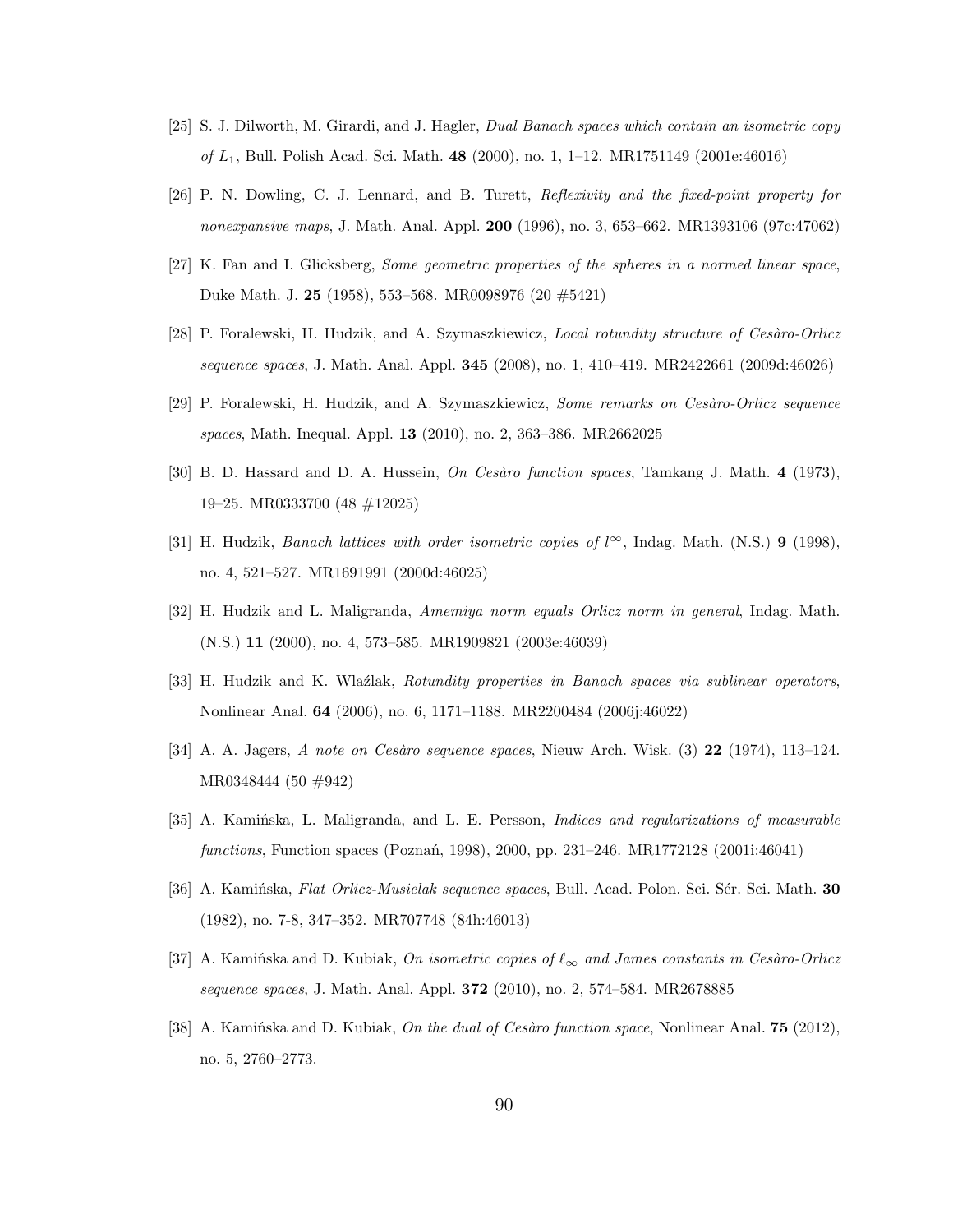- <span id="page-97-0"></span>[39] L. V. Kantorovich and G. P. Akilov, *Functional analysis*, Second, Pergamon Press, Oxford, 1982. Translated from the Russian by Howard L. Silcock. MR664597 (83h:46002)
- [40] M. A. Krasnosel'skiĭ and Ja. B. Rutickiĭ, *Convex functions and Orlicz spaces*, Translated from the first Russian edition by Leo F. Boron, P. Noordhoff Ltd., Groningen, 1961. MR0126722 (23 #A4016)
- [41] S. G. Kreĭn, Yu. Ī. Petunīn, and E. M. Semënov, *Interpolation of linear operators*, Translations of Mathematical Monographs, vol. 54, American Mathematical Society, Providence, R.I., 1982. Translated from the Russian by J. Szűcs. MR649411 (84j:46103)
- [42] D. Kubiak, *A note on Ces`aro-Orlicz sequence spaces*, J. Math. Anal. Appl. **349** (2009), no. 1, 291–296. MR2455750 (2009j:46054)
- <span id="page-97-1"></span>[43] A. Kufner, L. Maligranda, and L.-E. Persson, *The Hardy inequality*, Vydavatelský Servis, Plzeň, 2007. About its history and some related results. MR2351524 (2008j:26001)
- [44] P. Y. Lee, *Ces`aro sequence spaces*, Math. Chronicle **13** (1984), 29–45. MR769798 (86c:40005)
- [45] G. M. Leibowitz, *A note on the Cesàro sequence spaces*, Tamkang J. Math. **2** (1971), no. 2, 151–157. MR0303168 (46 #2306)
- <span id="page-97-2"></span>[46] N. Levinson, *Generalizations of an inequality of Hardy*, Duke Math. J. **31** (1964), 389–394. MR0171885 (30 #2111)
- [47] J. Lindenstrauss and L. Tzafriri, *Classical Banach spaces. I*, Springer-Verlag, Berlin, 1977. Sequence spaces, Ergebnisse der Mathematik und ihrer Grenzgebiete, Vol. 92. MR0500056 (58 #17766)
- [48] J. Lindenstrauss and L. Tzafriri, *Classical Banach spaces. II*, Ergebnisse der Mathematik und ihrer Grenzgebiete [Results in Mathematics and Related Areas], vol. 97, Springer-Verlag, Berlin, 1979. Function spaces. MR540367 (81c:46001)
- [49] L. Maligranda, *Indices and interpolation*, Dissertationes Math. (Rozprawy Mat.) **234** (1985), 49. MR820076 (87k:46059)
- [50] L. Maligranda, *Orlicz spaces and interpolation*, Semin´arios de Matem´atica [Seminars in Mathematics, vol. 5, Universidade Estadual de Campinas, Departamento de Matemática, Campinas, 1989. MR2264389 (2007e:46025)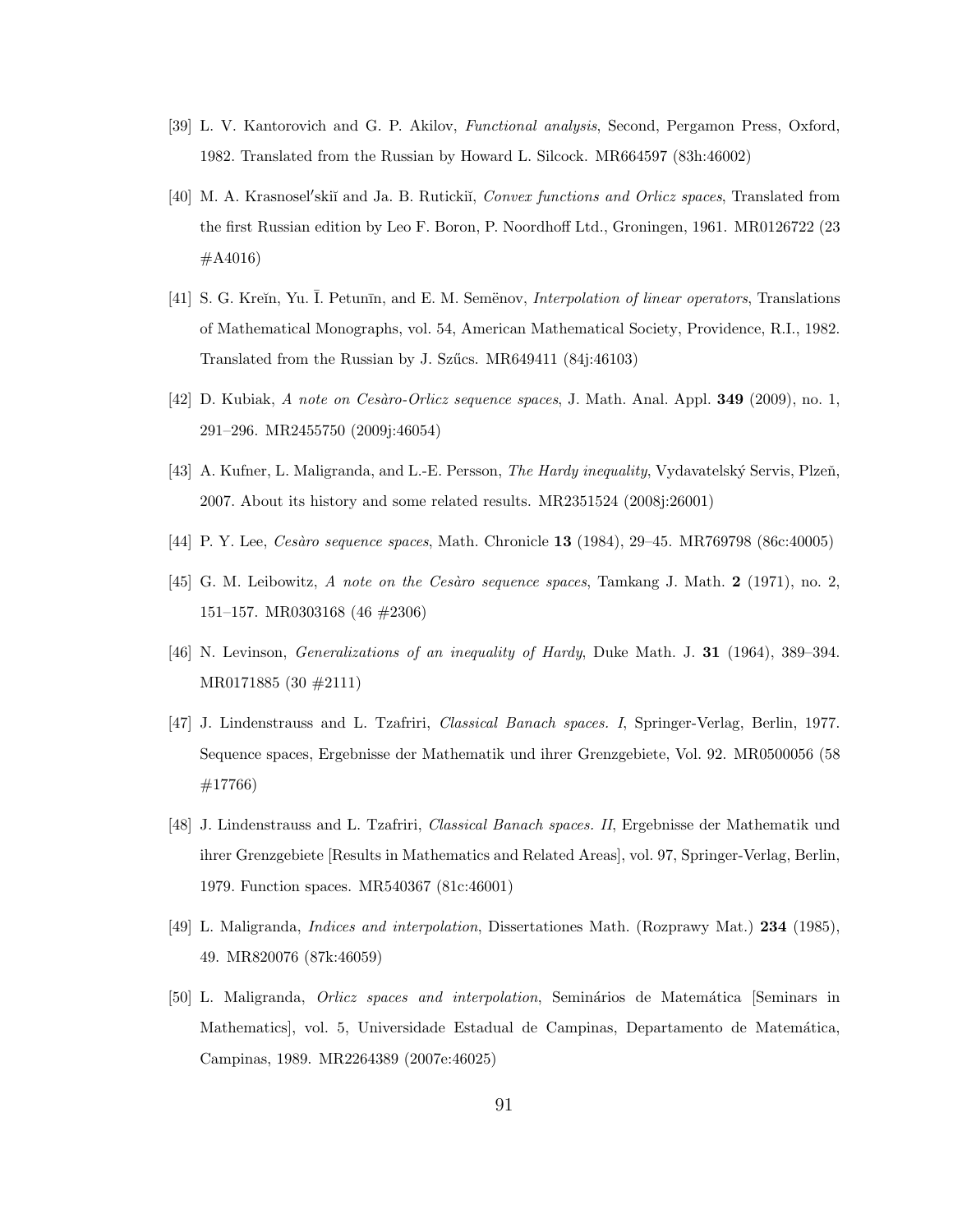- <span id="page-98-0"></span>[51] L. Maligranda, N. Petrot, and S. Suantai, *On the James constant and B-convexity of Cesàro and Ces`aro-Orlicz sequences spaces*, J. Math. Anal. Appl. **326** (2007), no. 1, 312–331. MR2277785 (2007m:46023)
- [52] W. Matuszewska and W. Orlicz, *On certain properties of* ϕ*-functions*, Bull. Acad. Polon. Sci. Sér. Sci. Math. Astronom. Phys. **8** (1960), 439-443. MR0126158 (23 #A3454)
- [53] J. Musielak, *Orlicz spaces and modular spaces*, Lecture Notes in Mathematics, vol. 1034, Springer-Verlag, Berlin, 1983. MR724434 (85m:46028)
- [54] P. N. Ng and P. Y. Lee, *On the associate spaces of Cesàro sequence spaces*, Nanta Math. **9** (1976), no. 2, 168–170. MR0477676 (57 #17192)
- [55] C. P. Niculescu and L.-E. Persson, *Convex functions and their applications*, CMS Books in Mathematics/Ouvrages de Mathématiques de la SMC, 23, Springer, New York, 2006. A contemporary approach. MR2178902 (2006m:26001)
- [56] J. Peetre, *Concave majorants of positive functions*, Acta Math. Acad. Sci. Hungar. **21** (1970), 327–333. MR0272960 (42 #7841)
- [57] A. Pietsch, *History of Banach spaces and linear operators*, Birkhäuser Boston Inc., Boston, MA, 2007. MR2300779 (2008i:46002)
- [58] A. W. Roberts and D. E. Varberg, *Convex functions*, Academic Press [A subsidiary of Harcourt Brace Jovanovich, Publishers], New York-London, 1973. Pure and Applied Mathematics, Vol. 57. MR0442824 (56 #1201)
- [59] H. L. Royden, *Real analysis*, Third, Macmillan Publishing Company, New York, 1988. MR1013117 (90g:00004)
- [60] W. Rudin, *Real and complex analysis*, Third, McGraw-Hill Book Co., New York, 1987. MR924157 (88k:00002)
- [61] S. Saejung, *Another look at Ces`aro sequence spaces*, J. Math. Anal. Appl. **366** (2010), no. 2, 530–537. MR2600499
- [62] J. J. Sch¨affer, *Geometry of spheres in normed spaces*, Marcel Dekker Inc., New York, 1976. Lecture Notes in Pure and Applied Mathematics, No. 20. MR0467256 (57 #7120)